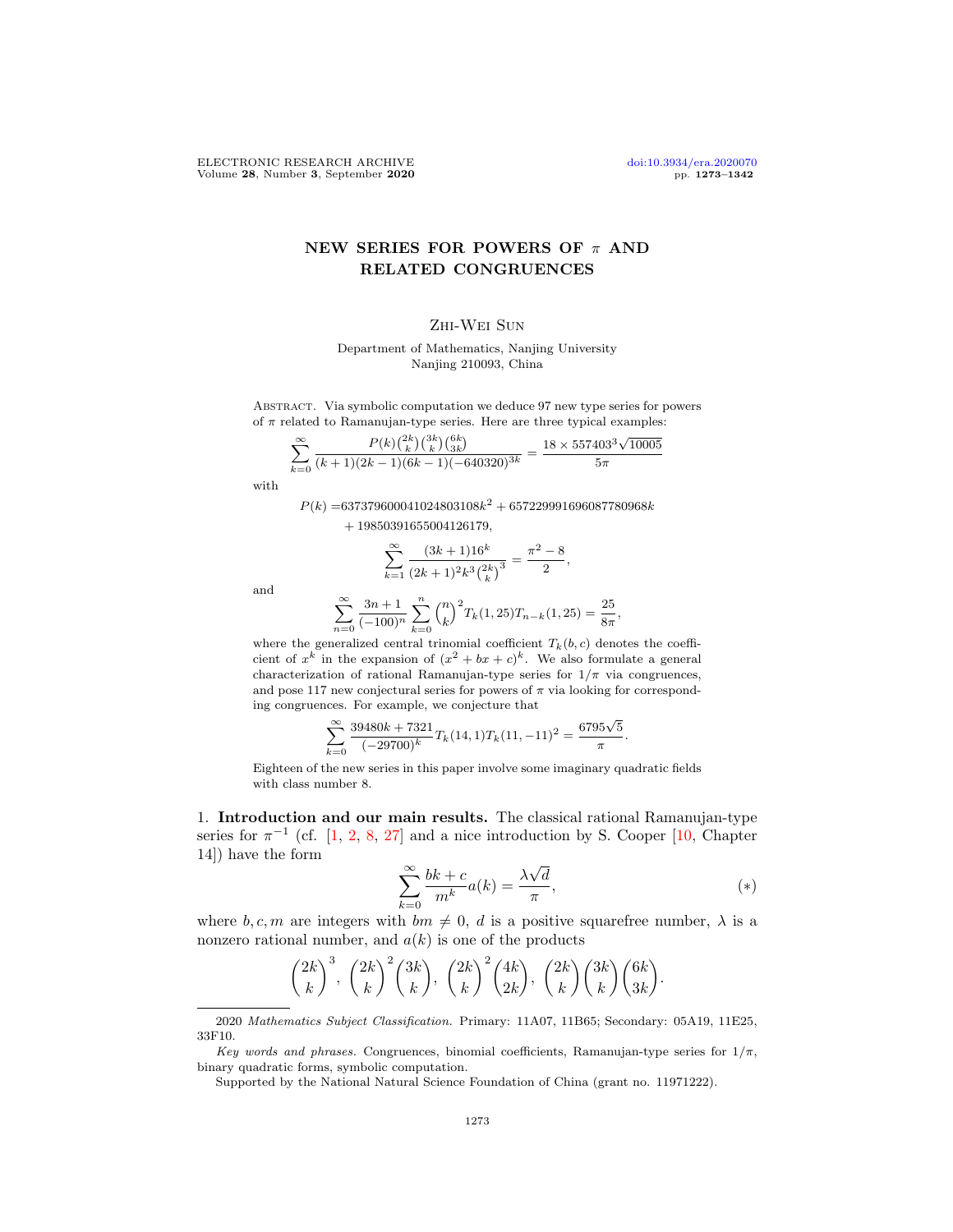1274 ZHI-WEI SUN

In 1997 Van Hamme  $[47]$  conjectured that such a series  $(*)$  has a p-adic analogue of the form

$$
\sum_{k=0}^{p-1} \frac{bk+c}{m^k} a(k) \equiv cp \left(\frac{\varepsilon_d d}{p}\right) \pmod{p^3},
$$

where p is any odd prime with  $p \nmid dm$  and  $\lambda \in \mathbb{Z}_p$ ,  $\varepsilon_1 \in \{\pm 1\}$  and  $\varepsilon_d = -1$  if  $d > 1$ . (As usual,  $\mathbb{Z}_p$  denotes the ring of all *p*-adic integers, and  $\left(\frac{1}{p}\right)$  stands for the Legendre symbol.) W. Zudilin [\[53\]](#page-69-0) followed Van Hamme's idea to provide more concrete examples. Sun [\[33\]](#page-68-2) realized that many Ramanujan-type congruences are related to Bernoulli numbers or Euler numbers. In 2016 the author [\[44\]](#page-68-3) thought that all classical Ramanujan-type congruences have their extensions like

$$
\frac{\sum_{k=0}^{pn-1} (21k+8) {\binom{2k}{k}}^3 - p \sum_{k=0}^{n-1} (21k+8) {\binom{2k}{k}}^3}{(pn)^3 {\binom{2n}{n}}^3} \in \mathbb{Z}_p,
$$

where p is an odd prime, and  $n \in \mathbb{Z}^+ = \{1, 2, 3, ...\}$ . See Sun [\[45,](#page-68-4) Conjectures 21-24] for more such examples and further refinements involving Bernoulli or Euler numbers.

During the period 2002–2010, some new Ramanujan-type series of the form (∗) with  $a(k)$  not a product of three nontrivial parts were found (cf. [\[3,](#page-67-4) [4,](#page-67-5) [9,](#page-67-6) [29\]](#page-68-5)). For example, H. H. Chan, S. H. Chan and Z. Liu [\[3\]](#page-67-4) proved that

$$
\sum_{n=0}^{\infty} \frac{5n+1}{64^n} D_n = \frac{8}{\sqrt{3} \pi},
$$

where  $D_n$  denotes the Domb number  $\sum_{k=0}^n {n \choose k}^2 {2k \choose k} {2(n-k) \choose n-k}$ ; Zudilin [\[53\]](#page-69-0) conjectured its p-adic analogue:

$$
\sum_{k=0}^{p-1} \frac{5k+1}{64^k} D_k \equiv p\left(\frac{p}{3}\right) \pmod{p^3} \text{ for any prime } p > 3.
$$

The author [\[45,](#page-68-4) Conjecture 77] conjectured further that

$$
\frac{1}{(pn)^3} \left( \sum_{k=0}^{pn-1} \frac{5k+1}{64^k} D_k - \left(\frac{p}{3}\right) p \sum_{k=0}^{n-1} \frac{5k+1}{64^r} D_k \right) \in \mathbb{Z}_p
$$

for each odd prime  $p$  and positive integer  $n$ .

Let  $b, c \in \mathbb{Z}$ . For each  $n \in \mathbb{N} = \{0, 1, 2, \ldots\}$ , we denote the coefficient of  $x^n$  in the expansion of  $(x^2 + bx + c)^n$  by  $T_n(b, c)$ , and call it a *generalized central trinomial* coefficient. In view of the multinomial theorm, we have

$$
T_n(b,c) = \sum_{k=0}^{\lfloor n/2 \rfloor} \binom{n}{2k} \binom{2k}{k} b^{n-2k} c^k = \sum_{k=0}^{\lfloor n/2 \rfloor} \binom{n}{k} \binom{n-k}{k} b^{n-2k} c^k.
$$

Note also that

$$
T_0(b, c) = 1, T_1(b, c) = b,
$$

and

$$
(n+1)T_{n+1}(b,c) = (2n+1)bT_n(b,c) - n(b^2 - 4c)T_{n-1}(b,c)
$$

for all  $n \in \mathbb{Z}^+$ . Clearly,  $T_n(2, 1) = \binom{2n}{n}$  for all  $n \in \mathbb{N}$ . Those  $T_n := T_n(1, 1)$  with  $n \in \mathbb{N}$  are the usual central trinomial coefficients, and they play important roles in enumerative combinatorics. We view  $T_n(b, c)$  as a natural generalization of central binomial and central trinomial coefficients.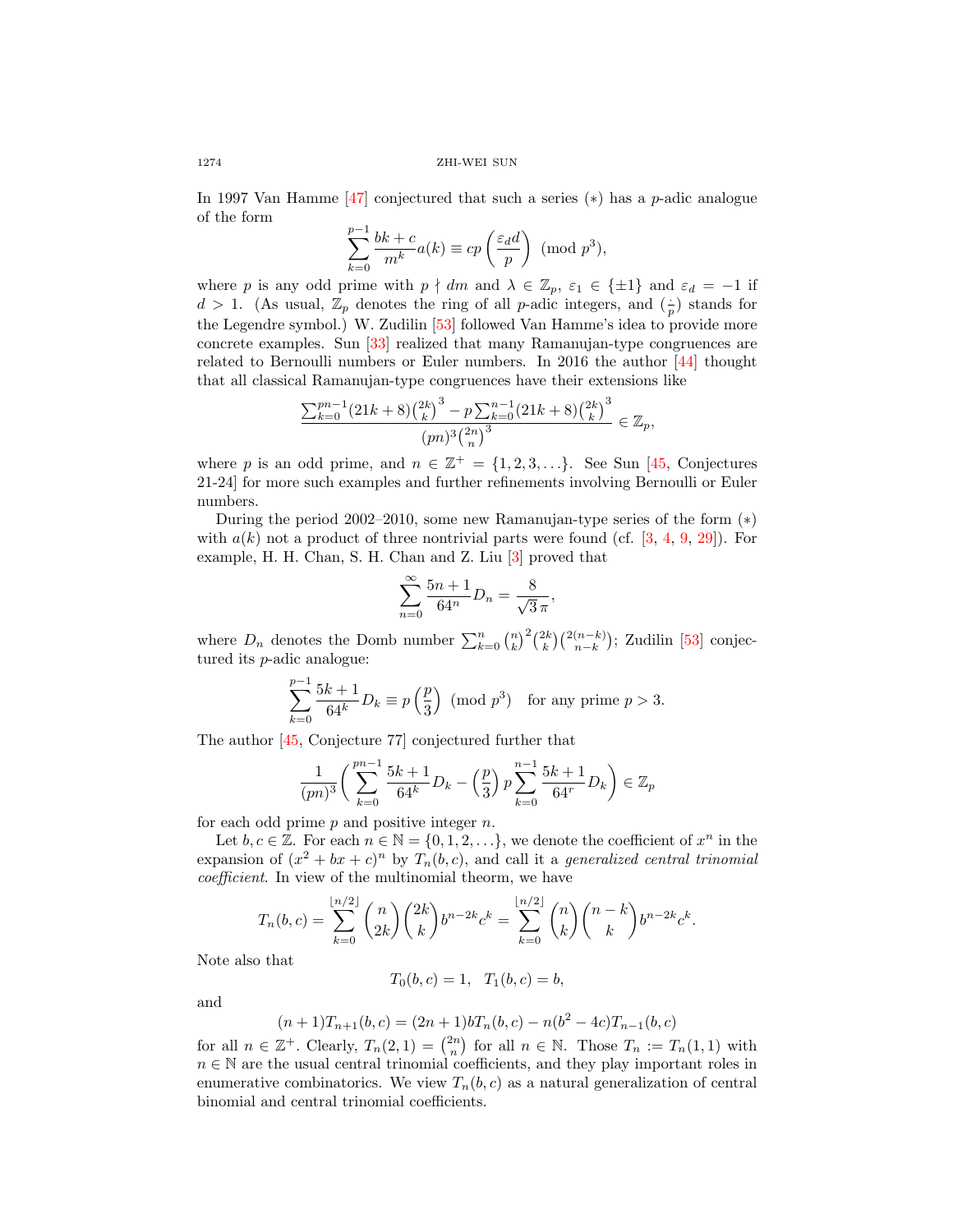For  $n \in \mathbb{N}$  the Legendre polynomial of degree n is defined by

$$
P_n(x) := \sum_{k=0}^n \binom{n}{k} \binom{n+k}{k} \left(\frac{x-1}{2}\right)^k.
$$

It is well-known that if  $b, c \in \mathbb{Z}$  and  $b^2 - 4c \neq 0$  then

$$
T_n(b,c) = (\sqrt{b^2 - 4c})^n P_n\left(\frac{b}{\sqrt{b^2 - 4c}}\right) \text{ for all } n \in \mathbb{N}.
$$

Via the Laplace-Heine asymptotic formula for Legendre polynomials, for any positive real numbers  $b$  and  $c$  we have

$$
T_n(b,c) \sim \frac{(b+2\sqrt{c})^{n+1/2}}{2\sqrt[4]{c}\sqrt{n\pi}}
$$
 as  $n \to +\infty$ 

(cf.  $[40]$ ). For any real numbers b and  $c < 0$ , S. Wagner  $[48]$  confirmed the author's conjecture that

$$
\lim_{n \to \infty} \sqrt[n]{|T_n(b, c)|} = \sqrt{b^2 - 4c}.
$$

In 2011, the author posed over 60 conjectural series for  $1/\pi$  of the following new types with  $a, b, c, d, m$  integers and  $mbcd(b^2-4c)$  nonzero (cf. Sun [\[34,](#page-68-8) [40\]](#page-68-6)).

Type I.  $\sum_{k=0}^{\infty} \frac{a+dk}{m^k} {2k \choose k}^2 T_k(b,c)$ . Type II.  $\sum_{k=0}^{\infty} \frac{a+dk}{m^k} {2k \choose k} {3k \choose k} T_k(b,c)$ . Type III.  $\sum_{k=0}^{\infty} \frac{a+dk}{m^k} \binom{4k}{2k} \binom{2k}{k} T_k(b, c)$ . Type IV.  $\sum_{k=0}^{\infty} \frac{a+dk}{m^k} {2k \choose k}^2 T_{2k}(b, c)$ . Type V.  $\sum_{k=0}^{\infty} \frac{a+dk}{m^k} {2k \choose k} {3k \choose k} T_{3k}(b, c)$ . Type VI.  $\sum_{k=0}^{\infty} \frac{a+dk}{m^k} T_k(b,c)^3$ , Type VII.  $\sum_{k=0}^{\infty} \frac{a+dk}{m^k} {2k \choose k} T_k(b,c)^2$ ,

In general, the corresponding *p*-adic congruences of these seven-type series involve linear combinations of two Legendre symbols. The author's conjectural series of types I-V and VII were studied in [\[6,](#page-67-7) [49,](#page-68-9) [54\]](#page-69-1). The author's three conjectural series of type VI and two series of type VII remain open. For example, the author conjectured that

$$
\sum_{k=0}^{\infty} \frac{3990k + 1147}{(-288)^{3k}} T_k(62, 95^2)^3 = \frac{432}{95\pi} (94\sqrt{2} + 195\sqrt{14})
$$

as well as its  $p$ -adic analogue

$$
\sum_{k=0}^{p-1} \frac{3990k + 1147}{(-288)^{3k}} T_k(62, 95^2)^3 \equiv \frac{p}{19} \left( 4230 \left( \frac{-2}{p} \right) + 17563 \left( \frac{-14}{p} \right) \right) \pmod{p^2},
$$

where  $p$  is any prime greater than 3.

In 1905, J. W. L. Glaisher [\[15\]](#page-67-8) proved that

$$
\sum_{k=0}^{\infty} \frac{(4k-1)\binom{2k}{k}^4}{(2k-1)^4 256^k} = -\frac{8}{\pi^2}
$$

.

This actually follows from the following finite identity observed by the author [\[38\]](#page-68-10):

$$
\sum_{k=0}^{n} \frac{(4k-1)\binom{2k}{k}^4}{(2k-1)^4 256^k} = -(8n^2+4n+1)\frac{\binom{2n}{n}^4}{256^n} \quad \text{ for all } n \in \mathbb{N}.
$$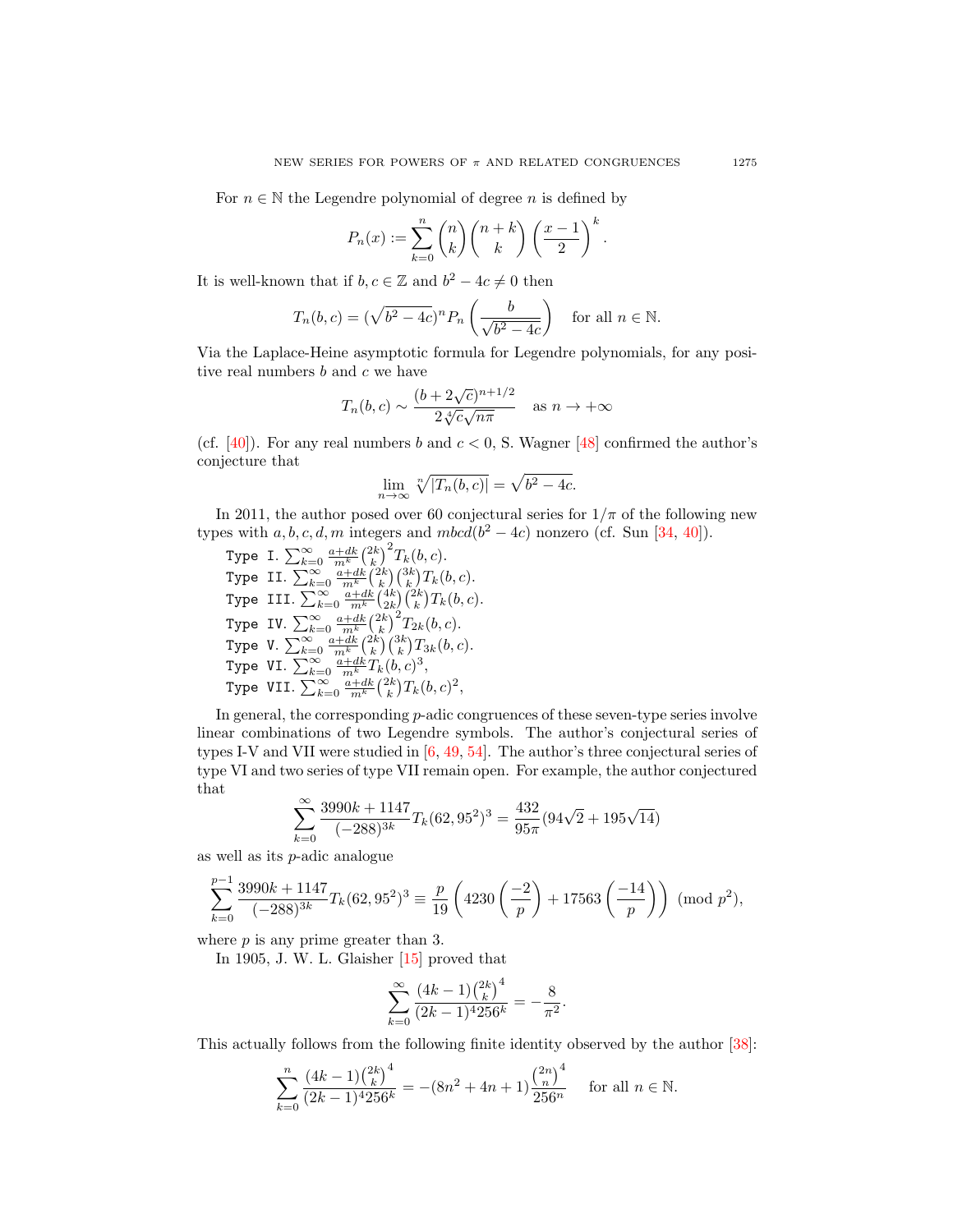Motivated by Glaisher's identity and Ramanujan-type series for  $1/\pi$ , we obtain the following theorem.

# Theorem 1.1. We have the following identities:

$$
\sum_{k=0}^{\infty} \frac{k(4k-1)\binom{2k}{k}^3}{(2k-1)^2(-64)^k} = -\frac{1}{\pi},\tag{1.1}
$$

$$
\sum_{k=0}^{\infty} \frac{(4k-1)\binom{2k}{k}^3}{(2k-1)^3(-64)^k} = \frac{2}{\pi},\tag{1.2}
$$

$$
\sum_{k=0}^{\infty} \frac{(12k^2 - 1)\binom{2k}{k}^3}{(2k-1)^2 256^k} = -\frac{2}{\pi},\tag{1.3}
$$

$$
\sum_{k=0}^{\infty} \frac{k(6k-1)\binom{2k}{k}^3}{(2k-1)^3 256^k} = \frac{1}{2\pi},\tag{1.4}
$$

$$
\sum_{k=0}^{\infty} \frac{(28k^2 - 4k - 1)\binom{2k}{k}^3}{(2k-1)^2(-512)^k} = -\frac{3\sqrt{2}}{\pi},\tag{1.5}
$$

$$
\sum_{k=0}^{\infty} \frac{(30k^2 + 3k - 2) {2k \choose k}^3}{(2k-1)^3(-512)^k} = \frac{27\sqrt{2}}{8\pi},
$$
\n(1.6)

$$
\sum_{k=0}^{\infty} \frac{\left(28k^2 - 4k - 1\right)\binom{2k}{k}^3}{(2k-1)^2 4096^k} = -\frac{3}{\pi},\tag{1.7}
$$

$$
\sum_{k=0}^{\infty} \frac{\left(42k^2 - 3k - 1\right)\binom{2k}{k}^3}{(2k-1)^3 4096^k} = \frac{27}{8\pi},\tag{1.8}
$$

$$
\sum_{k=0}^{\infty} \frac{\left(34k^2 - 3k - 1\right)\binom{2k}{k}^2 \binom{3k}{k}}{\left(2k - 1\right)\left(3k - 1\right)\left(-192\right)^k} = -\frac{10}{\sqrt{3}\,\pi},\tag{1.9}
$$

$$
\sum_{k=0}^{\infty} \frac{\left(64k^2 - 11k - 7\right)\binom{2k}{k}^2 \binom{3k}{k}}{(k+1)(2k-1)(3k-1)(-192)^k} = -\frac{125\sqrt{3}}{9\pi},\tag{1.10}
$$

$$
\sum_{k=0}^{\infty} \frac{\left(14k^2 + k - 1\right)\binom{2k}{k}^2 \binom{3k}{k}}{\left(2k-1\right)\left(3k-1\right)216^k} = -\frac{\sqrt{3}}{\pi},\tag{1.11}
$$

$$
\sum_{k=0}^{\infty} \frac{\left(90k^2 + 7k + 1\right)\binom{2k}{k}^2\binom{3k}{k}}{(k+1)(2k-1)(3k-1)216^k} = \frac{9\sqrt{3}}{2\pi},\tag{1.12}
$$

$$
\sum_{k=0}^{\infty} \frac{\left(34k^2 - 3k - 1\right)\binom{2k}{k}^2 \binom{3k}{k}}{(2k-1)(3k-1)(-12)^{3k}} = -\frac{2\sqrt{3}}{\pi},\tag{1.13}
$$

$$
\sum_{k=0}^{\infty} \frac{\left(17k+5\right)\binom{2k}{k}^2 \binom{3k}{k}}{(k+1)(2k-1)(3k-1)(-12)^{3k}} = \frac{9\sqrt{3}}{\pi},\tag{1.14}
$$

$$
\sum_{k=0}^{\infty} \frac{(111k^2 - 7k - 4)\binom{2k}{k}^2\binom{3k}{k}}{(2k-1)(3k-1)1458^k} = -\frac{45}{4\pi},\tag{1.15}
$$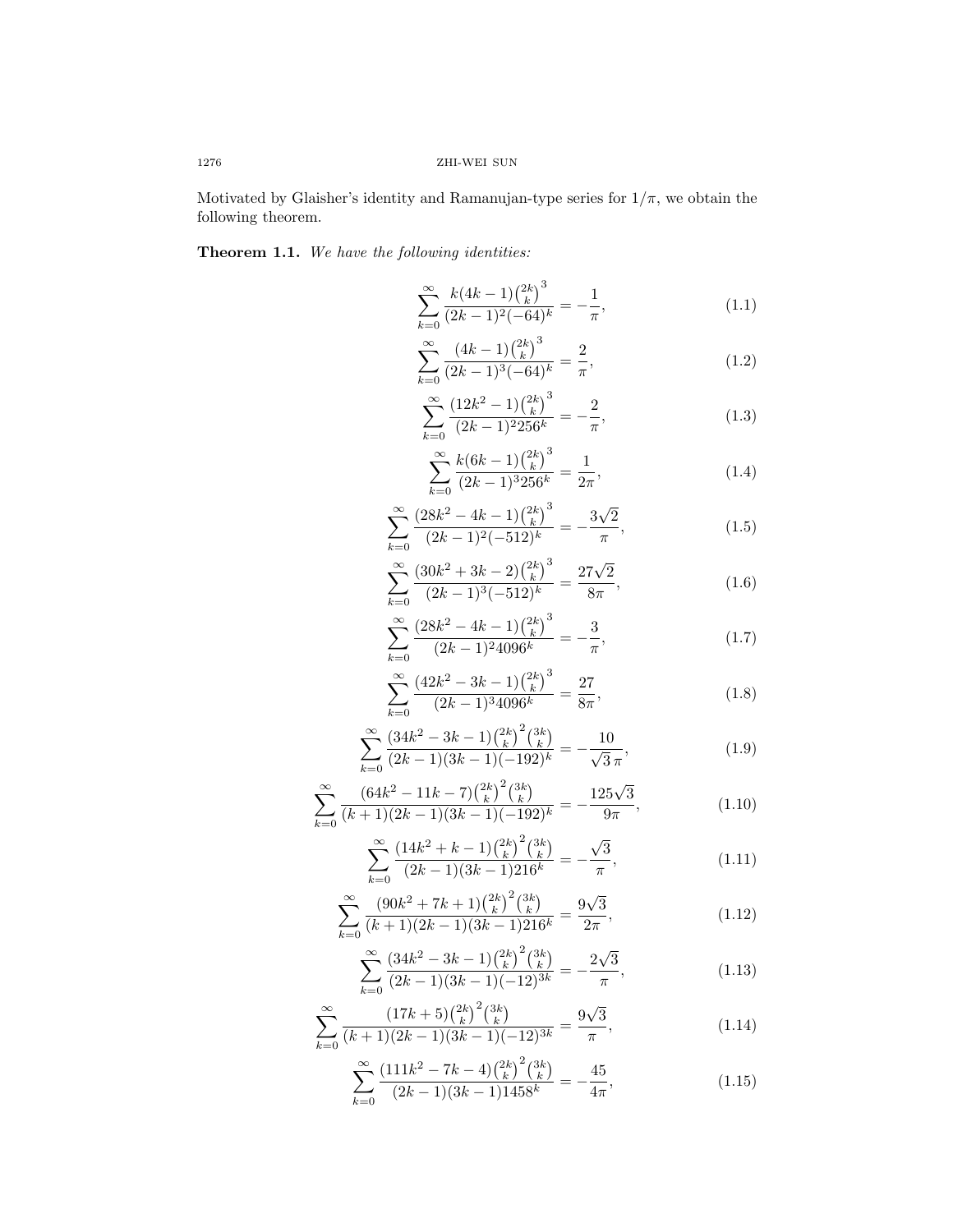$$
\sum_{k=0}^{\infty} \frac{\left(176k^2 - 6k - 5\right) \binom{2k}{k}^2 \binom{4k}{2k}}{\left(2k - 1\right)\left(4k - 1\right)48^{2k}} = -8 \frac{\sqrt{3}}{\pi},\tag{1.31}
$$

$$
\sum_{k=0}^{\infty} \frac{(8k^2 - 2k - 1) {2k \choose k}^2 {4k \choose 2k}}{(k+1)(2k-1)(4k-1)(-1024)^k} = -\frac{16}{5\pi},
$$
\n(1.30)

$$
\sum_{k=0}^{\infty} \frac{(40k^2 - 2k - 1) {2k \choose k}^2 {4k \choose 2k}}{(2k-1)(4k-1)(-1024)^k} = -\frac{4}{\pi},
$$
\n(1.29)

$$
\sum_{k=0}^{\infty} \frac{(1903k^2 + 114k + 41) {2k \choose k}^2 {4k \choose 2k}}{(k+1)(2k-1)(4k-1)648^k} = \frac{343}{2\pi},
$$
\n(1.28)

$$
\sum_{k=0}^{\infty} \frac{\left(122k^2 + 3k - 5\right) \binom{2k}{k}^2 \binom{4k}{2k}}{\left(2k - 1\right)\left(4k - 1\right)648^k} = -\frac{21}{2\pi},\tag{1.27}
$$

$$
\sum_{k=0}^{\infty} \frac{\left(223664832k^2 + 242140765k + 18468097\right)\binom{2k}{k}^2\binom{3k}{k}}{(k+1)(2k-1)(3k-1)(-300)^{3k}} = 33497325\frac{\sqrt{3}}{\pi},\qquad(1.26)
$$

$$
\sum_{k=0}^{\infty} \frac{(116234k^2 - 17695k - 1461)\binom{2k}{k}^2\binom{3k}{k}}{(2k-1)(3k-1)(-300)^{3k}} = -2650\frac{\sqrt{3}}{\pi},\tag{1.25}
$$

$$
\sum_{k=0}^{\infty} \frac{(592212k^2 + 671387k^2 + 77219)\binom{2k}{k}^2\binom{3k}{k}}{(k+1)(2k-1)(3k-1)(-326592)^k} = \frac{4492125\sqrt{7}}{49\pi},\qquad(1.24)
$$

$$
\sum_{k=0}^{\infty} \frac{(978k^2 - 131k - 17)\binom{2k}{k}^2\binom{3k}{k}}{(2k-1)(3k-1)(-326592)^k} = -\frac{990\sqrt{7}}{49\pi},\tag{1.23}
$$

$$
\sum_{k=0}^{\infty} \frac{(8118k^2 + 9443k + 1241) {2k \choose k}^2 {3k \choose k}}{(k+1)(2k-1)(3k-1)(-48)^{3k}} = \frac{2250\sqrt{3}}{\pi},
$$
\n(1.22)

$$
\sum_{k=0}^{\infty} \frac{(574k^2 - 73k - 11) {2k \choose k}^2 {3k \choose k}}{(2k-1)(3k-1)(-48)^{3k}} = -20\frac{\sqrt{3}}{\pi},
$$
\n(1.21)

$$
\sum_{k=0}^{\infty} \frac{(77571k^2 + 68545k + 16366){\binom{2k}{k}}^2 {\binom{3k}{k}}}{(k+1)(2k-1)(3k-1)15^{3k}} = \frac{59895\sqrt{3}}{2\pi},\tag{1.20}
$$

$$
\sum_{k=0}^{\infty} \frac{\left(529k^2 - 45k - 16\right)\left(\frac{2k}{k}\right)^2\left(\frac{3k}{k}\right)}{(2k-1)(3k-1)15^{3k}} = -\frac{55\sqrt{3}}{2\pi},\tag{1.19}
$$

$$
\sum_{k=0}^{\infty} \frac{\left(1836k^2 + 2725k + 541\right)\binom{2k}{k}^2\binom{3k}{k}}{(k+1)(2k-1)(3k-1)(-8640)^k} = \frac{2187\sqrt{15}}{5\pi},\tag{1.18}
$$

$$
\sum_{k=0}^{\infty} \frac{(522k^2 - 55k - 13)\binom{2k}{k}^2\binom{3k}{k}}{(2k-1)(3k-1)(-8640)^k} = -\frac{54\sqrt{15}}{5\pi},\tag{1.17}
$$

$$
\sum_{k=0}^{\infty} \frac{(1524k^2 + 899k + 263)\binom{2k}{k}^2\binom{3k}{k}}{(k+1)(2k-1)(3k-1)1458^k} = \frac{3375}{4\pi},\tag{1.16}
$$

NEW SERIES FOR POWERS OF  $\pi$  AND RELATED CONGRUENCES 1277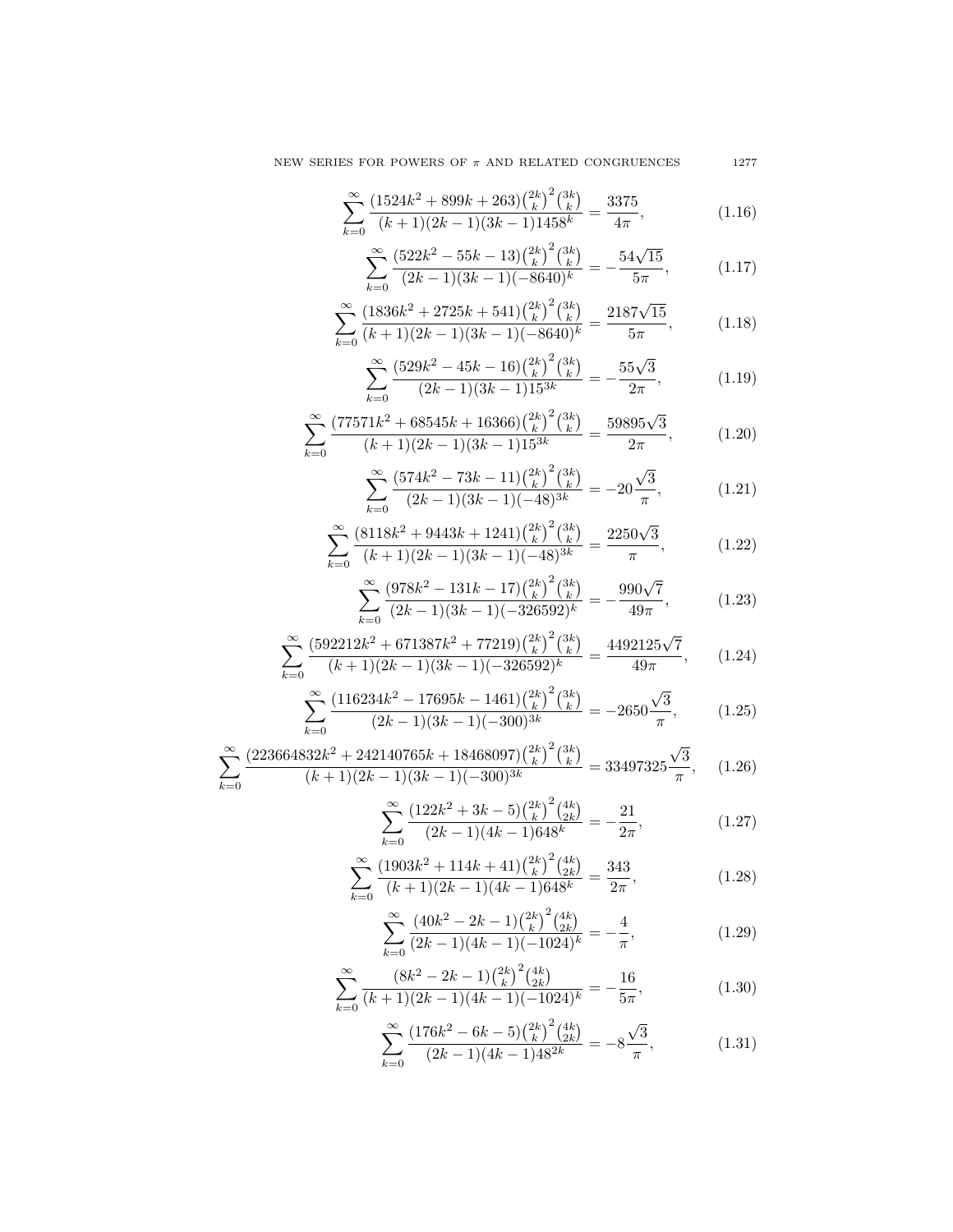$$
+1(2k-1)(4k-1)(-2k-21)^{k}
$$
  

$$
\sum_{k=0}^{\infty} \frac{(71312k^{2} - 7746k - 887)\binom{2k}{k}^{2}\binom{4k}{2k}}{(2k-1)(4k-1)1584^{2k}} = -840\frac{\sqrt{11}}{\pi}, \qquad (1.47)
$$

$$
\sum_{k=0}^{\infty} \frac{(1424799848k^2 + 1533506502k + 108685699)\binom{2k}{k}^2\binom{4k}{2k}}{(k+1)(2k-1)(4k-1)(-2^{10}21^4)^k} = \frac{341446000}{\pi}, \quad (1.46)
$$

$$
\sum_{k=0}^{\infty} \frac{(413512k^2 - 50826k - 3877)\binom{2k}{k}^2\binom{4k}{2k}}{(2k-1)(4k-1)(-2^{10}21^4)^k} = -\frac{12180}{\pi},\tag{1.45}
$$

$$
\sum_{k=0}^{\infty} \frac{(18446264k^2 + 20356230k + 1901071)\binom{2k}{k}^2\binom{4k}{2k}}{(k+1)(2k-1)(4k-1)(-2^{14}3^45)^k} = 66772496\frac{\sqrt{5}}{25\pi}, (1.44)
$$

$$
\sum_{k=0}^{\infty} \frac{(4744k^2 - 534k - 55) \binom{2k}{k}^2 \binom{4k}{2k}}{(2k-1)(4k-1)(-2^{14}3^45)^k} = -\frac{1932\sqrt{5}}{25\pi},
$$
 (1.43)

$$
\sum_{k=0}^{\infty} \frac{\left(3641424k^2 + 4114526k + 493937\right)\left(\frac{2k}{k}\right)^2\left(\frac{4k}{2k}\right)}{(k+1)(2k-1)(4k-1)28^{4k}} = 896000\frac{\sqrt{3}}{\pi},\qquad(1.42)
$$

$$
\sum_{k=0}^{\infty} \frac{(7408k^2 - 754k - 103)\binom{2k}{k}^2 \binom{4k}{2k}}{(2k-1)(4k-1)28^{4k}} = -\frac{560\sqrt{3}}{3\pi},\qquad(1.41)
$$

$$
\sum_{k=0}^{\infty} \frac{(3224k^2 + 4026k + 637)\binom{2k}{k}^2\binom{4k}{2k}}{(k+1)(2k-1)(4k-1)(-2^{10}3^4)^k} = \frac{2000}{\pi},
$$
\n(1.40)

$$
\sum_{k=0}^{\infty} \frac{(1144k^2 - 102k - 19){\binom{2k}{k}}^2 {\binom{4k}{2k}}}{(2k-1)(4k-1)(-2^{10}3^4)^k} = -\frac{60}{\pi},\tag{1.39}
$$

$$
\sum_{k=0}^{\infty} \frac{(680k^2 + 1482k + 337)\binom{2k}{k}^2 \binom{4k}{2k}}{(k+1)(2k-1)(4k-1)(-3 \times 2^{12})^k} = \frac{5488\sqrt{3}}{9\pi},\tag{1.38}
$$

$$
\sum_{k=0}^{\infty} \frac{\left(248k^2 - 18k - 5\right)\binom{2k}{k}^2 \binom{4k}{2k}}{\left(2k - 1\right)\left(4k - 1\right)\left(-3 \times 2^{12}\right)^k} = -\frac{28}{\sqrt{3} \pi},\tag{1.37}
$$

$$
\sum_{k=0}^{\infty} \frac{(112k^2 + 114k + 23)\binom{2k}{k}^2 \binom{4k}{2k}}{(k+1)(2k-1)(4k-1)12^{4k}} = \frac{256\sqrt{2}}{5\pi},\tag{1.36}
$$

$$
\sum_{k=0}^{\infty} \frac{(560k^2 - 42k - 11) {2k \choose k}^2 {4k \choose 2k}}{(2k - 1)(4k - 1)12^{4k}} = -24 \frac{\sqrt{2}}{\pi},
$$
 (1.35)

$$
\sum_{k=0}^{\infty} \frac{(281591k^2 - 757041k - 231992) \binom{2k}{k}^2 \binom{4k}{2k}}{(k+1)(2k-1)(4k-1)(-63^2)^k} = -274625 \frac{\sqrt{7}}{\pi}, \quad (1.34)
$$

$$
\sum_{k=0}^{\infty} \frac{(6722k^2 - 411k - 152)\binom{2k}{k}^2\binom{4k}{2k}}{(2k-1)(4k-1)(-63^2)^k} = -195\frac{\sqrt{7}}{\pi},\qquad(1.33)
$$

$$
\sum_{k=0}^{\infty} \frac{\left(208k^2 + 66k + 23\right) \binom{2k}{k}^2 \binom{4k}{2k}}{(k+1)(2k-1)(4k-1)48^{2k}} = \frac{128}{\sqrt{3}\pi},\tag{1.32}
$$

1278 ZHI-WEI SUN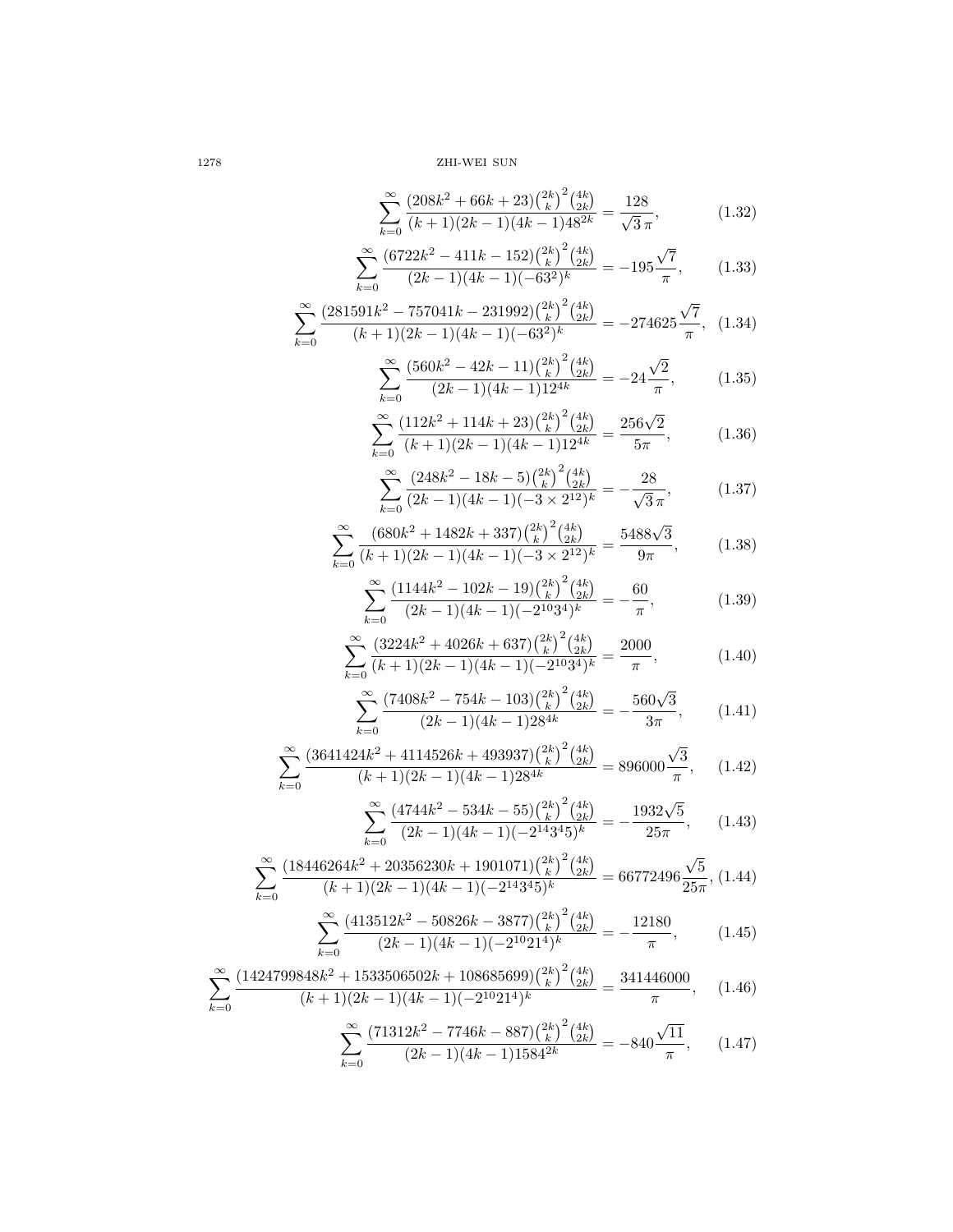$$
\sum_{k=0}^{\infty} \frac{(5812k^2 - 408k - 49) \binom{2k}{k} \binom{3k}{k} \binom{6k}{3k}}{(2k-1)(6k-1)(-3 \times 160^3)^k} = -\frac{253\sqrt{30}}{9\pi},\tag{1.63}
$$

$$
\sum_{k=0}^{\infty} \frac{(203985k^2 + 212248k + 38083)\binom{2k}{k}\binom{3k}{k}\binom{6k}{3k}}{(k+1)(2k-1)(6k-1)66^{3k}} = \frac{83349\sqrt{33}}{4\pi},\tag{1.62}
$$

$$
\sum_{k=0}^{\infty} \frac{(2556k^2 - 131k - 29)\binom{2k}{k}\binom{3k}{k}\binom{6k}{3k}}{(2k-1)(6k-1)66^{3k}} = -\frac{63\sqrt{33}}{4\pi},\tag{1.61}
$$

$$
\sum_{k=0}^{\infty} \frac{(2052k^2 + 2536k + 379)\binom{2k}{k}\binom{3k}{k}\binom{6k}{3k}}{(k+1)(2k-1)(6k-1)(-96)^{3k}} = \frac{486\sqrt{6}}{\pi},\tag{1.60}
$$

$$
\sum_{k=0}^{\infty} \frac{(2k-1)(6k-1)(-96)^{3k}}{(2052k^2+2536k+379)\binom{2k}{k}\binom{3k}{k}\binom{6k}{3k}} \frac{\pi}{486\sqrt{6}}
$$
\n(1.68)

$$
\sum^{\infty} \frac{(684k^2 - 40k - 7)\binom{2k}{k}\binom{3k}{k}\binom{6k}{3k}}{(2k - 1)(6k - 1)(-96)^{3k}} = -\frac{9\sqrt{6}}{\pi},
$$
\n(1.59)

$$
\sum_{k=0}^{\infty} \frac{(3237k^2 + 1922k + 491)\binom{2k}{k}\binom{3k}{k}\binom{6k}{3k}}{(k+1)(2k-1)(6k-1)(2 \times 30^3)^k} = \frac{3993\sqrt{15}}{10\pi},\tag{1.58}
$$

$$
\sum_{k=0}^{\infty} \frac{(516k^2 - 19k - 7)\binom{2k}{k}\binom{3k}{k}\binom{6k}{3k}}{(2k-1)(6k-1)(2 \times 30^3)^k} = -\frac{11\sqrt{15}}{2\pi},\tag{1.57}
$$

$$
\sum_{k=0}^{\infty} \frac{(189k^2 - 11k - 8) \binom{2k}{k} \binom{3k}{k} \binom{6k}{3k}}{(k+1)(2k-1)(6k-1)(-15)^{3k}} = -\frac{243\sqrt{15}}{35\pi},\tag{1.56}
$$

$$
\sum_{k=0}^{\infty} \frac{(2k-1)(6k-1)(-15)^{3k}}{(2k-1)(8k^2-11k-8)\binom{2k}{k}\binom{3k}{3k}} \frac{\pi}{(3k)^{3k}} = -\frac{243\sqrt{15}}{35\pi},
$$
(1.56)

$$
\sum_{k=0}^{\infty} \frac{(504k^2 - 11k - 8)\binom{2k}{k}\binom{3k}{k}\binom{6k}{3k}}{(2k-1)(6k-1)(-15)^{3k}} = -\frac{9\sqrt{15}}{\pi},
$$
\n(1.55)

$$
\sum_{k=0}^{\infty} \frac{(836k^2 - 1048k - 309)\binom{2k}{k}\binom{3k}{k}\binom{6k}{3k}}{(k+1)(2k-1)(6k-1)(-2^{15})^k} = -\frac{686\sqrt{2}}{\pi},\tag{1.54}
$$

$$
\sum_{k=0}^{\infty} \frac{(220k^2 - 8k - 3) {2k \choose k} {3k \choose k} {6k \choose 3k}}{(2k-1)(6k-1)(-2^{15})^k} = -\frac{7\sqrt{2}}{\pi},
$$
\n(1.53)

$$
\sum_{k=0}^{\infty} \frac{(2696k^2 + 206k + 93) {2k \choose k} {3k \choose k} {6k \choose 3k}}{(k+1)(2k-1)(6k-1)20^{3k}} = \frac{686}{\sqrt{5}\pi},
$$
\n(1.52)

$$
\sum_{k=0}^{k} (2k-1)(6k-1)20^{3k} = 2\pi
$$
\n(1.51)\n
$$
(2696k^2 + 206k + 93)\binom{2k}{k}\binom{3k}{k}\binom{6k}{3k} = 686
$$
\n(1.52)

$$
\sum_{k=0}^{\infty} \frac{(164k^2 - k - 3)\binom{2k}{k}\binom{3k}{k}\binom{6k}{3k}}{(2k-1)(6k-1)20^{3k}} = -\frac{7\sqrt{5}}{2\pi},\tag{1.51}
$$

$$
(k+1)(2k-1)(4k-1)396^{4k}
$$
\n
$$
= 44 \times 1820^{3} \frac{\sqrt{2}}{\pi},
$$
\n(1.50)

$$
\sum_{k=0}^{\infty} \frac{\left(2140459883152k^2 + 2259867244398k + 119407598201\right)\binom{2k}{k}^2 \binom{4k}{2k}}{(k+1)(2k-1)(4k-1)396^{4k}}
$$
\n(1.50)

$$
\sum_{k=0}^{\infty} \frac{(7329808k^2 - 969294k - 54073) \binom{2k}{k}^2 \binom{4k}{2k}}{(2k-1)(4k-1)396^{4k}} = -120120 \frac{\sqrt{2}}{\pi},\qquad(1.49)
$$

$$
\sum_{k=0}^{\infty} \frac{(50678512k^2 + 56405238k + 5793581){{2k} \choose k}^2 {4k \choose 2k}}{(k+1)(2k-1)(4k-1)1584^{2k}} = 5488000 \frac{\sqrt{11}}{\pi}, \qquad (1.48)
$$

NEW SERIES FOR POWERS OF  $\pi$  AND RELATED CONGRUENCES 1279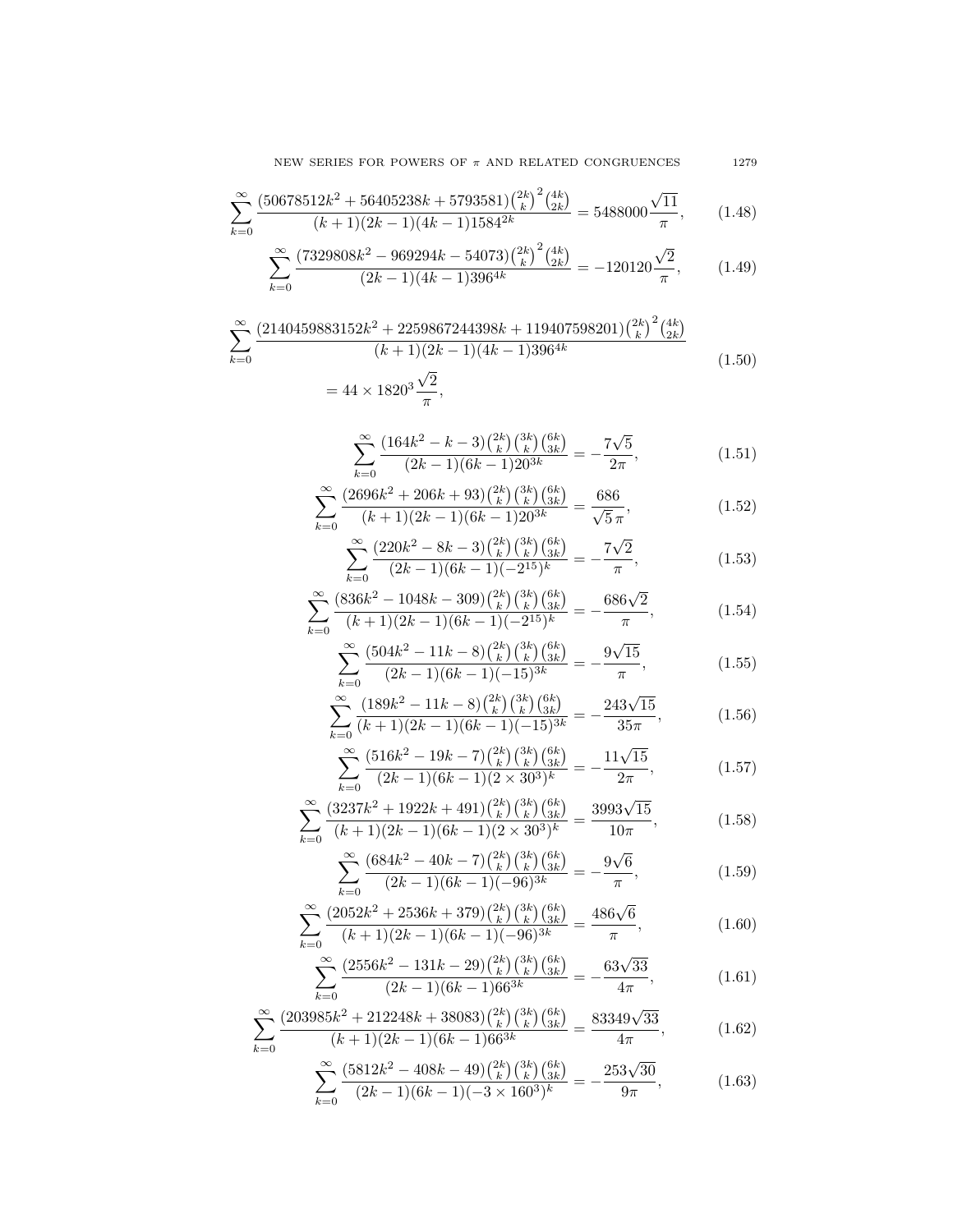1280 ZHI-WEI SUN

$$
\sum_{k=0}^{\infty} \frac{(3471628k^2 + 3900088k + 418289) \binom{2k}{k} \binom{3k}{k} \binom{6k}{3k}}{(k+1)(2k-1)(6k-1)(-3 \times 160^3)^k} = \frac{32388554\sqrt{30}}{135\pi},
$$
 (1.64)

$$
\sum_{k=0}^{\infty} \frac{(35604k^2 - 2936k - 233) \binom{2k}{k} \binom{3k}{k} \binom{6k}{3k}}{(2k-1)(6k-1)(-960)^{3k}} = -189 \frac{\sqrt{15}}{\pi},\tag{1.65}
$$

$$
\sum_{k=0}^{\infty} (2k-1)(6k-1)(-960)^{3k} = 155 \pi ,
$$
\n
$$
3084k^2 + 15093304k + 1109737\left(\frac{2k}{k}\right)\left(\frac{3k}{k}\right)\left(\frac{6k}{3k}\right) = 4500846\sqrt{15}
$$
\n(1.60)

$$
\sum_{k=0}^{\infty} \frac{(13983084k^2 + 15093304k + 1109737)\binom{2k}{k}\binom{3k}{k}\binom{6k}{3k}}{(k+1)(2k-1)(6k-1)(-960)^{3k}} = \frac{4500846\sqrt{15}}{5\pi},\qquad(1.66)
$$

$$
\sum_{k=0}^{\infty} \frac{(157752k^2 - 11243k - 1304) {2k \choose k} {3k \choose k} {6k \choose 3k}}{(2k-1)(6k-1)255^{3k}} = -\frac{513\sqrt{255}}{2\pi},
$$
(1.67)

$$
\sum_{k=0}^{\infty} \frac{(2k-1)(6k-1)255^{3k}}{(2k-1)(6k-1)255^{3k}} = \frac{-2\pi}{2\pi},
$$
\n(1.07)  
\n
$$
\sum_{k=0}^{\infty} \frac{(2k-1)(6k-1)255^{3k}}{(2k)^{2k}} = \frac{-2\pi}{2\pi}
$$

$$
\sum_{k=0}^{\infty} \frac{(28240947k^2 + 31448587k + 3267736)\binom{2k}{k}\binom{3k}{k}\binom{6k}{3k}}{(k+1)(2k-1)(6k-1)255^{3k}} = \frac{45001899\sqrt{255}}{70\pi},
$$
 (1.68)

$$
\sum_{k=0}^{\infty} \frac{(2187684k^2 - 200056k - 11293)\binom{2k}{k}\binom{3k}{k}\binom{6k}{3k}}{(2k-1)(6k-1)(-5280)^{3k}} = -1953\frac{\sqrt{330}}{\pi},\qquad(1.69)
$$

$$
\sum_{k=0}^{\infty} \frac{(101740699836k^2 + 107483900696k + 5743181813) {2k \choose k} {3k \choose k} {6k \choose 3k}}{(k+1)(2k-1)(6k-1)(-5280)^{3k}}
$$
(1.70)  
4966100118 $\sqrt{330}$ 

$$
= \frac{150010110 \sqrt{600}}{5\pi},
$$
  

$$
\sum_{k=0}^{\infty} \frac{(16444841148k^2 - 1709536232k - 53241371) {2k \choose k} {3k \choose k} {6k \choose 3k}}{(2k-1)(6k-1)(-640320)^{3k}}
$$
  

$$
= -1672209 \frac{\sqrt{10005}}{\pi},
$$
 (1.71)

and

$$
\sum_{k=0}^{\infty} \frac{P(k) \binom{2k}{k} \binom{3k}{k} \binom{6k}{3k}}{(k+1)(2k-1)(6k-1)(-640320)^{3k}} = \frac{18 \times 557403^3 \sqrt{10005}}{5\pi},\tag{1.72}
$$

where

$$
P(k) :=\n637379600041024803108k^2 + 657229991696087780968k \\
 + 19850391655004126179.
$$

Recall that the Catalan numbers are given by

$$
C_n := \frac{\binom{2n}{n}}{n+1} = \binom{2n}{n} - \binom{2n}{n+1} \quad (n \in \mathbb{N}).
$$

For  $k\in\mathbb{N}$  it is easy to see that

$$
\frac{\binom{2k}{k}}{2k-1} = \begin{cases} -1 & \text{if } k = 0, \\ 2C_{k-1} & \text{if } k > 0. \end{cases}
$$

Thus, for any  $a, b, c, m \in \mathbb{Z}$  with  $|m| \geq 64$ , we have

$$
\sum_{k=0}^{\infty} \frac{(ak^2 + bk + c)\binom{2k}{k}^3}{(2k-1)^3 m^k} = -c + \sum_{k=1}^{\infty} \frac{(ak^2 + bk + c)(2C_{k-1})^3}{m^k}
$$

$$
= -c + \frac{8}{m} \sum_{k=0}^{\infty} \frac{a(k+1)^2 + b(k+1) + c}{m^k} C_k^3.
$$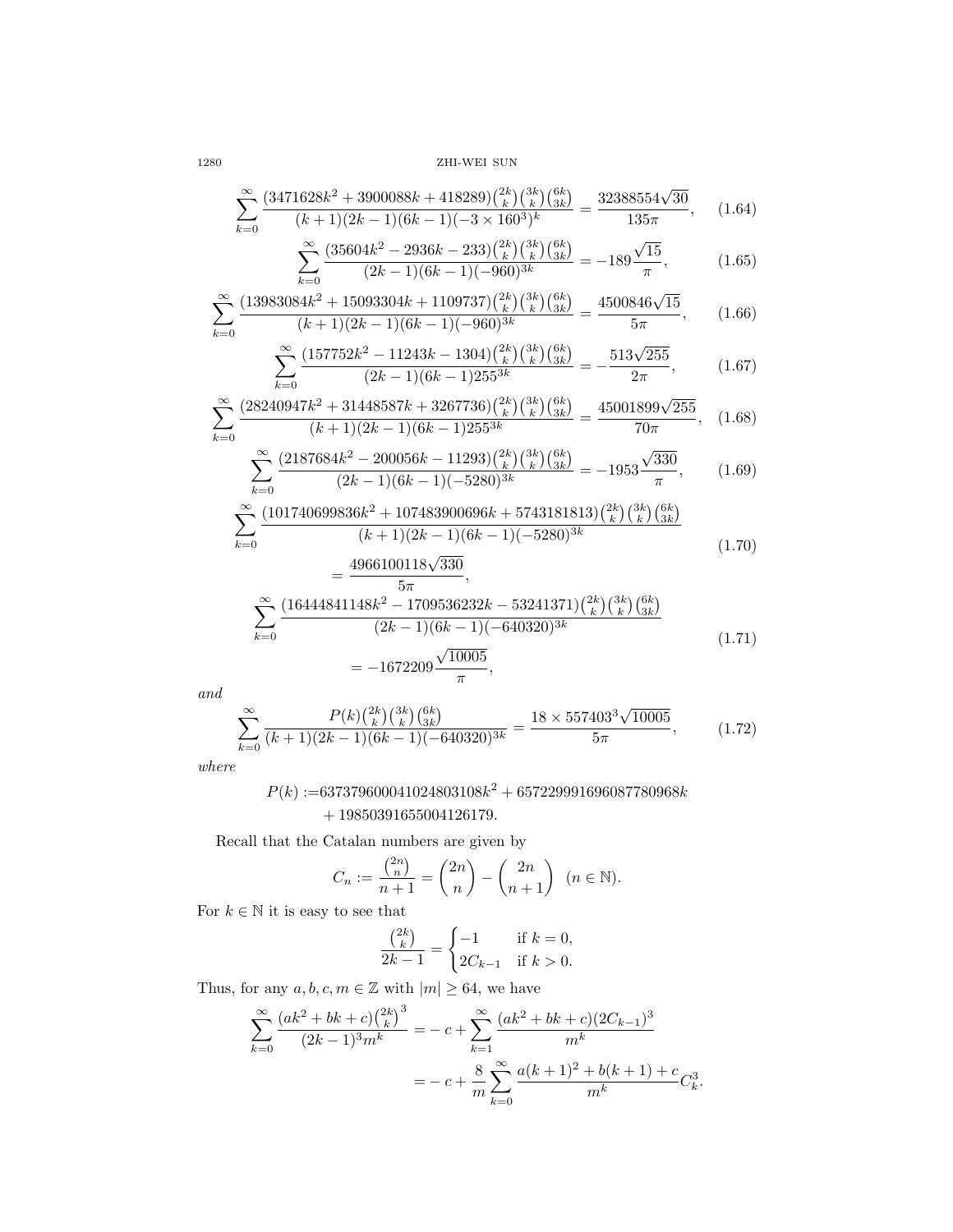For example, (1.2) has the equivalent form

$$
\sum_{k=0}^{\infty} \frac{4k+3}{(-64)^k} C_k^3 = 8 - \frac{16}{\pi}.
$$
\n(1.2')

For any odd prime  $p$ , the congruence  $(1.4)$  of V.J.W. Guo and J.-C. Liu  $[19]$  has the equivalent form

$$
\sum_{k=0}^{(p+1)/2} \frac{(4k-1)\binom{2k}{k}^3}{(2k-1)^3(-64)^k} \equiv p\left(\frac{-1}{p}\right) + p^3(E_{p-3} - 2) \pmod{p^4}
$$

(where  $E_0, E_1, \ldots$  are the Euler numbers), and we note that this is also equivalent to the congruence

$$
\sum_{k=0}^{(p-1)/2} \frac{4k+3}{(-64)^k} C_k^3 \equiv 8\left(1 - p\left(\frac{-1}{p}\right) - p^3(E_{p-3} - 2)\right) \pmod{p^4}.
$$

Recently, C. Wang [\[50\]](#page-68-11) proved that for any prime  $p > 3$  we have

$$
\sum_{k=0}^{(p+1)/2} \frac{(3k-1)\binom{2k}{k}^3}{(2k-1)^2 16^k} \equiv p + 2p^3 \left(\frac{-1}{p}\right) (E_{p-3} - 3) \pmod{p^4}
$$

and

$$
\sum_{k=0}^{p-1} \frac{(3k-1){2k \choose k}^3}{(2k-1)^2 16^k} \equiv p - 2p^3 \pmod{p^4}.
$$

(Actually, Wang stated his results only in the language of hypergeometric series.) These two congruences extend a conjecture of Guo and M. J. Schlosser [\[21\]](#page-68-12).

We are also able to prove some other variants of Ramanujan-type series such as

$$
\sum_{k=0}^{\infty} \frac{\left(56k^2 + 118k + 61\right)\left(\frac{2k}{k}\right)^3}{(k+1)^2 4096^k} = \frac{192}{\pi}
$$

and

$$
\sum_{k=0}^{\infty} \frac{(420k^2 + 992k + 551)\binom{2k}{k}^3}{(k+1)^2(2k-1)4096^k} = -\frac{1728}{\pi}.
$$

Now we state our second theorem.

Theorem 1.2. We have the identities

$$
\sum_{k=1}^{\infty} \frac{28k^2 + 31k + 8}{(2k+1)^2 k^3 {2k \choose k}^3} = \frac{\pi^2 - 8}{2},
$$
\n(1.73)

$$
\sum_{k=1}^{\infty} \frac{42k^2 + 39k + 8}{(2k+1)^3 k^3 {2k \choose k}^3} = \frac{9\pi^2 - 88}{2},
$$
\n(1.74)

$$
\sum_{k=1}^{\infty} \frac{(8k^2 + 5k + 1)(-8)^k}{(2k+1)^2 k^3 {2k \choose k}^3} = 4 - 6G,
$$
\n(1.75)

$$
\sum_{k=1}^{\infty} \frac{(30k^2 + 33k + 7)(-8)^k}{(2k+1)^3 k^3 {2k \choose k}^3} = 54G - 52,
$$
\n(1.76)

$$
\sum_{k=1}^{\infty} \frac{(3k+1)16^k}{(2k+1)^2 k^3 {2k \choose k}^3} = \frac{\pi^2 - 8}{2},
$$
\n(1.77)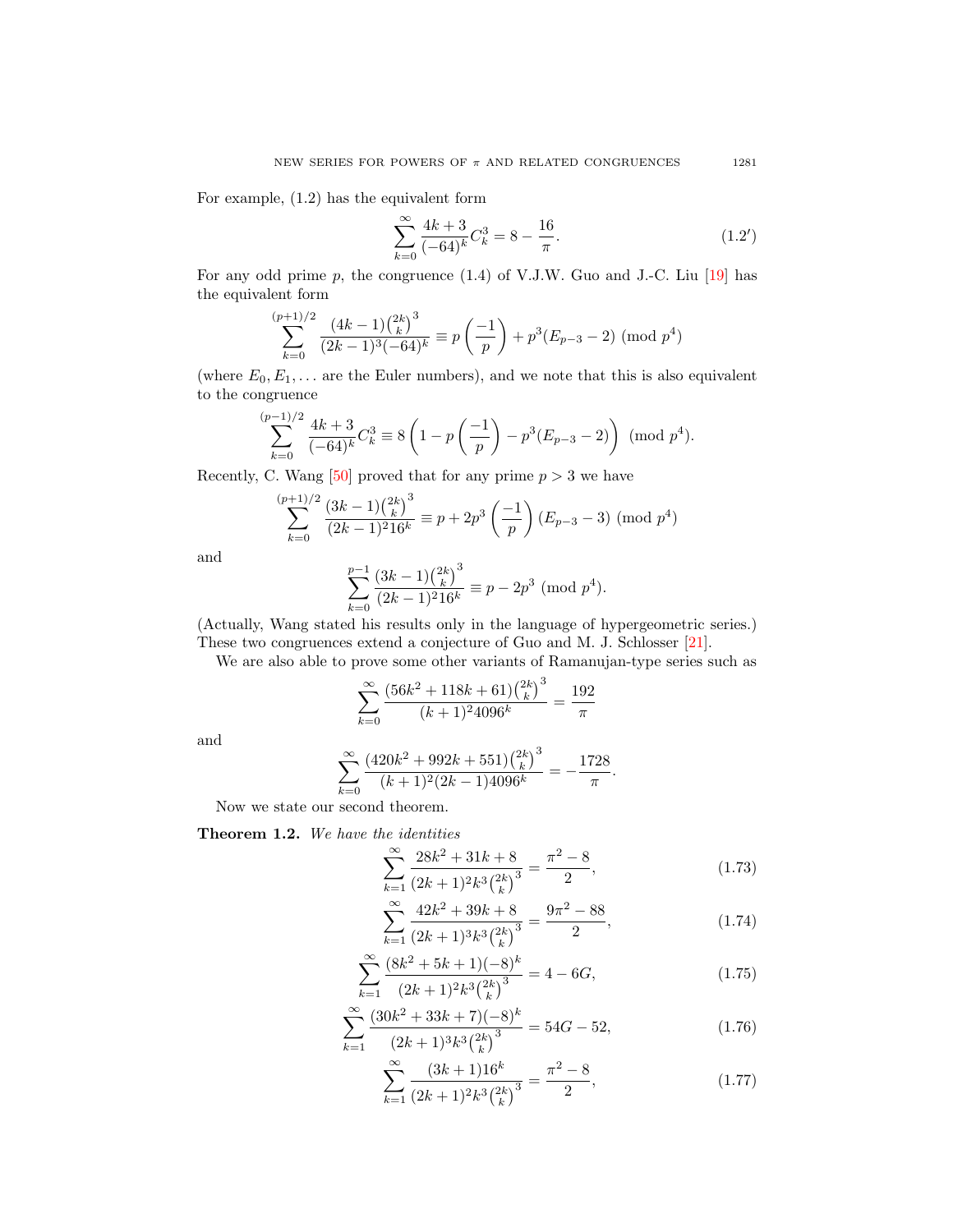1282 ZHI-WEI SUN

$$
\sum_{k=1}^{\infty} \frac{(4k+1)(-64)^k}{(2k+1)^2 k^2 {2k \choose k}^3} = 4 - 8G,
$$
\n(1.78)

$$
\sum_{k=1}^{\infty} \frac{(4k+1)(-64)^k}{(2k+1)^3 k^3 {2k \choose k}^3} = 16G - 16,
$$
\n(1.79)

$$
\sum_{k=1}^{\infty} \frac{(2k^2 - 11k - 3)8^k}{(2k+1)(3k+1)k^3 {2k \choose k}^2 {3k \choose k}} = \frac{48 - 5\pi^2}{2},
$$
\n(1.80)

$$
\sum_{k=2}^{\infty} \frac{(178k^2 - 103k - 39)8^k}{(k-1)(2k+1)(3k+1)k^3 {2k \choose k}^2 {3k \choose k}} = \frac{1125\pi^2 - 11096}{36},
$$
\n(1.81)

$$
\sum_{k=1}^{\infty} \frac{(5k+1)(-27)^k}{(2k+1)(3k+1)k^2 {2k \choose k}^2 {3k \choose k}} = 6 - 9K,
$$
\n(1.82)

$$
\sum_{k=2}^{\infty} \frac{(45k^2 + 5k - 2)(-27)^{k-1}}{(k-1)(2k+1)(3k+1)k^3 {2k \choose k}^2 {3k \choose k}} = \frac{37 - 48K}{16},
$$
\n(1.83)

$$
\sum_{k=1}^{\infty} \frac{(98k^2 - 21k - 8)81^k}{(2k+1)(4k+1)k^3 \binom{2k}{k}^2 \binom{4k}{2k}} = 216 - 20\pi^2,
$$
\n(1.84)

$$
\sum_{k=2}^{\infty} \frac{(1967k^2 - 183k - 104)81^k}{(k-1)(2k+1)(4k+1)k^3 {2k \choose k}^2 {4k \choose 2k}} = \frac{20000\pi^2 - 190269}{120},
$$
\n(1.85)

$$
\sum_{k=1}^{\infty} \frac{(46k^2 + 3k - 1)(-144)^k}{(2k+1)(4k+1)k^3 {2k \choose k}^2 {4k \choose 2k}} = 72 - \frac{225}{2}K,
$$
\n(1.86)

$$
\sum_{k=2}^{\infty} \frac{(343k^2 + 18k - 16)(-144)^k}{(k-1)(2k+1)(4k+1)k^3 {2k \choose k}^2 {4k \choose 2k}} = \frac{9375K - 7048}{10},
$$
(1.87)

where

$$
G := \sum_{k=0}^{\infty} \frac{(-1)^k}{(2k+1)^2} \quad and \quad K := \sum_{k=0}^{\infty} \frac{\left(\frac{k}{3}\right)}{k^2}.
$$

For  $k = j + 1 \in \mathbb{Z}^+$ , it is easy to see that

$$
(k-1)k\binom{2k}{k} = 2(2j+1)j\binom{2j}{j}.
$$

Thus, for any  $a, b, c, m \in \mathbb{Z}$  with  $0 < |m| \leq 64$ , we have

$$
\sum_{j=1}^{\infty} \frac{(aj^2 + bj + c)m^j}{(2j+1)^3 j^3 \binom{2j}{j}^3} = \frac{8}{m} \sum_{k=2}^{\infty} \frac{(a(k-1)^2 + b(k-1) + c)m^k}{(k-1)^3 k^3 \binom{2k}{k}^3}.
$$

For example, (1.77) has the following equivalent form

$$
\sum_{k=2}^{\infty} \frac{(2k-1)(3k-2)16^k}{(k-1)^3 k^3 {2k \choose k}^3} = \pi^2 - 8.
$$
 (1.77')

In contrast with the Domb numbers, we introduce a new kind of numbers

$$
S_n := \sum_{k=0}^n \binom{n}{k}^2 T_k T_{n-k} \quad (n = 0, 1, 2, \ldots).
$$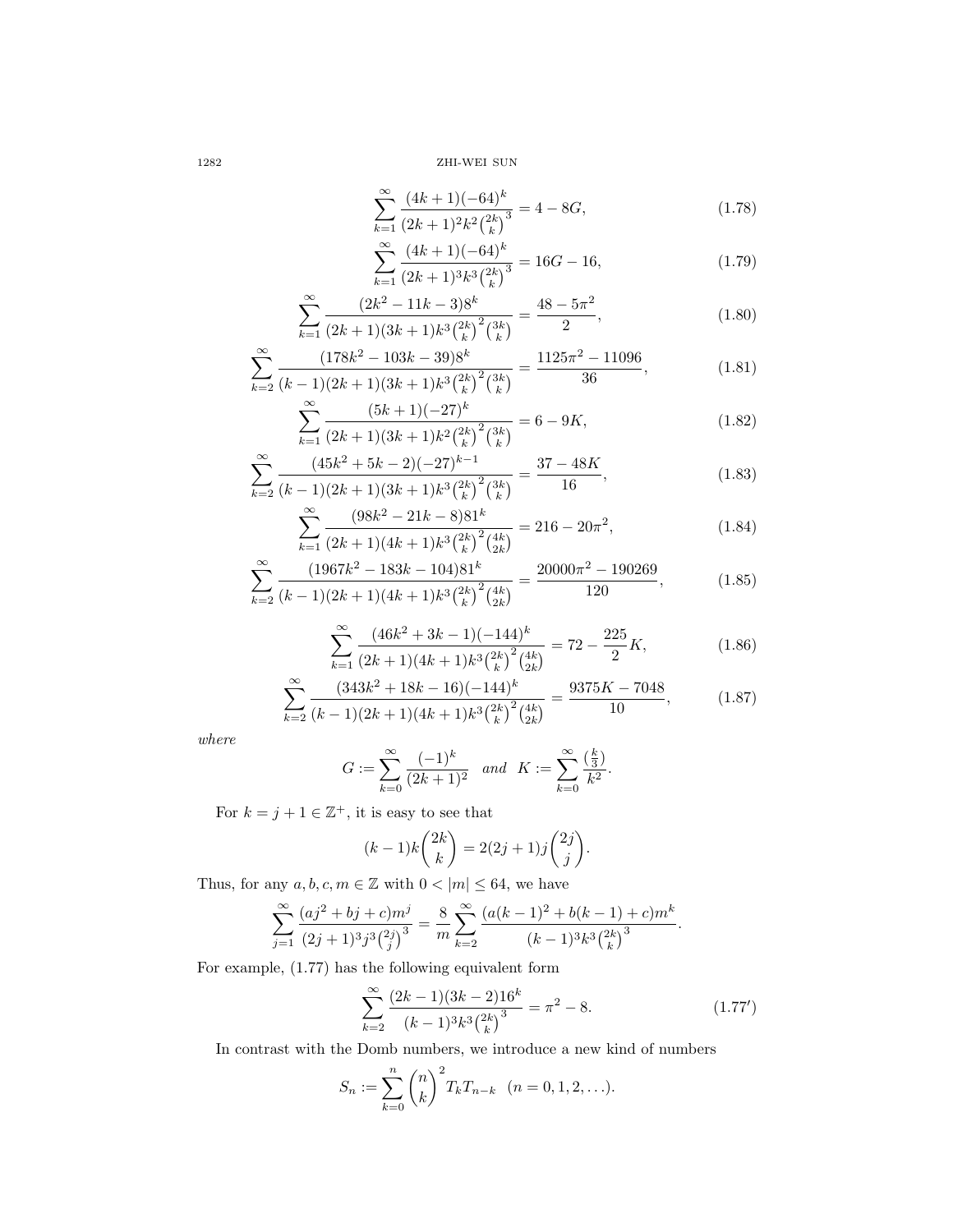The values of  $S_n$   $(n = 0, \ldots, 10)$  are

## 1, 2, 10, 68, 586, 5252, 49204, 475400, 4723786, 47937812, 494786260

respectively. We may extend the numbers  $S_n$   $(n \in \mathbb{N})$  further. For  $b, c \in \mathbb{Z}$ , we define

$$
S_n(b,c) := \sum_{k=0}^n {n \choose k}^2 T_k(b,c) T_{n-k}(b,c) \quad (n = 0, 1, 2, \ldots).
$$

Note that  $S_n(1,1) = S_n$  and  $S_n(2,1) = D_n$  for all  $n \in \mathbb{N}$ . Now we state our third theorem.

<span id="page-10-0"></span>Theorem 1.3. We have

$$
\sum_{k=0}^{\infty} \frac{7k+3}{24^k} S_k(1, -6) = \frac{15}{\sqrt{2}\pi},
$$
\n(1.88)

<span id="page-10-1"></span>
$$
\sum_{k=0}^{\infty} \frac{12k+5}{(-28)^k} S_k(1,7) = \frac{6\sqrt{7}}{\pi},
$$
\n(1.89)

$$
\sum_{k=0}^{\infty} \frac{84k + 29}{80^k} S_k(1, -20) = \frac{24\sqrt{15}}{\pi},
$$
\n(1.90)

$$
\sum_{k=0}^{\infty} \frac{3k+1}{(-100)^k} S_k(1, 25) = \frac{25}{8\pi},
$$
\n(1.91)

$$
\sum_{k=0}^{\infty} \frac{228k + 67}{224^k} S_k(1, -56) = \frac{80\sqrt{7}}{\pi},
$$
\n(1.92)

$$
\sum_{k=0}^{\infty} \frac{399k + 101}{(-676)^k} S_k(1, 169) = \frac{2535}{8\pi},
$$
\n(1.93)

$$
\sum_{k=0}^{\infty} \frac{2604k + 563}{2600^k} S_k(1, -650) = \frac{850\sqrt{39}}{3\pi},
$$
\n(1.94)

$$
\sum_{k=0}^{\infty} \frac{39468k + 7817}{(-6076)^k} S_k(1, 1519) = \frac{4410\sqrt{31}}{\pi},
$$
\n(1.95)

$$
\sum_{k=0}^{\infty} \frac{41667k + 7879}{9800^k} S_k(1, -2450) = \frac{40425\sqrt{6}}{4\pi},
$$
\n(1.96)

<span id="page-10-2"></span>
$$
\sum_{k=0}^{\infty} \frac{74613k + 10711}{(-530^2)^k} S_k(1, 265^2) = \frac{1615175}{48\pi}.
$$
 (1.97)

Remark 1.1. The author found the 10 series in Theorem [1.3](#page-10-0) in Nov. 2019.

We shall prove Theorems 1.1-1.3 in the next section. In Sections 3-10, we propose 117 new conjectural series for powers of  $\pi$  involving generalized central trinomial coefficients. In particular, we will present in Section 3 four conjectural series for  $1/\pi$  of the following new type:

Type VIII.  $\sum_{k=0}^{\infty} \frac{a+dk}{m^k} T_k(b,c) T_k(b_*,c_*)^2$ ,

where  $a, b, b_*, c, c_*, d, m$  are integers with  $mbb_*cc_*d(b^2-4c)(b_*^2-4c_*)(b^2c_*-b_*^2c) \neq 0$ .

Unlike Ramanujan-type series given by others, all our series for  $1/\pi$  of types I-VIII have the general term involving a product of three generalized central trinomial coefficients.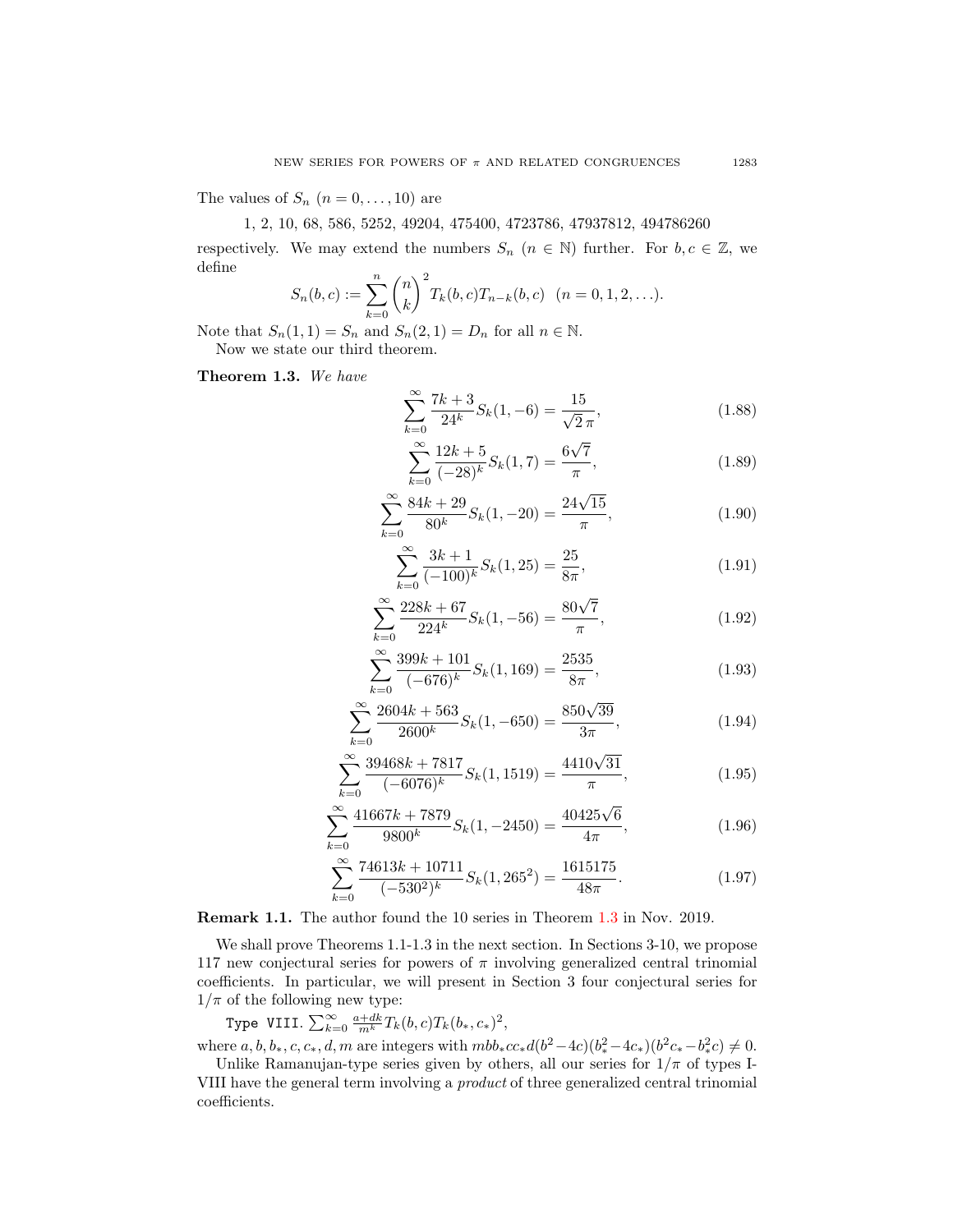#### 1284 ZHI-WEI SUN

Motivated by the author's effective way to find new series for  $1/\pi$  (cf. Sun [\[35\]](#page-68-13)) and congruences and series in [\[45,](#page-68-4) Section 3], we formulate the following general characterization of rational Ramanujan-type series for  $1/\pi$  via congruences.

**Conjecture 1.1** (Criterion for Rational Ramanujan-type Series for  $1/\pi$ ). Suppose that the series  $\sum_{k=0}^{\infty} \frac{bk+c}{m^k} a_k$  converges, where  $(a_k)_{k\geq 0}$  is an integer sequence and b, c, m are integers with bcm  $\neq 0$ . Suppose also that there are no  $a, x \in \mathbb{Z}$  with  $a_n =$  $a\binom{2n}{n}\sum_{k=0}^{n}\binom{2k}{k}^{2}\binom{2(n-k)}{n-k}x^{n-k}$  for all  $n \in \mathbb{N}$ . Let  $r \in \{1,2,3\}$  and let  $d_1,\ldots,d_r \in$  $\mathbb{Z}^+$  with  $\sqrt{d_i/d_j}$  irrational for all distinct  $i, j \in \{1, \ldots, r\}$ . Then

<span id="page-11-0"></span>
$$
\sum_{k=0}^{\infty} \frac{bk+c}{m^k} a_k = \frac{\sum_{i=1}^{r} \lambda_i \sqrt{d_i}}{\pi}
$$
\n(1.98)

for some nonzero rational numbers  $\lambda_1, \ldots, \lambda_r$  if and only if there are positive integers  $d_j$  ( $r < j \leq 3$ ) and rational numbers  $c_1, c_2, c_3$  with  $\prod_{i=1}^r c_i \neq 0$ , such that for any prime  $p > 3$  with  $p \nmid m \prod_{i=1}^r d_i$  and  $c_1, c_2, c_3 \in \mathbb{Z}_p$  we have

$$
\sum_{k=0}^{p-1} \frac{bk+c}{m^k} a_k \equiv p\left(\sum_{i=1}^r c_i \left(\frac{\varepsilon_i d_i}{p}\right) + \sum_{r < j \le 3} c_j \left(\frac{d_j}{p}\right)\right) \pmod{p^2},\tag{1.99}
$$

where  $\varepsilon_i \in \{\pm 1\}$ ,  $\varepsilon_i = -1$  if  $d_i$  is not an integer square, and  $c_2 = c_3 = 0$  if  $r = 1$ and  $\varepsilon_1 = 1$ .

For a Ramanujan-type series of the form  $(1.98)$ , we call r its rank. We believe that there are some Ramanujan-type series of rank three but we have not yet found such a series.

<span id="page-11-3"></span>Conjecture 1.2. Let  $(a_n)_{n>0}$  be an integer sequence with no  $a, x \in \mathbb{Z}$  such that  $a_n = a\binom{2n}{n} \sum_{k=0}^n \binom{2k}{k}^2 \binom{2(n-k)}{n-k} x^{n-k}$  for all  $n \in \mathbb{N}$ , and let  $b, c, m, d_1, d_2, d_3 \in \mathbb{Z}$ with bcm  $\neq 0$ . Assume that  $\lim_{n\to+\infty} \sqrt[n]{|a_n|} = r < |m|$ , and  $\pi \sum_{k=0}^{\infty} \frac{bk+c}{m^k} a_k$  is an algebraic number. Suppose that  $c_1, c_2, c_3 \in \mathbb{Q}$  with  $c_1 + c_2 + c_3 = a_0c$ , and

<span id="page-11-1"></span>
$$
\sum_{k=0}^{p-1} \frac{bk+c}{m^k} a_k \equiv p \left( c_1 \left( \frac{d_1}{p} \right) + c_2 \left( \frac{d_2}{p} \right) + c_3 \left( \frac{d_3}{p} \right) \right) \pmod{p^2}
$$
 (1.100)

for all primes  $p > 3$  with  $p \nmid d_1 d_2 d_3 m$  and  $c_1, c_2, c_3 \in \mathbb{Z}_p$ . Then, for any prime  $p > 3$  with  $p \nmid m, c_1, c_2, c_3 \in \mathbb{Z}_p$  and  $\left(\frac{d_1}{p}\right) = \left(\frac{d_2}{p}\right) = \left(\frac{d_3}{p}\right) = \delta \in \{\pm 1\}$ , we have

$$
\frac{1}{(pn)^2} \bigg( \sum_{k=0}^{pn-1} \frac{bk+c}{m^k} a_k - p\delta \sum_{k=0}^{n-1} \frac{bk+c}{m^k} a_k \bigg) \in \mathbb{Z}_p \text{ for all } n \in \mathbb{Z}^+.
$$

Joint with the author's PhD student Chen Wang, we pose the following conjecture.

<span id="page-11-2"></span>**Conjecture 1.3** (Chen Wang and Z.-W. Sun). Let  $(a_k)_{k>0}$  be an integer sequence with  $a_0 = 1$ . Let  $b, c, m, d_1, d_2, d_3 \in \mathbb{Z}$  with  $bm \neq 0$ , and let  $c_1, c_2, c_3$  be rational numbers. If  $\pi \sum_{k=0}^{\infty} \frac{bk+c}{m^k} a_k$  is an algebraic number, and the congruence [\(1.100\)](#page-11-1) holds for all primes  $p > 3$  with  $p \nmid d_1d_2d_3m$  and  $c_1, c_2, c_3 \in \mathbb{Z}_p$ , then we must have  $c_1 + c_2 + c_3 = c.$ 

Remark 1.2. The author [\[39,](#page-68-14) Conjecture 1.1(i)] conjectured that

$$
\sum_{k=0}^{p-1} (8k+5)T_k^2 \equiv 3p\left(\frac{-3}{p}\right) \pmod{p^2}
$$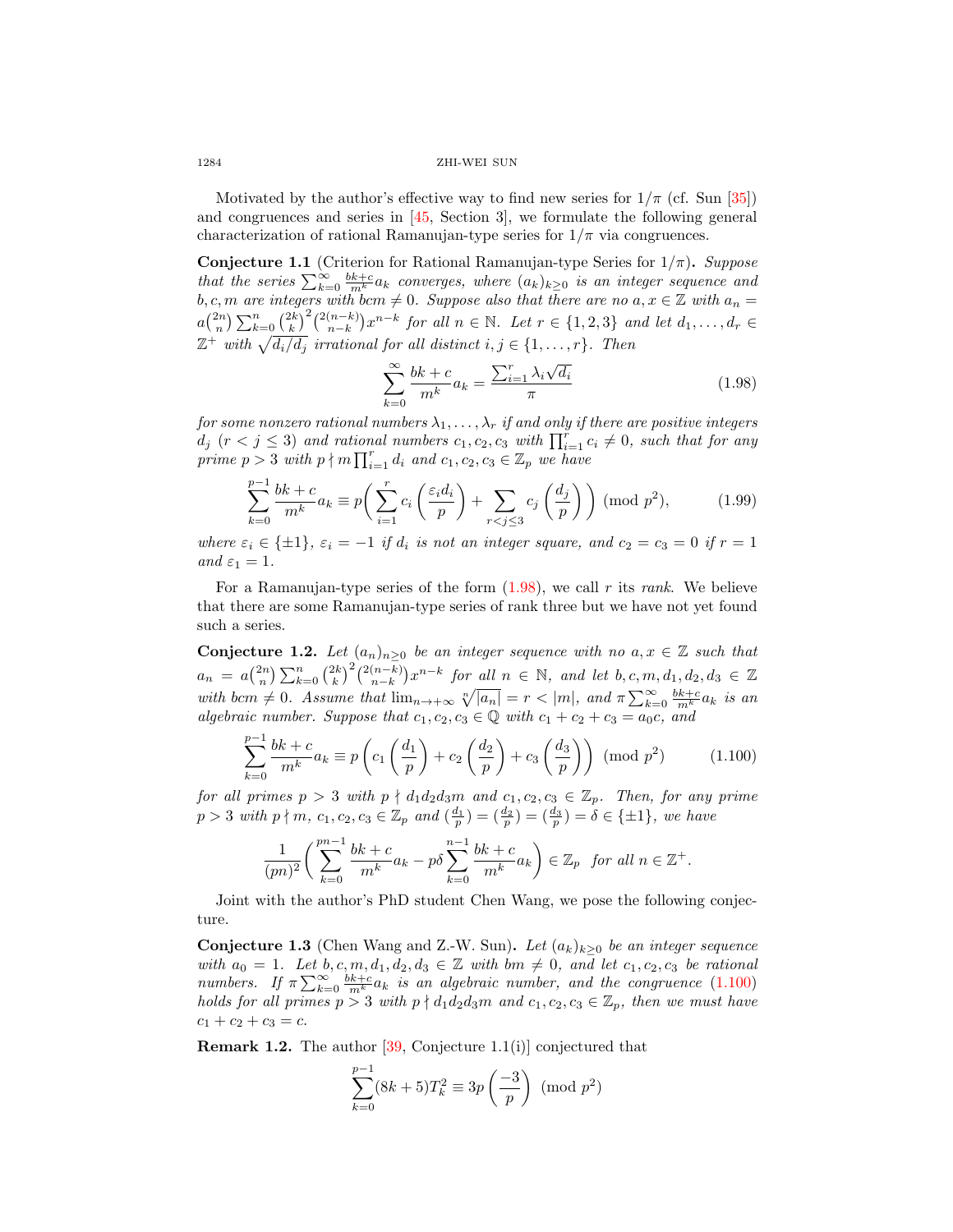for any prime  $p > 3$ , which was confirmed by Y.-P. Mu and Z.-W. Sun [\[26\]](#page-68-15). This is not a counterexample to Conjecture [1.3](#page-11-2) since  $\sum_{k=0}^{\infty} (8k+5)T_k^2$  diverges.

All the new series and related congruences in Sections 3-9 support Conjectures 1.1-1.3. We discover the conjectural series for  $1/\pi$  in Sections 3-9 based on the author's previous Philosophy about Series for  $1/\pi$  stated in [\[35\]](#page-68-13), the PSLQ algorithm to discover integer relations (cf.  $[13]$ ), and the following Duality Principle based on the author's experience and intuition.

<span id="page-12-4"></span>Conjecture 1.4 (Duality Principle). Let  $(a_k)_{k\geq 0}$  be an integer sequence such that

<span id="page-12-1"></span>
$$
a_k \equiv \left(\frac{d}{p}\right) D^k a_{p-1-k} \pmod{p} \tag{1.101}
$$

for any prime  $p \nmid 6dD$  and  $k \in \{0, \ldots, p-1\}$ , where d and D are fixed nonzero integers. If  $a_0, a_1, \ldots$  are not all zero and m is a nonzero integer such that

$$
\sum_{k=0}^{\infty} \frac{bk+c}{m^k} a_k = \frac{\lambda_1 \sqrt{d_1} + \lambda_2 \sqrt{d_2} + \lambda_3 \sqrt{d_3}}{\pi}
$$

for some  $b, d_1, d_2, d_3 \in \mathbb{Z}^+$ ,  $c \in \mathbb{Z}$  and  $\lambda_1, \lambda_2, \lambda_3 \in \mathbb{Q}$ , then m divides D, and

<span id="page-12-0"></span>
$$
\sum_{k=0}^{p-1} \frac{a_k}{m^k} \equiv \left(\frac{d}{p}\right) \sum_{k=0}^{p-1} \frac{a_k}{(D/m)^k} \pmod{p^2}
$$
 (1.102)

for any prime  $p > 3$  with  $p \nmid dD$ .

<span id="page-12-3"></span>**Remark 1.3.** (i) For any prime  $p > 3$  with  $p \nmid dDm$ , the congruence [\(1.102\)](#page-12-0) holds modulo p by [\(1.101\)](#page-12-1) and Fermat's little theorem. We call  $\sum_{k=0}^{p-1} a_k/(\frac{D}{m})^k$  the dual of the sum  $\sum_{k=0}^{p-1} a_k/m^k$ .

(ii) For any  $b, c \in \mathbb{Z}$  and odd prime  $p \nmid b^2 - 4c$ , it is known (see, e.g., [\[39,](#page-68-14) Lemma 2.2]) that

$$
T_k(b,c) \equiv \left(\frac{b^2 - 4c}{p}\right) (b^2 - 4c)^k T_{p-1-k}(b,c) \pmod{p} \tag{1.103}
$$

for all  $k = 0, 1, \ldots, p - 1$ .

For a series  $\sum_{k=0}^{\infty} a_k$  with  $a_0, a_1, \ldots$  real numbers, if  $\lim_{k \to +\infty} a_{k+1}/a_k = r \in$  $(-1, 1)$  then we say that the series converge at a geometric rate with ratio r. Except for (7.1), all other conjectural series in Sections 3-9 converge at geometric rates and thus one can easily check them numerically via a computer.

In Section 10, we pose two curious conjectural series for  $\pi$  involving the central trinomial coefficients.

## 2. Proofs of Theorems 1.1-1.3.

<span id="page-12-2"></span>**Lemma 2.1.** Let  $m \neq 0$  and  $n \geq 0$  be integers. Then

$$
\sum_{k=0}^{n} \frac{((64-m)k^3 - 32k^2 - 16k + 8) {2k \choose k}^3}{(2k-1)^2 m^k} = \frac{8(2n+1)}{m^n} {2n \choose n}^3,
$$
(2.1)

$$
\sum_{k=0}^{n} \frac{((64-m)k^3 - 96k^2 + 48k - 8) {2k \choose k}^3}{(2k-1)^3 m^k} = \frac{8}{m^n} {2n \choose n}^3,
$$
\n(2.2)

$$
\sum_{k=0}^{n} \frac{((108-m)k^3 - 54k^2 - 12k + 6) \binom{2k}{k}^2 \binom{3k}{k}}{(2k-1)(3k-1)m^k} = \frac{6(3n+1)}{m^n} \binom{2n}{n}^2 \binom{3n}{n}, \qquad (2.3)
$$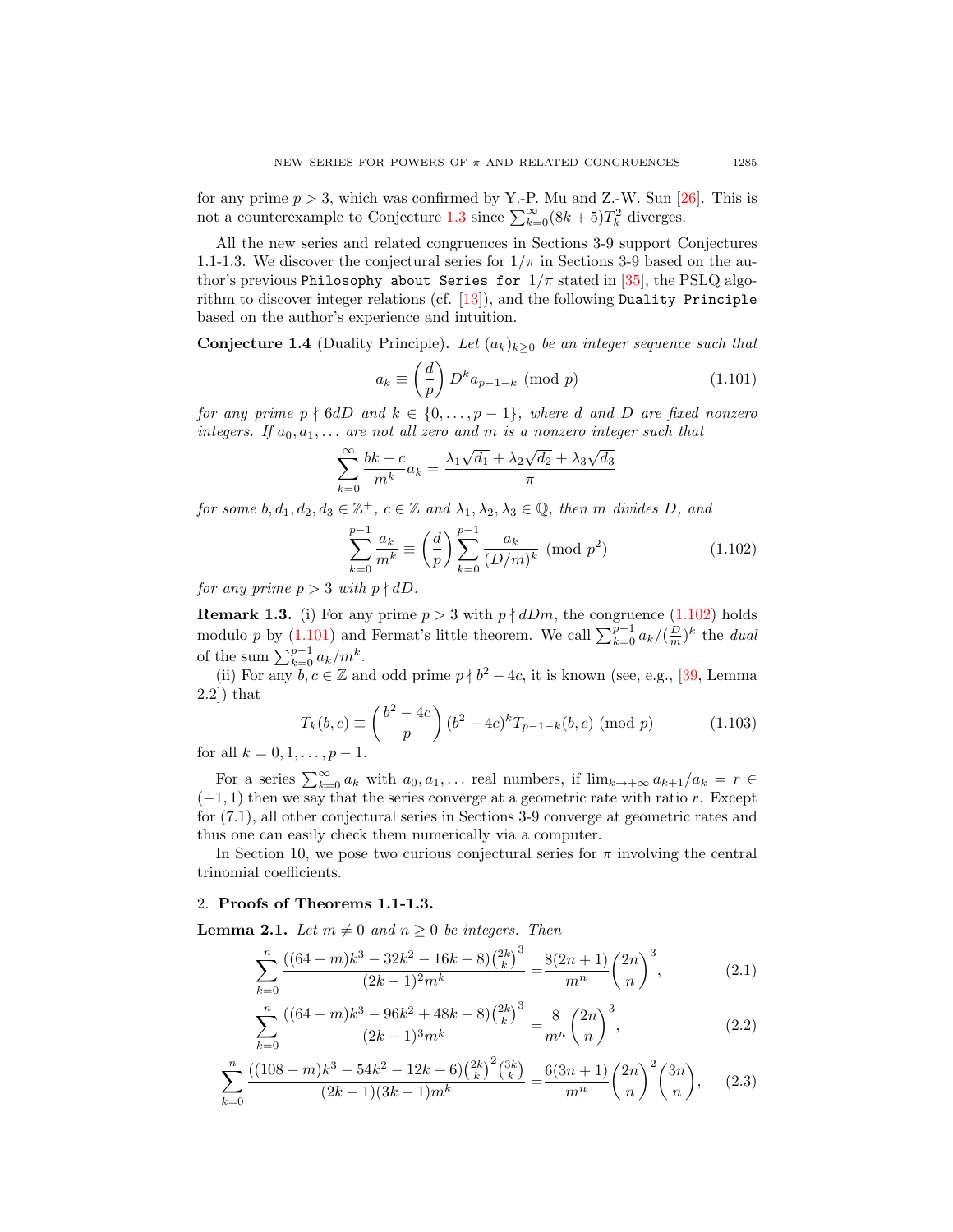1286 ZHI-WEI SUN

$$
\sum_{k=0}^{n} \frac{((108 - m)k^3 - (54 + m)k^2 - 12k + 6) {2k \choose k} {2k \choose k}}{(k+1)(2k-1)(3k-1)m^k} = \frac{6(3n+1)}{(n+1)m^n} {2n \choose n}^2 \binom{3n}{n},
$$
\n
$$
\sum_{k=0}^{n} \frac{((256 - m)k^3 - 128k^2 - 16k + 8) {2k \choose k} {2k \choose 2k}}{(2k-1)(4k-1)m^k} = \frac{8(4n+1)}{m^n} {2n \choose n}^2 \binom{4n}{2n},
$$
\n
$$
\sum_{k=0}^{n} \frac{((256 - m)k^3 - (128 + m)k^2 - 16k + 8) {2k \choose k} {2k \choose 2k}}{(k+1)(2k-1)(4k-1)m^k} = \frac{8(4n+1)}{(n+1)m^n} {2n \choose n}^2 \binom{4n}{2n},
$$
\n
$$
\sum_{k=0}^{n} \frac{((1728 - m)k^3 - 864k^2 - 48k + 24) {2k \choose k} {3k \choose 2k}}{(2k-1)(6k-1)m^k} = \frac{24(6n+1)}{m^n} {2n \choose n} {3n \choose 3n} \binom{6n}{3n},
$$
\n
$$
\sum_{k=0}^{n} \frac{((1728 - m)k^3 - (864 + m)k^2 - 48k + 24) {2k \choose k} {3k \choose 3k}}{(k+1)(2k-1)(6k-1)m^k} = \frac{24(6n+1)}{(k+1)(2k-1)(6k-1)m^k} {2n \choose n} {3n \choose 3n}.
$$
\n
$$
= \frac{24(6n+1)}{(n+1)m^n} {2n \choose n} {3n \choose 3n} {6n \choose 3n}.
$$
\n(2.8)

**Remark [2.1](#page-12-2).** The eight identities in Lemma  $2.1$  can be easily proved by induction on *n*. In light of Stirling's formula,  $n! \sim \sqrt{2\pi n} (n/e)^n$  as  $n \to +\infty$ , we have

$$
\binom{2n}{n} \sim \frac{4^n}{\sqrt{n\pi}}, \quad \binom{2n}{n} \binom{3n}{n} \sim \frac{\sqrt{3}27^n}{2n\pi},\tag{2.9}
$$

$$
\binom{2n}{n}\binom{4n}{2n} \sim \frac{64^n}{\sqrt{2}n\pi}, \quad \binom{3n}{n}\binom{6n}{n} \sim \frac{432^n}{2n\pi}.\tag{2.10}
$$

Proof of Theorem 1.1. Just apply Lemma [2.1](#page-12-2) and the 36 known rational Ramanujantype series listed in  $[16]$ . Let us illustrate the proofs by showing  $(1.1)$ ,  $(1.2)$ ,  $(1.71)$ and (1.72) in details.

By (2.1) with  $m = -64$ , we have

$$
\sum_{k=0}^{\infty} \frac{\left(16k^3 - 4k^2 - 2k + 1\right)\binom{2k}{k}^3}{(2k-1)^2(-64)^k} = \lim_{n \to +\infty} \frac{2n+1}{(-64)^n} \binom{2n}{n}^3 = 0.
$$

Note that

$$
16k^3 - 4k^2 - 2k + 1 = (4k+1)(2k-1)^2 + 2k(4k-1)
$$

and recall Bauer's series

$$
\sum_{k=0}^{\infty} (4k+1) \frac{\binom{2k}{k}^3}{(-64)^k} = \frac{2}{\pi}.
$$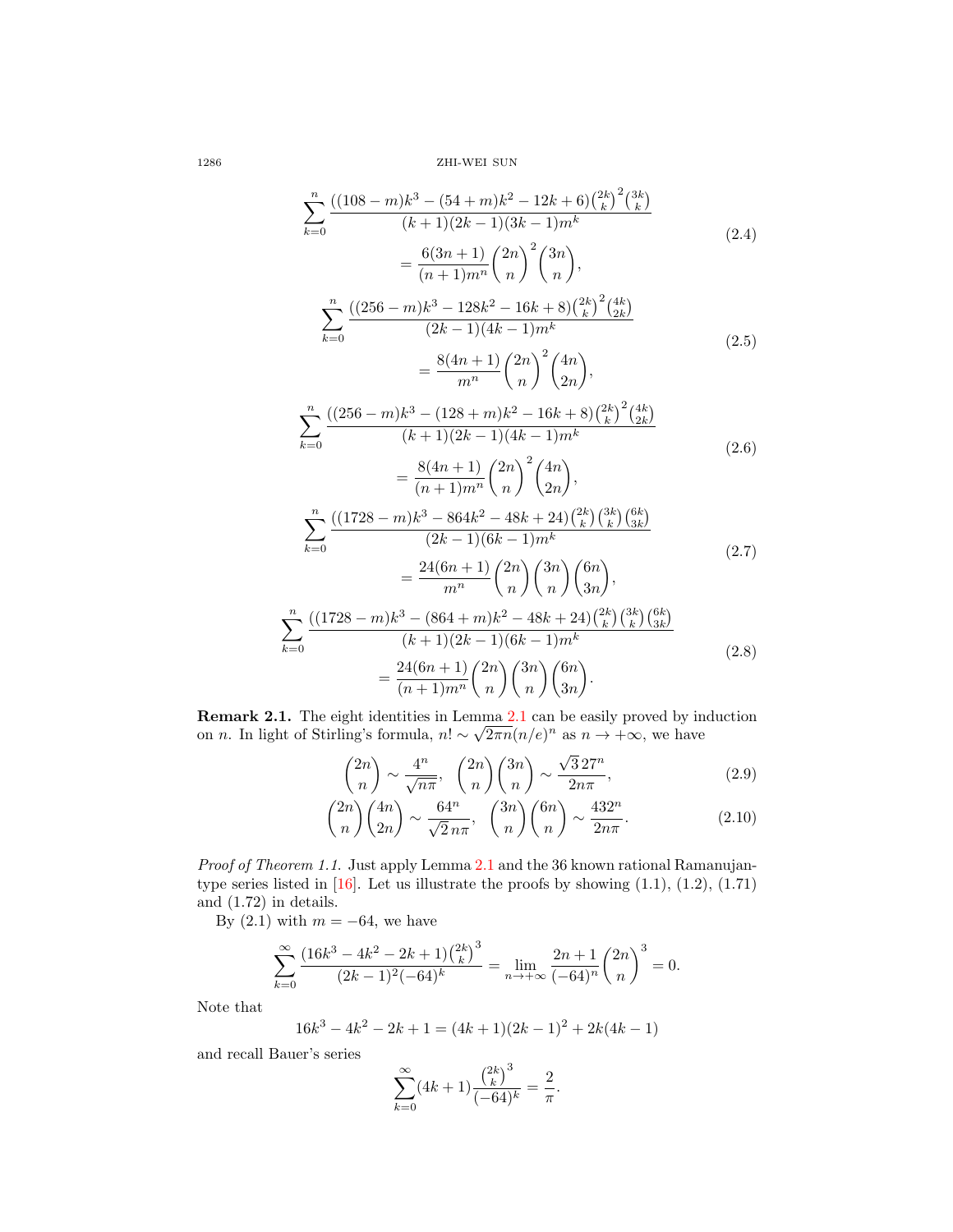So, we get

$$
\sum_{k=0}^{\infty} \frac{k(4k-1){2k \choose k}^3}{(2k-1)^2(-64)^k} = -\frac{1}{2} \sum_{k=0}^{\infty} (4k+1) \frac{{2k \choose k}^3}{(-64)^k} = -\frac{1}{\pi}.
$$

This proves (1.1). By (2.2) with  $m = -64$ , we have

$$
\sum_{k=0}^{n} \frac{(4k-1)(4k^2 - 2k + 1) {2k \choose k}^3}{(2k-1)^3(-64)^k} = \frac{{2n \choose n}^3}{(-64)^n}
$$

and hence

$$
\sum_{k=0}^{\infty} \frac{\left(2k(2k-1)(4k-1) + 4k - 1\right)\binom{2k}{k}^3}{(2k-1)^3(-64)^k} = \lim_{n \to +\infty} \frac{\binom{2n}{n}^3}{(-64)^n} = 0.
$$

Combining this with (1.1) we immediately get (1.2).

In view of  $(2.7)$  with  $m = -640320^3$ , we have

$$
\sum_{k=0}^{n} \frac{(10939058860032072k^3 - 36k^2 - 2k + 1)\binom{2k}{k}\binom{3k}{k}\binom{6k}{3k}}{(2k-1)(6k-1)(-640320)^{3k}}
$$

$$
=\frac{6n+1}{(-640320)^{3n}}\binom{2n}{n}\binom{3n}{n}\binom{6n}{3n}.
$$

and hence

$$
\sum_{k=0}^{\infty}\frac{(10939058860032072k^3-36k^2-2k+1){{2k}\choose{k}}{{3k}\choose{k}}{{6k}\choose{3k}}} {(2k-1)(6k-1)(-640320)^{3k}}=0.
$$

In 1987, D. V. Chudnovsky and G. V. Chudnovsky [\[8\]](#page-67-2) got the formula

$$
\sum_{k=0}^{\infty} \frac{545140134k + 13591409}{(-640320)^{3k}} {2k \choose k} {3k \choose k} {6k \choose 3k} = \frac{3 \times 53360^2}{2\pi\sqrt{10005}},
$$

which enabled them to hold the world record for the calculation of  $\pi$  during 1989– 1994. Note that

$$
10939058860032072k3 - 36k2 - 2k + 1
$$
  
=1672209(2k - 1)(6k - 1)(545140134k + 13591409)  
+426880(16444841148k<sup>2</sup> - 1709536232k - 53241371)

and hence

$$
\sum_{k=0}^{\infty} \frac{\left(16444841148k^2 - 1709536232k - 53241371\right)\binom{2k}{k}\binom{3k}{k}\binom{6k}{3k}}{(2k-1)(6k-1)(-640320)^{3k}}
$$

$$
= -\frac{1672209}{426880} \times \frac{3 \times 53360^2}{2\pi\sqrt{10005}} = -1672209 \frac{\sqrt{10005}}{\pi}.
$$

This proves (1.71).

By  $(2.8)$  with  $m = -640320^3$ , we have

$$
\begin{split} \sum_{k=0}^{n}&\frac{(10939058860032072k^3+10939058860031964k^2-2k+1)\binom{2k}{k}\binom{3k}{k}\binom{6k}{3k}}{(k+1)(2k-1)(6k-1)(-640320)^{3k}}\\ &=\frac{6n+1}{(n+1)(-640320)^{3n}}\binom{2n}{n}\binom{3n}{n}\binom{6n}{3n} \end{split}
$$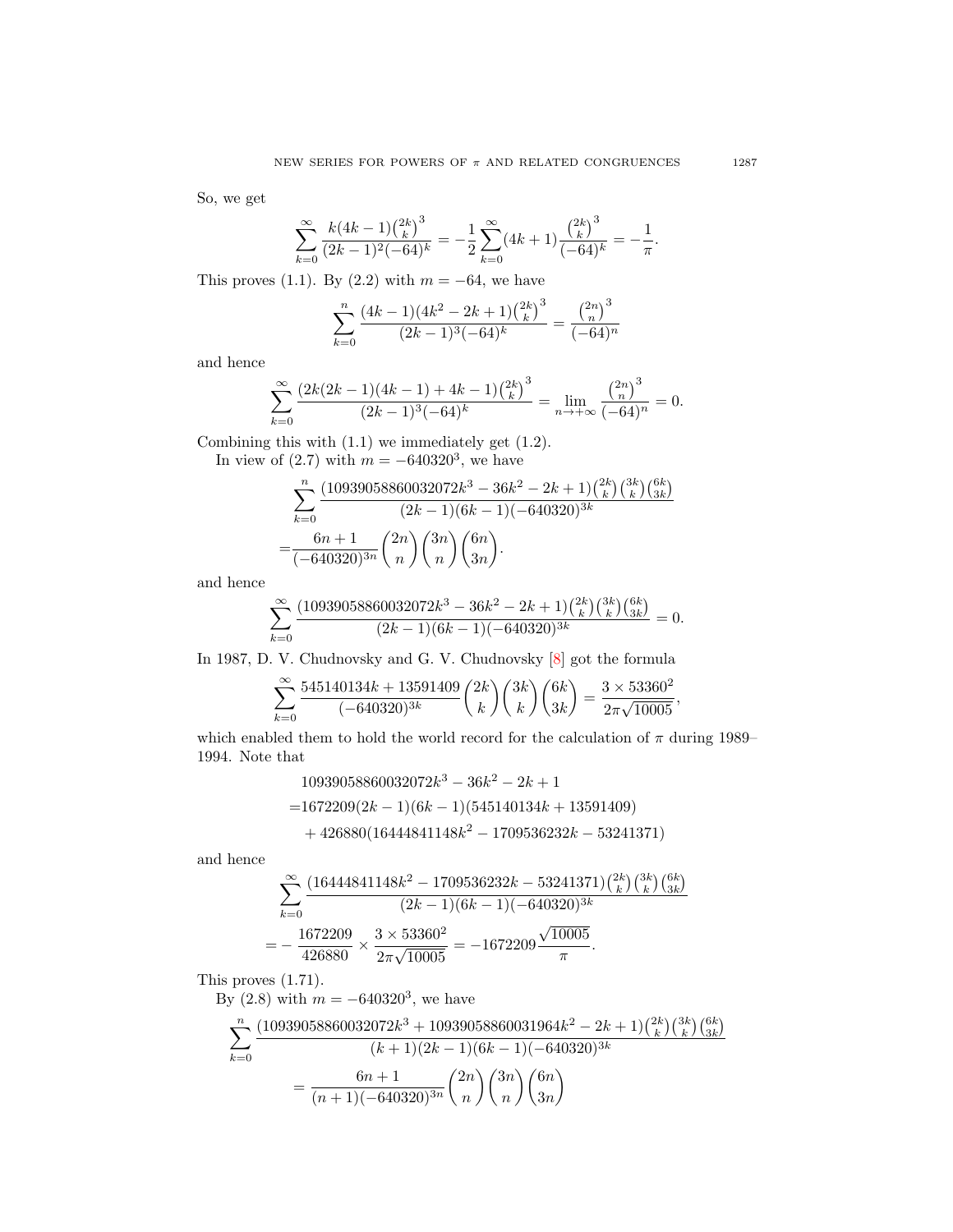1288 ZHI-WEI SUN

and hence

$$
\sum_{k=0}^{\infty} \frac{(10939058860032072k^3 + 10939058860031964k^2 - 2k + 1){{2k \choose k} {3k \choose k} {6k \choose 3k}}{(k+1)(2k-1)(6k-1)(-640320)^{3k}} = 0.
$$

Note that

$$
2802461(10939058860032072k^3 + 10939058860031964k^2 - 2k + 1)
$$
  
=1864188626454(k + 1)(16444841148k^2 - 1709536232k - 53241371) + 5P(k).

Therefore, with the help of (1.71) we get

$$
\sum_{k=0}^{\infty} \frac{P(k) {2k \choose k} {3k \choose 3k}}{(k+1)(2k-1)(6k-1)(-640320)^{3k}}
$$
  
= 
$$
-\frac{1864188626454}{5} \times (-1672209) \frac{\sqrt{10005}}{\pi} = 18 \times 557403^3 \frac{\sqrt{10005}}{5\pi}.
$$

This proves (1.72).

The identities  $(1.3)$ – $(1.70)$  can be proved similarly.  $\Box$ 

<span id="page-15-0"></span>**Lemma 2.2.** Let  $m$  and  $n > 0$  be integers. Then

$$
\sum_{k=1}^{n} \frac{m^k((m-64)k^3 - 32k^2 + 16k + 8)}{(2k+1)^2k^3\binom{2k}{k}^3} = \frac{m^{n+1}}{(2n+1)^2\binom{2n}{n}^3} - m,\tag{2.11}
$$

$$
\sum_{k=1}^{n} \frac{m^k((m-64)k^3 - 96k^2 - 48k - 8)}{(2k+1)^3 k^3 {2k \choose k}^3} = \frac{m^{n+1}}{(2n+1)^3 {2n \choose n}^3} - m,
$$
\n(2.12)

$$
\sum_{k=1}^{n} \frac{m^k((m-108)k^3 - 54k^2 + 12k + 6)}{(2k+1)(3k+1)k^3 {2k \choose k}^2 {3k \choose k}} = \frac{m^{n+1}}{(2n+1)(3n+1) {2n \choose n}^2 {3n \choose n}} - m, (2.13)
$$

$$
\sum_{1 < k \le n} \frac{m^k ((m - 108)k^3 - (54 + m)k^2 + 12k + 6)}{(k - 1)(2k + 1)(3k + 1)k^3 {2k \choose k}^2 {3k \choose k}}
$$
\n
$$
= \frac{m^{n+1}}{n(2n + 1)(3n + 1) {2n \choose n}^2 {3n \choose n}} - \frac{m^2}{144},\tag{2.14}
$$

$$
\sum_{k=1}^{n} \frac{m^k((m-256)k^3 - 128k^2 + 16k + 8)}{(2k+1)(4k+1)k^3 {2k \choose k}^2 {4k \choose 2k}} = \frac{m^{n+1}}{(2n+1)(4n+1) {2n \choose n}^2 {4n \choose 2n}} - m,
$$
\n(2.15)

$$
\sum_{1 < k \le n} \frac{m^k ((m - 256)k^3 - (128 + m)k^2 + 16k + 8)}{(k - 1)(2k + 1)(4k + 1)k^3 \binom{2k}{k}^2 \binom{4k}{2k}} = \frac{m^{n+1}}{n(2n + 1)(4n + 1)\binom{2n}{n}^2 \binom{4n}{2n}} - \frac{m^2}{360}.
$$
\n(2.16)

**Remark 2.2.** This can be easily proved by induction on  $n$ .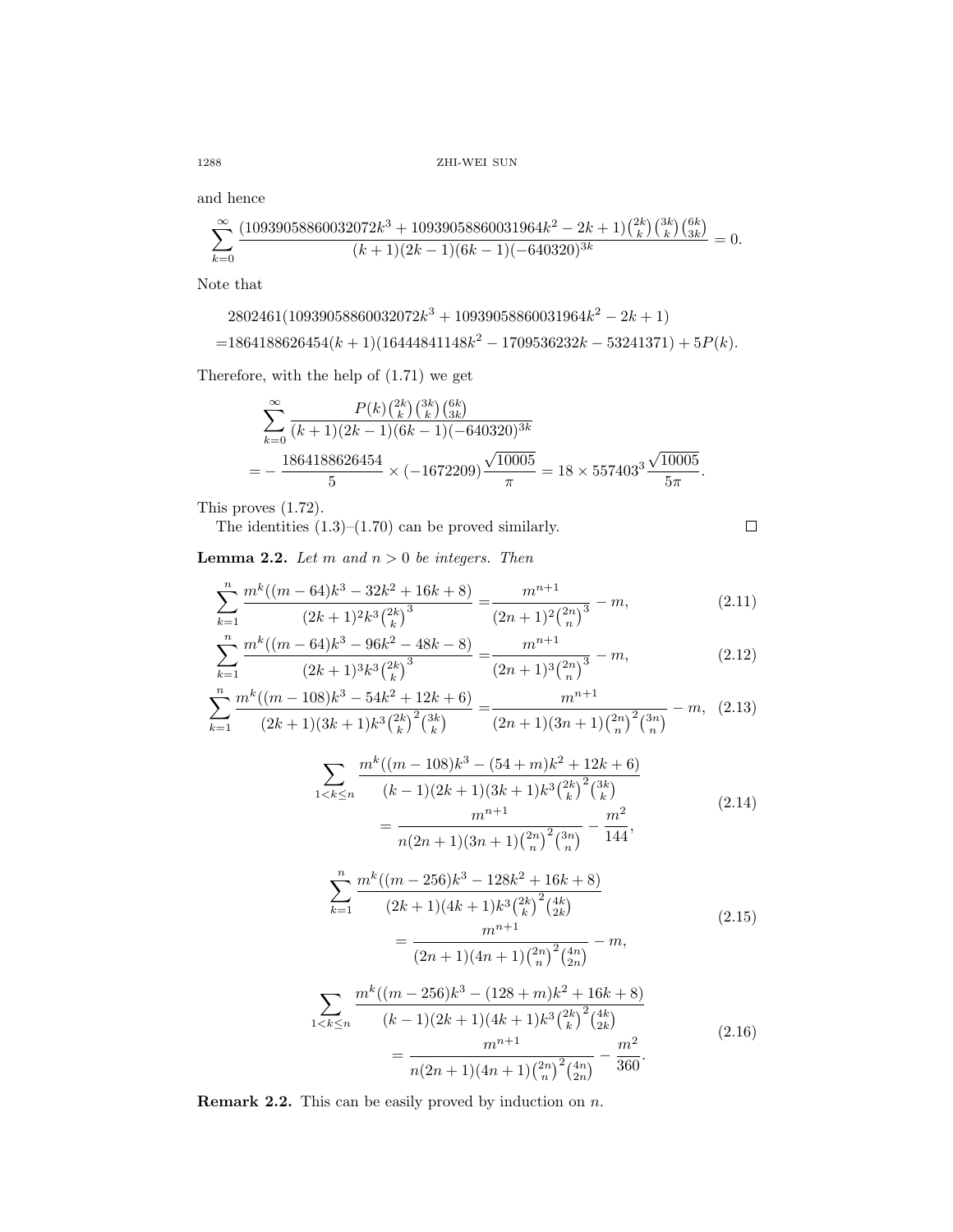$$
\sum_{k=1}^{\infty} \frac{21k - 8}{k^3 {2k \choose k}^3} = \frac{\pi^2}{6}, \quad \sum_{k=1}^{\infty} \frac{(4k - 1)(-64)^k}{k^3 {2k \choose k}^3} = -16G,
$$
\n
$$
\sum_{k=1}^{\infty} \frac{(3k - 1)(-8)^k}{k^3 {2k \choose k}^3} = -2G, \quad \sum_{k=1}^{\infty} \frac{(3k - 1)16^k}{k^3 {2k \choose k}^3} = \frac{\pi^2}{2},
$$
\n
$$
\sum_{k=1}^{\infty} \frac{(15k - 4)(-27)^{k-1}}{k^3 {2k \choose k}^2 {3k \choose k}} = K, \quad \sum_{k=1}^{\infty} \frac{(5k - 1)(-144)^k}{k^3 {2k \choose k}^2 {4k \choose 2}} = -\frac{45}{2}K,
$$
\n
$$
\sum_{k=1}^{\infty} \frac{(11k - 3)64^k}{k^2 {2k \choose k}^2 {3k \choose k}} = 8\pi^2, \quad \sum_{k=1}^{\infty} \frac{(10k - 3)8^k}{k^3 {2k \choose k}^2 {3k \choose k}} = \frac{\pi^2}{2}, \quad \sum_{k=1}^{\infty} \frac{(35k - 8)81^k}{k^3 {2k \choose k}^2 {4k \choose 2}} = 12\pi^2.
$$

Here, the first identity was found and proved by D. Zeilberger [\[52\]](#page-69-2) in 1993. The second, third and fourth identities were obtained by J. Guillera [\[17\]](#page-67-12) in 2008. The fifth identity on  $K$  was conjectured by Sun  $[33]$  and later confirmed by K. Hessami Pilehrood and T. Hessami Pilehrood [\[22\]](#page-68-16) in 2012. The last four identities were also conjectured by Sun [\[33\]](#page-68-2), and they were later proved in the paper [\[18,](#page-67-13) Theorem 3] by Guillera and M. Rogers.

Let us illustrate our proofs by proving  $(1.77)-(1.79)$  and  $(1.82)-(1.83)$  in details. In view of  $(2.11)$  with  $m = 16$ , we have

$$
\sum_{k=1}^{n} \frac{16^{k}(-48k^{3} - 32k^{2} + 16k + 8)}{(2k+1)^{2}k^{3} {2k \choose k}^{3}} = \frac{16^{n+1}}{(2n+1)^{2} {2n \choose n}^{3}} - 16
$$

for all  $n \in \mathbb{Z}^+$ , and hence

$$
\sum_{k=1}^{\infty} \frac{16^k (6k^3 + 4k^2 - 2k - 1)}{(2k+1)^2 k^3 {2k \choose k}^3} = \lim_{n \to +\infty} \left( \frac{-2 \times 16^n}{(2n+1)^2 {2n \choose n}^3} + 2 \right) = 2.
$$

Notice that

$$
2(6k3 + 4k2 - 2k - 1) = (2k + 1)2(3k - 1) - (3k + 1).
$$

So we have

$$
-\sum_{k=1}^{\infty} \frac{(3k+1)16^k}{(2k+1)^2 k^3 {2k \choose k}^3} = 2 \times 2 - \sum_{k=1}^{\infty} \frac{(3k-1)16^k}{k^3 {2k \choose k}^3} = 4 - \frac{\pi^2}{2}
$$

and hence (1.77) holds.

By  $(2.11)$  with  $m = -64$ , we have

$$
\sum_{k=1}^{n} \frac{(-64)^k (-128k^3 - 32k^2 + 16k + 8)}{(2k+1)^2 k^3 {2k \choose k}^3} = \frac{(-64)^{n+1}}{(2n+1)^2 {2n \choose n}^3} + 64
$$

for all  $n \in \mathbb{Z}^+$ , and hence

$$
\sum_{k=1}^{\infty} \frac{(-64)^k (16k^3 + 4k^2 - 2k - 1)}{(2k+1)^2 k^3 {2k \choose k}^3} = -8 + \lim_{n \to +\infty} \frac{8(-64)^n}{(2n+1)^2 {2n \choose n}^3} = -8.
$$

Since  $16k^3 + 4k^2 - 2k - 1 = (4k - 1)(2k + 1)^2 - 2k(4k + 1)$  and

$$
\sum_{k=1}^{\infty} \frac{(4k-1)(-64)^k}{k^3 {2k \choose k}^3} = -16G,
$$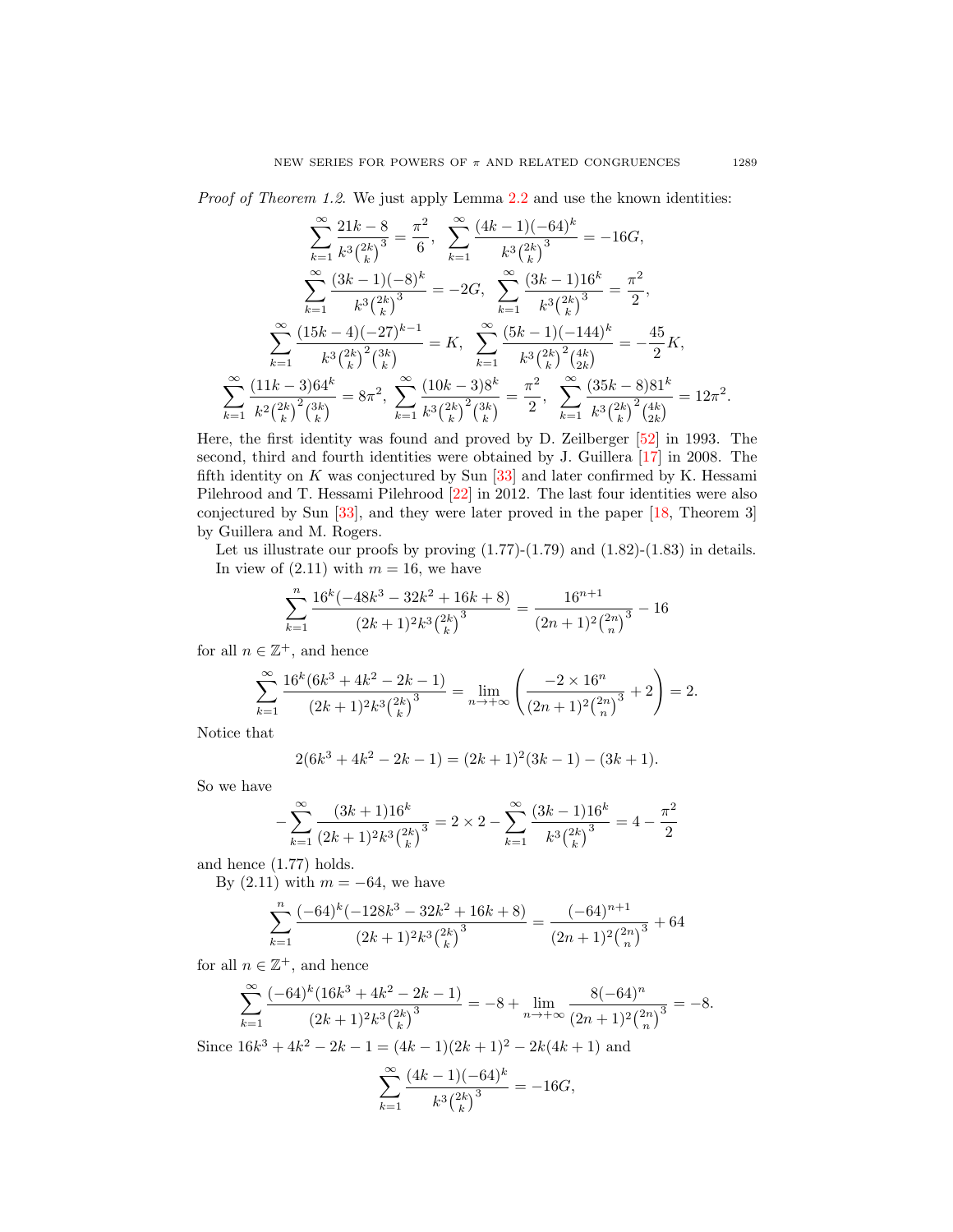we see that

$$
-16G - 2\sum_{k=1}^{\infty} \frac{(4k+1)(-64)^k}{(2k+1)^2k^2 {2k \choose k}^3} = -8
$$

and hence (1.78) holds. In light of (2.12) with  $m = -64$ , we have

$$
\sum_{k=1}^{n} \frac{(-64)^k (-128k^3 - 96k^2 - 48k - 8)}{(2k+1)^3 k^3 {2k \choose k}^3} = \frac{(-64)^{n+1}}{(2n+1)^3 {2n \choose n}^3} + 64
$$

for all  $n \in \mathbb{Z}^+$ , and hence

$$
\sum_{k=1}^{\infty} \frac{(-64)^k (16k^3 + 12k^2 + 6k + 1)}{(2k+1)^3 k^3 {2k \choose k}^3} = -8 + \lim_{n \to +\infty} \frac{8(-64)^n}{(2n+1)^3 {2n \choose n}^3} = -8.
$$

Since  $16k^3 + 12k^2 + 6k + 1 = 2k(2k+1)(4k+1) + (4k+1)$ , with the aid of (1.78) we obtain

$$
\sum_{k=1}^{\infty} \frac{(4k+1)(-64)^k}{(2k+1)^3 k^3 {2k \choose k}^3} = -8 - 2(4 - 8G) = 16G - 16.
$$

This proves (1.79).

By  $(2.13)$  with  $m = -27$ , we have

$$
\sum_{k=1}^{\infty} \frac{(45k^3 + 18k^2 - 4k - 2)(-27)^k}{(2k+1)(3k+1)k^3 {2k \choose k}^2 {3k \choose k}} = -9.
$$

As

$$
2(45k3 + 18k2 - 4k - 2) = (15k - 4)(2k + 1)(3k + 1) - 3k(5k + 1)
$$

and

$$
\sum_{k=1}^{\infty} \frac{(15k-4)(-27)^k}{k^3 {2k \choose k}^2 {3k \choose k}} = -27K,
$$

we see that (1.82) follows. By (2.14) with  $m = -27$ , we have

$$
-3\sum_{k=2}^{\infty} \frac{(-27)^k (45k^3 + 9k^2 - 4k - 2)}{(k-1)(2k+1)(3k+1)k^3 {2k \choose k}^2 {3k \choose k}} = -\frac{(-27)^2}{144}
$$

and hence

$$
\sum_{k=2}^{\infty} \frac{(-27)^k (45k^3 + 9k^2 - 4k - 2)}{(k-1)(2k+1)(3k+1)k^3 {2k \choose k}^2 {3k \choose k}} = \frac{27}{16}.
$$

As

$$
45k3 + 9k2 - 4k - 2 = 9(k - 1)k(5k + 1) + (45k2 + 5k - 2),
$$

with the aid of (1.82) we get

$$
\sum_{k=2}^{\infty} \frac{(-27)^k (45k^2 + 5k - 2)}{(k-1)(2k+1)(3k+1)k^3 {2k \choose k}^2 {3k \choose k}}
$$
  
= 
$$
\frac{27}{16} - 9\left(6 - 9K - \frac{6(-27)}{12^2}\right) = \frac{27}{16}(48K - 37)
$$

and hence (1.83) follows.

Other identities in Theorem 1.2 can be proved similarly.

 $\Box$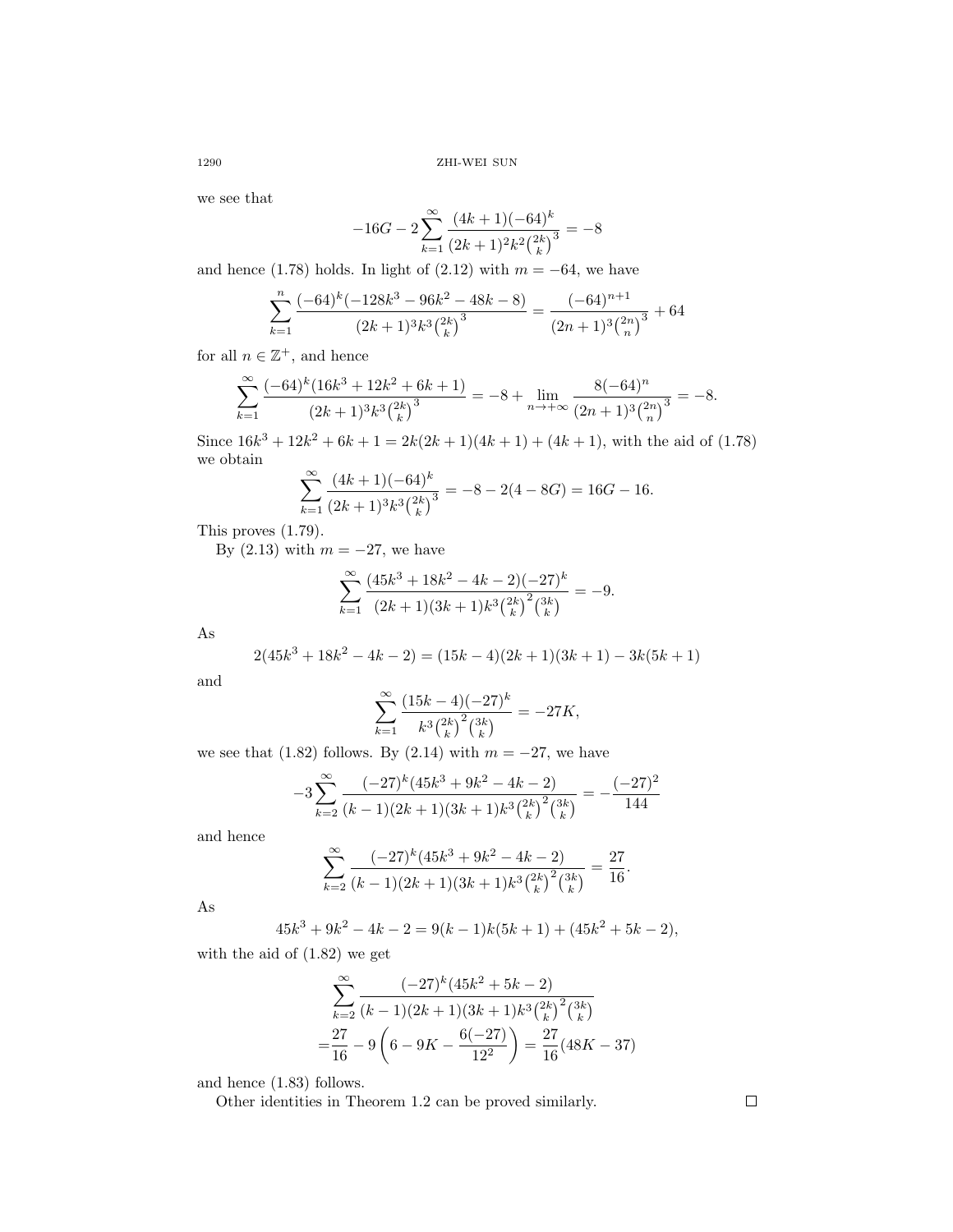For integers  $n \geq k \geq 0$ , we define

$$
s_{n,k} := \frac{1}{\binom{n}{k}} \sum_{i=0}^k \binom{n}{2i} \binom{n}{2(k-i)} \binom{2i}{i} \binom{2(k-i)}{k-i}.
$$
 (2.17)

For  $n\in\mathbb{N}$  we set

$$
t_n := \sum_{0 < k \le n} \binom{n-1}{k-1} (-1)^k 4^{n-k} s_{n+k,k}.\tag{2.18}
$$

<span id="page-18-2"></span>**Lemma 2.3.** For any  $n \in \mathbb{N}$ , we have

<span id="page-18-0"></span>
$$
\sum_{k=0}^{n} \binom{n}{k} (-1)^k 4^{n-k} s_{n+k,k} = f_n \tag{2.19}
$$

and

<span id="page-18-1"></span>
$$
(2n+1)t_{n+1} + 8nt_n = (2n+1)f_{n+1} - 4(n+1)f_n,
$$
\n(2.20)

where  $f_n$  denotes the Francl number  $\sum_{k=0}^{n} \binom{n}{k}^3$ .

*Proof.* For  $n, i, k \in \mathbb{N}$  with  $i \leq k$ , we set

$$
F(n,i,k) = {n \choose k} \frac{(-1)^k 4^{n-k}}{\binom{n+k}{k}} {n+k \choose 2i} {2i \choose i} {n+k \choose 2(k-i)} {2(k-i) \choose k-i}.
$$

By the telescoping method for double summation [\[7\]](#page-67-14), for

$$
\mathcal{F}(n,i,k) := F(n,i,k) + \frac{7n^2 + 21n + 16}{8(n+1)^2}F(n+1,i,k) - \frac{(n+2)^2}{8(n+1)^2}F(n+2,i,k)
$$

with  $0 \leq i \leq k$ , we find that

$$
\mathcal{F}(n,i,k) = (G_1(n,i+1,k) - G_1(n,i,k)) + (G_2(n,i,k+1) - G_2(n,i,k)),
$$

where

$$
G_1(n,i,k) := \frac{i^2(-k+i-1)(-1)^{k+1}4^{n-k}n!^2(n+k)!p(n,i,k)}{(2n+3)(n-k+2)!(n+k+2-2i)!(n-k+2i)!(i!(k-i+1)!)^2}
$$

and

$$
G_2(n, i, k) := \frac{2(k - i)(-1)^k 4^{n-k} n!^2 (n + k)! q(n, i, k)}{(2n + 3)(n - k + 2)!(n + k - 2i + 1)!(n - k + 2i + 2)!(i!(k - i)!)^2},
$$
  
with  $(-1)!, (-2)!, \ldots$  regarded as  $+\infty$ , and  $p(n, i, k)$  and  $q(n, i, k)$  given by  

$$
-10n^4 + (i - 10k - 68)n^3 + (-24i^2 + (32k + 31)i + 2k^2 - 67k - 172)n^2
$$

$$
+ (36i^3 + (-68k - 124)i^2 + (39k^2 + 149k + 104)i + 2k^3 - 8k^2 - 145k - 192)n
$$

$$
+ 60i^3 + (-114k - 140)i^2 + (66k^2 + 160k + 92)i + 3k^3 - 19k^2 - 102k - 80
$$

and

$$
10(i-k)n4 + (-20i2 + (46k + 47)i - 6k2 - 47k)n3
$$
  
+
$$
(72i3 + (-60k - 38)i2 + (22k2 + 145k + 90)i + 4k3 - 11k2 - 90k)n2
$$
  
+
$$
(72k + 156)i3n + (-72k2 - 60k - 10)i2n + (18k3 + 4k2 + 165k + 85)in
$$
  
+
$$
(22k3 - 5k2 - 85k)n + (120k + 60)i3 + (-120k2 + 68k - 4)i2
$$
  
+
$$
(30k3 - 56k2 + 86k + 32)i + 26k3 - 6k2 - 32k
$$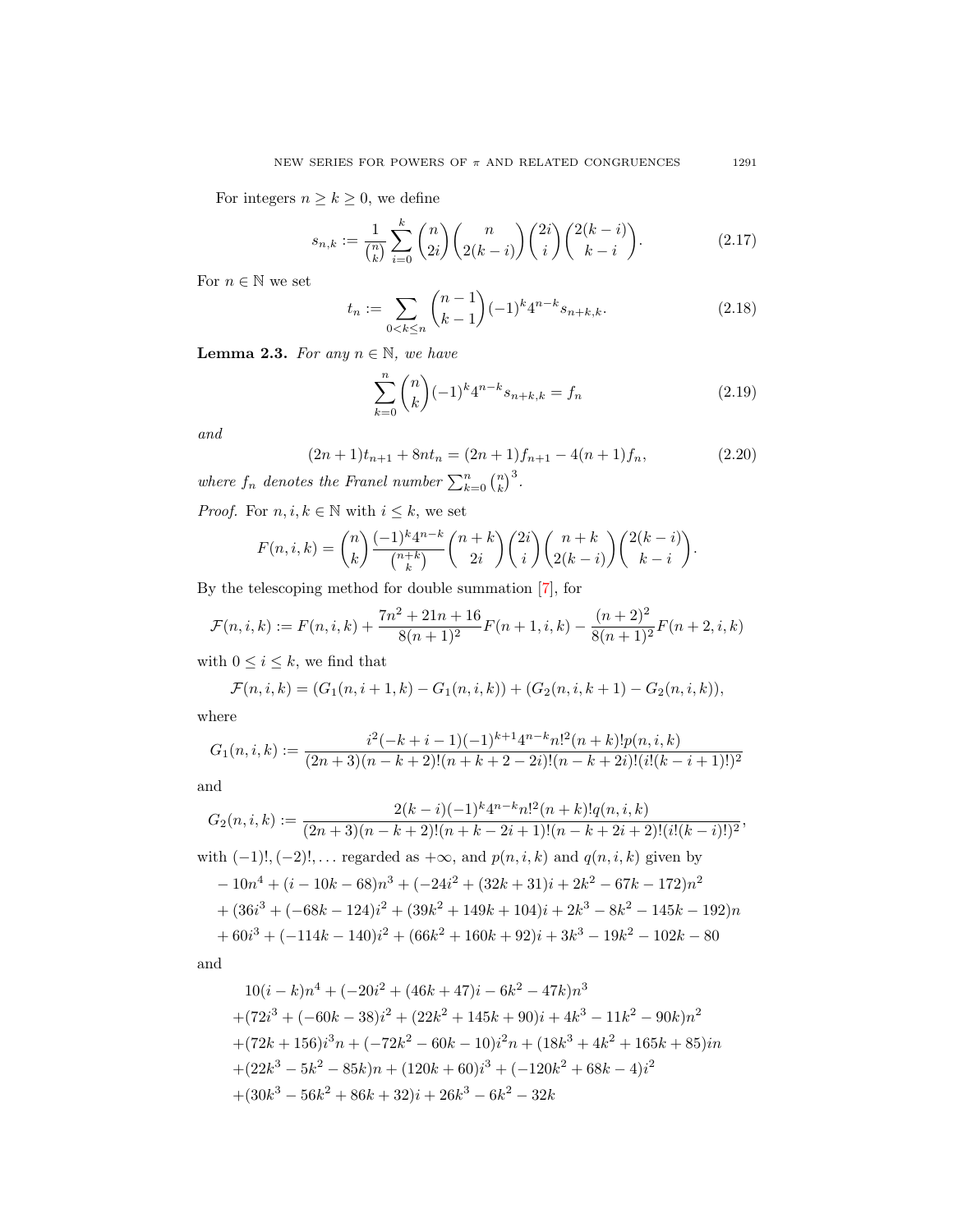respectively. Therefore

$$
\sum_{k=0}^{n+2} \sum_{i=0}^{k} \mathcal{F}(n, i, k)
$$
  
= 
$$
\sum_{k=0}^{n+2} (G_1(n, k+1, k) - G_1(n, 0, k)) + \sum_{i=0}^{n+2} (G_2(n, i, n+3) - G_2(n, i, i))
$$
  
= 
$$
\sum_{k=0}^{n+2} (0 - 0) + \sum_{i=0}^{n+2} (0 - 0) = 0,
$$

and hence

$$
u(n) := \sum_{k=0}^{n} \binom{n}{k} (-1)^k 4^{n-k} s_{n+k,k}
$$

satisfies the recurrence relation

$$
8(n + 1)2u(n) + (7n2 + 21n + 16)u(n + 1) - (n + 2)2u(n + 2) = 0.
$$

As pointed out by J. Franel [\[14\]](#page-67-15), the Franel numbers satisfy the same recurrence. Note also that  $u(0) = f_0 = 1$  and  $u(1) = f_1 = 2$ . So we always have  $u(n) = f_n$ . This proves [\(2.19\)](#page-18-0).

The identity  $(2.20)$  can be proved similarly. In fact, if we use  $v(n)$  denote the left-hand side or the right-hand side of  $(2.20)$ , then we have the recurrence

$$
8(n+1)(n+2)(18n^3+117n^2+249n+172)v(n)
$$
  
+ (126n<sup>5</sup> + 1197n<sup>4</sup> + 4452n<sup>3</sup> + 8131n<sup>2</sup> + 7350n + 2656)v(n + 1)  
= (n+3)<sup>2</sup>(18n<sup>3</sup> + 63n<sup>2</sup> + 69n + 22)v(n + 2).

In view of the above, we have completed the proof of Lemma [2.3.](#page-18-2)  $\Box$ 

**Lemma 2.4.** For any  $c \in \mathbb{Z}$  and  $n \in \mathbb{N}$ , we have

<span id="page-19-0"></span>
$$
S_n(4, c) = \sum_{k=0}^{\lfloor n/2 \rfloor} {n-k \choose k} {2(n-k) \choose n-k} c^k 4^{n-2k} s_{n,k}.
$$
 (2.21)

*Proof.* For each  $k = 0, \ldots, n$ , we have

$$
T_k(4, c)T_{n-k}(4, c) = \sum_{i=0}^{\lfloor k/2 \rfloor} {k \choose 2i} {2i \choose i} 4^{k-2i} c^i \sum_{j=0}^{\lfloor (n-k)/2 \rfloor} {n-k \choose 2j} {2j \choose j} 4^{n-k-2j} c^j
$$
  
= 
$$
\sum_{r=0}^{\lfloor n/2 \rfloor} c^r 4^{n-2r} \sum_{\substack{i,j \in \mathbb{N} \\ i+j=r}} {k \choose 2i} {n-k \choose 2j} {2i \choose i} {2j \choose j}.
$$

If  $i, j \in \mathbb{N}$  and  $i + j = r \leq n/2$ , then

$$
\sum_{k=0}^{n} {n \choose k}^2 {k \choose 2i} {n-k \choose 2j} = {n \choose 2i} {n \choose 2j} \sum_{k=2i}^{n-2j} {n-2i \choose k-2i} {n-2j \choose n-k-2j}
$$

$$
= {n \choose 2i} {n \choose 2j} {2n-2(i+j) \choose n-2(i+j)} = {2n-2r \choose n} {n \choose 2i} {n \choose 2j}
$$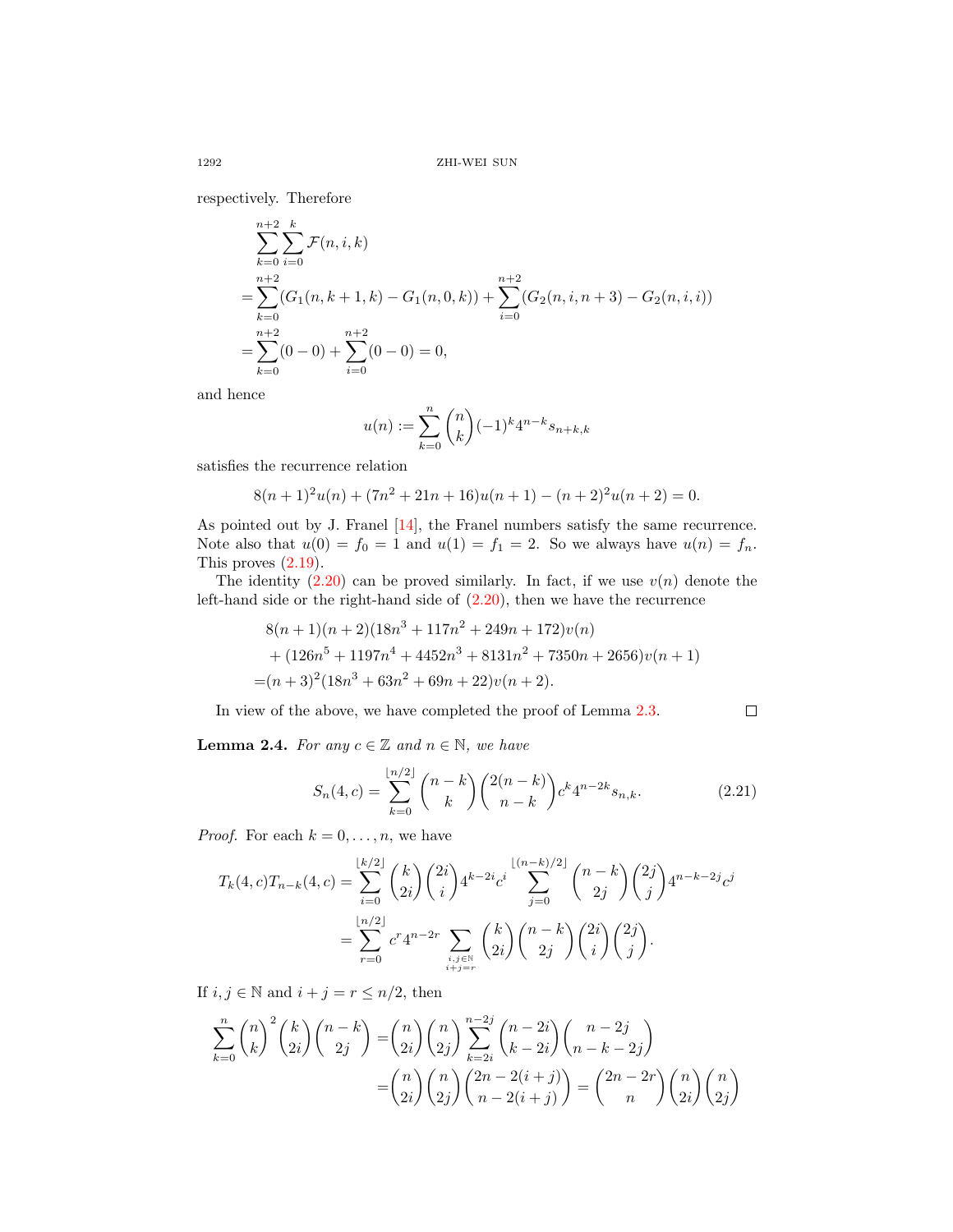with the aid of the Chu-Vandermonde identity. Therefore

$$
S_n(4, c) = \sum_{k=0}^{\lfloor n/2 \rfloor} c^k 4^{n-2k} {2n-2k \choose n} {n \choose k} s_{n,k}
$$
  
= 
$$
\sum_{k=0}^{\lfloor n/2 \rfloor} c^k 4^{n-2k} {2n-2k \choose n-k} {n-k \choose k} s_{n,k}.
$$

This proves [\(2.21\)](#page-19-0).

<span id="page-20-1"></span>**Lemma 2.5.** For  $k \in \mathbb{N}$  and  $l \in \mathbb{Z}^+$ , we have

<span id="page-20-0"></span>
$$
s_{k+l,k} \le (2k+1)4^k l \binom{k+l}{l}.\tag{2.22}
$$

*Proof.* Let  $n = k + l$ . Then

$$
\binom{n}{k} s_{n,k} \leq \sum_{\substack{i,j \in \mathbb{N} \\ i+j=k}} \binom{n}{2i} \binom{n}{2j} \sum_{\substack{i,j \in \mathbb{N} \\ i+j=k}} \binom{2i}{i} \binom{2j}{j}
$$
  

$$
\leq \sum_{\substack{s,t \in \mathbb{N} \\ s+t=2k}} \binom{n}{s} \binom{n}{t} \sum_{\substack{i,j \in \mathbb{N} \\ i+j=k}} 4^i 4^j = \binom{2n}{2k} (k+1) 4^k
$$

and

$$
\frac{\binom{2n}{2k}}{\binom{n}{k}} = \frac{\binom{2n}{2l}}{\binom{n}{l}} = \prod_{j=0}^{l-1} \frac{2(j+k)+1}{2j+1}
$$

$$
\leq (2k+1) \prod_{0 < j < l} \frac{2(j+k)}{2j}
$$

$$
= (2k+1) \binom{k+l-1}{l-1}.
$$

Hence

$$
s_{k+l,k} \le (k+1)4^k (2k+1) \frac{l}{k+l} {k+l \choose l} \le (2k+1)4^k l {k+l \choose l}.
$$

This proves [\(2.22\)](#page-20-0).

To prove Theorem [1.3,](#page-10-0) we need an auxiliary theorem.

<span id="page-20-3"></span>**Theorem 2.6.** Let a and b be real numbers. For any integer m with  $|m| \geq 94$ , we have

<span id="page-20-2"></span>
$$
\sum_{n=0}^{\infty} (an+b) \frac{S_n(4,-m)}{m^n} = \frac{1}{m+16} \sum_{n=0}^{\infty} (2a(m+4)n - 8a + b(m+16)) \frac{\binom{2n}{n} f_n}{m^n}.
$$
 (2.23)

*Proof.* Let  $N \in \mathbb{N}$ . In view of  $(2.21)$ ,

$$
\sum_{n=0}^{N} \frac{S_n(4,-m)}{m^n} = \sum_{n=0}^{N} \frac{1}{m^n} \sum_{k=0}^{\lfloor n/2 \rfloor} (-m)^k 4^{n-2k} {2n-2k \choose n-k} {n-k \choose k} s_{n,k}
$$

 $\Box$ 

 $\Box$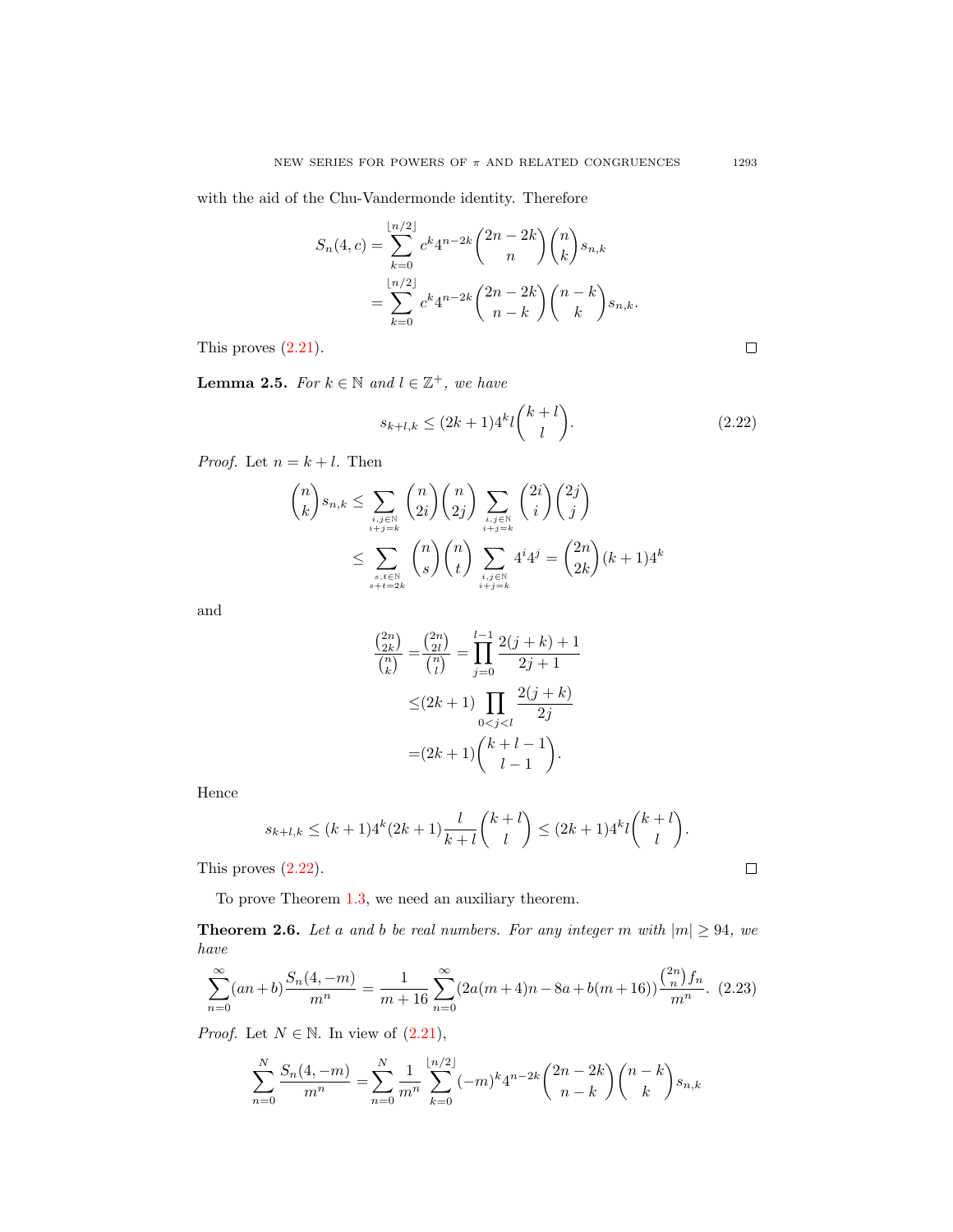1294 ZHI-WEI SUN

$$
= \sum_{l=0}^{N} \frac{\binom{2l}{l}}{m^l} \sum_{k=0}^{N-l} \binom{l}{k} (-1)^k 4^{l-k} s_{l+k,k}
$$
  

$$
= \sum_{l=0}^{\lfloor N/2 \rfloor} \frac{\binom{2l}{l}}{m^l} \sum_{k=0}^{l} \binom{l}{k} (-1)^k 4^{l-k} s_{l+k,k}
$$
  

$$
+ \sum_{N/2 < l \le N} \frac{\binom{2l}{l}}{m^l} \sum_{k=0}^{N-l} \binom{l}{k} (-1)^k 4^{l-k} s_{l+k,k}
$$

and similarly

$$
\sum_{n=0}^{N} \frac{n S_n(4,-m)}{m^n} = \sum_{l=0}^{N} \frac{\binom{2l}{l}}{m^l} \sum_{k=0}^{N-l} \binom{l}{k} (-1)^k 4^{l-k} (k+l) s_{l+k,k}
$$
  

$$
= \sum_{l=0}^{N} \frac{l \binom{2l}{l}}{m^l} \sum_{k=0}^{N-l} \left( \binom{l}{k} + \binom{l-1}{k-1} \right) (-1)^k 4^{l-k} s_{l+k,k}
$$
  

$$
= \sum_{l=0}^{\lfloor N/2 \rfloor} \frac{l \binom{2l}{l}}{m^l} \sum_{k=0}^{l} \left( \binom{l}{k} + \binom{l-1}{k-1} \right) (-1)^k 4^{l-k} s_{l+k,k}
$$
  

$$
+ \sum_{N/2 < l \le N} \frac{l \binom{2l}{l}}{m^l} \sum_{k=0}^{N-l} \left( \binom{l}{k} + \binom{l-1}{k-1} \right) (-1)^k 4^{l-k} s_{l+k,k},
$$

where we consider  $\binom{x}{-1}$  as 0.

If l is an integer in the interval  $(N/2, N]$ , then by Lemma [2.5](#page-20-1) we have

$$
\begin{aligned}\n&\Big|\sum_{k=0}^{N-l} \binom{l}{k} (-1)^k 4^{l-k} s_{l+k,k}\Big| \\
&\leq \sum_{k=0}^l \binom{l}{k} 4^{l-k} s_{l+k,k} \leq \sum_{k=0}^l \binom{l}{k} 4^{l-k} (2k+1) 4^k l \binom{k+l}{l} \\
&\leq l(2l+1) 4^l \sum_{k=0}^l \binom{l}{k} \binom{l+k}{k} = l(2l+1) 4^l P_l(3),\n\end{aligned}
$$

where  $P_l(x)$  is the Legendre polynomial of degree l. Thus

$$
\left| \sum_{N/2 < l \le N} \frac{\binom{2l}{l}}{m^l} \sum_{k=0}^{N-l} \binom{l}{k} (-1)^k 4^{l-k} s_{l+k,k} \right|
$$
\n
$$
\le \sum_{N/2 < l \le N} l(2l+1) \left( \frac{16}{m} \right)^l P_l(3) \le \sum_{l > N/2} l(2l+1) P_l(3) \left( \frac{16}{m} \right)^l
$$

and

$$
\Bigg| \sum_{N/2 < l \le N} \frac{l \binom{2l}{l}}{m^l} \sum_{k=0}^{N-l} \left( \binom{l}{k} + \binom{l-1}{k-1} \right) (-1)^k 4^{l-k} s_{l+k,k} \Bigg|
$$
\n
$$
\le \sum_{N/2 < l \le N} \frac{l 4^l}{m^l} \sum_{k=0}^l 2 \binom{l}{k} 4^{l-k} s_{l+k,k}
$$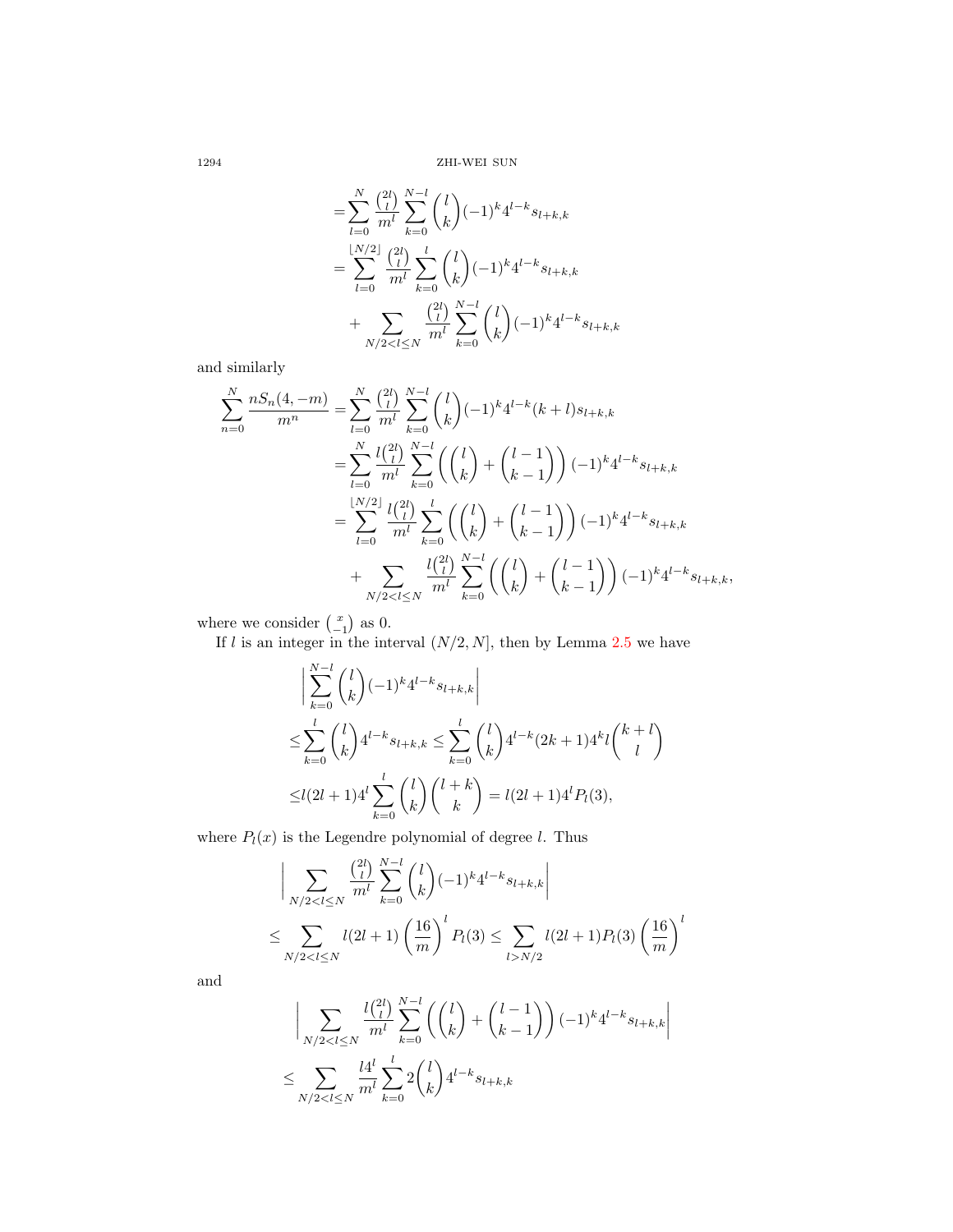$$
\leq \sum_{N/2 < l \leq N} 2l^2(2l+1) \left(\frac{16}{m}\right)^l P_l(3)
$$
\n
$$
\leq 2 \sum_{l > N/2} l^2(2l+1) P_l(3) \left(\frac{16}{m}\right)^l.
$$

Recall that

$$
P_l(3) = T_l(3, 2) \sim \frac{(3 + 2\sqrt{2})^{l+1/2}}{2\sqrt[4]{2}\sqrt{l\pi}}
$$
 as  $l \to +\infty$ .

As  $|m| \ge 94$ , we have  $|m| > 16(3 + 2\sqrt{2}) \approx 93.255$  and hence

$$
\sum_{l=0}^{\infty} l^2 (2l+1) P_l(3) \left(\frac{16}{m}\right)^l
$$

converges. Thus

$$
\lim_{N \to +\infty} \sum_{l > N/2} l(2l+1)P_l(3) \left(\frac{16}{m}\right)^l = 0 = \lim_{N \to +\infty} \sum_{l > N/2} l^2(2l+1)P_l(3) \left(\frac{16}{m}\right)^l
$$

and hence by the above we have

$$
\sum_{n=0}^{\infty} \frac{S_n(4,-m)}{m^n} = \sum_{l=0}^{\infty} \frac{\binom{2l}{l}}{m^l} \sum_{k=0}^{l} \binom{l}{k} (-1)^k 4^{l-k} s_{l+k,k}
$$

and

$$
\sum_{n=0}^{\infty} \frac{n S_n(4,-m)}{m^n} = \sum_{l=0}^{\infty} \frac{l {l \choose l}}{m^l} \sum_{k=0}^l \left( {l \choose k} + {l-1 \choose k-1} \right) (-1)^k 4^{l-k} s_{l+k,k}.
$$

Therefore, with the aid of  $(2.19)$ , we obtain

<span id="page-22-1"></span>
$$
\sum_{n=0}^{\infty} \frac{S_n(4, -m)}{m^n} = \sum_{n=0}^{\infty} \frac{\binom{2n}{n}}{m^n} f_n \tag{2.24}
$$

and

<span id="page-22-0"></span>
$$
\sum_{n=0}^{\infty} \frac{n S_n(4, -m)}{m^n} = \sum_{n=0}^{\infty} \frac{n \binom{2n}{n}}{m^n} (f_n + t_n).
$$
 (2.25)

In view of  $(2.25)$  and  $(2.20)$ ,

$$
(m+16)\sum_{n=0}^{\infty} \frac{nS_n(4,-m)}{m^n}
$$
  
=
$$
\sum_{n=1}^{\infty} \frac{n {2n \choose n}}{m^{n-1}} (f_n + t_n) + 16 \sum_{n=0}^{\infty} \frac{n {2n \choose n}}{m^n} (f_n + t_n)
$$
  
=
$$
\sum_{n=0}^{\infty} \frac{(n+1) {2n+2 \choose n+1} (f_{n+1} + t_{n+1}) + 16n {2n \choose n} (f_n + t_n)}{m^n}
$$
  
=
$$
2 \sum_{n=0}^{\infty} \frac{{2n \choose n}}{m^n} ((2n+1) (f_{n+1} + t_{n+1}) + 8n (f_n + t_n))
$$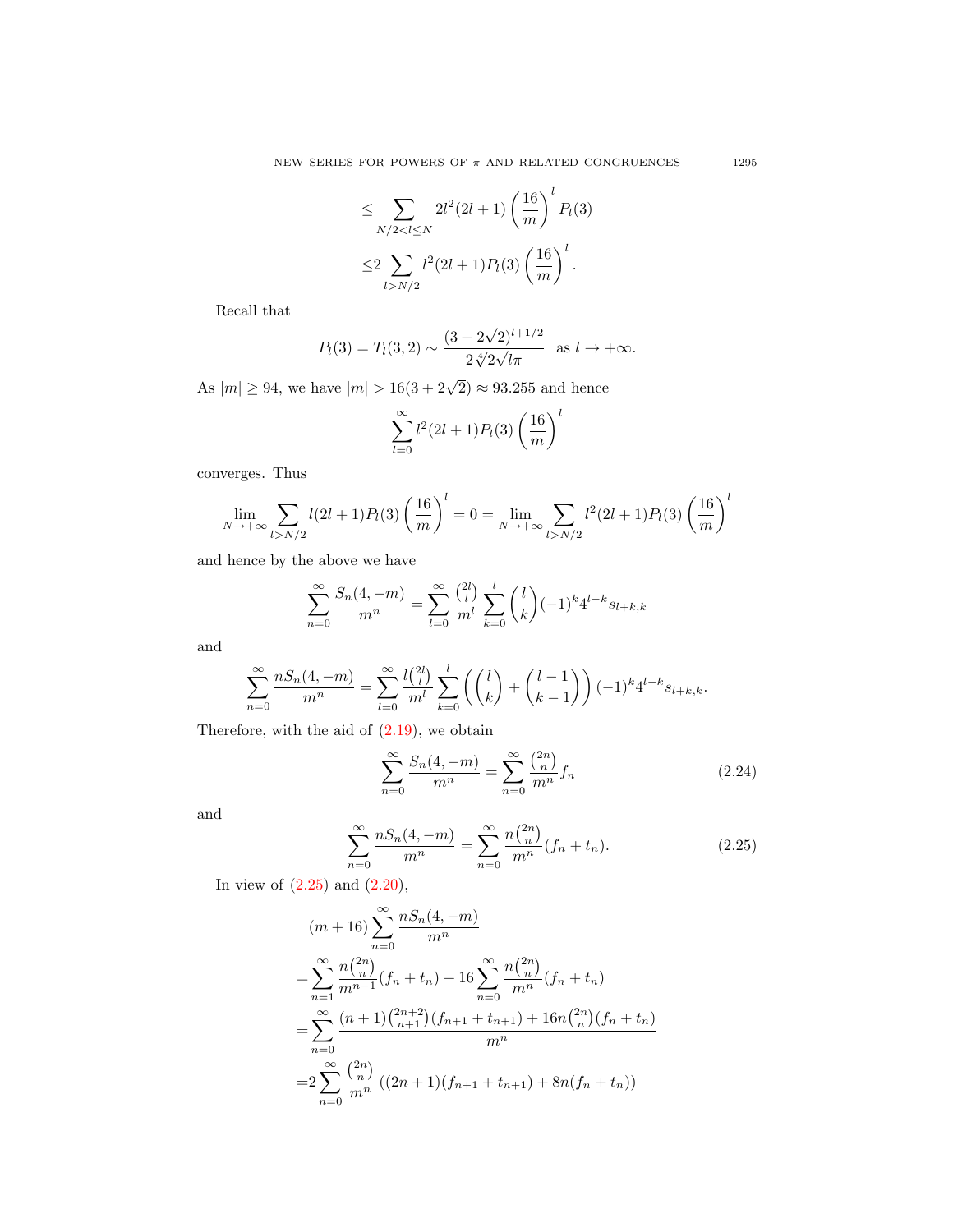1296 ZHI-WEI SUN

$$
=2\sum_{n=0}^{\infty} \frac{\binom{2n}{n}}{m^n} (2(2n+1)f_{n+1} + 4(n-1)f_n)
$$
  
=2
$$
\sum_{n=0}^{\infty} \frac{(n+1)\binom{2n+2}{n+1}f_{n+1}}{m^n} + 8\sum_{n=0}^{\infty} \frac{(n-1)\binom{2n}{n}f_n}{m^n}
$$
  
=2
$$
\sum_{n=0}^{\infty} \frac{n\binom{2n}{n}f_n}{m^{n-1}} + 8\sum_{n=0}^{\infty} \frac{(n-1)\binom{2n}{n}f_n}{m^n} = 2\sum_{n=0}^{\infty} ((m+4)n - 4)\frac{\binom{2n}{n}f_n}{m^n}.
$$

Combining this with [\(2.24\)](#page-22-1), we immediately obtain the desired [\(2.23\)](#page-20-2).

*Proof of Theorem [1.3](#page-10-0).* Let  $a, b, m \in \mathbb{Z}$  with  $|m| \geq 6$ . Since

$$
4nTn(1,m) = \sum_{k=0}^{\lfloor n/2 \rfloor} {n \choose 2k} {2k \choose k} 4^{n-2k} (16m)^k = T_n(4, 16m)
$$

 $\Box$ 

for any  $n \in \mathbb{N}$ , we have  $4^n S_n(1, m) = S_n(4, 16m)$  for all  $n \in \mathbb{N}$ . Thus, in light of Theorem [2.6,](#page-20-3)

$$
\sum_{n=0}^{\infty} (an+b) \frac{S_n(1,m)}{(-4m)^n}
$$
  
= 
$$
\sum_{n=0}^{\infty} (an+b) \frac{S_n(4,16m)}{(-16m)^n}
$$
  
= 
$$
\frac{1}{16-16m} \sum_{n=0}^{\infty} (2a(4-16m)n - 8a + (16-16m)b) \frac{\binom{2n}{n} f_n}{(-16m)^n}
$$
  
= 
$$
\frac{1}{2(m-1)} \sum_{n=0}^{\infty} (a(4m-1)n + a + 2b(m-1)) \frac{\binom{2n}{n} f_n}{(-16m)^n}.
$$

Therefore

$$
\sum_{k=0}^{\infty} \frac{7k+3}{24^k} S_k(1, -6) = \frac{5}{2} \sum_{k=0}^{\infty} \frac{5k+1}{96^k} {2k \choose k} f_k,
$$
  

$$
\sum_{k=0}^{\infty} \frac{12k+5}{(-28)^k} S_k(1, 7) = 3 \sum_{k=0}^{\infty} \frac{9k+2}{(-112)^k} {2k \choose k} f_k,
$$
  

$$
\sum_{k=0}^{\infty} \frac{84k+29}{80^k} S_k(1, -20) = 27 \sum_{k=0}^{\infty} \frac{6k+1}{320^k} {2k \choose k} f_k,
$$
  

$$
\sum_{k=0}^{\infty} \frac{3k+1}{(-100)^k} S_k(1, 25) = \frac{1}{16} \sum_{k=0}^{\infty} \frac{99k+17}{(-400)^k} {2k \choose k} f_k,
$$
  

$$
\sum_{k=0}^{\infty} \frac{228k+67}{224^k} S_k(1, -56) = 5 \sum_{k=0}^{\infty} \frac{90k+13}{896^k} {2k \choose k} f_k,
$$
  

$$
\sum_{k=0}^{\infty} \frac{399k+101}{(-676)^k} S_k(1, 169) = \frac{15}{16} \sum_{k=0}^{\infty} \frac{855k+109}{(-2704)^k} {2k \choose k} f_k,
$$
  

$$
\sum_{k=0}^{\infty} \frac{2604k+563}{2600^k} S_k(1, -650) = 51 \sum_{k=0}^{\infty} \frac{102k+11}{10400^k} {2k \choose k} f_k,
$$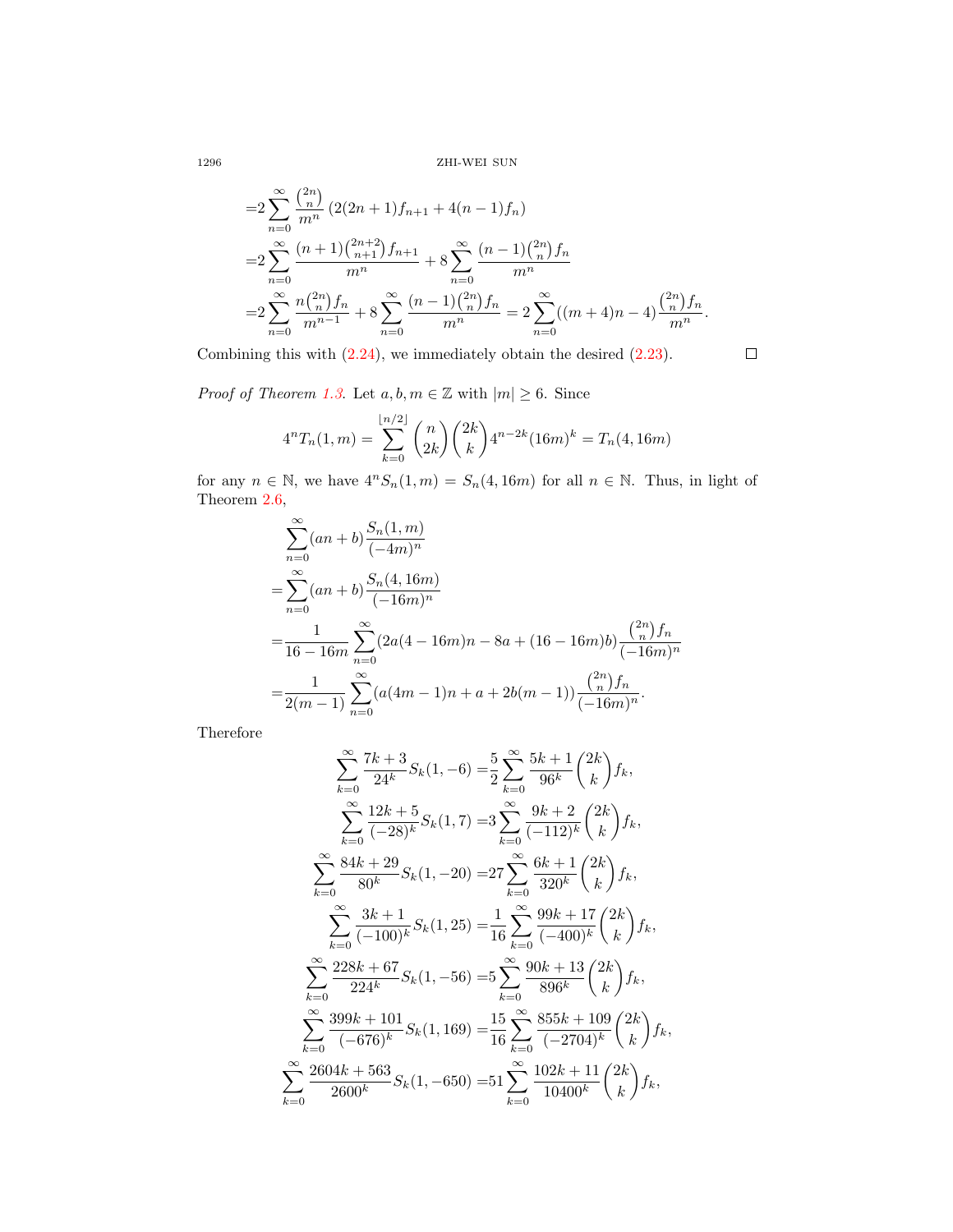NEW SERIES FOR POWERS OF  $\pi$  AND RELATED CONGRUENCES 1297

$$
\sum_{k=0}^{\infty} \frac{39468k + 7817}{(-6076)^k} S_k(1, 1519) = 135 \sum_{k=0}^{\infty} \frac{585k + 58}{(-24304)^k} {2k \choose k} f_k,
$$
  

$$
\sum_{k=0}^{\infty} \frac{41667k + 7879}{9800^k} S_k(1, -2450) = \frac{297}{2} \sum_{k=0}^{\infty} \frac{561k + 53}{39200^k} {2k \choose k} f_k,
$$
  

$$
\sum_{k=0}^{\infty} \frac{74613k + 10711}{(-530^2)^k} S_k(1, 265^2) = \frac{23}{32} \sum_{k=0}^{\infty} \frac{207621k + 14903}{(-1060^2)^k} {2k \choose k} f_k.
$$

It is known (cf. [\[5,](#page-67-16) [4\]](#page-67-5)) that

$$
\sum_{k=0}^{\infty} \frac{5k+1}{96^k} {2k \choose k} f_k = \frac{3\sqrt{2}}{\pi}, \quad \sum_{k=0}^{\infty} \frac{9k+2}{(-112)^k} {2k \choose k} f_k = \frac{2\sqrt{7}}{\pi},
$$
  

$$
\sum_{k=0}^{\infty} \frac{6k+1}{320^k} {2k \choose k} f_k = \frac{8\sqrt{15}}{9\pi}, \quad \sum_{k=0}^{\infty} \frac{99k+17}{(-400)^k} {2k \choose k} f_k = \frac{50}{\pi},
$$
  

$$
\sum_{k=0}^{\infty} \frac{90k+13}{896^k} {2k \choose k} f_k = \frac{16\sqrt{7}}{\pi}, \quad \sum_{k=0}^{\infty} \frac{855k+109}{(-2704)^k} {2k \choose k} f_k = \frac{338}{\pi},
$$
  

$$
\sum_{k=0}^{\infty} \frac{102k+11}{10400^k} {2k \choose k} f_k = \frac{50\sqrt{39}}{9\pi}, \quad \sum_{k=0}^{\infty} \frac{585k+58}{(-24304)^k} {2k \choose k} f_k = \frac{98\sqrt{31}}{3\pi},
$$
  

$$
\sum_{k=0}^{\infty} \frac{561k+53}{39200^k} {2k \choose k} f_k = \frac{1225\sqrt{6}}{18\pi}, \quad \sum_{k=0}^{\infty} \frac{207621k+14903}{(-1060^2)^k} {2k \choose k} f_k = \frac{140450}{3\pi}.
$$
  
we get the identities (1.88)-(1.97) finally.

So we get the identities  $(1.88)-(1.97)$  $(1.88)-(1.97)$  $(1.88)-(1.97)$  finally.

3. New series involving  $T_n(b, c)$  for  $1/\pi$  related to types I-VIII. Now we pose a conjecture related to the series (I1)-(I4) of Sun [\[34,](#page-68-8) [40\]](#page-68-6).

<span id="page-24-0"></span>Conjecture 3.1. We have the following identities:

$$
\sum_{k=0}^{\infty} \frac{50k+1}{(-256)^k} {2k \choose k} {2k \choose k+1} T_k(1,16) = \frac{8}{3\pi},
$$
 (I1')

$$
\sum_{k=0}^{\infty} \frac{(100k^2 - 4k - 7)\binom{2k}{k}^2 T_k(1, 16)}{(2k-1)^2(-256)^k} = -\frac{24}{\pi},\tag{I1''}
$$

$$
\sum_{k=0}^{\infty} \frac{30k+23}{(-1024)^k} {2k \choose k} {2k \choose k+1} T_k(34,1) = -\frac{20}{3\pi},
$$
\n(12')

$$
\sum_{k=0}^{\infty} \frac{\left(36k^2 - 12k + 1\right)\binom{2k}{k}^2 T_k(34, 1)}{(2k - 1)^2(-1024)^k} = -\frac{6}{\pi},\tag{I2''}
$$

$$
\sum_{k=0}^{\infty} \frac{110k + 103}{4096^k} {2k \choose k} {2k \choose k+1} T_k(194, 1) = \frac{304}{\pi},
$$
\n(13')

$$
\sum_{k=0}^{\infty} \frac{\left(20k^2 + 28k - 11\right) \binom{2k}{k}^2 T_k(194, 1)}{(2k - 1)^2 4096^k} = -\frac{6}{\pi},\tag{I3''}
$$

$$
\sum_{k=0}^{\infty} \frac{238k + 263}{4096^k} {2k \choose k} {2k \choose k+1} T_k(62, 1) = \frac{112\sqrt{3}}{3\pi},
$$
 (14')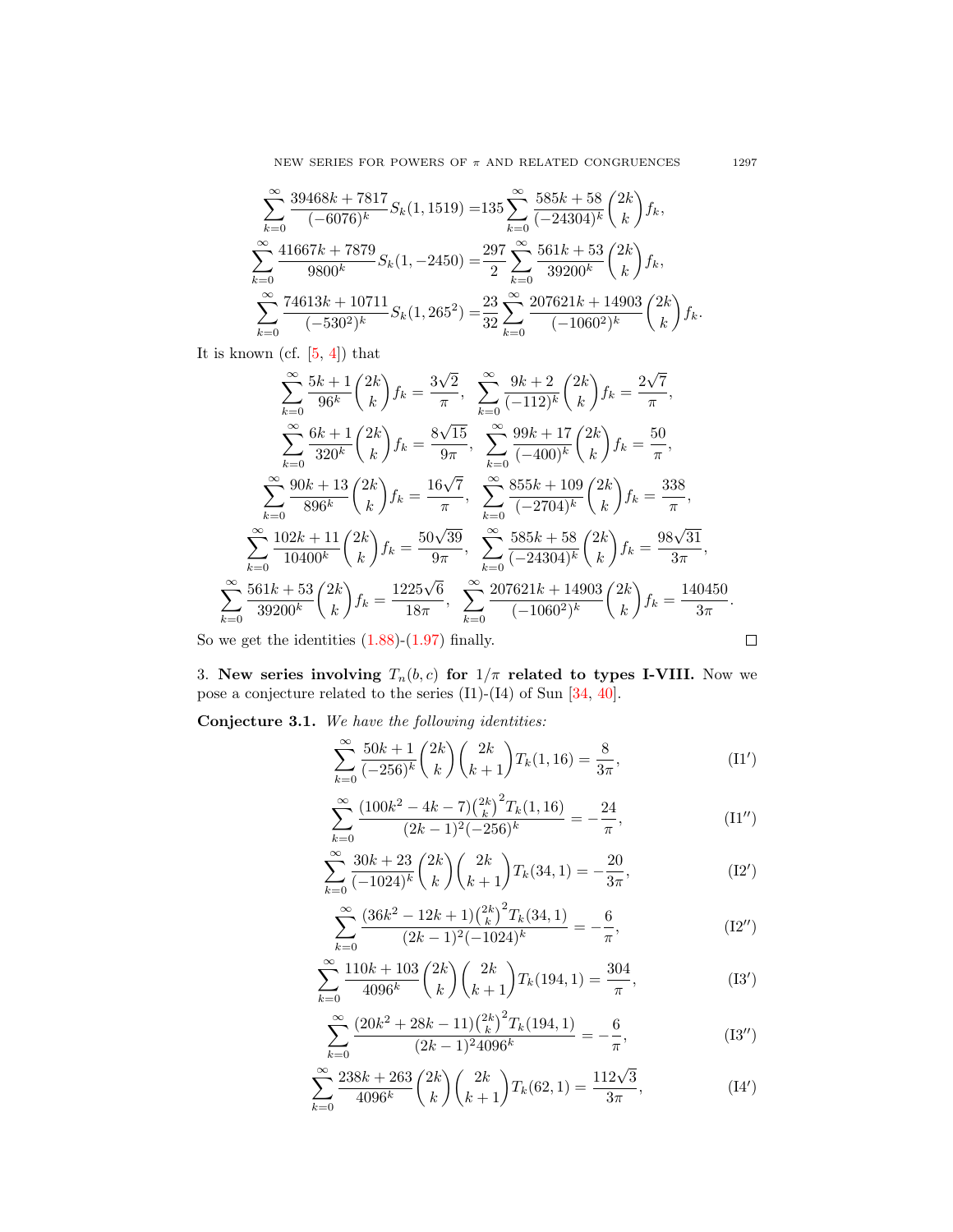1298 ZHI-WEI SUN

$$
\sum_{k=0}^{\infty} \frac{\left(44k^2 + 4k - 5\right)\binom{2k}{k}^2 T_k(62, 1)}{(2k - 1)^2 4096^k} = -\frac{4\sqrt{3}}{\pi},\tag{14'}
$$

$$
\sum_{k=0}^{\infty} \frac{6k+1}{256^k} {2k \choose k}^2 T_k(8, -2) = \frac{2}{\pi} \sqrt{8 + 6\sqrt{2}},
$$
 (I5)

$$
\sum_{k=0}^{\infty} \frac{2k+3}{256^k} {2k \choose k} {2k \choose k+1} T_k(8,-2) = \frac{6\sqrt{8+6\sqrt{2}}-16\sqrt[4]{2}}{3\pi},
$$
 (I5')

$$
\sum_{k=0}^{\infty} \frac{\left(4k^2 + 2k - 1\right) \binom{2k}{k}^2 T_k(8, -2)}{(2k-1)^2 256^k} = -\frac{3\sqrt[4]{2}}{4\pi}.
$$
 (I5'')

**Remark 3.1.** For each  $k \in \mathbb{N}$ , we have

$$
((1+\lambda_0-\lambda_1)k+\lambda_0)C_k = (k+\lambda_0)\binom{2k}{k} - (k+\lambda_1)\binom{2k}{k+1}
$$

since  $\binom{2k}{k} = (k+1)C_k$  and  $\binom{2k}{k+1} = kC_k$ . Thus, for example, [\[40,](#page-68-6) (I1)] and (I1') together imply that

$$
\sum_{k=0}^{\infty} \frac{26k+5}{(-256)^k} {2k \choose k} C_k T_k(1, 16) = \frac{16}{\pi},
$$

and  $(I5)$  and  $(I5')$  imply that

$$
\sum_{k=0}^{\infty} \frac{2k-1}{256^k} {2k \choose k} C_k T_k(8, -2) = \frac{4}{\pi} \left( \sqrt{8 + 6\sqrt{2}} - 4\sqrt[4]{2} \right).
$$

For the conjectural identities in Conjecture [3.1,](#page-24-0) we have conjectures for the corresponding  $p$ -adic congruences. For example, in contrast with  $(12')$ , we conjecture that for any prime  $p > 3$  we have the congruences

$$
\sum_{k=0}^{p-1} \frac{30k+23}{(-1024)^k} {2k \choose k} {2k \choose k+1} T_k(34,1) \equiv \frac{p}{3} \left(21\left(\frac{2}{p}\right) - 10\left(\frac{-1}{p}\right) - 11\right) \pmod{p^2}
$$
 and

a

$$
\sum_{k=0}^{p-1} \frac{2k+1}{(-1024)^k} {2k \choose k} C_k T_k(34,1) \equiv \frac{p}{3} \left(2-3\left(\frac{2}{p}\right)+4\left(\frac{-1}{p}\right)\right) \pmod{p^2}.
$$

Concerning  $(I5)$  and  $(I5'')$ , we conjecture that

$$
\frac{1}{2^{\lfloor n/2 \rfloor + 1} n \binom{2n}{n}} \sum_{k=0}^{n-1} (6k+1) \binom{2k}{k}^2 T_k(8, -2) 256^{n-1-k} \in \mathbb{Z}^+
$$

and

$$
\frac{1}{{2n-2 \choose n-1}}\sum_{k=0}^{n-1} \frac{(1-2k-4k^2) {2k \choose k}^2 T_k(8,-2)}{(2k-1)^2 256^k} \in \mathbb{Z}^+
$$

for each  $n = 2, 3, \ldots$ , and that for any prime  $p \equiv 1 \pmod{4}$  with  $p = x^2 + 4y^2$   $(x, y \in$ Z) we have

$$
\sum_{k=0}^{p-1} \frac{\binom{2k}{k}^2 T_k(8,-2)}{256^k} \equiv \begin{cases} (-1)^{y/2} (4x^2 - 2p) \pmod{p^2} & \text{if } p \equiv 1 \pmod{8}, \\ (-1)^{(xy-1)/2} 8xy \pmod{p^2} & \text{if } p \equiv 5 \pmod{8}, \end{cases}
$$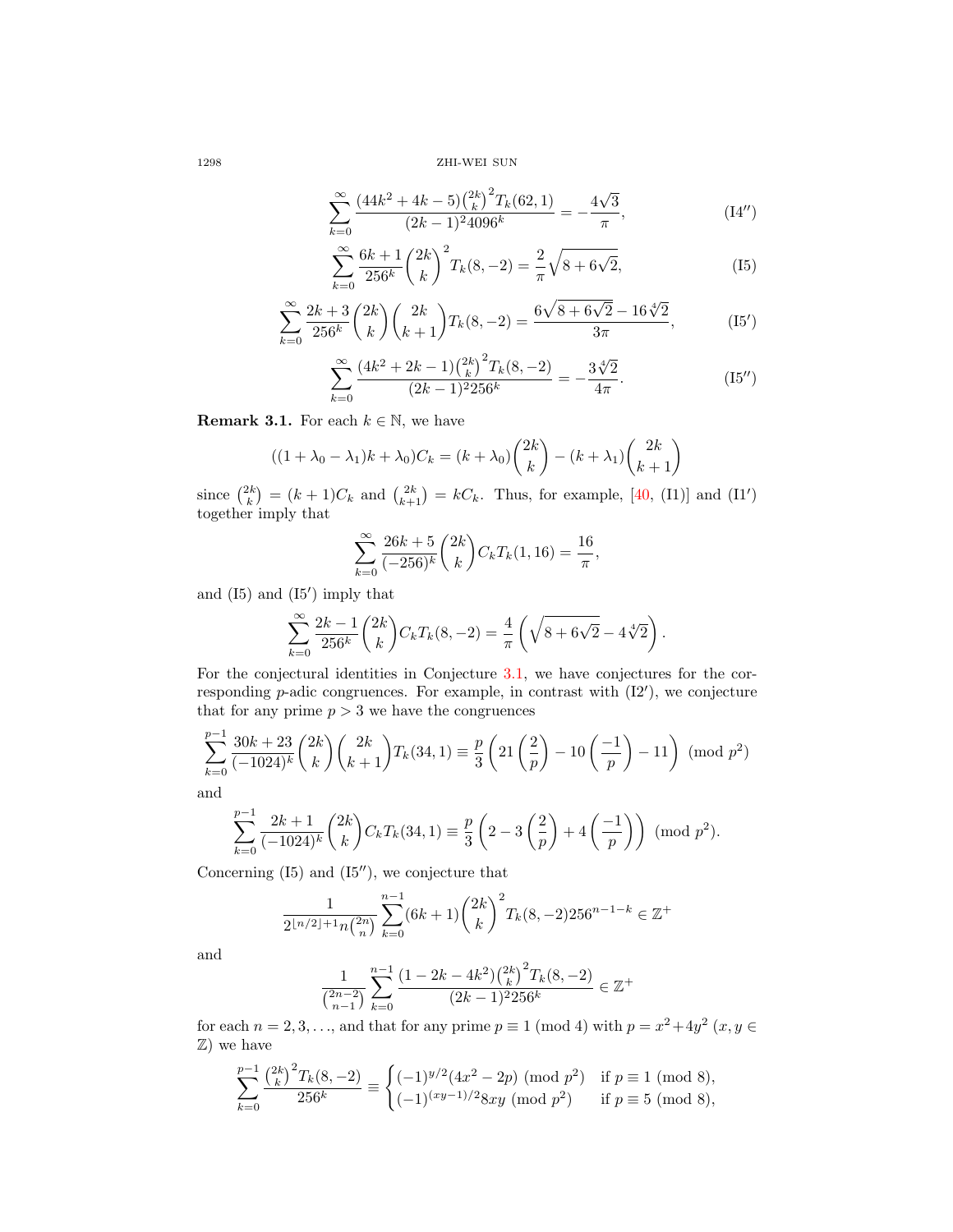and

$$
\sum_{k=0}^{p-1} \frac{(4k^2 + 2k - 1) {2k \choose k}^2 T_k(8, -2)}{(2k - 1)^2 256^k} \equiv 0 \pmod{p^2}.
$$

By [\[40,](#page-68-6) Theorem 5.1], we have

$$
\sum_{k=0}^{p-1} \frac{\binom{2k}{k}^2 T_k(8, -2)}{256^k} \equiv 0 \pmod{p^2}
$$

for any prime  $p \equiv 3 \pmod{4}$ . The identities (I5), (I5') and (I5'') were formulated by the author on Dec. 9, 2019.

Next we pose a conjecture related to the series (II1)-(II7) and (II10)-(II12) of Sun [\[34,](#page-68-8) [40\]](#page-68-6).

Conjecture 3.2. We have the following identities:

$$
\sum_{k=0}^{\infty} \frac{3k+4}{972^k} {2k \choose k+1} {3k \choose k} T_k(18,6) = \frac{63\sqrt{3}}{40\pi},
$$
 (II1')

$$
\sum_{k=0}^{\infty} \frac{91k + 107}{10^{3k}} \binom{2k}{k+1} \binom{3k}{k} T_k(10, 1) = \frac{275\sqrt{3}}{18\pi},
$$
\n(II2')

$$
\sum_{k=0}^{\infty} \frac{195k + 83}{18^{3k}} \binom{2k}{k+1} \binom{3k}{k} T_k(198, 1) = \frac{9423\sqrt{3}}{10\pi},\tag{II3'}
$$

$$
\sum_{k=0}^{\infty} \frac{483k - 419}{30^{3k}} \binom{2k}{k+1} \binom{3k}{k} T_k(970, 1) = \frac{6550\sqrt{3}}{\pi},\tag{II4'}
$$

$$
\sum_{k=0}^{\infty} \frac{666k + 757}{30^{3k}} \binom{2k}{k+1} \binom{3k}{k} T_k(730, 729) = \frac{3475\sqrt{3}}{4\pi},\tag{II5'}
$$

$$
\sum_{k=0}^{\infty} \frac{8427573k + 8442107}{102^{3k}} \binom{2k}{k+1} \binom{3k}{k} T_k(102, 1) = \frac{125137\sqrt{6}}{20\pi},\tag{II6'}
$$

$$
\sum_{k=0}^{\infty} \frac{959982231k + 960422503}{198^{3k}} \binom{2k}{k+1} \binom{3k}{k} T_k(198, 1) = \frac{5335011\sqrt{3}}{20\pi}, \qquad (II7')
$$

$$
\sum_{k=0}^{\infty} \frac{99k+1}{24^{3k}} \binom{2k}{k+1} \binom{3k}{k} T_k(26,729) = \frac{16(289\sqrt{15} - 645\sqrt{3})}{15\pi},\tag{II10'}
$$

$$
\sum_{k=0}^{\infty} \frac{45k+1}{(-5400)^k} {2k \choose k+1} {3k \choose k} T_k(70,3645) = \frac{345\sqrt{3} - 157\sqrt{15}}{6\pi},
$$
 (III1')

$$
\sum_{k=0}^{\infty} \frac{252k - 1}{(-13500)^k} {2k \choose k+1} {3k \choose k} T_k(40, 1458) = \frac{25(1212\sqrt{3} - 859\sqrt{6})}{24\pi},
$$
 (II12')

$$
\sum_{k=0}^{\infty} \frac{9k+2}{(-675)^k} {2k \choose k} {3k \choose k} T_k(15, -5) = \frac{7\sqrt{15}}{8\pi},
$$
\n(II13)

$$
\sum_{k=0}^{\infty} \frac{45k+31}{(-675)^k} {2k \choose k+1} {3k \choose k} T_k(15, -5) = -\frac{19\sqrt{15}}{8\pi},
$$
(II13')

$$
\sum_{k=0}^{\infty} \frac{39k+7}{(-1944)^k} {2k \choose k} {3k \choose k} T_k(18, -3) = \frac{9\sqrt{3}}{\pi},
$$
\n(II14)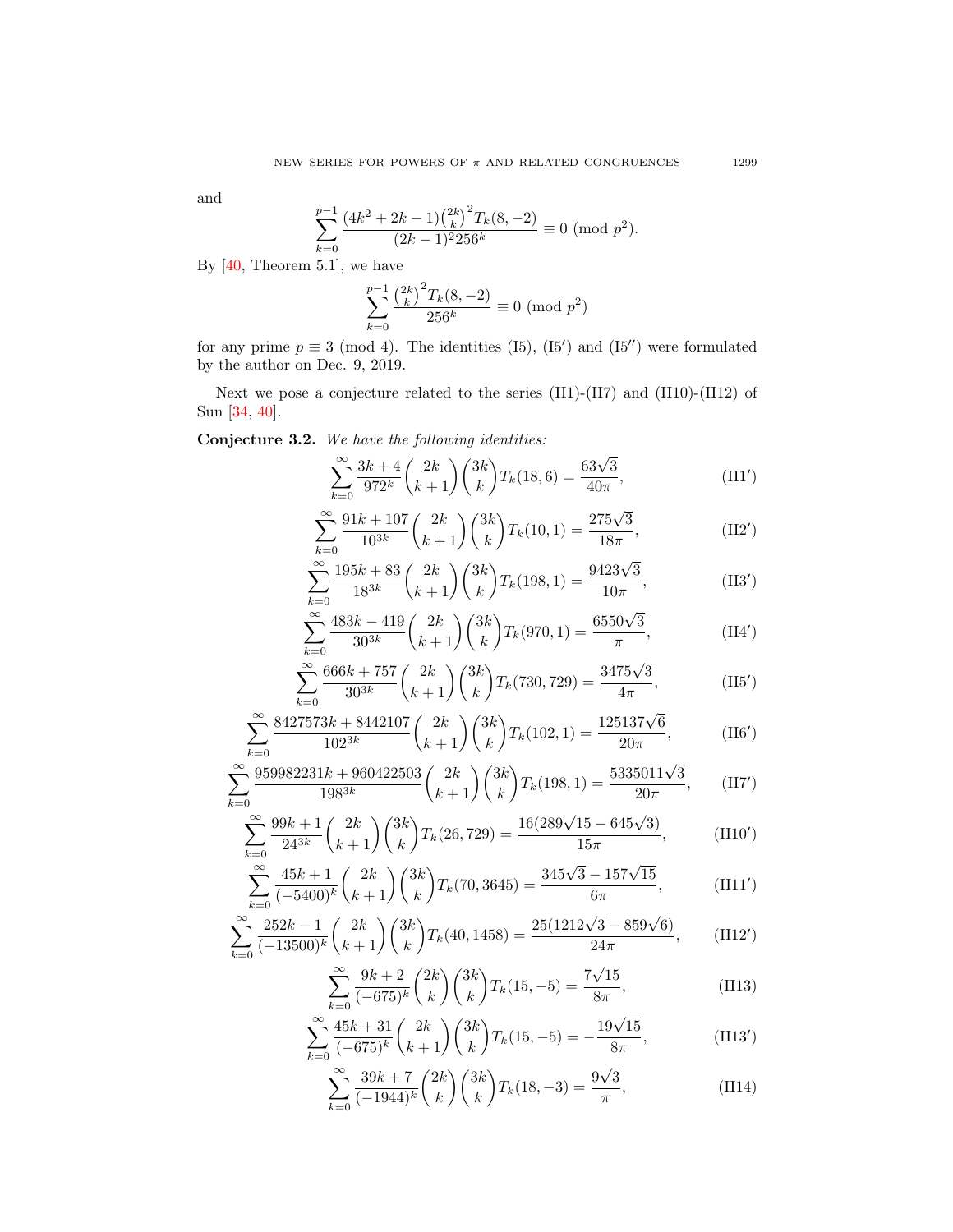1300 ZHI-WEI SUN

$$
\sum_{k=0}^{\infty} \frac{312k + 263}{(-1944)^k} {2k \choose k+1} {3k \choose k} T_k(18, -3) = -\frac{45\sqrt{3}}{2\pi}.
$$
 (II14')

Remark 3.2. We also have conjectures on related congruences. For example, concerning (II14), for any prime  $p > 3$  we conjecture that

$$
\sum_{k=0}^{p-1} \frac{39k+7}{(-1944)^k} \binom{2k}{k} \binom{3k}{k} T_k(18, -3) \equiv \frac{p}{2} \left( 13 \left( \frac{p}{3} \right) + 1 \right) \pmod{p^2}
$$

and that

$$
\sum_{k=0}^{p-1} \frac{\binom{2k}{k} \binom{3k}{k} T_k(18, -3)}{(-1944)^k}
$$
\n
$$
\equiv \begin{cases}\n4x^2 - 2p \pmod{p^2} & \text{if } \left(\frac{-1}{p}\right) = \left(\frac{p}{3}\right) = \left(\frac{p}{7}\right) = 1 \text{ \& } p = x^2 + 21y^2, \\
2p - 2x^2 \pmod{p^2} & \text{if } \left(\frac{-1}{p}\right) = \left(\frac{p}{3}\right) = -1, \ \left(\frac{p}{7}\right) = 1 \text{ \& } 2p = x^2 + 21y^2, \\
12x^2 - 2p \pmod{p^2} & \text{if } \left(\frac{-1}{p}\right) = \left(\frac{p}{7}\right) = -1, \ \left(\frac{p}{3}\right) = 1 \text{ \& } p = 3x^2 + 7y^2, \\
2p - 6x^2 \pmod{p^2} & \text{if } \left(\frac{-1}{p}\right) = 1, \ \left(\frac{p}{3}\right) = \left(\frac{p}{7}\right) = -1 \text{ \& } 2p = 3x^2 + 7y^2, \\
0 \pmod{p^2} & \text{if } \left(\frac{-21}{p}\right) = -1,\n\end{cases}
$$

where x and y are integers. The identities (II13), (II13'), (II14) and (II14') were found by the author on Dec. 11, 2019.

The following conjecture is related to the series (III1)-(III10) and (III12) of Sun [\[34,](#page-68-8) [40\]](#page-68-6).

Conjecture 3.3. We have the following identities:

$$
\sum_{k=0}^{\infty} \frac{17k+18}{66^{2k}} {2k \choose k+1} {4k \choose 2k} T_k(52,1) = \frac{77\sqrt{33}}{12\pi},
$$
 (III1')

$$
\sum_{k=0}^{\infty} \frac{4k+3}{(-96^2)^k} {2k \choose k+1} {4k \choose 2k} T_k(110,1) = -\frac{\sqrt{6}}{3\pi},
$$
 (III2')

$$
\sum_{k=0}^{\infty} \frac{8k+9}{112^{2k}} \binom{2k}{k+1} \binom{4k}{2k} T_k(98,1) = \frac{154\sqrt{21}}{135\pi},\tag{III3'}
$$

$$
\sum_{k=0}^{\infty} \frac{3568k + 4027}{264^{2k}} \binom{2k}{k+1} \binom{4k}{2k} T_k(257, 256) = \frac{869\sqrt{66}}{10\pi},\tag{III4'}
$$

$$
\sum_{k=0}^{\infty} \frac{144k+1}{(-168^2)^k} {2k \choose k+1} {4k \choose 2k} T_k(7,4096) = \frac{7(1745\sqrt{42} - 778\sqrt{210})}{120\pi},
$$
 (III5')

$$
\sum_{k=0}^{\infty} \frac{3496k + 3709}{336^{2k}} \binom{2k}{k+1} \binom{4k}{2k} T_k(322, 1) = \frac{182\sqrt{7}}{\pi},
$$
 (III6')

$$
\sum_{k=0}^{\infty} \frac{286k + 229}{336^{2k}} \binom{2k}{k+1} \binom{4k}{2k} T_k(1442, 1) = \frac{1113\sqrt{210}}{20\pi},
$$
 (III7')

$$
\sum_{k=0}^{\infty} \frac{8426k + 8633}{912^{2k}} \binom{2k}{k+1} \binom{4k}{2k} T_k(898, 1) = \frac{703\sqrt{114}}{20\pi},
$$
 (III8')

$$
\sum_{k=0}^{\infty} \frac{1608k + 79}{912^{2k}} \binom{2k}{k+1} \binom{4k}{2k} T_k(12098, 1) = \frac{67849\sqrt{399}}{105\pi},\tag{III9'}
$$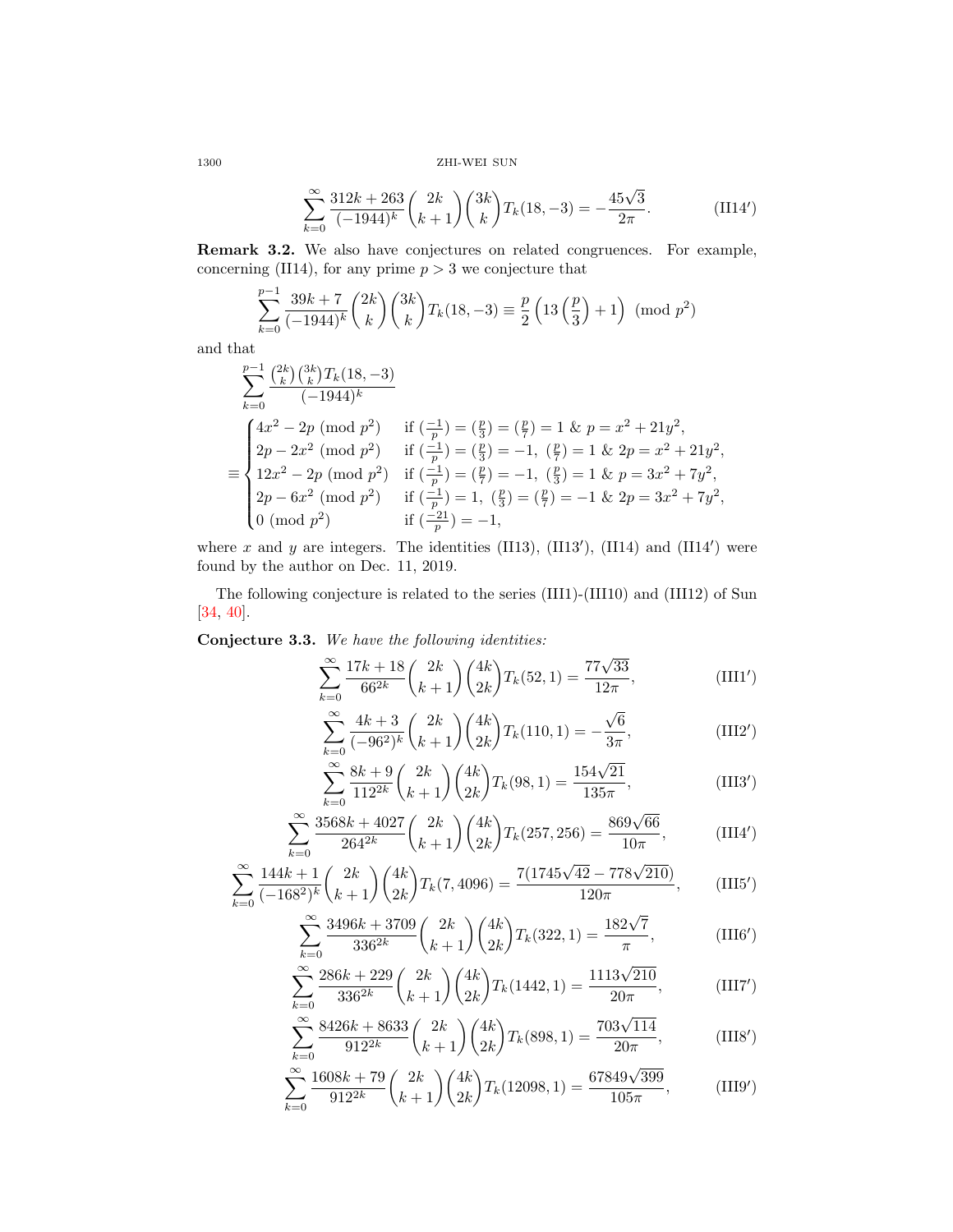NEW SERIES FOR POWERS OF  $\pi$  AND RELATED CONGRUENCES 1301

$$
\sum_{k=0}^{\infty} \frac{134328722k + 134635283}{10416^{2k}} \binom{2k}{k+1} \binom{4k}{2k} T_k(10402, 1) = \frac{93961\sqrt{434}}{4\pi}, \quad (III10')
$$
 and

$$
\sum_{k=0}^{\infty} \frac{39600310408k + 39624469807}{39216^{2k}} {2k \choose k+1} {4k \choose 2k} T_k(39202, 1)
$$
\n
$$
= \frac{1334161\sqrt{817}}{\pi}.
$$
\n(III12')

The following conjecture is related to the series (IV1)-(IV21) of Sun [\[34,](#page-68-8) [40\]](#page-68-6).

Conjecture 3.4. We have the following identities:

$$
\sum_{k=0}^{\infty} \frac{\left(356k^2 + 288k + 7\right)\binom{2k}{k}^2 T_{2k}(7,1)}{(k+1)(2k-1)(-48^2)^k} = -\frac{304}{3\pi},\tag{IV1'}
$$

$$
\sum_{k=0}^{\infty} \frac{\left(172k^2 + 141k - 1\right)\binom{2k}{k}^2 T_{2k}(62, 1)}{(k+1)(2k-1)(-480^2)^k} = -\frac{80}{3\pi},\tag{IV2'}
$$

$$
\sum_{k=0}^{\infty} \frac{(782k^2 + 771k + 19)\binom{2k}{k}^2 T_{2k}(322, 1)}{(k+1)(2k-1)(-5760^2)^k} = -\frac{90}{\pi},\tag{IV3'}
$$

$$
\sum_{k=0}^{\infty} \frac{\left(34k^2 + 45k + 5\right) \binom{2k}{k}^2 T_{2k}(10,1)}{(k+1)(2k-1)96^{2k}} = -\frac{20\sqrt{2}}{3\pi},\tag{IV4'}
$$

$$
\sum_{k=0}^{\infty} \frac{(106k^2 + 193k + 27)\binom{2k}{k}^2 T_{2k}(38, 1)}{(k+1)(2k-1)240^{2k}} = -\frac{10\sqrt{6}}{\pi},
$$
 (IV5')

$$
\sum_{k=0}^{\infty} \frac{\left(214166k^2 + 221463k + 7227\right)\binom{2k}{k}^2 T_{2k}(198, 1)}{(k+1)(2k-1)39200^{2k}} = -\frac{9240\sqrt{6}}{\pi},\tag{IV6'}
$$

$$
\sum_{k=0}^{\infty} \frac{\left(112k^2 + 126k + 9\right)\left(\frac{2k}{k}\right)^2 T_{2k}(18, 1)}{(k+1)(2k-1)320^{2k}} = -\frac{6\sqrt{15}}{\pi},\tag{IV7'}
$$

$$
\sum_{k=0}^{\infty} \frac{\left(926k^2 + 995k + 55\right)\left(\frac{2k}{k}\right)^2 T_{2k}(30, 1)}{(k+1)(2k-1)896^{2k}} = -\frac{60\sqrt{7}}{\pi},\tag{IV8'}
$$

$$
\sum_{k=0}^{\infty} \frac{(1136k^2 + 2962k + 503)\binom{2k}{k}^2 T_{2k}(110, 1)}{(k+1)(2k-1)24^{4k}} = -\frac{90\sqrt{7}}{\pi},\tag{IV9'}
$$

$$
\sum_{k=0}^{\infty} \frac{\left(5488k^2 + 8414k + 901\right)\binom{2k}{k}^2 T_{2k}(322, 1)}{(k+1)(2k-1)48^{4k}} = -\frac{294\sqrt{7}}{\pi},\tag{IV10'}
$$

$$
\sum_{k=1}^{\infty} \frac{(170k^2 + 193k + 11) \binom{2k}{k}^2 T_{2k} (198, 1)}{\left(\text{IV11}'\right)^2} = -\frac{6\sqrt{14}}{\sqrt{14}}.\tag{111'}
$$

$$
\sum_{k=0}^{\infty} \frac{(170k + 135k + 11)(k) \cdot 12k(130, 1)}{(k+1)(2k-1)2800^{2k}} = -\frac{6\sqrt{14}}{\pi},
$$
 (IV11')

$$
\sum_{k=0}^{\infty} \frac{(104386k^2 + 108613k + 4097)\binom{2k}{k}^2 T_{2k}(102, 1)}{(k+1)(2k-1)10400^{2k}} = -\frac{2040\sqrt{39}}{\pi},
$$
 (IV12')

$$
=0
$$
  

$$
\sum_{k=0}^{\infty} \frac{(7880k^2 + 8217k + 259)\binom{2k}{k}^2 T_{2k}(1298, 1)}{(k+1)(2k-1)46800^{2k}} = -\frac{144\sqrt{26}}{\pi},
$$
 (IV13')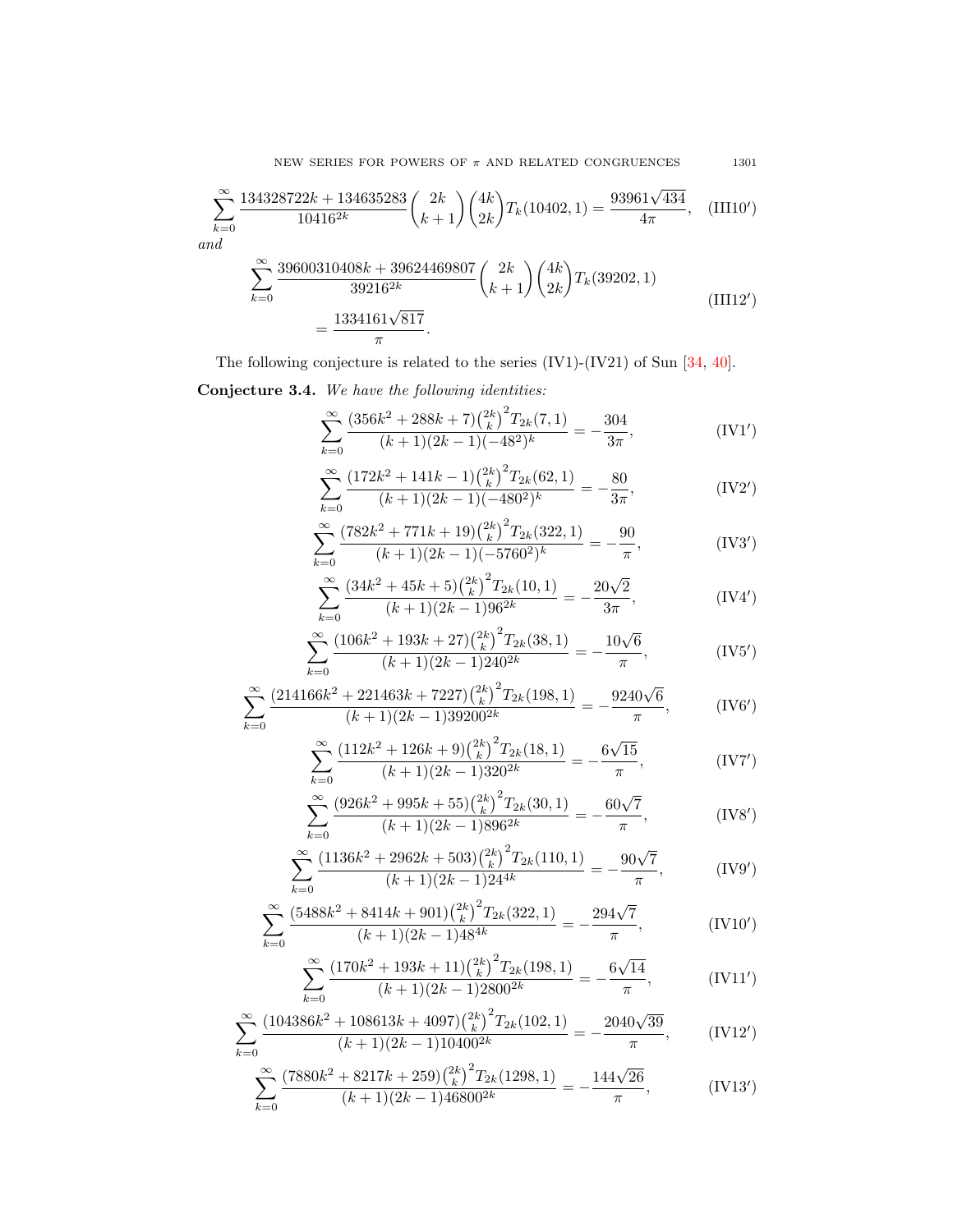1302 ZHI-WEI SUN

$$
\sum_{k=0}^{\infty} \frac{(6152k^2 + 45391k + 9989){\binom{2k}{k}}^2 T_{2k}(1298, 1)}{(k+1)(2k-1)5616^{2k}} = -\frac{663\sqrt{3}}{\pi},
$$
 (IV14')

$$
\sum_{k=0}^{\infty} \frac{(147178k^2 + 2018049k + 471431){{\binom{2k}{k}}^2} T_{2k}(4898, 1)}{(k+1)(2k-1)20400^{2k}} = -3740 \frac{\sqrt{51}}{\pi}, \quad \text{(IV15')}
$$

$$
\sum_{k=0}^{\infty} \frac{(1979224k^2 + 5771627k + 991993)\left(\frac{2k}{k}\right)^2 T_{2k}(5778, 1)}{(k+1)(2k-1)28880^{2k}} = -73872 \frac{\sqrt{10}}{\pi}, \quad (\text{IV16}')
$$

$$
\sum_{k=0}^{\infty} \frac{\left(233656k^2 + 239993k + 5827\right)\binom{2k}{k}^2 T_{2k}(5778, 1)}{(k+1)(2k-1)439280^{2k}} = -4080 \frac{\sqrt{19}}{\pi}, \qquad \text{(IV17')}
$$

$$
\sum_{k=0}^{\infty} \frac{(5890798k^2 + 32372979k + 6727511){{2k}\choose{k}}^2 T_{2k}(54758, 1)}{(k+1)(2k-1)243360^{2k}} = -600704 \frac{\sqrt{95}}{9\pi},
$$
\n(IV18')

$$
\sum_{k=0}^{\infty} \frac{\left(148k^2 + 272k + 43\right)\left(\frac{2k}{k}\right)^2 T_{2k}(10, -2)}{(k+1)(2k-1)4608^k} = -28\frac{\sqrt{6}}{\pi},\tag{IV19'}
$$

$$
\sum_{k=0}^{\infty} \frac{(3332k^2 + 17056k + 3599)\binom{2k}{k}^2 T_{2k}(238, -14)}{(k+1)(2k-1)1161216^k} = -744\frac{\sqrt{2}}{\pi},
$$
 (IV20')

$$
\sum_{k=0}^{\infty} \frac{(11511872k^2 + 10794676k + 72929){{2k} \choose k}^2 T_{2k}(9918, -19)}{(k+1)(2k-1)(-16629048064)^k} = -390354 \frac{\sqrt{7}}{\pi}.
$$
\n(IV21')

For the five open conjectural series (VI1), (VI2), (VI3), (VII2) and (VII7) of Sun [\[34,](#page-68-8) [40\]](#page-68-6), we make the following conjecture on related supercongruences.

**Conjecture 3.5.** Let p be an odd prime and let  $n \in \mathbb{Z}^+$ . If  $(\frac{3}{p}) = 1$ , then

$$
\sum_{k=0}^{pn-1} \frac{66k+17}{(2^{11}3^3)^k} T_k(10, 11^2)^3 - p\left(-\frac{2}{p}\right) \sum_{k=0}^{n-1} \frac{66k+17}{(2^{11}3^3)^k} T_k(10, 11^2)^3
$$

divided by  $(pn)^2$  is a p-adic integer. If  $p \neq 5$ , then

$$
\sum_{k=0}^{pn-1} \frac{126k+31}{(-80)^{3k}} T_k(22, 21^2)^3 - p\left(-\frac{5}{p}\right) \sum_{k=0}^{n-1} \frac{126k+31}{(-80)^{3k}} T_k(22, 21^2)^3
$$

divided by  $(pn)^2$  is a p-adic integer. If  $(\frac{7}{p}) = 1$  but  $p \neq 3$ , then

$$
\sum_{k=0}^{pn-1} \frac{3990k + 1147}{(-288)^{3k}} T_k(62, 95^2)^3 - p\left(\frac{-2}{p}\right) \sum_{k=0}^{n-1} \frac{3990k + 1147}{(-288)^{3k}} T_k(62, 95^2)^3
$$

divided by  $(pn)^2$  is a p-adic integer. If  $p \equiv \pm 1 \pmod{8}$  but  $p \neq 7$ , then

$$
\sum_{k=0}^{pn-1} \frac{24k+5}{28^{2k}} {2k \choose k} T_k(4,9)^2 - p\left(\frac{p}{3}\right) \sum_{k=0}^{n-1} \frac{24k+5}{28^{2k}} {2k \choose k} T_k(4,9)^2
$$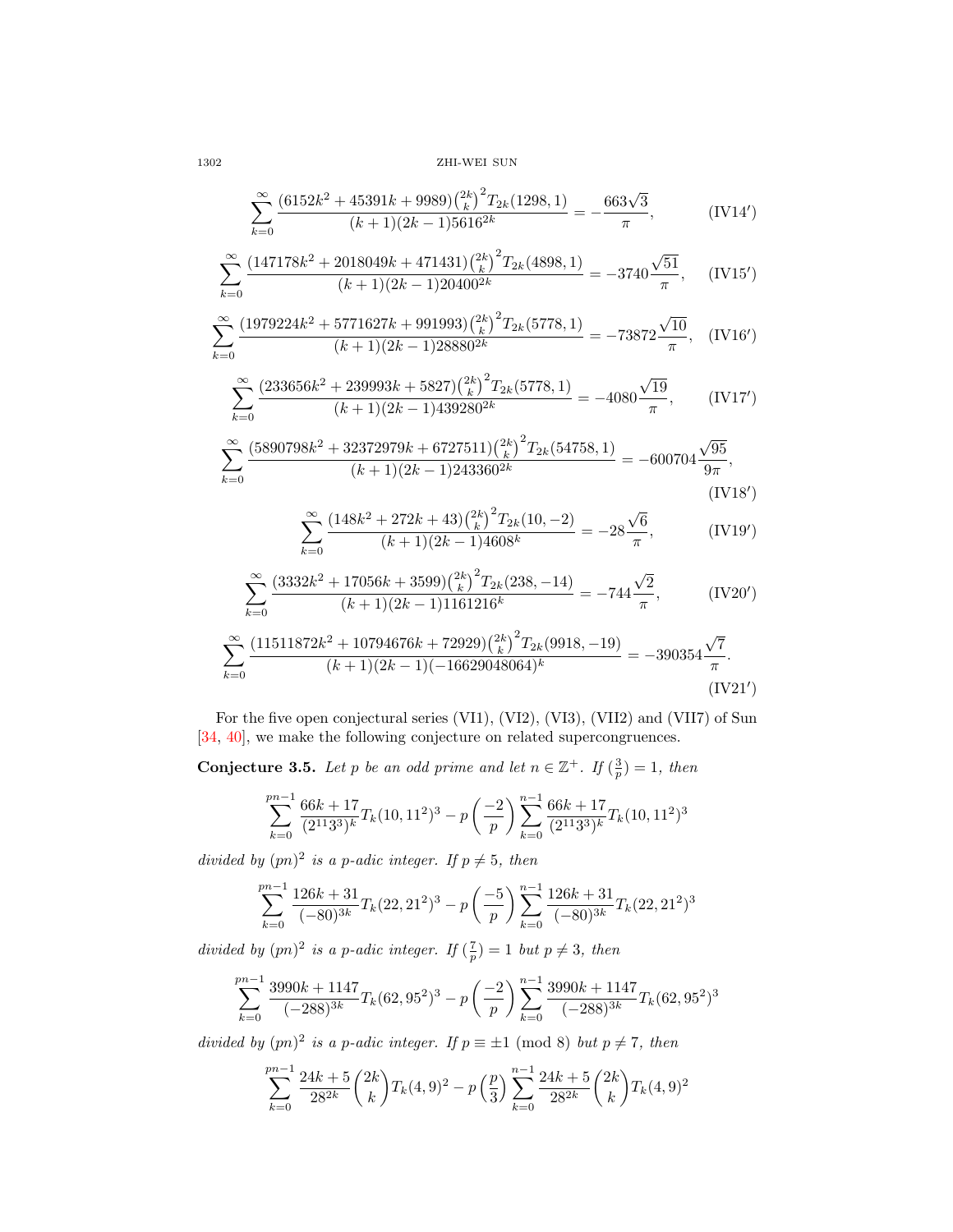divided by  $(pn)^2$  is a p-adic integer. If  $\left(\frac{-6}{p}\right) = 1$  but  $p \neq 7, 31$ , then

$$
\sum_{k=0}^{pn-1} \frac{2800512k + 435257}{4342k} {2k \choose k} T_k (73, 576)^2
$$

$$
- p \sum_{k=0}^{n-1} \frac{2800512k + 435257}{4342k} {2k \choose k} T_k (73, 576)^2
$$

divided by  $(pn)^2$  is a p-adic integer.

Now we pose four conjectural series for  $1/\pi$  of type VIII.

### <span id="page-30-0"></span>Conjecture 3.6. We have

$$
\sum_{k=0}^{\infty} \frac{40k+13}{(-50)^k} T_k(4,1) T_k(1,-1)^2 = \frac{55\sqrt{15}}{9\pi},
$$
\n(VIII1)

$$
\sum_{k=0}^{\infty} \frac{1435k + 113}{3240^k} T_k(7,1) T_k(10,10)^2 = \frac{1452\sqrt{5}}{\pi},
$$
 (VIII2)

$$
\sum_{k=0}^{\infty} \frac{840k + 197}{(-2430)^k} T_k(8, 1) T_k(5, -5)^2 = \frac{189\sqrt{15}}{2\pi},
$$
 (VIII3)

$$
\sum_{k=0}^{\infty} \frac{39480k + 7321}{(-29700)^k} T_k(14,1) T_k(11,-11)^2 = \frac{6795\sqrt{5}}{\pi}.
$$
 (VIII4)

Remark 3.3. The author found the identity (VIII1) on Nov. 3, 2019. The identities (VIII2), (VIII3) and (VIII4) were formulated on Nov. 4, 2019.

Below we present some conjectures on congruences related to Conjecture [3.6.](#page-30-0)

<span id="page-30-1"></span>Conjecture 3.7. (i) For each  $n \in \mathbb{Z}^+$ , we have

$$
\frac{1}{n}\sum_{k=0}^{n-1} (40k+13)(-1)^k 50^{n-1-k} T_k(4,1)T_k(1,-1)^2 \in \mathbb{Z}^+, \tag{3.1}
$$

and this number is odd if and only if n is a power of two (i.e.,  $n \in \{2^a : a \in \mathbb{N}\}\$ ). (ii) Let  $p \neq 2, 5$  be a prime. Then

$$
\sum_{k=0}^{p-1} \frac{40k+13}{(-50)^k} T_k(4,1) T_k(1,-1)^2 \equiv \frac{p}{3} \left( 12 + 5 \left( \frac{3}{p} \right) + 22 \left( \frac{-15}{p} \right) \right) \pmod{p^2}. \tag{3.2}
$$
  
If  $\left( \frac{3}{p} \right) = \left( \frac{-5}{p} \right) = 1$ , then  

$$
\frac{1}{(pn)^2} \left( \sum_{k=0}^{pn-1} \frac{40k+13}{(-50)^k} T_k(4,1) T_k(1,-1)^2 - p \sum_{k=0}^{n-1} \frac{40k+13}{(-50)^k} T_k(4,1) T_k(1,-1)^2 \right) \in \mathbb{Z}_p
$$

$$
(3.3)
$$

for all  $n \in \mathbb{Z}^+$ .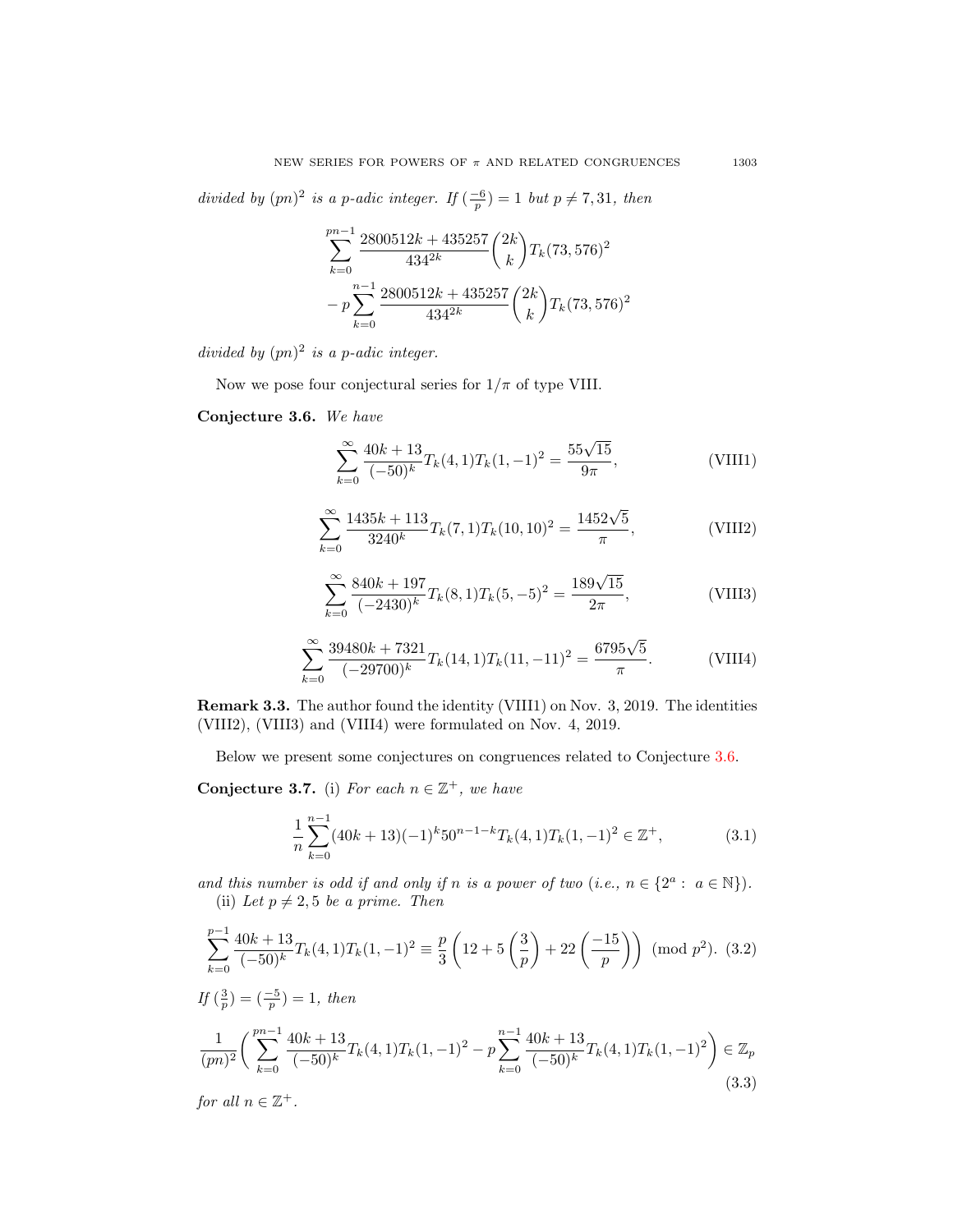(iii) Let  $p \neq 2, 5$  be a prime. Then

$$
\sum_{k=0}^{p-1} \frac{T_k(4,1)T_k(1,-1)^2}{(-50)^k}
$$
\n
$$
\equiv \begin{cases}\n4x^2 - 2p \pmod{p^2} & \text{if } p \equiv 1,9 \pmod{20} \text{ & p = x^2 + 5y^2 \ (x,y \in \mathbb{Z}), \\
2x^2 - 2p \pmod{p^2} & \text{if } p \equiv 3,7 \pmod{20} \text{ & p = x^2 + 5y^2 \ (x,y \in \mathbb{Z}), \\
0 \pmod{p^2} & \text{if } \left(\frac{-5}{p}\right) = -1.\n\end{cases}
$$
\n(3.4)

**Remark 3.4.** The imaginary quadratic field  $\mathbb{Q}(\sqrt{-5})$  has class number two.

Conjecture 3.8. (i) For any  $n \in \mathbb{Z}^+$ , we have

$$
\frac{1}{n}\sum_{k=0}^{n-1} (40k+27)(-6)^{n-1-k} T_k(4,1)T_k(1,-1)^2 \in \mathbb{Z},\tag{3.5}
$$

and the number is odd if and only if n is a power of two.

(ii) Let  $p > 3$  be a prime. Then

$$
\sum_{k=0}^{p-1} \frac{40k + 27}{(-6)^k} T_k(4,1) T_k(1,-1)^2 \equiv \frac{p}{9} \left( 55 \left( \frac{-5}{p} \right) + 198 \left( \frac{3}{p} \right) - 10 \right) \pmod{p^2}.
$$
\n(3.6)

$$
If \left(\frac{3}{p}\right) = \left(\frac{-5}{p}\right) = 1, then
$$
\n
$$
\frac{1}{(pn)^2} \left( \sum_{k=0}^{pn-1} \frac{40k + 27}{(-6)^k} T_k(4, 1) T_k(1, -1)^2 - p \sum_{k=0}^{n-1} \frac{40k + 27}{(-6)^k} T_k(4, 1) T_k(1, -1)^2 \right) \in \mathbb{Z}_p
$$
\n(3.7)

for all  $n \in \mathbb{Z}^+$ .

(iii) Let  $p > 5$  be a prime. Then

$$
\begin{aligned}\n&\left(\frac{p}{3}\right) \sum_{k=0}^{p-1} \frac{T_k(4,1)T_k(1,-1)^2}{(-6)^k} \\
&\equiv \begin{cases}\n4x^2 - 2p \pmod{p^2} & \text{if } p \equiv 1,9 \pmod{20} \& p = x^2 + 5y^2 \ (x,y \in \mathbb{Z}),\\ \n2p - 2x^2 \pmod{p^2} & \text{if } p \equiv 3,7 \pmod{20} \& 2p = x^2 + 5y^2 \ (x,y \in \mathbb{Z}),\\ \n0 \pmod{p^2} & \text{if } \left(\frac{-5}{p}\right) = -1.\n\end{cases}\n\end{aligned} \tag{3.8}
$$

**Remark 3.5.** This conjecture can be viewed as the dual of Conjecture [3.7.](#page-30-1) Note that the series  $\sum_{k=0}^{\infty} \frac{(40k+27kT_k(4,1)T_k(1,-1)^2)}{(-6)^k}$  diverges.

<span id="page-31-0"></span>Conjecture 3.9. (i) For each  $n \in \mathbb{Z}^+$ , we have

$$
\frac{1}{n10^{n-1}}\sum_{k=0}^{n-1} (1435k+113)3240^{n-1-k}T_k(7,1)T_k(10,10)^2 \in \mathbb{Z}^+.
$$
 (3.9)

(ii) Let  $p > 3$  be a prime. Then

$$
\sum_{k=0}^{p-1} \frac{1435k + 113}{3240^k} T_k(7,1) T_k(10,10)^2
$$
  

$$
\equiv \frac{p}{9} \left( 2420 \left( \frac{-5}{p} \right) + 105 \left( \frac{5}{p} \right) - 1508 \right) \pmod{p^2}.
$$
 (3.10)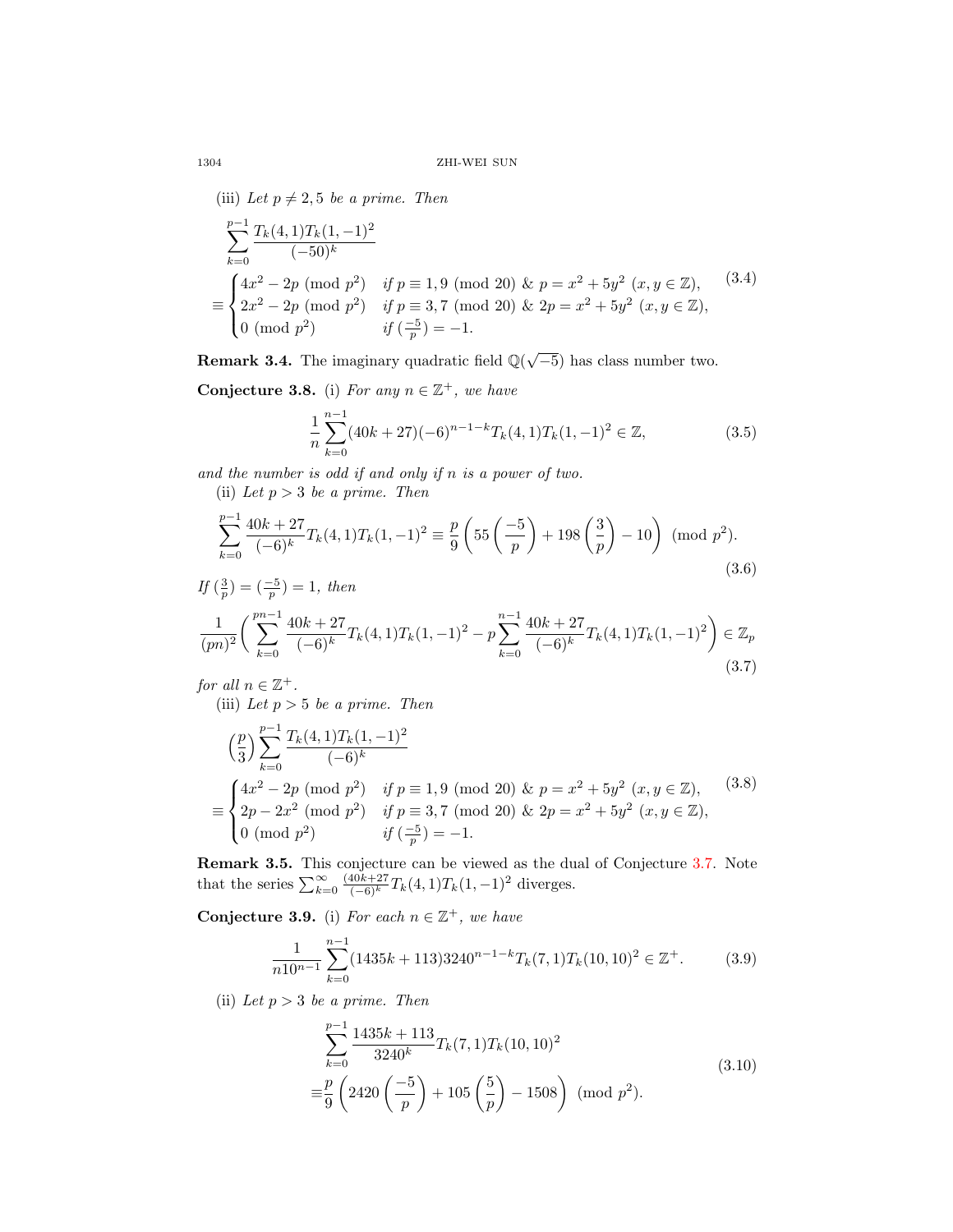If 
$$
p \equiv 1, 9 \pmod{20}
$$
, then  
\n
$$
\sum_{k=0}^{pn-1} \frac{1435k + 113}{3240^k} T_k(7, 1) T_k(10, 10)^2 - p \sum_{k=0}^{n-1} \frac{1435k + 113}{3240^k} T_k(7, 1) T_k(10, 10)^2
$$
 (3.11)

divided by  $(pn)^2$  is a p-adic integer for each  $n \in \mathbb{Z}^+$ . (iii) Let  $p > 5$  be a prime. Then

$$
\sum_{k=0}^{p-1} \frac{T_k(7,1)T_k(10,10)^2}{3240^k}
$$
\n
$$
\equiv \begin{cases}\n4x^2 - 2p \pmod{p^2} & \text{if } p \equiv 1,4 \pmod{15} \& p = x^2 + 15y^2 \ (x, y \in \mathbb{Z}), \\
12x^2 - 2p \pmod{p^2} & \text{if } p \equiv 2,8 \pmod{15} \& p = 3x^2 + 5y^2 \ (x, y \in \mathbb{Z}), \\
0 \pmod{p^2} & \text{if } \left(\frac{-15}{p}\right) = -1.\n\end{cases}
$$
\n(3.12)

**Remark 3.6.** The imaginary quadratic field  $\mathbb{Q}(\sqrt{-15})$  has class number two.

Conjecture 3.10. (i) For each  $n \in \mathbb{Z}^+$ , we have

$$
\frac{3}{2n10^{n-1}}\sum_{k=0}^{n-1} (1435k+1322)50^{n-1-k}T_k(7,1)T_k(10,10)^2 \in \mathbb{Z}^+.
$$
 (3.13)

(ii) Let  $p > 5$  be a prime. Then

$$
\sum_{k=0}^{p-1} \frac{1435k + 1322}{50^k} T_k(7,1) T_k(10,10)^2
$$
  

$$
\equiv \frac{p}{3} \left( 3432 \left( \frac{5}{p} \right) + 968 \left( \frac{-1}{p} \right) - 434 \right) \pmod{p^2}.
$$
 (3.14)

If  $p \equiv 1, 9 \pmod{20}$ , then

$$
\sum_{k=0}^{pn-1} \frac{1435k + 1322}{50^k} T_k(7,1) T_k(10,10)^2 - p \sum_{k=0}^{n-1} \frac{1435k + 1322}{50^k} T_k(7,1) T_k(10,10)^2
$$
\n(3.15)

divided by  $(pn)^2$  is a p-adic integer for each  $n \in \mathbb{Z}^+$ . (iii) Let  $p > 5$  be a prime. Then

$$
\sum_{k=0}^{p-1} \frac{T_k(7,1)T_k(10,10)^2}{50^k}
$$
\n
$$
\equiv \begin{cases}\n4x^2 - 2p \pmod{p^2} & \text{if } p \equiv 1,4 \pmod{15} \& p = x^2 + 15y^2 \ (x, y \in \mathbb{Z}), \\
2p - 12x^2 \pmod{p^2} & \text{if } p \equiv 2,8 \pmod{15} \& p = 3x^2 + 5y^2 \ (x, y \in \mathbb{Z}), \\
0 \pmod{p^2} & \text{if } \left(\frac{-15}{p}\right) = -1.\n\end{cases}
$$
\n(3.16)

Remark 3.7. This conjecture can be viewed as the dual of Conjecture [3.9.](#page-31-0) Note that the series

$$
\sum_{k=0}^{\infty} \frac{1435k + 1322}{50^k} T_k(7,1) T_k(10,10)^2
$$

diverges.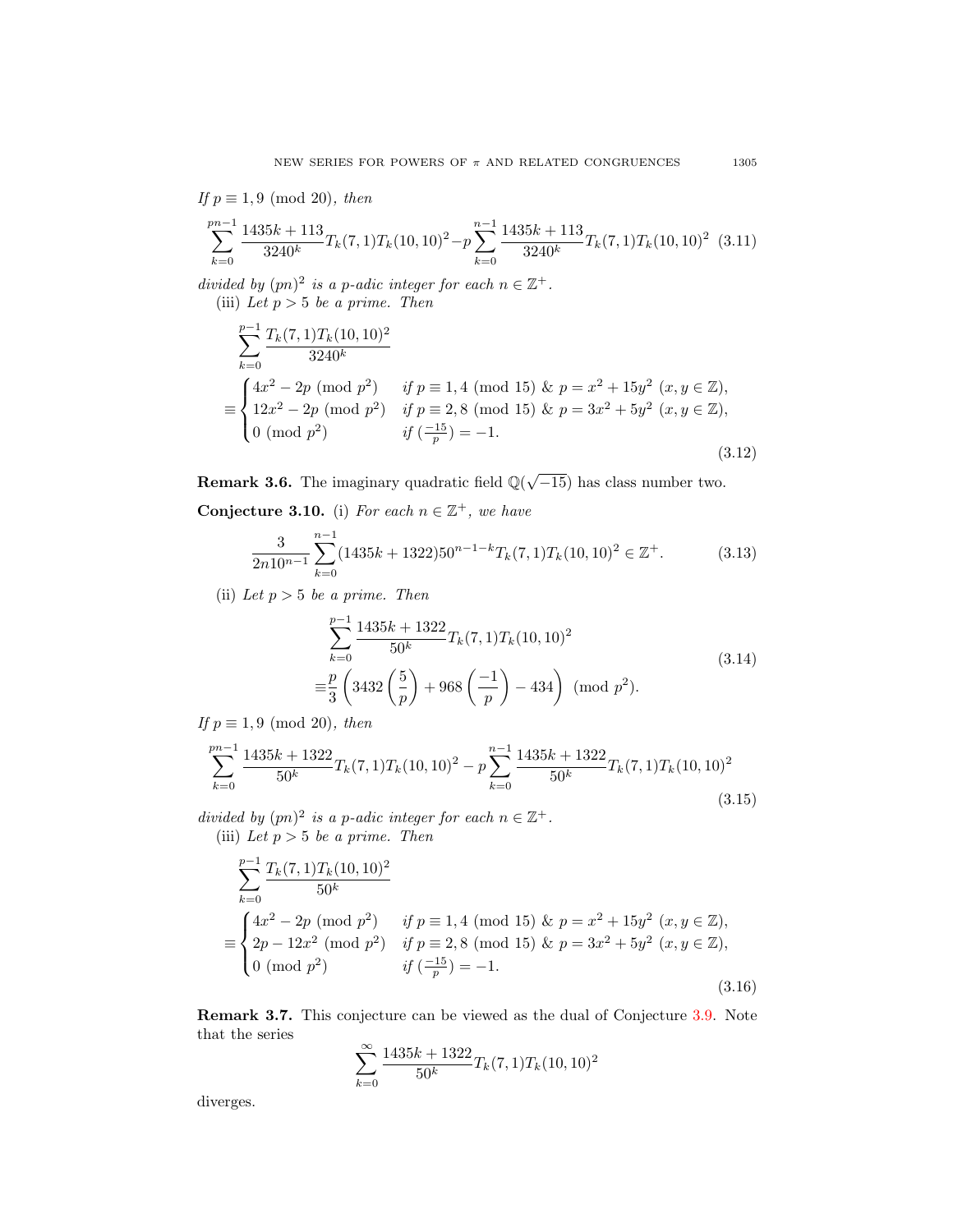Conjecture 3.11. (i) For each  $n \in \mathbb{Z}^+$ , we have

$$
\frac{1}{n5^{n-1}}\sum_{k=0}^{n-1} (840k+197)(-1)^k 2430^{n-1-k} T_k(8,1)T_k(5,-5)^2 \in \mathbb{Z}^+.
$$
 (3.17)

(ii) Let  $p > 3$  be a prime. Then

$$
\sum_{k=0}^{p-1} \frac{840k + 197}{(-2430)^k} T_k(8, 1) T_k(5, -5)^2 \equiv p \left( 140 \left( \frac{-15}{p} \right) + 5 \left( \frac{15}{p} \right) + 52 \right) \pmod{p^2}.
$$
\n
$$
If \left( \frac{-1}{p} \right) = \left( \frac{15}{p} \right) = 1, then
$$
\n(3.18)

$$
\sum_{k=0}^{pn-1} \frac{840k+197}{(-2430)^k} T_k(8,1) T_k(5,-5)^2 - p \sum_{k=0}^{n-1} \frac{840k+197}{(-2430)^k} T_k(8,1) T_k(5,-5)^2 \tag{3.19}
$$

divided by  $(pn)^2$  is an p-adic integer for any  $n \in \mathbb{Z}^+$ . (iii) Let  $p > 7$  be a prime. Then

$$
\sum_{k=0}^{p-1} \frac{T_k(8,1)T_k(5,-5)^2}{(-2430)^k}
$$
\n
$$
\begin{cases}\n4x^2 - 2p \pmod{p^2} & \text{if } \left(\frac{-1}{p}\right) = \left(\frac{p}{3}\right) = \left(\frac{p}{5}\right) = \left(\frac{p}{7}\right) = 1, \ p = x^2 + 105y^2, \\
2x^2 - 2p \pmod{p^2} & \text{if } \left(\frac{-1}{p}\right) = \left(\frac{p}{7}\right) = 1, \left(\frac{p}{3}\right) = \left(\frac{p}{5}\right) = -1, \ 2p = x^2 + 105y^2, \\
12x^2 - 2p \pmod{p^2} & \text{if } \left(\frac{-1}{p}\right) = \left(\frac{p}{3}\right) = \left(\frac{p}{5}\right) = \left(\frac{p}{7}\right) = -1, \ p = 3x^2 + 35y^2, \\
6x^2 - 2p \pmod{p^2} & \text{if } \left(\frac{-1}{p}\right) = \left(\frac{p}{7}\right) = -1, \left(\frac{p}{3}\right) = \left(\frac{p}{5}\right) = 1, \ 2p = 3x^2 + 35y^2, \\
2p - 20x^2 \pmod{p^2} & \text{if } \left(\frac{-1}{p}\right) = \left(\frac{p}{5}\right) = 1, \left(\frac{p}{5}\right) = \left(\frac{p}{7}\right) = -1, \ p = 5x^2 + 21y^2, \\
2p - 10x^2 \pmod{p^2} & \text{if } \left(\frac{-1}{p}\right) = \left(\frac{p}{3}\right) = 1, \left(\frac{p}{5}\right) = \left(\frac{p}{7}\right) = -1, \ 2p = 5x^2 + 21y^2, \\
28x^2 - 2p \pmod{p^2} & \text{if } \left(\frac{-1}{p}\right) = \left(\frac{p}{5}\right) = -1, \ \left(\frac{p}{3}\right) = \left(\frac{p}{7}\right) = 1, \ p = 7x^2 + 15y^2, \\
14x^2 - 2p \pmod{p^2} & \text{if } \left(\frac{-1}{p}\right) = \left(\frac{p}{3}\right) = -1, \ \left(\
$$

where  $x$  and  $y$  are integers.

**Remark 3.8.** Note that the imaginary quadratic field  $\mathbb{Q}(\sqrt{-105})$  has class number 8.

Conjecture 3.12. (i) For each  $n \in \mathbb{Z}^+$ , we have

$$
\frac{1}{n}\sum_{k=0}^{n-1} (39480k + 7321)(-1)^k 29700^{n-1-k} T_k(14,1)T_k(11,-11)^2 \in \mathbb{Z}^+, \qquad (3.21)
$$

and this number is odd if and only if n is a power of two.

(ii) Let  $p > 5$  be a prime. Then

$$
\sum_{k=0}^{p-1} \frac{39480k + 7321}{(-29700)^k} T_k(14, 1) T_k(11, -11)^2
$$
  
\n
$$
\equiv p \left(5738 \left(\frac{-5}{p}\right) + 70 \left(\frac{3}{p}\right) + 1513\right) \pmod{p^2}.
$$
\n(3.22)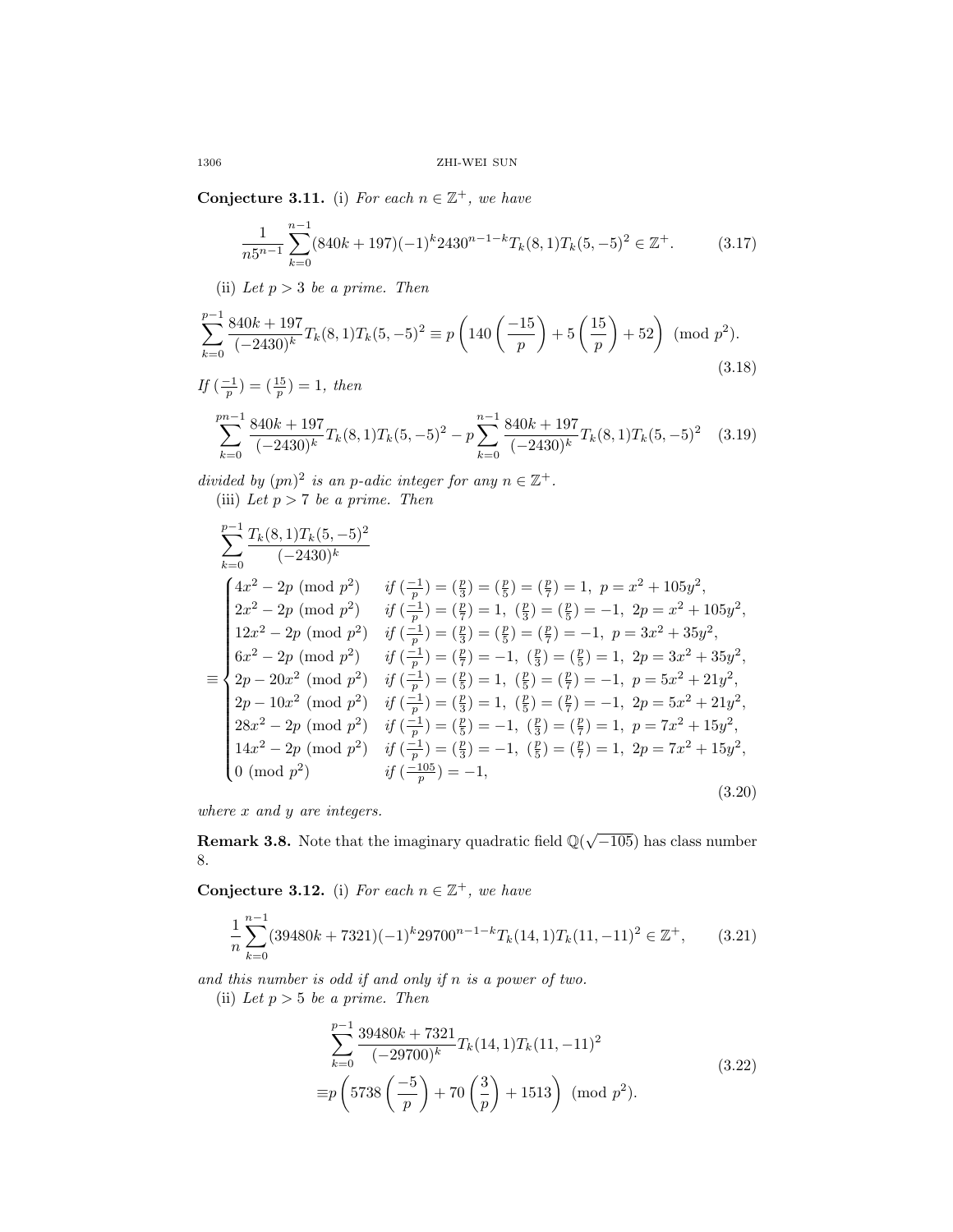$$
If \left(\frac{3}{p}\right) = \left(\frac{-5}{p}\right) = 1, then
$$
\n
$$
\sum_{k=0}^{pn-1} \frac{39480k + 7321}{(-29700)^k} T_k(14, 1) T_k(11, -11)^2
$$
\n
$$
- p \sum_{k=0}^{n-1} \frac{39480k + 7321}{(-29700)^k} T_k(14, 1) T_k(11, -11)^2
$$
\n(3.23)

divided by  $(pn)^2$  is a p-adic integer for each  $n \in \mathbb{Z}^+$ . (iii) Let  $p > 5$  be a prime with  $p \neq 11$ . Then

$$
\sum_{k=0}^{p-1} \frac{T_k(14,1)T_k(11,-11)^2}{(-29700)^k}
$$
\n
$$
\sum_{k=0}^{p-1} \frac{T_k(14,1)T_k(11,-11)^2}{(2x^2-2p \pmod{p^2})} \quad \text{if } \left(\frac{-1}{p}\right) = \left(\frac{p}{3}\right) = \left(\frac{p}{5}\right) = \left(\frac{p}{11}\right) = 1, \ p = x^2 + 165y^2,
$$
\n
$$
\sum_{k=0}^{p-1} 2x^2 - 2p \pmod{p^2} \quad \text{if } \left(\frac{-1}{p}\right) = \left(\frac{p}{3}\right) = \left(\frac{p}{5}\right) = \left(\frac{p}{11}\right) = -1, \ 2p = x^2 + 165y^2,
$$
\n
$$
\sum_{k=0}^{p-1} 2x^2 - 2p \pmod{p^2} \quad \text{if } \left(\frac{-1}{p}\right) = \left(\frac{p}{5}\right) = -1, \ \left(\frac{p}{3}\right) = \left(\frac{p}{11}\right) = 1, \ p = 3x^2 + 55y^2,
$$
\n
$$
\sum_{k=0}^{p-1} 6x^2 - 2p \pmod{p^2} \quad \text{if } \left(\frac{-1}{p}\right) = \left(\frac{p}{5}\right) = 1, \ \left(\frac{p}{3}\right) = \left(\frac{p}{11}\right) = -1, \ 2p = 3x^2 + 55y^2,
$$
\n
$$
\sum_{k=0}^{p-1} 2p - 20x^2 \pmod{p^2} \quad \text{if } \left(\frac{-1}{p}\right) = \left(\frac{p}{11}\right) = 1, \ \left(\frac{p}{3}\right) = \left(\frac{p}{5}\right) = -1, \ p = 5x^2 + 33y^2,
$$
\n
$$
\sum_{k=0}^{p-1} 2p \pmod{p^2} \quad \text{if } \left(\frac{-1}{p}\right) = \left(\frac{p}{3}\right) = -1, \ \left(\frac{p}{5}\right) = \left(\frac{p}{11}\right) = 1, \ p = 11x^2 + 15y^2,
$$
\n
$$
\sum_{
$$

where x and y are integers.

**Remark 3.9.** Note that the imaginary quadratic field  $\mathbb{Q}(\sqrt{-165})$  has class number 8.

4. Congruences related to Theorem [1.3.](#page-10-0) Conjectures [4.1–](#page-34-0)[4.14](#page-40-0) below provide congruences related to  $(1.88)$ – $(1.97)$ .

<span id="page-34-0"></span>Conjecture 4.1. (i) For any  $n \in \mathbb{Z}^+$ , we have

$$
\frac{1}{n}\sum_{k=0}^{n-1}(7k+3)S_k(1,-6)24^{n-1-k}\in\mathbb{Z}^+.
$$
\n(4.1)

(ii) Let  $p > 3$  be a prime. Then

$$
\sum_{k=0}^{p-1} \frac{7k+3}{24^k} S_k(1, -6) \equiv \frac{p}{2} \left( 5 \left( \frac{-2}{p} \right) + \left( \frac{6}{p} \right) \right) \pmod{p^2}.
$$
 (4.2)

If  $p \equiv 1 \pmod{3}$ , then

$$
\frac{1}{(pn)^2} \left( \sum_{k=0}^{pn-1} \frac{7k+3}{24^k} S_k(1, -6) - p \left( \frac{-2}{p} \right) \sum_{k=0}^{n-1} \frac{7k+3}{24^k} S_k(1, -6) \right) \in \mathbb{Z}_p \tag{4.3}
$$

for all  $n \in \mathbb{Z}^+$ .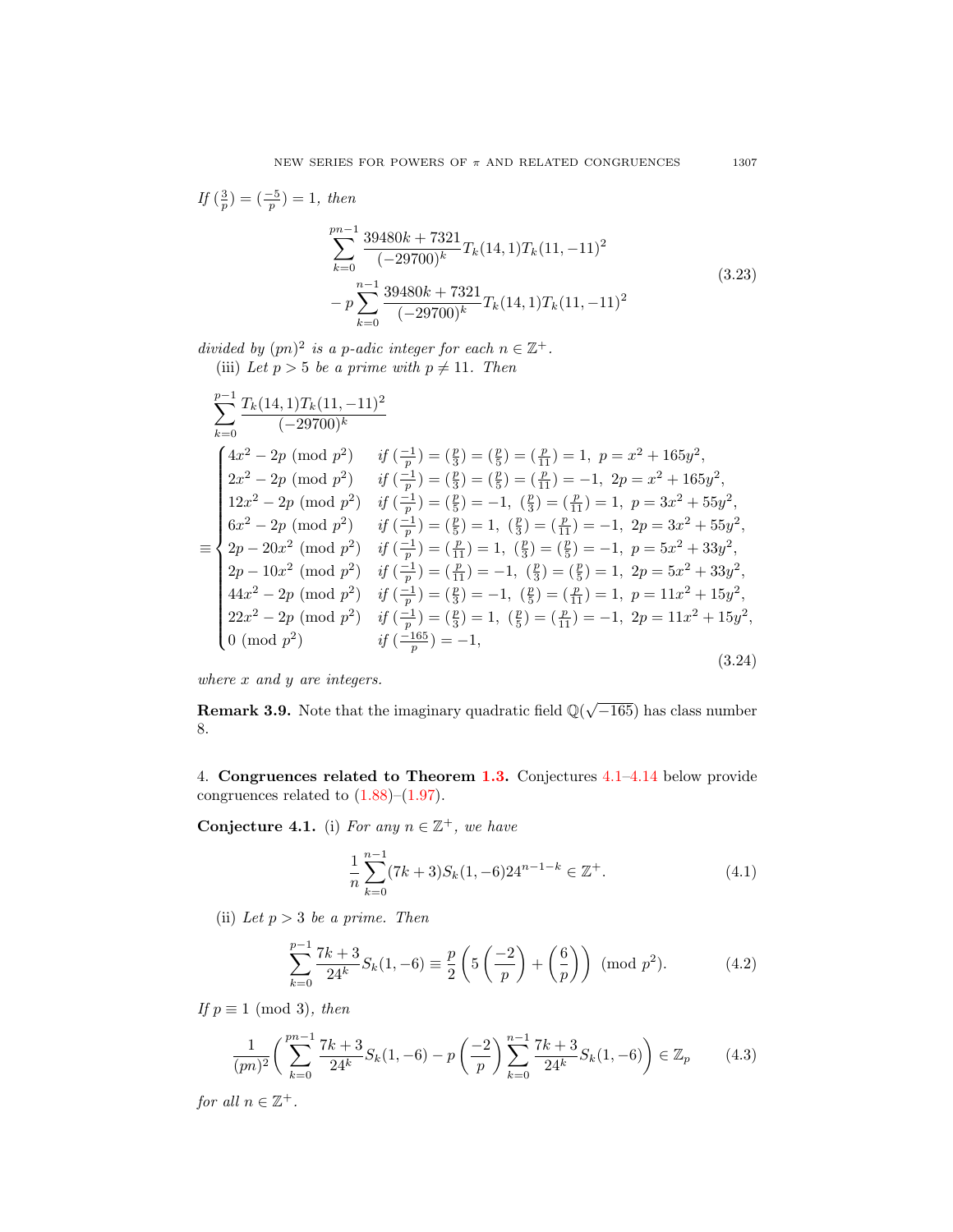(iii) For any prime  $p > 3$ , we have

$$
\sum_{k=0}^{p-1} \frac{S_k(1,-6)}{24^k}
$$
\n
$$
\equiv \begin{cases}\n\left(\frac{p}{3}\right)(4x^2 - 2p) \pmod{p^2} & \text{if } p \equiv 1,3 \pmod{8} \& p = x^2 + 2y^2 \ (x, y \in \mathbb{Z}), \\
0 \pmod{p^2} & \text{if } p \equiv 5,7 \pmod{8}.\n\end{cases}
$$
\n(4.4)

Conjecture 4.2. (i) For any  $n \in \mathbb{Z}^+$ , we have

$$
\frac{1}{n}\sum_{k=0}^{n-1} (12k+5)S_k(1,7)(-1)^k 28^{n-1-k} \in \mathbb{Z}^+,
$$
\n(4.5)

and this number is odd if and only if n is a power of two.

(ii) Let  $p \neq 7$  be an odd prime. Then

$$
\sum_{k=0}^{p-1} \frac{12k+5}{(-28)^k} S_k(1,7) \equiv 5p\left(\frac{p}{7}\right) \pmod{p^2},\tag{4.6}
$$

and moreover

$$
\frac{1}{(pn)^2} \left( \sum_{k=0}^{pn-1} \frac{12k+5}{(-28)^k} S_k(1,7) - p\left(\frac{p}{7}\right) \sum_{k=0}^{n-1} \frac{12k+5}{(-28)^k} S_k(1,7) \right) \in \mathbb{Z}_p \tag{4.7}
$$

for all  $n \in \mathbb{Z}^+$ .

(iii) For any prime  $p \neq 2, 7$ , we have

$$
\sum_{k=0}^{p-1} \frac{S_k(1,7)}{(-28)^k}
$$
\n
$$
\equiv \begin{cases}\n4x^2 - 2p \pmod{p^2} & \text{if } \left(\frac{-1}{p}\right) = \left(\frac{p}{3}\right) = \left(\frac{p}{7}\right) = 1 \text{ & } p = x^2 + 21y^2, \\
2x^2 - 2p \pmod{p^2} & \text{if } \left(\frac{-1}{p}\right) = \left(\frac{p}{3}\right) = -1, \left(\frac{p}{7}\right) = 1 \text{ & } 2p = x^2 + 21y^2, \\
2p - 12x^2 \pmod{p^2} & \text{if } \left(\frac{-1}{p}\right) = \left(\frac{p}{7}\right) = -1, \left(\frac{p}{3}\right) = 1 \text{ & } p = 3x^2 + 7y^2, \\
2p - 6x^2 \pmod{p^2} & \text{if } \left(\frac{-1}{p}\right) = 1, \left(\frac{p}{3}\right) = \left(\frac{p}{7}\right) = -1 \text{ & } 2p = 3x^2 + 7y^2, \\
0 \pmod{p^2} & \text{if } \left(\frac{-21}{p}\right) = -1,\n\end{cases}
$$

where x and y are integers.

Conjecture 4.3. (i) For any  $n \in \mathbb{Z}^+$ , we have

$$
\frac{1}{n}\sum_{k=0}^{n-1} (84k+29)S_k(1,-20)80^{n-1-k} \in \mathbb{Z}^+, \tag{4.9}
$$

and this number is odd if and only if n is a power of two.

(ii) Let p be an odd prime with  $p \neq 5$ . Then

$$
\sum_{k=0}^{p-1} \frac{84k+29}{80^k} S_k(1, -20) \equiv p \left( 2 \left( \frac{5}{p} \right) + 27 \left( \frac{-15}{p} \right) \right) \pmod{p^2}.
$$
 (4.10)

If  $p \equiv 1 \pmod{3}$ , then

$$
\frac{1}{(pn)^2} \left( \sum_{k=0}^{pn-1} \frac{84k+29}{80^k} S_k(1, -20) - p\left(\frac{p}{5}\right) \sum_{k=0}^{n-1} \frac{84k+29}{80^k} S_k(1, -20) \right) \in \mathbb{Z}_p \quad (4.11)
$$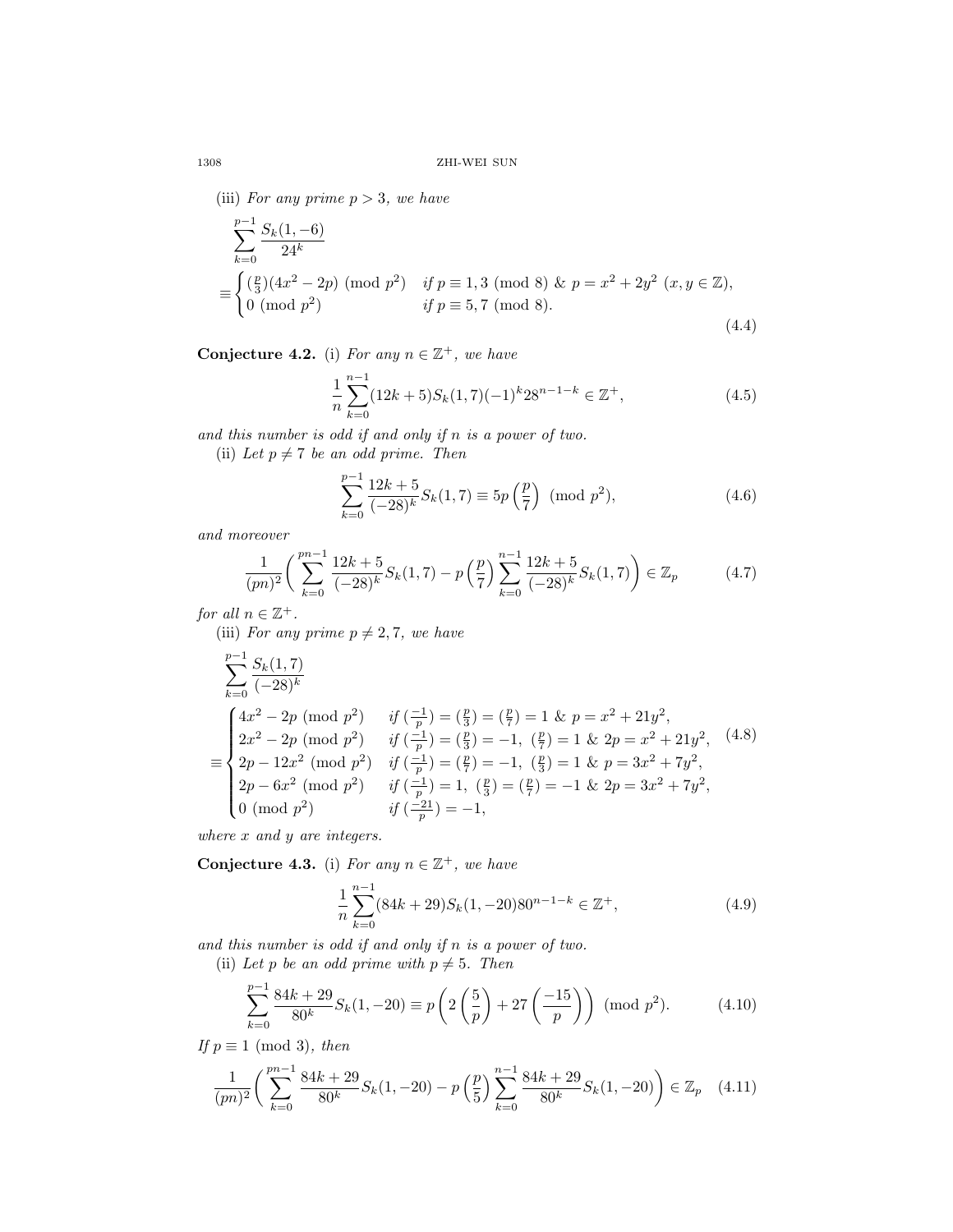# for all  $n \in \mathbb{Z}^+$ .

(iii) For any prime  $p \neq 2, 5$ , we have

$$
\sum_{k=0}^{p-1} \frac{S_k(1, -20)}{80^k}
$$
\n
$$
\equiv \begin{cases}\n4x^2 - 2p \pmod{p^2} & \text{if } \left(\frac{2}{p}\right) = \left(\frac{p}{3}\right) = \left(\frac{p}{5}\right) = 1 \text{ & p = x^2 + 30y^2,} \\
8x^2 - 2p \pmod{p^2} & \text{if } \left(\frac{2}{p}\right) = 1, \ \left(\frac{p}{3}\right) = \left(\frac{p}{5}\right) = -1 \text{ & p = 2x^2 + 15y^2,} \\
2p - 12x^2 \pmod{p^2} & \text{if } \left(\frac{p}{3}\right) = 1, \ \left(\frac{2}{p}\right) = \left(\frac{p}{5}\right) = -1 \text{ & p = 3x^2 + 10y^2,} \\
20x^2 - 2p \pmod{p^2} & \text{if } \left(\frac{p}{5}\right) = 1, \ \left(\frac{2}{p}\right) = \left(\frac{p}{3}\right) = -1 \text{ & p = 5x^2 + 6y^2,} \\
0 \pmod{p^2} & \text{if } \left(\frac{-30}{p}\right) = -1,\n\end{cases}
$$

where  $x$  and  $y$  are integers.

Conjecture 4.4. (i) For any  $n \in \mathbb{Z}^+$ , we have

$$
\frac{1}{n}\sum_{k=0}^{n-1} (3k+1)(-1)^k 100^{n-1-k} S_k(1,25) \in \mathbb{Z}^+.
$$
 (4.13)

(ii) Let  $p \neq 5$  be an odd prime. Then

$$
\frac{1}{(pn)^2} \left( \sum_{k=0}^{pn-1} \frac{3k+1}{(-100)^k} S_k(1,25) - p \left( \frac{-1}{p} \right) \sum_{k=0}^{n-1} \frac{3k+1}{(-100)^k} S_k(1,25) \right) \in \mathbb{Z}_p \tag{4.14}
$$

for all  $n \in \mathbb{Z}^+$ .

(iii) For any prime  $p > 3$  with  $p \neq 11$ , we have

$$
\sum_{k=0}^{p-1} \frac{S_k(1,25)}{(-100)^k}
$$
\n
$$
\equiv \begin{cases}\n4x^2 - 2p \pmod{p^2} & \text{if } \left(\frac{-1}{p}\right) = \left(\frac{p}{3}\right) = \left(\frac{p}{11}\right) = 1 \text{ & } p = x^2 + 33y^2, \\
2x^2 - 2p \pmod{p^2} & \text{if } \left(\frac{-1}{p}\right) = 1, \ \left(\frac{p}{3}\right) = \left(\frac{p}{11}\right) = -1 \text{ & } 2p = x^2 + 33y^2, \\
2p - 12x^2 \pmod{p^2} & \text{if } \left(\frac{p}{11}\right) = 1, \ \left(\frac{-1}{p}\right) = \left(\frac{p}{3}\right) = -1 \text{ & } p = 3x^2 + 11y^2, \\
2p - 6x^2 \pmod{p^2} & \text{if } \left(\frac{p}{3}\right) = 1, \ \left(\frac{-1}{p}\right) = \left(\frac{p}{11}\right) = -1 \text{ & } 2p = 3x^2 + 11y^2, \\
0 \pmod{p^2} & \text{if } \left(\frac{-33}{p}\right) = -1,\n\end{cases}
$$
\n(4.15)

where x and y are integers.

Conjecture 4.5. (i) For any  $n \in \mathbb{Z}^+$ , we have

$$
\frac{1}{n}\sum_{k=0}^{n-1} (228k+67)S_k(1, -56)224^{n-1-k} \in \mathbb{Z}^+, \tag{4.16}
$$

and this number is odd if and only if n is a power of two. (ii) Let p be an odd prime with  $p \neq 7$ . Then

$$
\sum_{k=0}^{p-1} \frac{228k + 67}{224^k} S_k(1, -56) \equiv p \left( 65 \left( \frac{-7}{p} \right) + 2 \left( \frac{14}{p} \right) \right) \pmod{p^2}.
$$
 (4.17)

If  $p \equiv 1, 3 \pmod{8}$ , then

$$
\frac{1}{(pn)^2} \left( \sum_{k=0}^{pn-1} \frac{228k+67}{224^k} S_k(1, -56) - p\left(\frac{p}{7}\right) \sum_{k=0}^{n-1} \frac{228k+67}{224^k} S_k(1, -56) \right) \in \mathbb{Z}_p \tag{4.18}
$$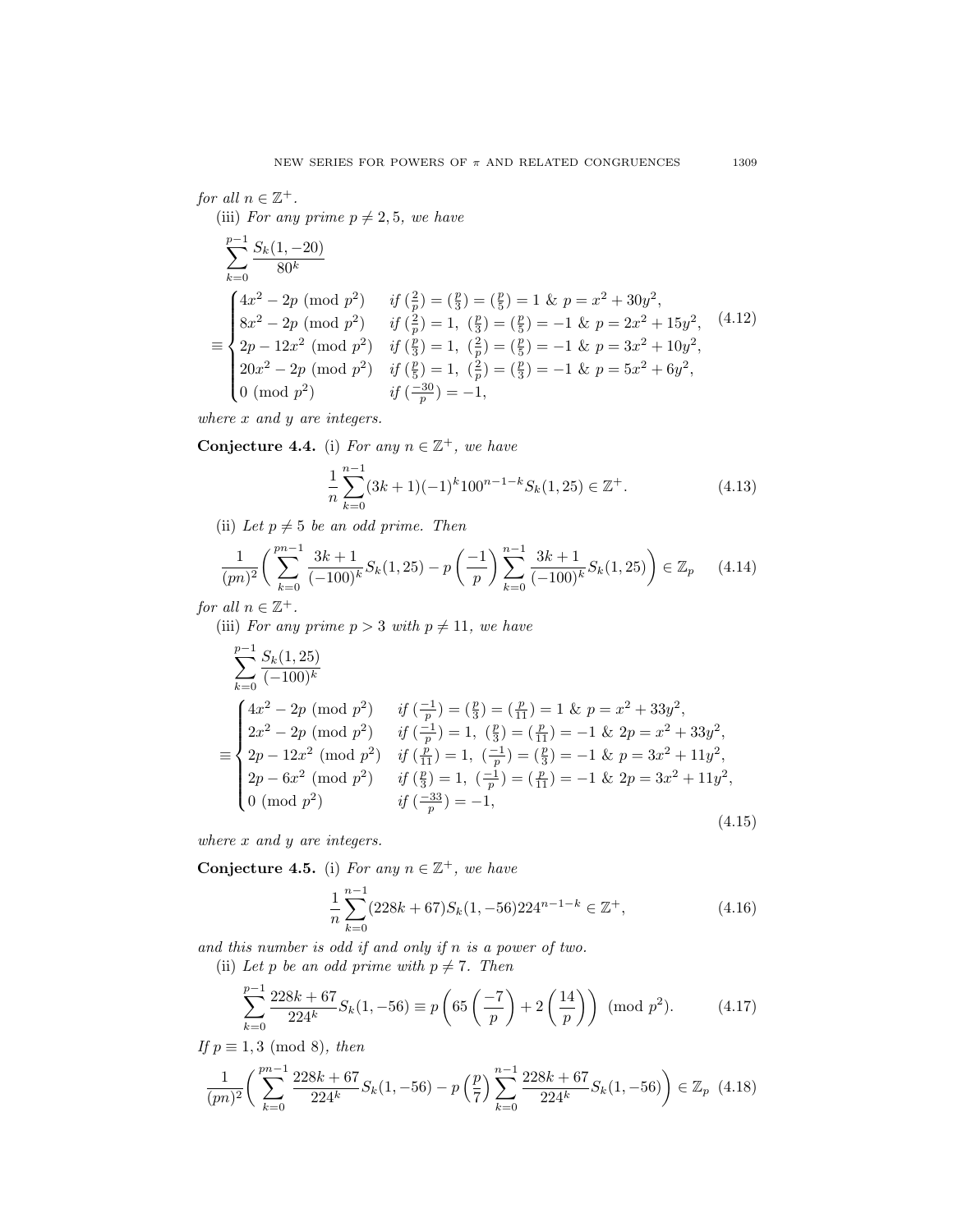for all  $n \in \mathbb{Z}^+$ . (iii) For any prime  $p \neq 2, 7$ , we have

$$
\sum_{k=0}^{p-1} \frac{S_k(1, -56)}{224^k}
$$
\n
$$
\equiv \begin{cases}\n4x^2 - 2p \pmod{p^2} & \text{if } \left(\frac{-2}{p}\right) = \left(\frac{p}{3}\right) = \left(\frac{p}{7}\right) = 1 \text{ & } p = x^2 + 42y^2, \\
8x^2 - 2p \pmod{p^2} & \text{if } \left(\frac{p}{7}\right) = 1, \ \left(\frac{-2}{p}\right) = \left(\frac{p}{3}\right) = -1 \text{ & } p = 2x^2 + 21y^2, \\
2p - 12x^2 \pmod{p^2} & \text{if } \left(\frac{-2}{p}\right) = 1, \ \left(\frac{p}{3}\right) = \left(\frac{p}{7}\right) = -1 \text{ & } p = 3x^2 + 14y^2, \\
2p - 24x^2 \pmod{p^2} & \text{if } \left(\frac{p}{5}\right) = 1, \ \left(\frac{2}{p}\right) = \left(\frac{p}{3}\right) = -1 \text{ & } p = 6x^2 + 7y^2, \\
0 \pmod{p^2} & \text{if } \left(\frac{-42}{p}\right) = -1,\n\end{cases}
$$

where  $x$  and  $y$  are integers.

Conjecture 4.6. (i) For any  $n \in \mathbb{Z}^+$ , we have

$$
\frac{1}{n}\sum_{k=0}^{n-1} (399k+101)(-1)^k 676^{n-1-k} S_k(1, 169) \in \mathbb{Z}^+.
$$
 (4.20)

(ii) Let  $p \neq 13$  be an odd prime. Then

$$
\sum_{k=0}^{pn-1} \frac{399k + 101}{(-676)^k} S_k(1, 169) - p\left(-\frac{1}{p}\right) \sum_{k=0}^{n-1} \frac{399k + 101}{(-676)^k} S_k(1, 169) \tag{4.21}
$$

divided by  $(pn)^2$  is a p-adic integer for any  $n \in \mathbb{Z}^+$ .

(iii) For any prime  $p > 3$  with  $p \neq 19$ , we have

$$
\sum_{k=0}^{p-1} \frac{S_k(1, 169)}{(-676)^k}
$$
\n
$$
\equiv \begin{cases}\n4x^2 - 2p \pmod{p^2} & \text{if } \left(\frac{-1}{p}\right) = \left(\frac{p}{3}\right) = \left(\frac{p}{19}\right) = 1 \text{ & } p = x^2 + 57y^2, \\
2x^2 - 2p \pmod{p^2} & \text{if } \left(\frac{-1}{p}\right) = 1, \left(\frac{p}{3}\right) = \left(\frac{p}{19}\right) = -1 \text{ & } 2p = x^2 + 57y^2, \\
2p - 12x^2 \pmod{p^2} & \text{if } \left(\frac{p}{3}\right) = 1, \left(\frac{-1}{p}\right) = \left(\frac{p}{19}\right) = -1 \text{ & } p = 3x^2 + 19y^2, \\
2p - 6x^2 \pmod{p^2} & \text{if } \left(\frac{p}{19}\right) = 1, \left(\frac{-1}{p}\right) = \left(\frac{p}{3}\right) = -1 \text{ & } 2p = 3x^2 + 19y^2, \\
0 \pmod{p^2} & \text{if } \left(\frac{-57}{p}\right) = -1,\n\end{cases}
$$
\n(4.22)

where  $x$  and  $y$  are integers.

Conjecture 4.7. (i) For any  $n \in \mathbb{Z}^+$ , we have

$$
\frac{1}{n} \sum_{k=0}^{n-1} (2604k + 563) S_k(1, -650) 2600^{n-1-k} \in \mathbb{Z}^+, \tag{4.23}
$$

and this number is odd if and only if  $n \in \{2^a : a \in \mathbb{N}\}.$ 

(ii) Let p be an odd prime with 
$$
p \neq 5, 13
$$
. Then

$$
\sum_{k=0}^{p-1} \frac{2604k + 563}{2600^k} S_k(1, -650) \equiv p \left( 561 \left( \frac{-39}{p} \right) + 2 \left( \frac{26}{p} \right) \right) \pmod{p^2}.
$$
 (4.24)

If 
$$
(\frac{-6}{p}) = 1
$$
, then  
\n
$$
\sum_{k=0}^{pn-1} \frac{2604k + 563}{2600^k} S_k(1, -650) - p \left(\frac{26}{p}\right) \sum_{k=0}^{n-1} \frac{2604k + 563}{2600^k} S_k(1, -650)
$$
\n(4.25)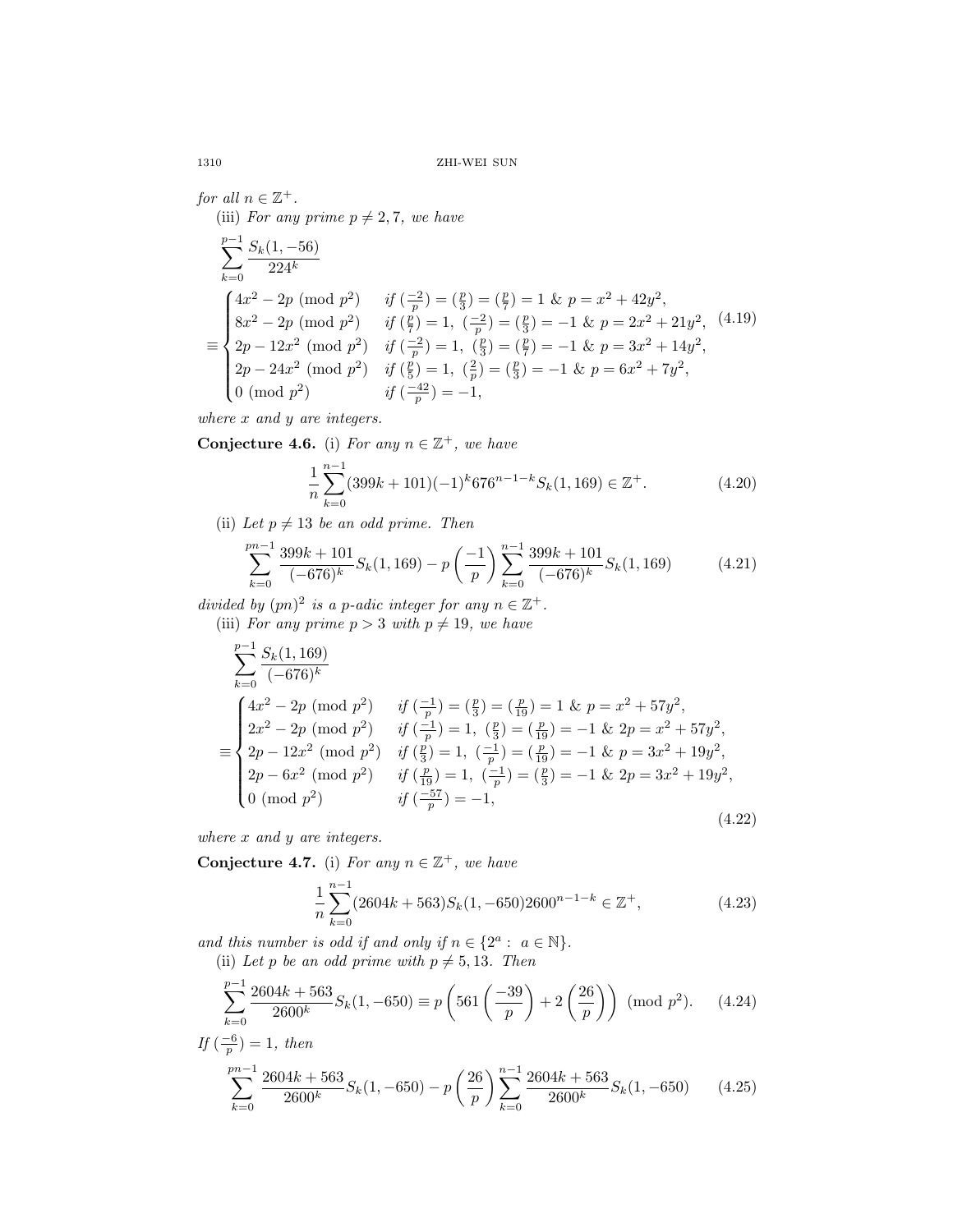divided by  $(pn)^2$  is a p-adic integer for any  $n \in \mathbb{Z}^+$ . (iii) For any odd prime  $p \neq 5, 13$ , we have

$$
\sum_{k=0}^{p-1} \frac{S_k(1, -650)}{2600^k}
$$
\n
$$
\equiv \begin{cases}\n4x^2 - 2p \pmod{p^2} & \text{if } \left(\frac{2}{p}\right) = \left(\frac{p}{3}\right) = \left(\frac{p}{13}\right) = 1 \text{ & } p = x^2 + 78y^2, \\
8x^2 - 2p \pmod{p^2} & \text{if } \left(\frac{2}{p}\right) = 1, \ \left(\frac{p}{3}\right) = \left(\frac{p}{13}\right) = -1 \text{ & } p = 2x^2 + 39y^2, \\
2p - 12x^2 \pmod{p^2} & \text{if } \left(\frac{p}{13}\right) = 1, \ \left(\frac{2}{p}\right) = \left(\frac{p}{3}\right) = -1 \text{ & } p = 3x^2 + 26y^2, \\
2p - 24x^2 \pmod{p^2} & \text{if } \left(\frac{p}{3}\right) = 1, \ \left(\frac{2}{p}\right) = \left(\frac{p}{13}\right) = -1 \text{ & } p = 6x^2 + 13y^2, \\
0 \pmod{p^2} & \text{if } \left(\frac{-78}{p}\right) = -1,\n\end{cases}
$$

where x and y are integers.

Conjecture 4.8. (i) For any  $n \in \mathbb{Z}^+$ , we have

$$
\frac{1}{n}\sum_{k=0}^{n-1} (39468k + 7817)(-1)^k 6076^{n-1-k} S_k(1, 1519) \in \mathbb{Z}^+, \tag{4.27}
$$

and this number is odd if and only if  $n \in \{2^a : a \in \mathbb{N}\}.$ 

(ii) Let  $p \neq 7, 31$  be an odd prime. Then

$$
\sum_{k=0}^{pn-1} \frac{39468k + 7817}{(-6076)^k} S_k(1,1519) - p \left( \frac{-31}{p} \right) \sum_{k=0}^{n-1} \frac{39468k + 7817}{(-6076)^k} S_k(1,1519) \tag{4.28}
$$

divided by  $(pn)^2$  is a p-adic integer for any  $n \in \mathbb{Z}^+$ .

(iii) For any prime  $p > 3$  with  $p \neq 7, 31$ , we have

$$
\sum_{k=0}^{p-1} \frac{S_k(1, 1519)}{(-6076)^k}
$$
\n
$$
\equiv \begin{cases}\n4x^2 - 2p \pmod{p^2} & \text{if } \left(\frac{-1}{p}\right) = \left(\frac{p}{2}\right) = \left(\frac{p}{31}\right) = 1 \text{ & p = x^2 + 93y^2,} \\
2x^2 - 2p \pmod{p^2} & \text{if } \left(\frac{p}{31}\right) = 1, \left(\frac{-1}{p}\right) = \left(\frac{p}{3}\right) = -1 \text{ & p = x^2 + 93y^2,} \\
2p - 12x^2 \pmod{p^2} & \text{if } \left(\frac{p}{3}\right) = 1, \left(\frac{-1}{p}\right) = \left(\frac{p}{31}\right) = -1 \text{ & p = 3x^2 + 31y^2,} \\
2p - 6x^2 \pmod{p^2} & \text{if } \left(\frac{-1}{p}\right) = 1, \left(\frac{p}{3}\right) = \left(\frac{p}{31}\right) = -1 \text{ & p = 3x^2 + 31y^2,} \\
0 \pmod{p^2} & \text{if } \left(\frac{-93}{p}\right) = -1,\n\end{cases}
$$
\n(4.29)

where x and y are integers.

Conjecture 4.9. (i) For any  $n \in \mathbb{Z}^+$ , we have

$$
\frac{1}{n} \sum_{k=0}^{n-1} (41667k + 7879)9800^{n-1-k} S_k(1, -2450) \in \mathbb{Z}^+.
$$
 (4.30)

(ii) Let  $p \neq 5, 7$  be an odd prime. Then

$$
\sum_{k=0}^{p-1} \frac{41667k + 7879}{9800^k} S_k(1, -2450) \equiv \frac{p}{2} \left( 15741 \left( \frac{-6}{p} \right) + 17 \left( \frac{2}{p} \right) \right) \pmod{p^2}. \tag{4.31}
$$

If  $p \equiv 1 \pmod{3}$ , then

$$
\sum_{k=0}^{pn-1} \frac{41667k + 7879}{9800^k} S_k(1, -2450) - p \left(\frac{2}{p}\right) \sum_{k=0}^{n-1} \frac{41667k + 7879}{9800^k} S_k(1, -2450) \tag{4.32}
$$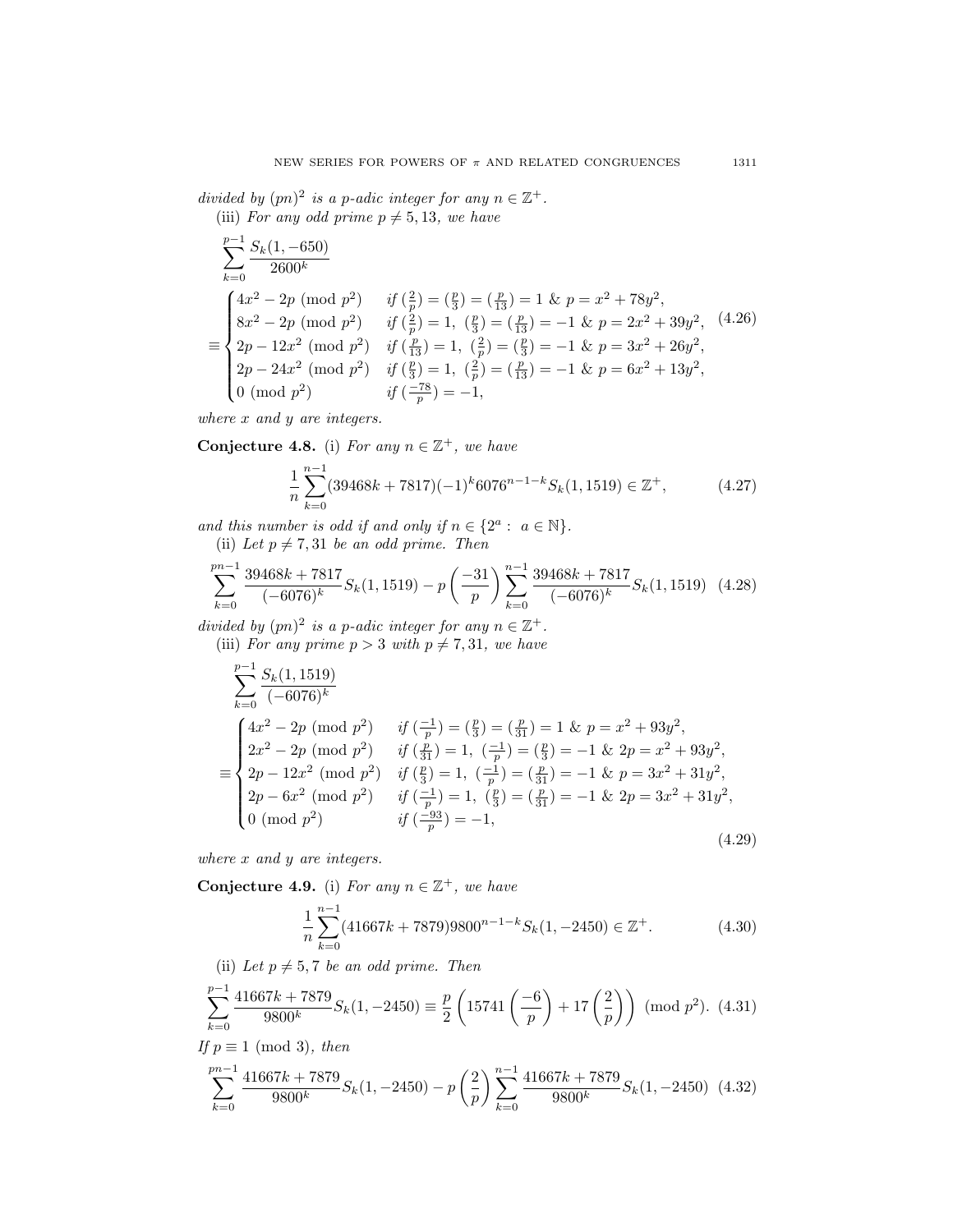divided by  $(pn)^2$  is a p-adic integer for any  $n \in \mathbb{Z}^+$ . (iii) For any prime  $p > 7$  with  $p \neq 17$ , we have

$$
\sum_{k=0}^{p-1} \frac{S_k(1, -2450)}{9800^k}
$$
\n
$$
\equiv \begin{cases}\n4x^2 - 2p \pmod{p^2} & \text{if } \left(\frac{2}{p}\right) = \left(\frac{p}{3}\right) = \left(\frac{p}{17}\right) = 1 \text{ & p = x^2 + 102y^2,} \\
8x^2 - 2p \pmod{p^2} & \text{if } \left(\frac{p}{17}\right) = 1, \ \left(\frac{2}{p}\right) = \left(\frac{p}{3}\right) = -1 \text{ & p = 2x^2 + 51y^2,} \\
2p - 12x^2 \pmod{p^2} & \text{if } \left(\frac{p}{3}\right) = 1, \ \left(\frac{2}{p}\right) = \left(\frac{p}{17}\right) = -1 \text{ & p = 3x^2 + 34y^2,} \\
2p - 24x^2 \pmod{p^2} & \text{if } \left(\frac{2}{p}\right) = 1, \ \left(\frac{p}{3}\right) = \left(\frac{p}{17}\right) = -1 \text{ & p = 6x^2 + 17y^2,} \\
0 \pmod{p^2} & \text{if } \left(\frac{-102}{p}\right) = -1,\n\end{cases}
$$

where x and y are integers.

Conjecture 4.10. (i) For any  $n \in \mathbb{Z}^+$ , we have

$$
\frac{1}{n}\sum_{k=0}^{n-1} (74613k + 10711)(-1)^k 530^{2(n-1-k)} S_k(1, 265^2) \in \mathbb{Z}^+.
$$
 (4.34)

(ii) Let  $p \neq 5, 53$  be an odd prime. Then

$$
\sum_{k=0}^{pn-1} \frac{74613k + 10711}{(-530^2)^k} S_k(1, 265^2) - p\left(-\frac{1}{p}\right) \sum_{k=0}^{n-1} \frac{74613k + 10711}{(-530^2)^k} S_k(1, 265^2) \tag{4.35}
$$

divided by  $(pn)^2$  is a p-adic integer for any  $n \in \mathbb{Z}^+$ . (iii) For any prime  $p > 5$  with  $p \neq 59$ , we have

$$
\sum_{k=0}^{p-1} \frac{S_k(1, 265^2)}{(-530^2)^k}
$$
\n
$$
\equiv \begin{cases}\n4x^2 - 2p \pmod{p^2} & \text{if } \left(\frac{-1}{p}\right) = \left(\frac{p}{3}\right) = \left(\frac{p}{59}\right) = 1 \text{ & p = x^2 + 177y^2,} \\
2x^2 - 2p \pmod{p^2} & \text{if } \left(\frac{-1}{p}\right) = 1, \left(\frac{p}{3}\right) = \left(\frac{p}{59}\right) = -1 \text{ & p = x^2 + 177y^2,} \\
2p - 12x^2 \pmod{p^2} & \text{if } \left(\frac{p}{59}\right) = 1, \left(\frac{-1}{p}\right) = \left(\frac{p}{3}\right) = -1 \text{ & p = 3x^2 + 59y^2,} \\
2p - 6x^2 \pmod{p^2} & \text{if } \left(\frac{p}{3}\right) = 1, \left(\frac{-1}{p}\right) = \left(\frac{p}{59}\right) = -1 \text{ & p = 3x^2 + 59y^2,} \\
0 \pmod{p^2} & \text{if } \left(\frac{-177}{p}\right) = -1,\n\end{cases}
$$
\n(4.36)

where x and y are integers.

Conjecture 4.11. For any odd prime p,

$$
\sum_{k=0}^{p-1} \frac{S_k}{(-4)^k}
$$
\n
$$
\equiv \begin{cases}\n4x^2 - 2p \pmod{p^2} & \text{if } 12 \mid p-1 \text{ & p = x^2 + y^2 \ (x, y \in \mathbb{Z} \text{ & p = x^2 + x),} \\
4xy \pmod{p^2} & \text{if } 12 \mid p-5 \text{ & p = x^2 + y^2 \ (x, y \in \mathbb{Z} \text{ & p = x - y}),} \\
0 \pmod{p^2} & \text{if } p \equiv 3 \pmod{4}.\n\end{cases}
$$
\n(4.37)

Also, for any prime  $p \equiv 1 \pmod{4}$  we have

$$
\sum_{k=0}^{p-1} (8k+5) \frac{S_k}{(-4)^k} \equiv 4p \pmod{p^2}.
$$
 (4.38)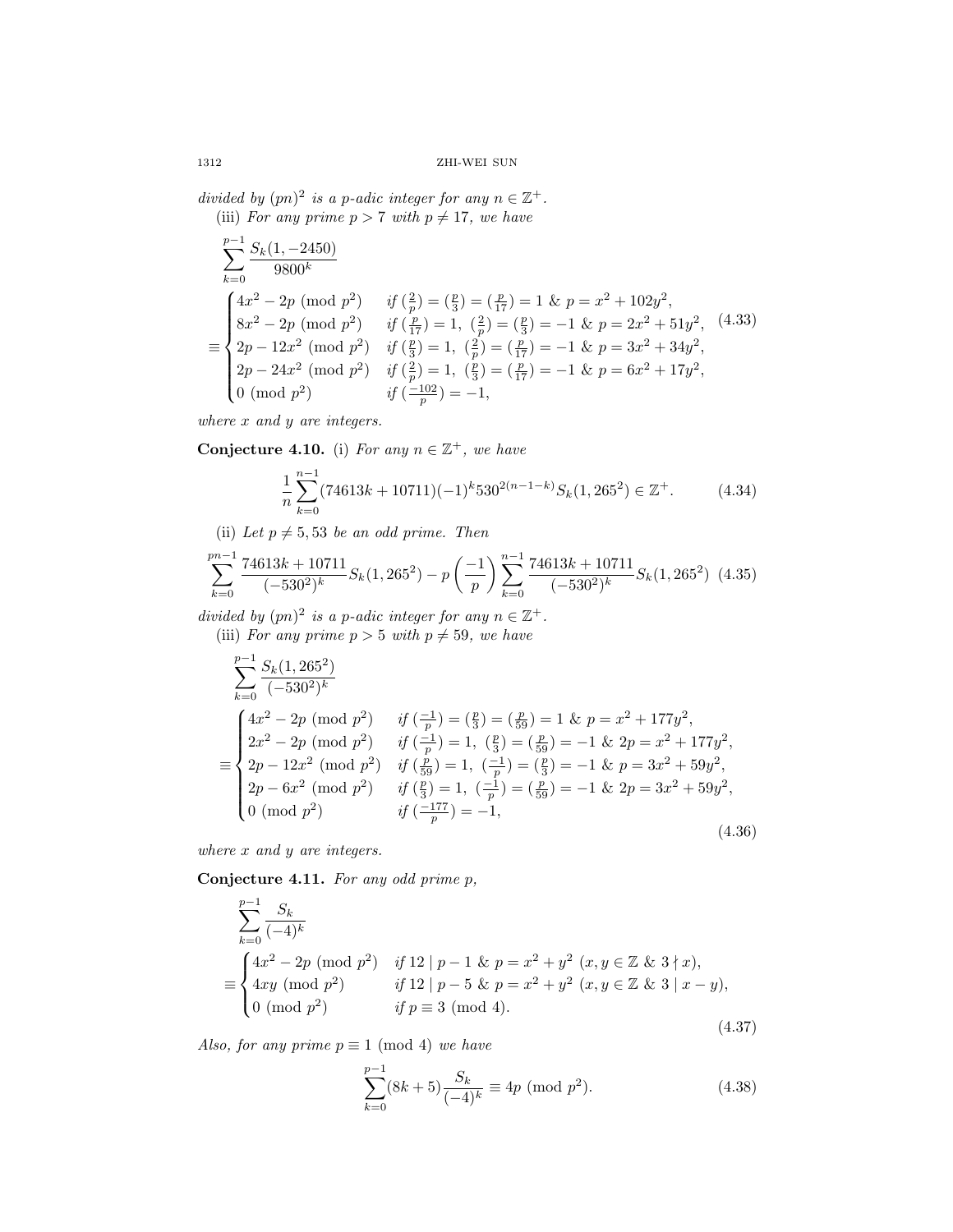Conjecture 4.12. (i) For any  $n \in \mathbb{Z}^+$ , we have

$$
\frac{1}{n}\sum_{k=0}^{n-1} (4k+3)4^{n-1-k} S_k(1,-1) \in \mathbb{Z},\tag{4.39}
$$

and this number is odd if and only if n is a power of two.

(ii) For any odd prime p and positive integer n, we have

$$
\frac{1}{(pn)^2} \left( \sum_{k=0}^{pn-1} \frac{4k+3}{4^k} S_k(1, -1) - p \sum_{k=0}^{n-1} \frac{4k+3}{4^k} S_k(1, -1) \right) \in \mathbb{Z}_p.
$$
 (4.40)

(iii) Let p be an odd prime. Then

$$
\sum_{k=0}^{p-1} \frac{S_k(1, -1)}{4^k}
$$
\n
$$
\equiv \begin{cases}\n4x^2 - 2p \pmod{p^2} & \text{if } p \equiv 1, 9 \pmod{20} \text{ & p = x^2 + 5y^2 \ (x, y \in \mathbb{Z}), \\
2x^2 - 2p \pmod{p^2} & \text{if } p \equiv 3, 7 \pmod{20} \text{ & p = x^2 + 5y^2 \ (x, y \in \mathbb{Z}), \\
0 \pmod{p^2} & \text{if } \left(\frac{-5}{p}\right) = -1.\n\end{cases}
$$
\n(4.41)

Conjecture 4.13. (i) For any  $n \in \mathbb{Z}^+$ , we have

$$
\frac{1}{n}\sum_{k=0}^{n-1} (33k+25)S_k(1,-6)(-6)^{n-1-k} \in \mathbb{Z},\tag{4.42}
$$

and this number is odd if and only if n is a power of two.

(ii) Let  $p > 3$  be a prime. Then

$$
\sum_{k=0}^{p-1} \frac{33k+25}{(-6)^k} S_k(1, -6) \equiv p\left(35 - 10\left(\frac{3}{p}\right)\right) \pmod{p^2}.
$$
 (4.43)

If  $p \equiv \pm 1 \pmod{12}$ , then

$$
\frac{1}{(pn)^2} \left( \sum_{k=0}^{pn-1} \frac{33k+25}{(-6)^k} S_k(1, -6) - p \sum_{k=0}^{n-1} \frac{33k+25}{(-6)^k} S_k(1, -6) \right) \in \mathbb{Z}_p \tag{4.44}
$$

for all  $n \in \mathbb{Z}^+$ .

(iii) For any prime  $p > 3$ , we have

$$
\sum_{k=0}^{p-1} \frac{S_k(1,-6)}{(-6)^k} \equiv \begin{cases} \left(\frac{-1}{p}\right)(4x^2 - 2p) \pmod{p^2} & \text{if } p = x^2 + 3y^2 \ (x, y \in \mathbb{Z}),\\ 0 \pmod{p^2} & \text{if } p \equiv 2 \pmod{3}. \end{cases} \tag{4.45}
$$

<span id="page-40-0"></span>Conjecture 4.14. (i) For any  $n \in \mathbb{Z}^+$ , we have

$$
n \quad \bigg| \sum_{k=0}^{n-1} (18k+13) S_k(2,9) 8^{n-1-k}.
$$
 (4.46)

(ii) Let p be an odd prime. Then

$$
\sum_{k=0}^{p-1} \frac{18k+13}{8^k} S_k(2,9) \equiv p\left(1+12\left(\frac{p}{3}\right)\right) \pmod{p^2}.
$$
 (4.47)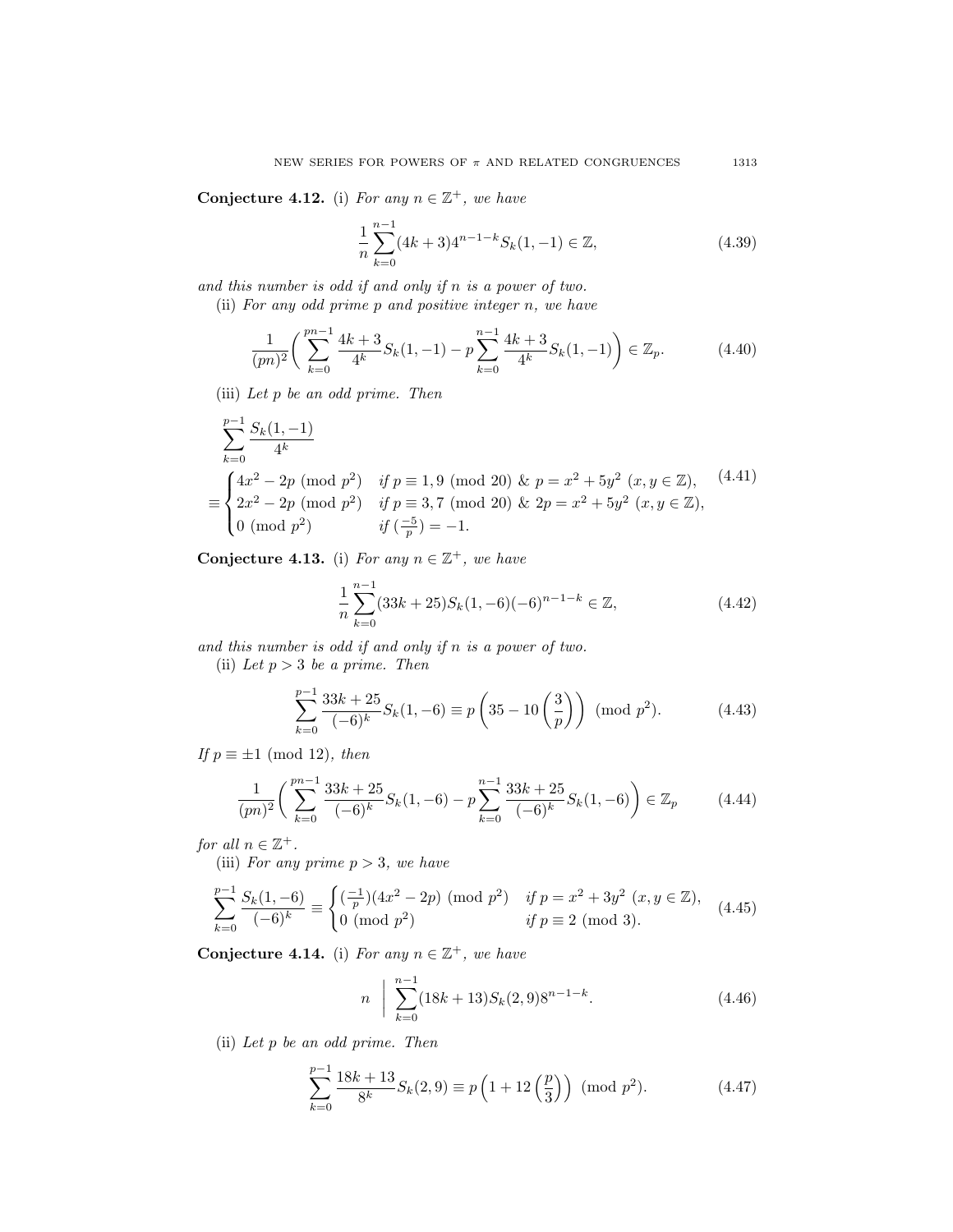If  $p \equiv 1 \pmod{3}$ , then

$$
\frac{1}{(pn)^2} \left( \sum_{k=0}^{pn-1} \frac{18k+13}{8^k} S_k(2,9) - p \sum_{k=0}^{n-1} \frac{18k+13}{8^k} S_k(2,9) \right) \in \mathbb{Z}_p \tag{4.48}
$$

for all  $n \in \mathbb{Z}^+$ .

(iii) For any prime  $p > 3$ , we have

$$
\sum_{k=0}^{p-1} \frac{S_k(1, -2)}{8^k} \equiv \left(\frac{p}{3}\right) \sum_{k=0}^{p-1} \frac{S_k(2, 9)}{8^k}
$$
\n
$$
\equiv \begin{cases}\n4x^2 - 2p \pmod{p^2} & \text{if } p \equiv 1, 7 \pmod{24} \& p = x^2 + 6y^2 \\
8x^2 - 2p \pmod{p^2} & \text{if } p \equiv 5, 11 \pmod{24} \& p = 2x^2 + 3y^2, \\
0 \pmod{p^2} & \text{if } \left(\frac{-6}{p}\right) = -1,\n\end{cases} \tag{4.49}
$$

where x and y are integers.

**Conjecture 4.15.** Let p be an odd prime with  $p \neq 5$ . Then

$$
\sum_{k=0}^{p-1} \frac{S_k(3,1)}{4^k} \equiv \begin{cases} 4x^2 - 2p \pmod{p^2} & \text{if } p \equiv 1,9 \pmod{20} \text{ & p = x^2 + 5y^2,} \\ 2x^2 - 2p \pmod{p^2} & \text{if } p \equiv 3,7 \pmod{20} \text{ & 2p = x^2 + 5y^2,} \\ 0 \pmod{p^2} & \text{if } p \equiv 11,13,17,19 \pmod{20}, \end{cases} \tag{4.50}
$$

where x and y are integers. If  $\left(\frac{-5}{p}\right) = 1$ , then

$$
\sum_{k=0}^{p-1} \frac{40k+29}{4^k} S_k(3,1) \equiv 18p \pmod{p^2}.
$$

Remark 4.1. We also have some similar conjectures involving

$$
\sum_{k=0}^{p-1} \frac{S_k(5,4)}{4^k}, \sum_{k=0}^{p-1} \frac{S_k(4,-5)}{4^k}, \sum_{k=0}^{p-1} \frac{S_k(7,6)}{6^k},
$$
  

$$
\sum_{k=0}^{p-1} \frac{S_k(10,-2)}{32^k}, \sum_{k=0}^{p-1} \frac{S_k(14,9)}{72^k}, \sum_{k=0}^{p-1} \frac{S_k(19,9)}{36^k}
$$

modulo  $p^2$ , where p is a prime greater than 3.

Motivated by Theorem [2.6,](#page-20-3) we pose the following general conjecture.

**Conjecture 4.16.** For any odd prime p and integer  $m \not\equiv 0 \pmod{p}$ , we have

<span id="page-41-0"></span>
$$
\sum_{k=0}^{p-1} \frac{S_k(4,-m)}{m^k} \equiv \sum_{k=0}^{p-1} \frac{\binom{2k}{k} f_k}{m^k} \text{ (mod } p^2). \tag{4.51}
$$

and

<span id="page-41-1"></span>
$$
\frac{m+16}{2} \sum_{k=0}^{p-1} \frac{k S_k(4,-m)}{m^k} - \sum_{k=0}^{p-1} ((m+4)k - 4) \frac{\binom{2k}{k} f_k}{m^k} \equiv 4p \left(\frac{m}{p}\right) \pmod{p^2}. \tag{4.52}
$$

Remark 4.2. We have checked this conjecture via Mathematica. In view of the proof of Theorem [2.6,](#page-20-3) both  $(4.51)$  and  $(4.52)$  hold modulo p.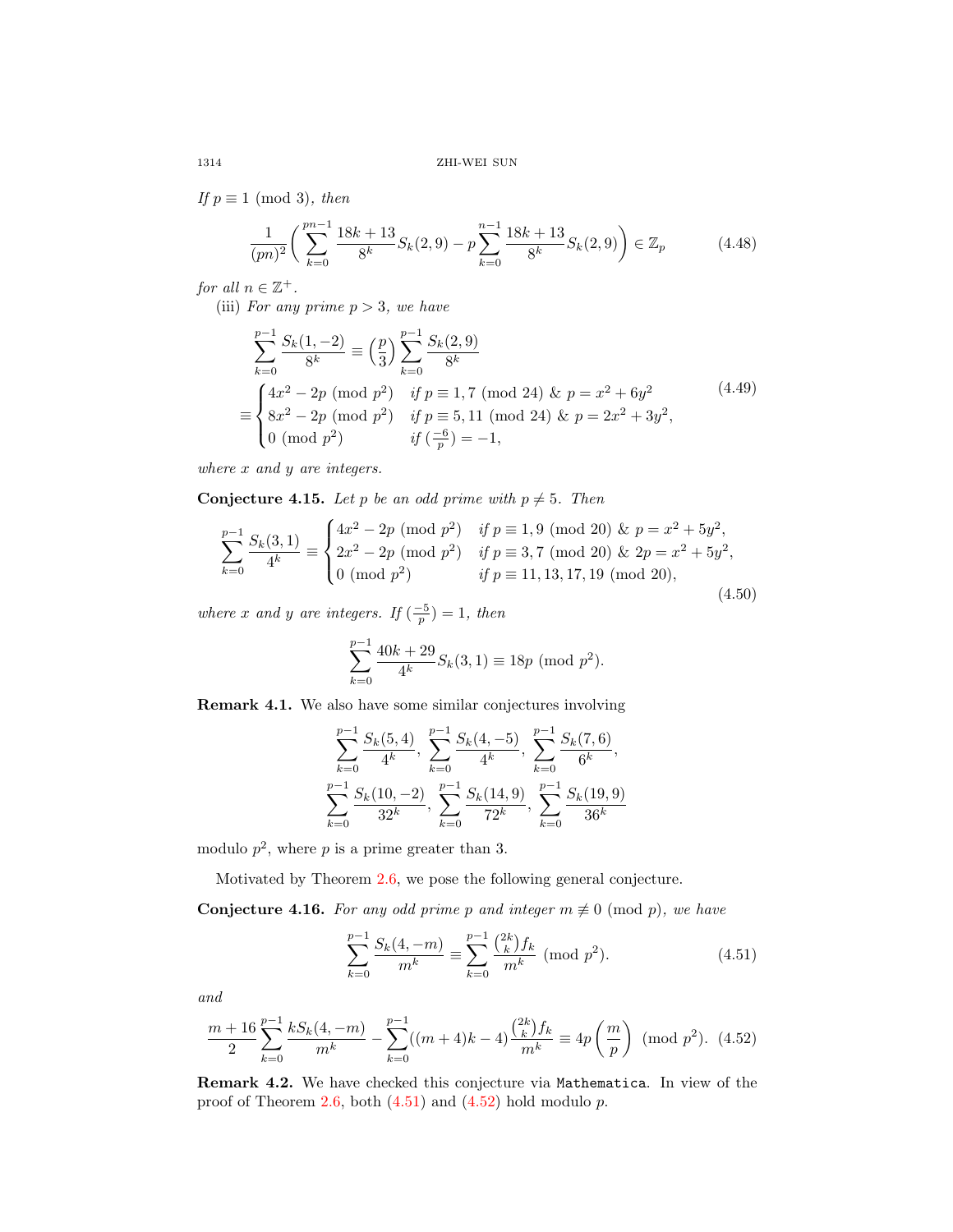5. Series for  $1/\pi$  involving  $T_n(b, c)$  and  $Z_n = \sum_{k=0}^n {n \choose k} {2k \choose k} {2(n-k) \choose n-k}$ . The numbers

$$
Z_n := \sum_{k=0}^n \binom{n}{k} \binom{2k}{k} \binom{2(n-k)}{n-k} \quad (n = 0, 1, 2, ...)
$$

were first introduced by D. Zagier in his paper [\[51\]](#page-69-3) the preprint of which was released in 2002. Thus we name such numbers as Zagier numbers. As pointed out by the author [\[41,](#page-68-17) Remark 4.3], for any  $n \in \mathbb{N}$  the number  $2^n Z_n$  coincides with the so-called CLF (Catalan-Larcombe-French) number

$$
\mathcal{P}_n := 2^n \sum_{k=1}^{\lfloor n/2 \rfloor} \binom{n}{2k} \binom{2k}{k}^2 4^{n-2k} = \sum_{k=0}^n \frac{\binom{2k}{k}^2 \binom{2(n-k)}{n-k}^2}{\binom{n}{k}}.
$$

Let p be an odd prime. For any  $k = 0, \ldots, p - 1$ , we have

$$
\mathcal{P}_k \equiv \left(\frac{-1}{p}\right) 128^k \mathcal{P}_{p-1-k} \pmod{p}
$$

by F. Jarvis and H.A. Verrill [\[24,](#page-68-18) Corollary 2.2], and hence

$$
Z_k = \frac{\mathcal{P}_k}{2^k} \equiv \left(\frac{-1}{p}\right) 64^k (2^{p-1-k} Z_{p-1-k}) \equiv \left(\frac{-1}{p}\right) 32^k Z_{p-1-k} \pmod{p}.
$$

Combining this with Remark  $1.3(ii)$  $1.3(ii)$ , we see that

$$
\sum_{k=0}^{p-1} \frac{Z_k T_k(b, c)}{m^k} \equiv \left(\frac{4c - b^2}{p}\right) \sum_{k=0}^{p-1} \left(\frac{32(b^2 - 4c)}{m}\right)^k Z_{p-1-k} T_{p-1-k}(b, c)
$$

$$
\equiv \left(\frac{4c - b^2}{p}\right) \sum_{k=0}^{p-1} \frac{Z_k T_k(b, c)}{(32(b^2 - 4c)/m)^k} \pmod{p}
$$

for any  $b, c, m \in \mathbb{Z}$  with  $p \nmid (b^2 - 4c)m$ .

J. Wan and Zudilin [\[49\]](#page-68-9) obtained the following irrational series for  $1/\pi$  involving the Legendre polynomials and the Zagier numbers:

$$
\sum_{k=0}^{\infty} (15k + 4 - 2\sqrt{6}) Z_k P_k \left( \frac{24 - \sqrt{6}}{15\sqrt{2}} \right) \left( \frac{4 - \sqrt{6}}{10\sqrt{3}} \right)^k = \frac{6}{\pi} (7 + 3\sqrt{6}).
$$

Via our congruence approach (including Conjecture [1.4\)](#page-12-4), we find 24 rational series for  $1/\pi$  involving  $T_n(b,c)$  and the Zagier numbers. Theorem 1 of [\[49\]](#page-68-9) might be helpful to solve some of them.

**Conjecture 5.1.** We have the following identities for  $1/\pi$ .

$$
\sum_{k=1}^{\infty} \frac{5k+1}{32^k} T_k Z_k = \frac{8(2+\sqrt{5})}{3\pi},
$$
\n(5.1)

$$
\sum_{k=0}^{\infty} \frac{21k+5}{(-252)^k} T_k(1,16) Z_k = \frac{6\sqrt{7}}{\pi},
$$
\n(5.2)

$$
\sum_{k=0}^{\infty} \frac{3k+1}{36^k} T_k(1, -2) Z_k = \frac{3}{\pi},\tag{5.3}
$$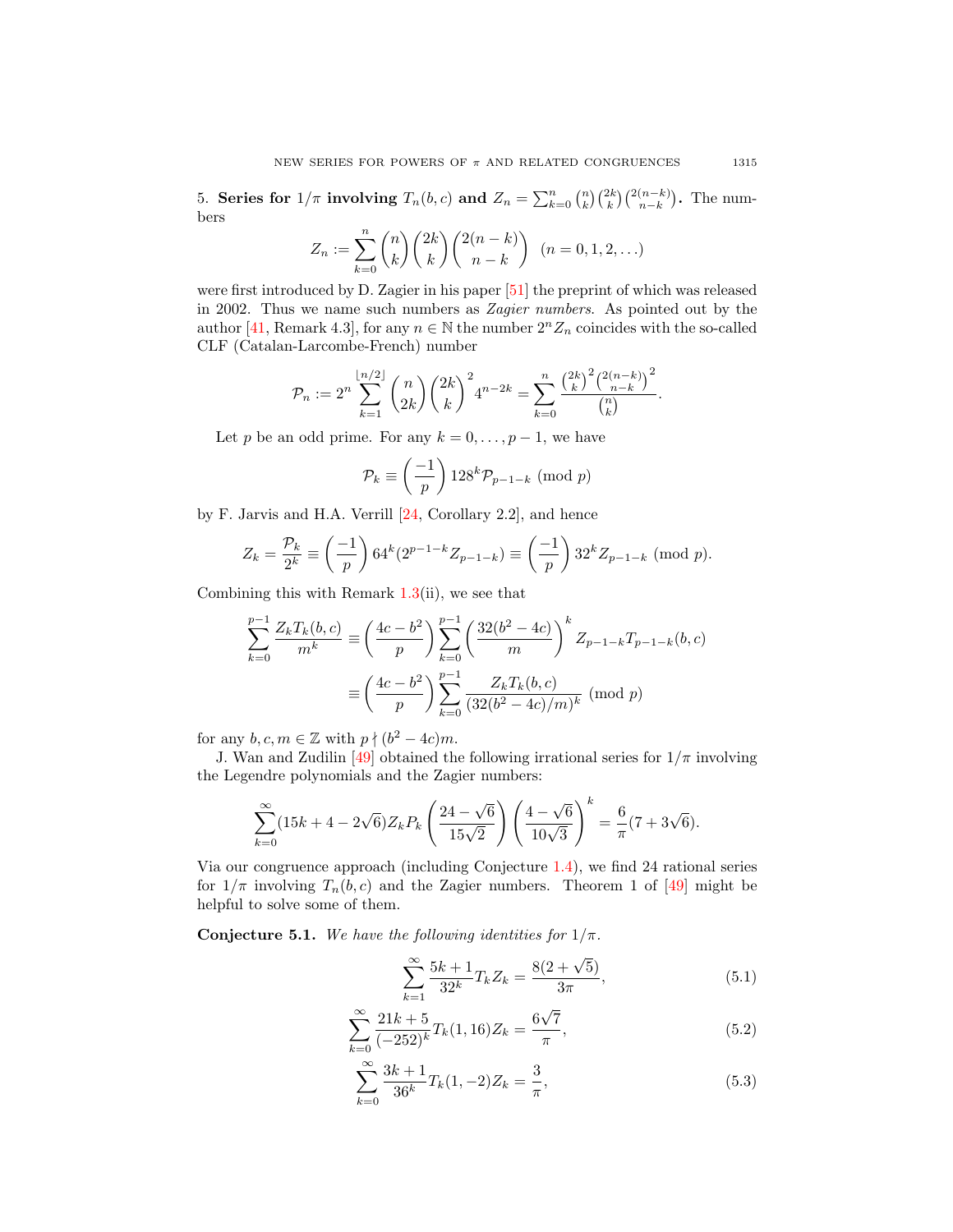$$
\sum_{k=0}^{\infty} \frac{k}{192^k} T_k(14,1) Z_k = \frac{8}{3\pi},\tag{5.4}
$$

$$
\sum_{k=0}^{\infty} \frac{30k+11}{(-192)^k} T_k(14,1) Z_k = \frac{12}{\pi},
$$
\n(5.5)

$$
\sum_{k=0}^{\infty} \frac{15k+1}{480^k} T_k(22,1) Z_k = \frac{6\sqrt{10}}{\pi},
$$
\n(5.6)

$$
\sum_{k=0}^{\infty} \frac{7k+2}{(-672)^k} T_k(26,1) Z_k = \frac{2\sqrt{21}}{3\pi},
$$
\n(5.7)

$$
\sum_{k=0}^{\infty} \frac{21k+2}{1152^k} T_k(34,1) Z_k = \frac{18}{\pi},
$$
\n(5.8)

$$
\sum_{k=0}^{\infty} \frac{30k - 7}{640^k} T_k(62, 1) Z_k = \frac{160}{\pi},
$$
\n(5.9)

$$
\sum_{k=0}^{\infty} \frac{195k + 34}{(-9600)^k} T_k(98, 1) Z_k = \frac{80}{\pi},
$$
\n(5.10)

$$
\sum_{k=0}^{\infty} \frac{195k + 22}{11232^k} T_k(106, 1) Z_k = \frac{27\sqrt{13}}{\pi},
$$
\n(5.11)

$$
\sum_{k=0}^{\infty} \frac{42k + 17}{(-1440)^k} T_k(142, 1) Z_k = \frac{33}{\sqrt{5}\pi},
$$
\n(5.12)

$$
\sum_{k=0}^{\infty} \frac{2k-1}{1792^k} T_k(194, 1) Z_k = \frac{56}{3\pi},
$$
\n(5.13)

$$
\sum_{k=0}^{\infty} \frac{1785k + 254}{(-37632)^k} T_k(194, 1) Z_k = \frac{672}{\pi},
$$
\n(5.14)

$$
\sum_{k=0}^{\infty} \frac{210k + 23}{40800^k} T_k(202, 1) Z_k = \frac{15\sqrt{34}}{\pi},
$$
\n(5.15)

$$
\sum_{k=0}^{\infty} \frac{210k - 1}{4608^k} T_k(254, 1) Z_k = \frac{288}{\pi},
$$
\n(5.16)

$$
\sum_{k=0}^{\infty} \frac{21k - 5}{5600^k} T_k(502, 1) Z_k = \frac{105}{\sqrt{2}\pi},
$$
\n(5.17)

$$
\sum_{k=0}^{\infty} \frac{7410k + 1849}{(-36992)^k} T_k(1154, 1) Z_k = \frac{2992}{\pi},
$$
\n(5.18)

$$
\sum_{k=0}^{\infty} \frac{1326k + 101}{57760^k} T_k(1442, 1) Z_k = \frac{2014}{\sqrt{5}\pi},
$$
\n(5.19)

$$
\sum_{k=0}^{\infty} \frac{78k - 131}{20800^k} T_k(2498, 1) Z_k = \frac{2600}{\pi},
$$
\n(5.20)

$$
\sum_{k=0}^{\infty} \frac{62985k + 11363}{(-394272)^k} T_k(5474, 1) Z_k = \frac{7659\sqrt{10}}{\pi},
$$
\n(5.21)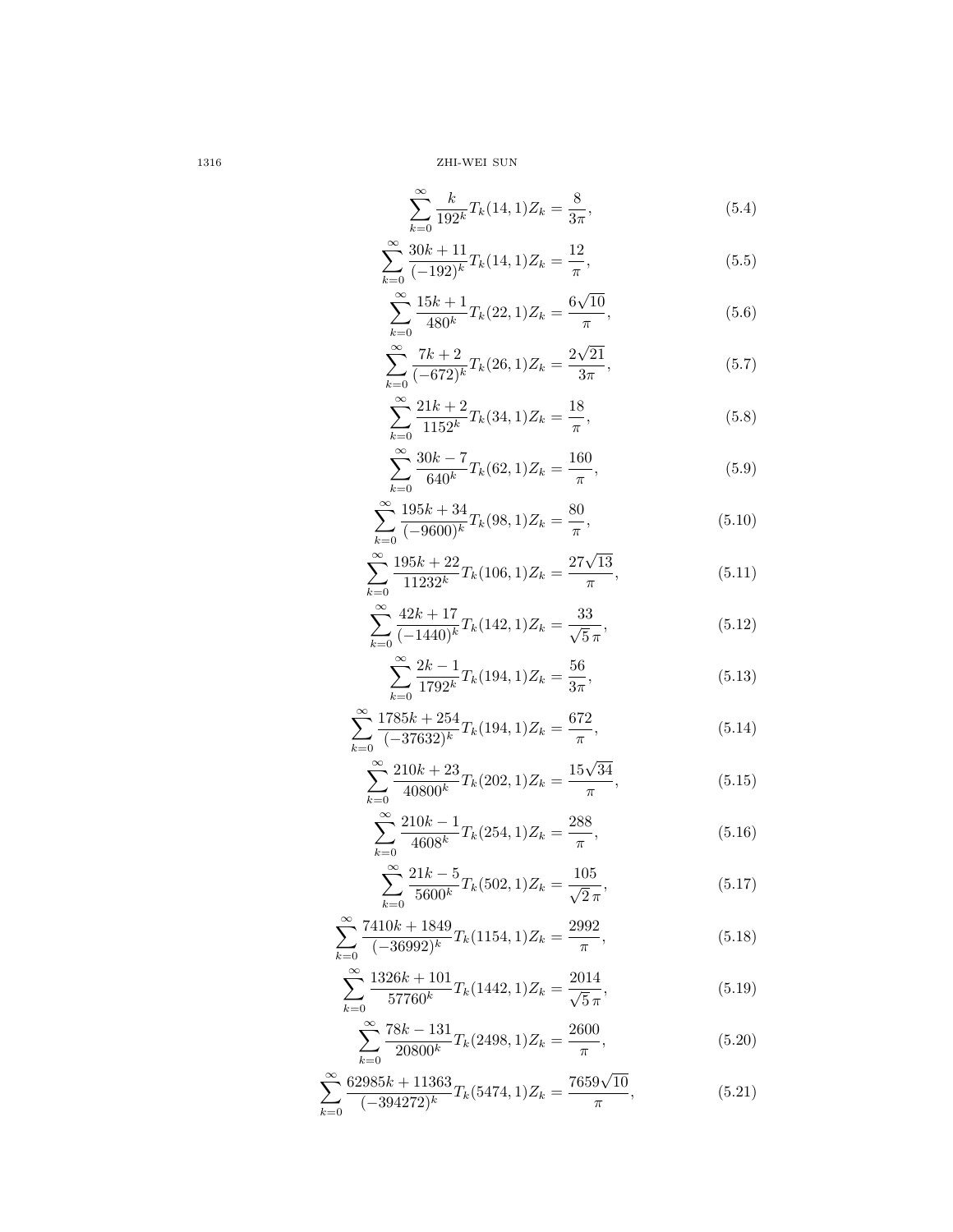NEW SERIES FOR POWERS OF  $\pi$  AND RELATED CONGRUENCES 1317

$$
\sum_{k=0}^{\infty} \frac{358530k + 33883}{486720^k} T_k(6082, 1) Z_k = \frac{176280}{\pi},
$$
\n(5.22)

$$
\sum_{k=0}^{\infty} \frac{510k - 1523}{78400^k} T_k(9602, 1) Z_k = \frac{33320}{\pi},
$$
\n(5.23)

$$
\sum_{k=0}^{\infty} \frac{570k - 457}{93600^k} T_k(10402, 1) Z_k = \frac{1590\sqrt{13}}{\pi}.
$$
 (5.24)

Below we present some conjectures on congruences related to (5.1), (5.2), (5.4) and (5.9).

Conjecture 5.2. (i) For any  $n \in \mathbb{Z}^+$ , we have

$$
n \bigg| \sum_{k=0}^{n-1} (5k+1) T_k Z_k 32^{n-1-k}.
$$
 (5.25)

(ii) Let p be an odd prime with  $p \neq 5$ . Then

$$
\sum_{k=0}^{p-1} \frac{5k+1}{32^k} T_k Z_k \equiv \frac{p}{3} \left( 5 \left( \frac{-5}{p} \right) - 2 \left( \frac{-1}{p} \right) \right) \pmod{p^2}.
$$
 (5.26)

If  $p \equiv \pm 1 \pmod{5}$ , then

$$
\frac{1}{(pn)^2} \left( \sum_{k=0}^{pn-1} \frac{5k+1}{32^k} T_k Z_k - p \left( \frac{-1}{p} \right) \sum_{k=0}^{n-1} \frac{5k+1}{32^k} T_k Z_k \right) \in \mathbb{Z}_p \tag{5.27}
$$

for all  $n \in \mathbb{Z}^+$ .

(iii) For any prime  $p > 5$ , we have

$$
\left(\frac{-1}{p}\right) \sum_{k=0}^{p-1} \frac{T_k Z_k}{32^k}
$$
\n
$$
\equiv \begin{cases}\n4x^2 - 2p \pmod{p^2} & \text{if } p \equiv 1, 4 \pmod{15} \& p = x^2 + 15y^2 \ (x, y \in \mathbb{Z}), \\
12x^2 - 2p \pmod{p^2} & \text{if } p \equiv 2, 8 \pmod{15} \& p = 3x^2 + 5y^2 \ (x, y \in \mathbb{Z}), \\
0 \pmod{p^2} & \text{if } \left(\frac{-15}{p}\right) = -1.\n\end{cases}
$$
\n(5.28)

Conjecture 5.3. (i) For any  $n \in \mathbb{Z}^+$ , we have

$$
\frac{1}{n}\sum_{k=0}^{n-1}(-1)^k(21k+5)T_k(1,16)Z_k252^{n-1-k}\in\mathbb{Z}^+.
$$
\n(5.29)

(ii) Let  $p > 3$  be a prime with  $p \neq 7$ . Then

$$
\sum_{k=0}^{p-1} \frac{21k+5}{(-252)^k} T_k(1,16) Z_k \equiv \frac{p}{3} \left( 16 \left( \frac{-7}{p} \right) - \left( \frac{-1}{p} \right) \right) \text{ (mod } p^2). \tag{5.30}
$$

If  $(\frac{7}{p}) = 1$ , then

$$
\frac{1}{(pn)^2} \left( \sum_{k=0}^{pn-1} \frac{21k+5}{(-252)^k} T_k(1,16) Z_k - p \left( \frac{-1}{p} \right) \sum_{k=0}^{n-1} \frac{21k+5}{(-252)^k} T_k(1,16) Z_k \right) \in \mathbb{Z}_p \tag{5.31}
$$

for all  $n \in \mathbb{Z}^+$ .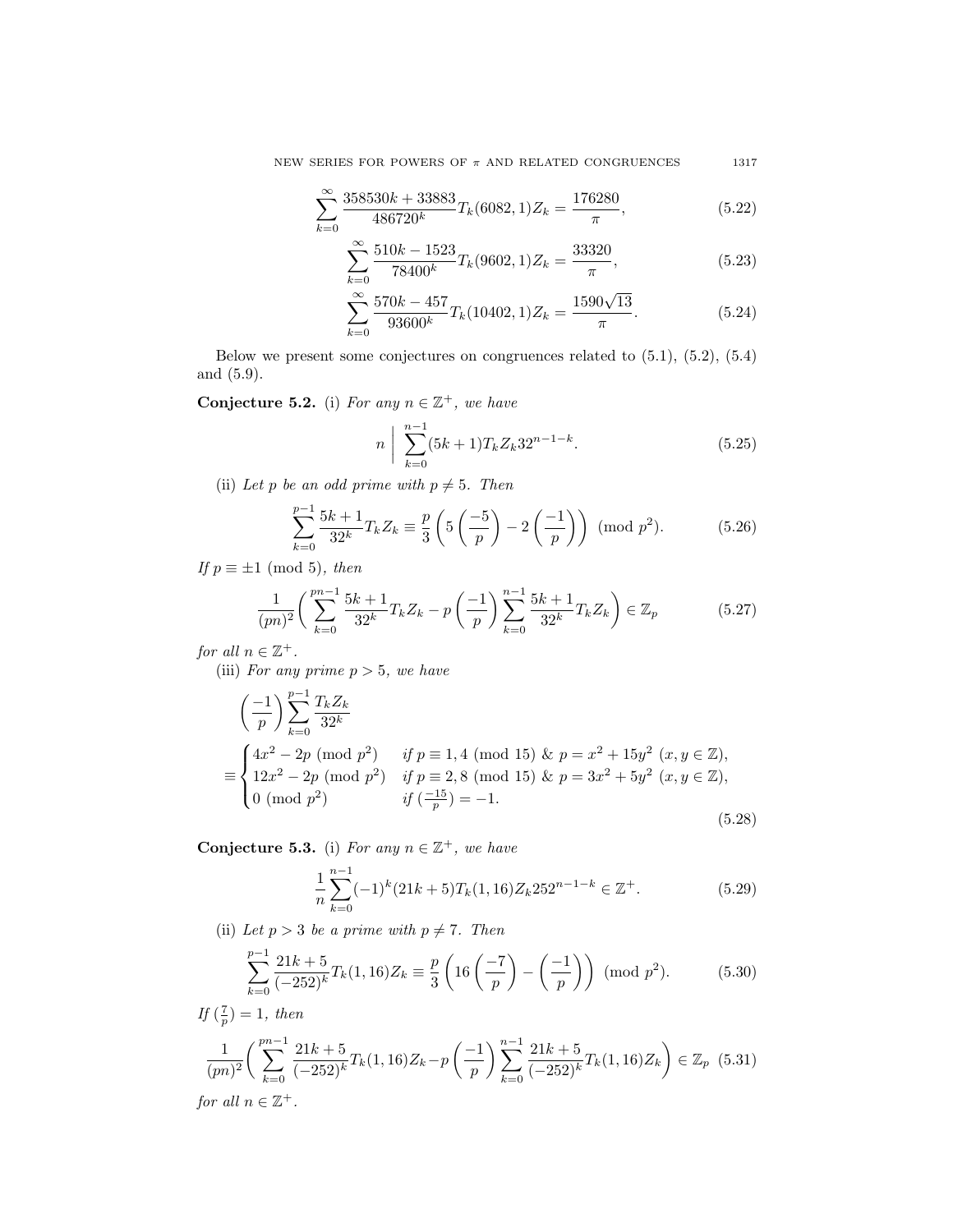(iii) For any prime  $p > 3$  with  $p \neq 7$ , we have

$$
\sum_{k=0}^{p-1} \frac{T_k(1,16)Z_k}{(-252)^k}
$$
\n
$$
\equiv \begin{cases}\n4x^2 - 2p \pmod{p^2} & \text{if } p \equiv 1,2,4 \pmod{7} \& p = x^2 + 7y^2 \ (x, y \in \mathbb{Z}), \\
0 \pmod{p^2} & \text{if } p \equiv 3,5,6 \pmod{7}.\n\end{cases}
$$
\n
$$
(5.32)
$$

Conjecture 5.4. (i) For any  $n \in \mathbb{Z}^+$ , we have

$$
n \bigg| \sum_{k=0}^{n-1} k T_k(14,1) Z_k 192^{n-1-k}.
$$
 (5.33)

(ii) Let  $p > 3$  be a prime. Then

$$
\sum_{k=0}^{p-1} \frac{k}{192^k} T_k(14,1) Z_k \equiv \frac{p}{9} \left( \left( \frac{-1}{p} \right) - \left( \frac{2}{p} \right) \right) \pmod{p^2}.
$$
 (5.34)

If  $p \equiv 1, 3 \pmod{8}$ , then

$$
\frac{1}{(pn)^2} \left( \sum_{k=0}^{pn-1} \frac{k}{192^k} T_k(14,1) Z_k - p \left( \frac{-1}{p} \right) \sum_{k=0}^{n-1} \frac{k}{192^k} T_k(14,1) \right) \in \mathbb{Z}_p \tag{5.35}
$$

for all  $n \in \mathbb{Z}^+$ .

(iii) For any prime  $p > 3$ , we have

$$
\left(\frac{3}{p}\right) \sum_{k=0}^{p-1} \frac{T_k(14,1)Z_k}{192^k}
$$
\n
$$
\equiv \begin{cases}\n4x^2 - 2p \pmod{p^2} & \text{if } p \equiv 1,3 \pmod{8} \& p = x^2 + 2y^2 \ (x, y \in \mathbb{Z}), \\
0 \pmod{p^2} & \text{if } p \equiv 5,7 \pmod{8}.\n\end{cases}
$$
\n(5.36)

Conjecture 5.5. (i) For any  $n \in \mathbb{Z}^+$ , we have

$$
n \bigg| \sum_{k=0}^{n-1} (30k - 7) T_k(62, 1) Z_k 640^{n-1-k}.
$$
 (5.37)

(ii) Let p be an odd prime with  $p \neq 5$ . Then

$$
\sum_{k=0}^{p-1} \frac{30k - 7}{640^k} T_k(62, 1) Z_k \equiv p \left( 2 \left( \frac{-1}{p} \right) - 9 \left( \frac{15}{p} \right) \right) \text{ (mod } p^2). \tag{5.38}
$$

$$
If \left(\frac{-15}{p}\right) = 1, then
$$
  

$$
\frac{1}{(pn)^2} \left(\sum_{k=0}^{pn-1} \frac{30k-7}{640^k} T_k(62, 1) Z_k - p\left(-\frac{1}{p}\right) \sum_{k=0}^{n-1} \frac{30k-7}{640^k} T_k(62, 1) Z_k\right) \in \mathbb{Z}_p \quad (5.39)
$$

for all  $n \in \mathbb{Z}^+$ .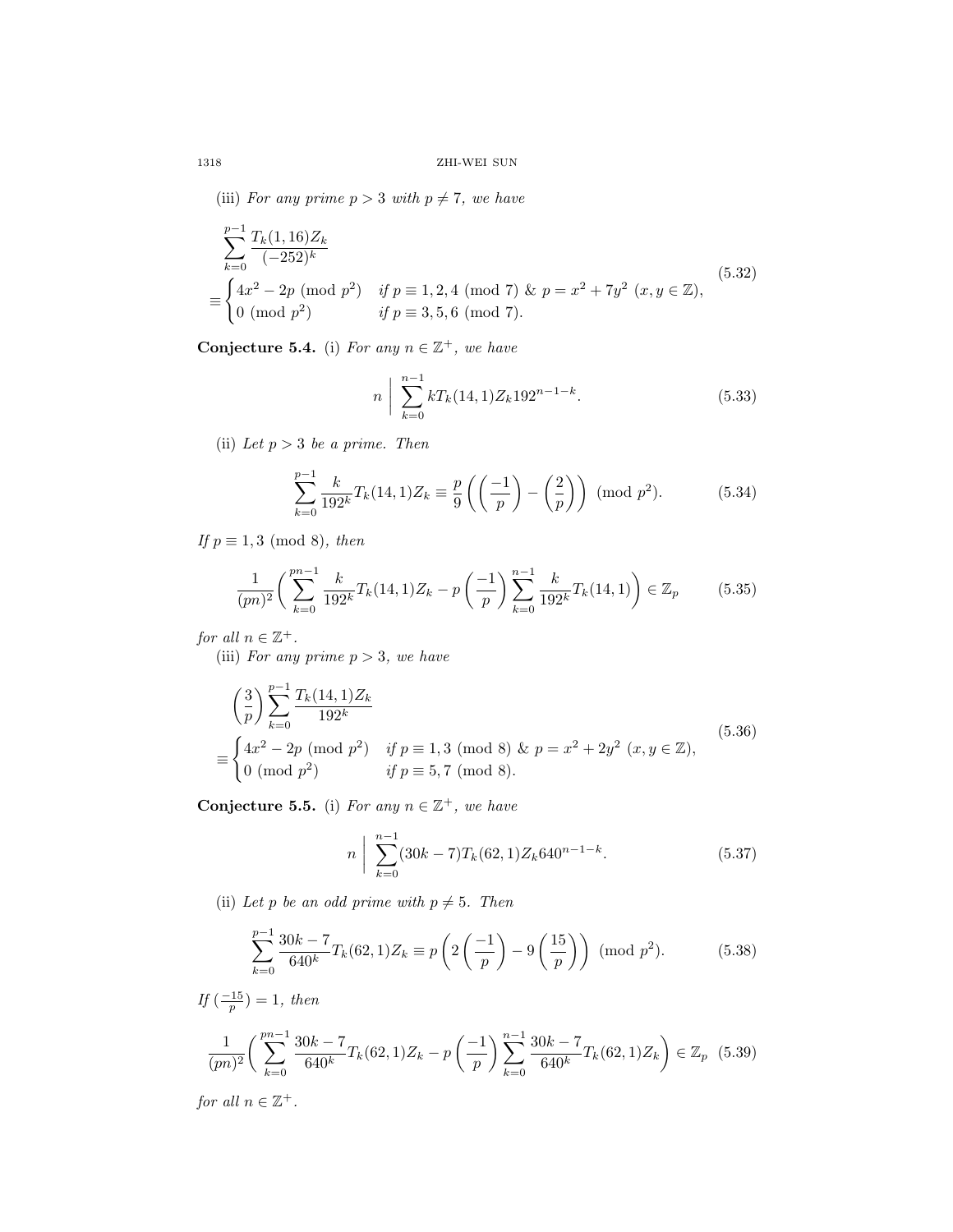(iii) For any prime  $p > 5$ , we have

$$
\left(\frac{-1}{p}\right) \sum_{k=0}^{p-1} \frac{T_k(62,1)Z_k}{640^k}
$$
\n
$$
\equiv \begin{cases}\n4x^2 - 2p \pmod{p^2} & \text{if } \left(\frac{2}{p}\right) = \left(\frac{p}{3}\right) = \left(\frac{p}{5}\right) = 1 \text{ & } p = x^2 + 30y^2, \\
8x^2 - 2p \pmod{p^2} & \text{if } \left(\frac{2}{p}\right) = 1, \left(\frac{p}{3}\right) = \left(\frac{p}{5}\right) = -1 \text{ & } p = 2x^2 + 15y^2, \\
2p - 12x^2 \pmod{p^2} & \text{if } \left(\frac{p}{3}\right) = 1, \left(\frac{2}{p}\right) = \left(\frac{p}{5}\right) = -1 \text{ & } p = 3x^2 + 10y^2, \\
20x^2 - 2p \pmod{p^2} & \text{if } \left(\frac{p}{5}\right) = 1, \left(\frac{2}{p}\right) = \left(\frac{p}{3}\right) = -1 \text{ & } p = 5x^2 + 6y^2, \\
0 \pmod{p^2} & \text{if } \left(\frac{-30}{p}\right) = -1,\n\end{cases}
$$

where x and y are integers.

6. Series for  $1/\pi$  involving  $T_k(b, c)$  and the Franel numbers. Sun [\[36,](#page-68-19) [37\]](#page-68-20) obtained some supercongruences involving the Franel numbers  $f_n = \sum_{k=0}^n {n \choose k}^3$   $(n \in$ N). M. Rogers and A. Straub [\[30\]](#page-68-21) confirmed the 520-series for  $1/\pi$  involving Franel polynomials conjectured by Sun [\[34\]](#page-68-8).

Let p be an odd prime. By [\[24,](#page-68-18) Lemma 2.6], we have  $f_k \equiv (-8)^k f_{p-1-k}$  (mod p) for each  $k = 0, \ldots, p - 1$ . Combining this with Remark [1.3\(](#page-12-3)ii), we see that

$$
\sum_{k=0}^{p-1} \frac{f_k T_k(b,c)}{m^k} \equiv \left(\frac{b^2 - 4c}{p}\right) \sum_{k=0}^{p-1} \left(\frac{-8(b^2 - 4c)}{m}\right)^k f_{p-1-k} T_{p-1-k}(b,c)
$$

$$
\equiv \left(\frac{b^2 - 4c}{p}\right) \sum_{k=0}^{p-1} \frac{f_k T_k(b,c)}{(8(4c - b^2)/m)^k} \pmod{p}
$$

for any  $b, c, m \in \mathbb{Z}$  with  $p \nmid (b^2 - 4c)m$ .

Wan and Zudilin [\[49\]](#page-68-9) deduced the following irrational series for  $1/\pi$  involving the Legendre polynomials and the Franel numbers:

$$
\sum_{k=0}^{\infty} (18k + 7 - 2\sqrt{3}) f_k P_k \left( \frac{1+\sqrt{3}}{\sqrt{6}} \right) \left( \frac{2-\sqrt{3}}{2\sqrt{6}} \right)^k = \frac{27+11\sqrt{3}}{\sqrt{2} \pi}.
$$

Via our congruence approach (including Conjecture [1.4\)](#page-12-4), we find 12 rational series for  $1/\pi$  involving  $T_n(b,c)$  and the Franel numbers; Theorem 1 of [\[49\]](#page-68-9) might be helpful to solve some of them.

Conjecture 6.1. We have

$$
\sum_{k=0}^{\infty} \frac{3k+1}{(-48)^k} f_k T_k(4, -2) = \frac{4\sqrt{2}}{3\pi},
$$
\n(6.1)

$$
\sum_{k=0}^{\infty} \frac{99k + 23}{(-288)^k} f_k T_k(8, -2) = \frac{39\sqrt{2}}{\pi},
$$
\n(6.2)

$$
\sum_{k=0}^{\infty} \frac{105k + 17}{480^k} f_k T_k(8, 1) = \frac{92\sqrt{5}}{3\pi},
$$
\n(6.3)

$$
\sum_{k=0}^{\infty} \frac{45k - 2}{441^k} f_k T_k(47, 1) = \frac{483\sqrt{5}}{4\pi},
$$
\n(6.4)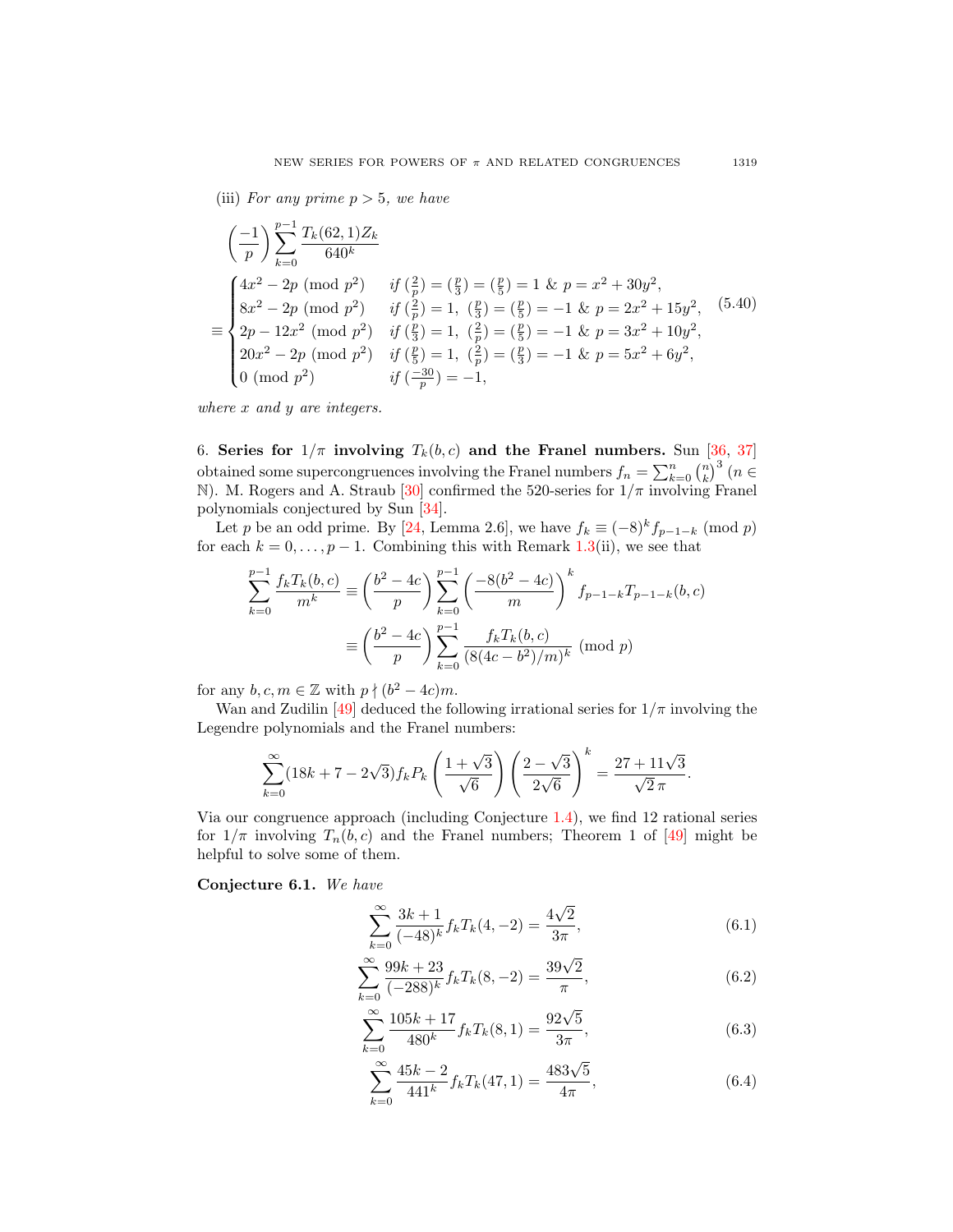$$
\sum_{k=0}^{\infty} \frac{165k + 46}{(-2352)^k} f_k T_k(194, 1) = \frac{112\sqrt{5}}{3\pi},
$$
\n(6.5)

$$
\sum_{k=0}^{\infty} \frac{42k+5}{11616^k} f_k T_k(482, 1) = \frac{374\sqrt{2}}{15\pi},
$$
\n(6.6)

$$
\sum_{k=0}^{\infty} \frac{990k + 31}{11200^k} f_k T_k(898, 1) = \frac{680\sqrt{7}}{\pi},
$$
\n(6.7)

$$
\sum_{k=0}^{\infty} \frac{585k + 172}{(-13552)^k} f_k T_k(1454, 1) = \frac{110\sqrt{7}}{\pi},
$$
\n(6.8)

$$
\sum_{k=0}^{\infty} \frac{90k + 11}{101568^k} f_k T_k(2114, 1) = \frac{92\sqrt{15}}{7\pi},
$$
\n(6.9)

$$
\sum_{k=0}^{\infty} \frac{94185k + 17014}{(-105984)^k} f_k T_k(2302, 1) = \frac{8520\sqrt{23}}{\pi},
$$
\n(6.10)

$$
\sum_{k=0}^{\infty} \frac{5355k + 1381}{(-61952)^k} f_k T_k(4354, 1) = \frac{968\sqrt{7}}{\pi},
$$
\n(6.11)

$$
\sum_{k=0}^{\infty} \frac{210k + 23}{475904^k} f_k T_k(16898, 1) = \frac{2912\sqrt{231}}{297\pi}.
$$
 (6.12)

We now present a conjecture on congruence related to (6.3).

<span id="page-47-0"></span>Conjecture 6.2. (i) For any  $n \in \mathbb{Z}^+$ , we have

$$
\frac{1}{n}\sum_{k=0}^{n-1} (105k + 17)480^{n-1-k} f_k T_k(8,1) \in \mathbb{Z}^+.
$$
 (6.13)

(ii) Let  $p > 5$  be a prime. Then

$$
\sum_{k=0}^{p-1} \frac{105k + 17}{480^k} f_k T_k(8, 1) \equiv \frac{p}{9} \left( 161 \left( \frac{-5}{p} \right) - 8 \right) \pmod{p^2}.
$$
 (6.14)

If  $\left(\frac{-5}{p}\right) = 1$ , then

$$
\frac{1}{(pn)^2} \left( \sum_{k=0}^{pn-1} \frac{105k + 17}{480^k} f_k T_k(8, 1) - p \sum_{k=0}^{n-1} \frac{105k + 17}{480^k} f_k T_k(8, 1) \right) \in \mathbb{Z}_p \tag{6.15}
$$

for all  $n \in \mathbb{Z}^+$ .

(iii) For any prime  $p > 5$ , we have

$$
\left(\frac{-1}{p}\right) \sum_{k=0}^{p-1} \frac{f_k T_k(8,1)}{480^k}
$$
  
\n
$$
\equiv \begin{cases}\n4x^2 - 2p \pmod{p^2} & \text{if } p \equiv 1, 4 \pmod{15} \& p = x^2 + 15y^2 \ (x, y \in \mathbb{Z}), \\
2p - 12x^2 \pmod{p^2} & \text{if } p \equiv 2, 8 \pmod{15} \& p = 3x^2 + 5y^2 \ (x, y \in \mathbb{Z}), \\
0 \pmod{p^2} & \text{if } \left(\frac{-15}{p}\right) = -1.\n\end{cases}
$$
\n(6.16)

Remark 6.1. This conjecture was formulated by the author on Oct. 25, 2019.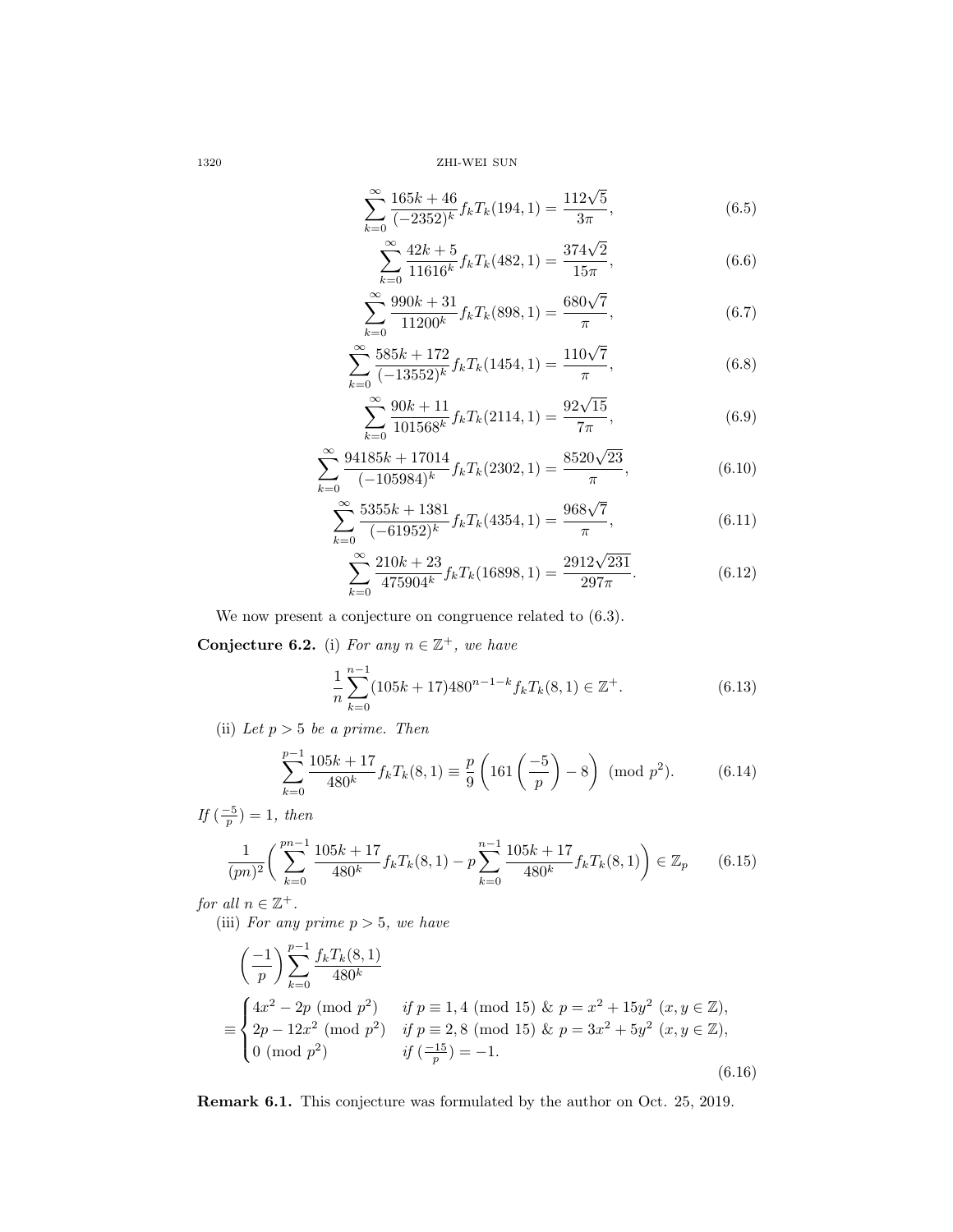Conjecture 6.3. For any  $n \in \mathbb{Z}^+$ , we have

$$
\frac{1}{4n} \sum_{k=0}^{n-1} (-1)^{n-1-k} (105k+88) f_k T_k(8,1) \in \mathbb{Z}^+.
$$
 (6.17)

(ii) Let p be an odd prime. Then

$$
\sum_{k=0}^{p-1} (-1)^k (105k+88) f_k T_k(8,1) \equiv \frac{8}{3} p \left( 23 \left( \frac{-3}{p} \right) + 10 \left( \frac{15}{p} \right) \right) \pmod{p^2}.
$$
 (6.18)

$$
If\left(\frac{-5}{p}\right) = 1, then
$$

$$
\sum_{k=0}^{pn-1} (-1)^k (105k+88) f_k T_k(8,1) - p\left(\frac{p}{3}\right) \sum_{k=0}^{n-1} (-1)^k (105k+88) f_k T_k(8,1) \quad (6.19)
$$

divided by  $(pn)^2$  is a p-adic integer for any  $n \in \mathbb{Z}^+$ . (iii) Let  $p > 5$  be a prime. Then

$$
\sum_{k=0}^{p-1} (-1)^k f_k T_k(8, 1)
$$
\n
$$
\equiv \begin{cases}\n4x^2 - 2p \pmod{p^2} & \text{if } p \equiv 1, 4 \pmod{15} \& p = x^2 + 15y^2 \ (x, y \in \mathbb{Z}), \\
2p - 12x^2 \pmod{p^2} & \text{if } p \equiv 2, 8 \pmod{15} \& p = 3x^2 + 5y^2 \ (x, y \in \mathbb{Z}), \\
0 \pmod{p^2} & \text{if } \left(\frac{-15}{p}\right) = -1.\n\end{cases}
$$
\n(6.20)

Remark 6.2. This conjecture is the dual of Conjecture [6.2.](#page-47-0)

The following conjecture is related to the identity (6.8).

<span id="page-48-0"></span>Conjecture 6.4. (i) For any  $n \in \mathbb{Z}^+$ , we have

$$
\frac{1}{2n} \sum_{k=0}^{n-1} (-1)^k (585k + 172) 13552^{n-1-k} f_k T_k (1454, 1) \in \mathbb{Z}^+.
$$
 (6.21)

(ii) Let  $p > 2$  be a prime with  $p \neq 7, 11$ . Then

$$
\sum_{k=0}^{p-1} \frac{585k + 172}{(-13552)^k} f_k T_k(1454, 1) \equiv \frac{p}{11} \left( 1580 \left( \frac{-7}{p} \right) + 312 \left( \frac{273}{p} \right) \right) \pmod{p^2}.
$$
\n(6.22)

$$
If \left(\frac{-39}{p}\right) = 1, then
$$
\n
$$
\sum_{k=0}^{pn-1} \frac{585k + 172}{(-13552)^k} f_k T_k(1454, 1) - p\left(\frac{p}{7}\right) \sum_{k=0}^{n-1} \frac{585k + 172}{(-13552)^k} f_k T_k(1454, 1) \tag{6.23}
$$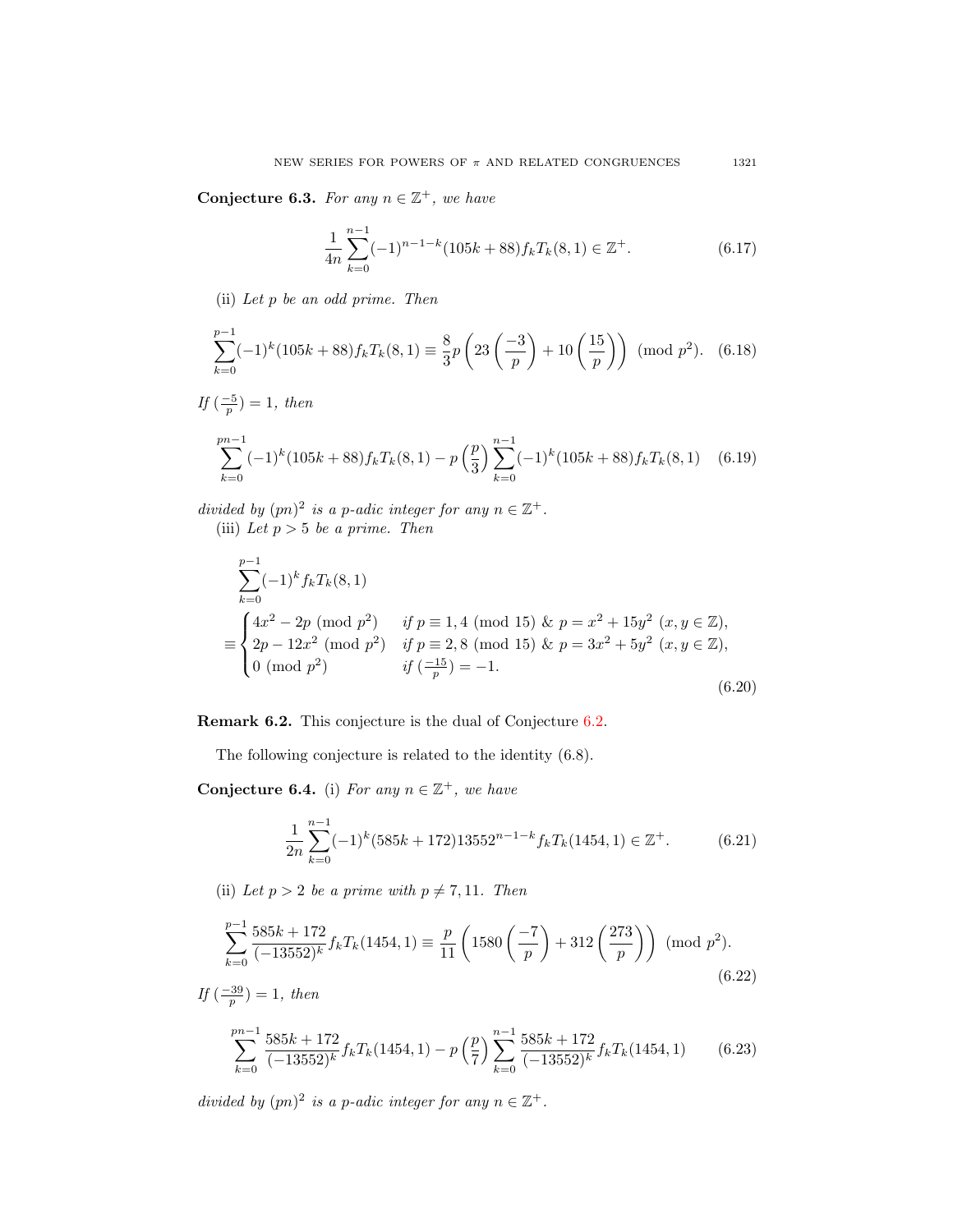(iii) Let  $p > 3$  be a prime with  $p \neq 7, 11, 13$ . Then

$$
\sum_{k=0}^{p-1} \frac{f_k T_k(1454,1)}{(-13552)^k}
$$
\n
$$
\begin{cases}\n4x^2 - 2p \pmod{p^2} & \text{if } \left(\frac{-1}{p}\right) = \left(\frac{p}{3}\right) = \left(\frac{p}{7}\right) = \left(\frac{p}{13}\right) = 1, \ p = x^2 + 273y^2, \\
2x^2 - 2p \pmod{p^2} & \text{if } \left(\frac{-1}{p}\right) = \left(\frac{p}{7}\right) = 1, \ \left(\frac{p}{3}\right) = \left(\frac{p}{13}\right) = -1, \ 2p = x^2 + 273y^2, \\
2p - 12x^2 \pmod{p^2} & \text{if } \left(\frac{-1}{p}\right) = \left(\frac{p}{7}\right) = -1, \ \left(\frac{p}{3}\right) = \left(\frac{p}{13}\right) = 1, \ p = 3x^2 + 91y^2, \\
2p - 6x^2 \pmod{p^2} & \text{if } \left(\frac{-1}{p}\right) = \left(\frac{p}{3}\right) = \left(\frac{p}{7}\right) = \left(\frac{p}{13}\right) = -1, \ 2p = 3x^2 + 91y^2, \\
28x^2 - 2p \pmod{p^2} & \text{if } \left(\frac{-1}{p}\right) = \left(\frac{p}{13}\right) = -1, \ \left(\frac{p}{3}\right) = \left(\frac{p}{7}\right) = 1, \ p = 7x^2 + 39y^2, \\
14x^2 - 2p \pmod{p^2} & \text{if } \left(\frac{-1}{p}\right) = \left(\frac{p}{3}\right) = -1, \ \left(\frac{p}{7}\right) = \left(\frac{p}{13}\right) = 1, \ 2p = 7x^2 + 39y^2, \\
52x^2 - 2p \pmod{p^2} & \text{if } \left(\frac{-1}{p}\right) = \left(\frac{p}{3}\right) = 1, \ \left(\frac{p}{7}\right) = \left(\frac{p}{13}\right) = -1, \ p = 13x^2 + 21y^2, \\
26x^2 - 2p \pmod{p^2} & \text{if } \left(\frac{-1}{p}\right) = \left(\frac{p}{1
$$

where  $x$  and  $y$  are integers.

**Remark 6.3.** Note that the imaginary quadratic field  $\mathbb{Q}(\sqrt{-273})$  has class number 8.

The following conjecture is related to the identity (6.10).

<span id="page-49-0"></span>Conjecture 6.5. (i) For any  $n \in \mathbb{Z}^+$ , we have

$$
\frac{1}{2n} \sum_{k=0}^{n-1} (-1)^k (94185k + 17014) 105984^{n-1-k} f_k T_k (2302, 1) \in \mathbb{Z}^+.
$$
 (6.25)

(ii) Let  $p > 3$  be a prime with  $p \neq 23$ . Then

$$
\sum_{k=0}^{p-1} \frac{94185k + 17014}{(-105984)^k} f_k T_k(2302, 1)
$$
  

$$
\equiv \frac{p}{16} \left( 22659 + 249565 \left( \frac{-23}{p} \right) \right) \text{ (mod } p^2).
$$
 (6.26)

If  $(\frac{p}{23}) = 1$ , then

$$
\sum_{k=0}^{pn-1} \frac{94185k + 17014}{(-105984)^k} f_k T_k(2302, 1) - p \sum_{k=0}^{n-1} \frac{94185k + 17014}{(-105984)^k} f_k T_k(2302, 1) \tag{6.27}
$$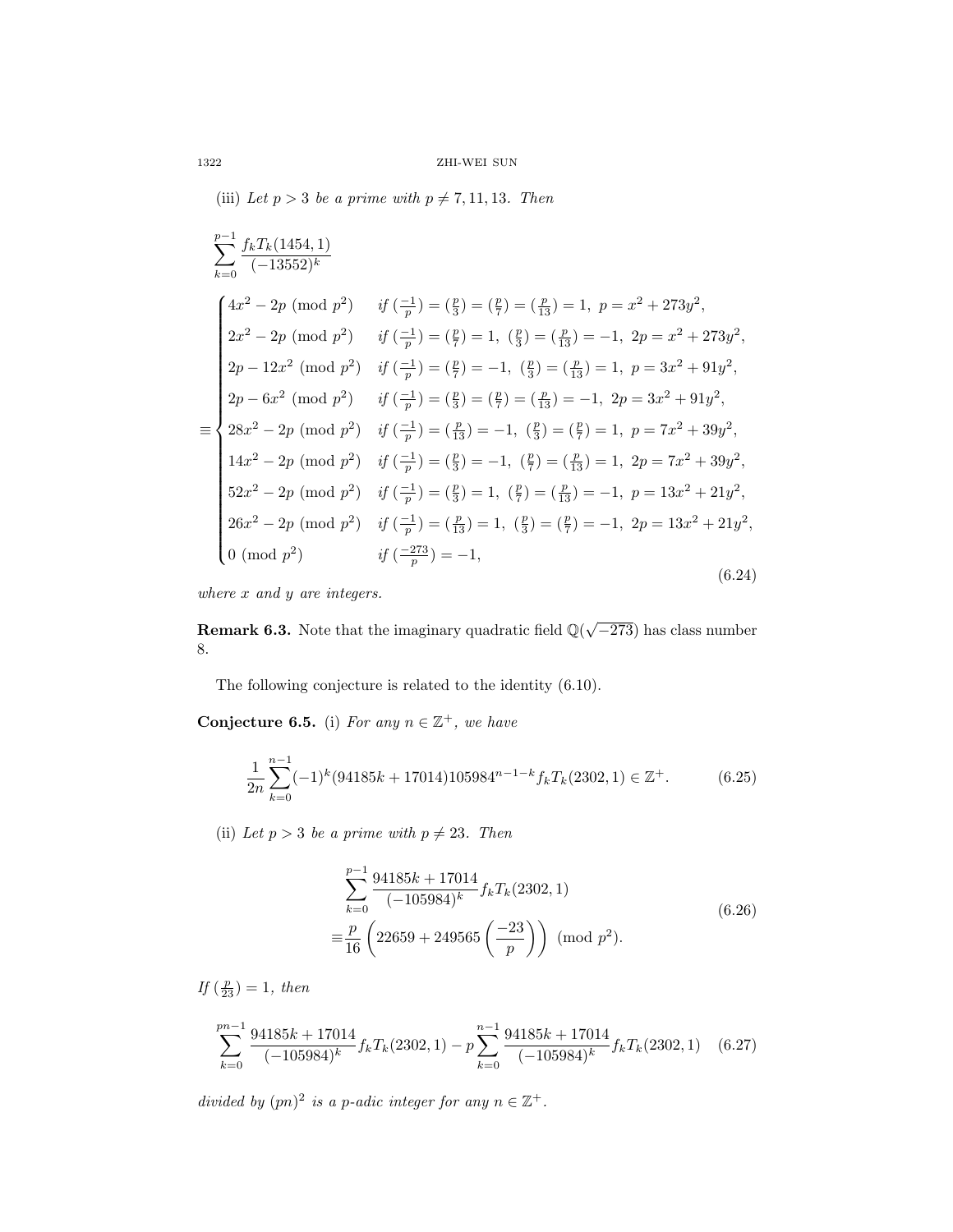(iii) Let  $p > 3$  be a prime with  $p \neq 23$ . Then

$$
\sum_{k=0}^{p-1} \frac{f_k T_k (2302, 1)}{(-105984)^k}
$$
\n
$$
4x^2 - 2p \pmod{p^2} \quad \text{if } \left(\frac{-1}{p}\right) = \left(\frac{p}{3}\right) = \left(\frac{p}{2}\right) = \left(\frac{p}{23}\right) = 1, \ p = x^2 + 345y^2,
$$
\n
$$
2x^2 - 2p \pmod{p^2} \quad \text{if } \left(\frac{-1}{p}\right) = \left(\frac{p}{23}\right) = 1, \ \left(\frac{p}{3}\right) = \left(\frac{p}{5}\right) = -1, \ 2p = x^2 + 345y^2,
$$
\n
$$
12x^2 - 2p \pmod{p^2} \quad \text{if } \left(\frac{-1}{p}\right) = \left(\frac{p}{5}\right) = -1, \ \left(\frac{p}{3}\right) = \left(\frac{p}{23}\right) = 1, \ p = 3x^2 + 115y^2,
$$
\n
$$
6x^2 - 2p \pmod{p^2} \quad \text{if } \left(\frac{-1}{p}\right) = \left(\frac{p}{3}\right) = -1, \ \left(\frac{p}{5}\right) = \left(\frac{p}{23}\right) = 1, \ 2p = 3x^2 + 115y^2,
$$
\n
$$
2p - 20x^2 \pmod{p^2} \quad \text{if } \left(\frac{-1}{p}\right) = \left(\frac{p}{5}\right) = 1, \ \left(\frac{p}{3}\right) = \left(\frac{p}{23}\right) = -1, \ p = 5x^2 + 69y^2,
$$
\n
$$
2p - 10x^2 \pmod{p^2} \quad \text{if } \left(\frac{-1}{p}\right) = \left(\frac{p}{3}\right) = 1, \ \left(\frac{p}{5}\right) = \left(\frac{p}{23}\right) = -1, \ p = 15x^2 + 23y^2,
$$
\n
$$
2p - 60x^2 \pmod{p^2} \quad \text{if } \left(\frac{-1}{p}\right) = \left(\frac{p}{3}\right) = \left(\frac{p}{5}\right) = \left(\frac{p}{23}\right) = -1, \ p = 15x^
$$

where  $x$  and  $y$  are integers.

**Remark 6.4.** Note that the imaginary quadratic field  $\mathbb{Q}(\sqrt{-345})$  has class number 8.

The following conjecture is related to the identity (6.12).

<span id="page-50-0"></span>Conjecture 6.6. (i) For any  $n \in \mathbb{Z}^+$ , we have

$$
\frac{1}{n}\sum_{k=0}^{n-1} (210k+23)475904^{n-1-k} f_k T_k(16898, 1) \in \mathbb{Z}^+.
$$
 (6.29)

(ii) Let p be an odd prime with  $p \neq 11, 13$ . Then

$$
\sum_{k=0}^{p-1} \frac{210k + 23}{475904^k} f_k T_k(16898, 1)
$$
  

$$
\equiv \frac{p}{1287} \left( 40621 \left( \frac{-231}{p} \right) - 11020 \left( \frac{66}{p} \right) \right) \text{ (mod } p^2).
$$
 (6.30)

If  $\left(\frac{-14}{p}\right) = 1$ , then

$$
\sum_{k=0}^{pn-1} \frac{210k + 23}{475904^k} f_k T_k(16898, 1)
$$
  
-  $p \left( \frac{66}{p} \right) \sum_{k=0}^{n-1} \frac{210k + 23}{475904^k} f_k T_k(16898, 1)$  (6.31)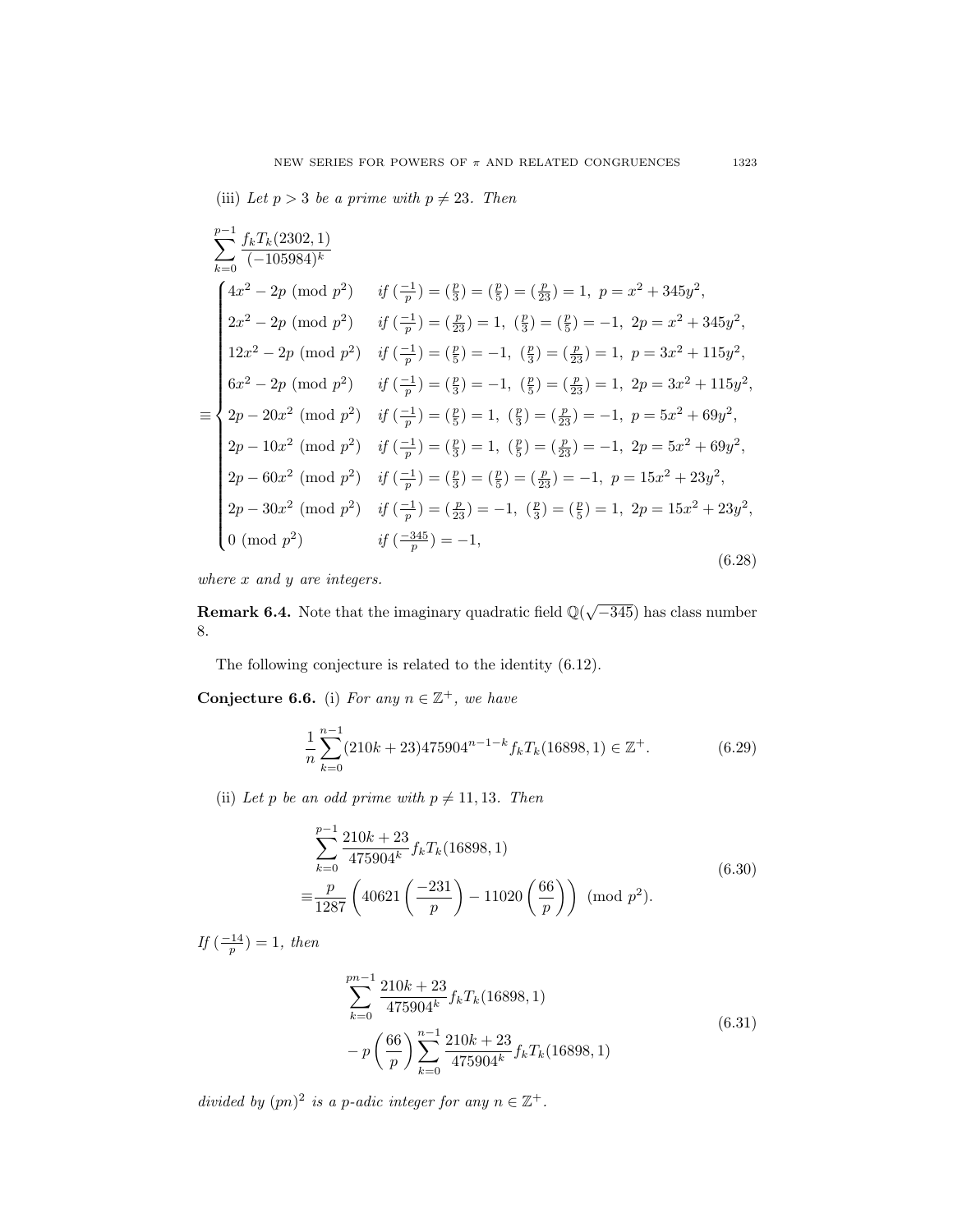(iii) Let  $p > 3$  be a prime with  $p \neq 7, 11, 13$ . Then  $\sum_{k=1}^{p-1} \frac{f_kT_k(16898,1)}{k}$  $k=0$  $475904^k$ ≡  $\int (4x^2 - 2p \pmod{p^2}$  if  $(\frac{2}{p}) = (\frac{p}{3}) = (\frac{p}{7}) = (\frac{p}{11}) = 1$  &  $p = x^2 + 462y^2$ ,  $\begin{array}{c} \hline \end{array}$  $\begin{array}{c} \hline \end{array}$  $8x^2 - 2p \pmod{p^2}$  if  $\left(\frac{2}{p}\right) = \left(\frac{p}{7}\right) = 1$ ,  $\left(\frac{p}{3}\right) = \left(\frac{p}{11}\right) = -1$  &  $p = 2x^2 + 231y^2$ ,  $2p - 12x^2 \pmod{p^2}$  if  $\left(\frac{2}{p}\right) = \left(\frac{p}{7}\right) = -1$ ,  $\left(\frac{p}{3}\right) = \left(\frac{p}{11}\right) = 1$  &  $p = 3x^2 + 154y^2$ ,  $2p - 24x^2 \pmod{p^2}$  if  $\left(\frac{2}{p}\right) = \left(\frac{p}{3}\right) = \left(\frac{p}{7}\right) = \left(\frac{p}{11}\right) = -1$  &  $p = 6x^2 + 77y^2$ ,  $28x^2 - 2p \pmod{p^2}$  if  $\left(\frac{2}{p}\right) = \left(\frac{p}{3}\right) = 1$ ,  $\left(\frac{p}{7}\right) = \left(\frac{p}{11}\right) = -1$  &  $p = 7x^2 + 66y^2$ ,  $44x^2 - 2p \pmod{p^2}$  if  $\left(\frac{2}{p}\right) = \left(\frac{p}{3}\right) = -1$ ,  $\left(\frac{p}{7}\right) = \left(\frac{p}{11}\right) = 1$  &  $p = 11x^2 + 42y^2$ ,  $56x^2 - 2p \pmod{p^2}$  if  $(\frac{2}{p}) = (\frac{p}{11}) = 1$ ,  $(\frac{p}{3}) = (\frac{p}{7}) = -1$  &  $p = 14x^2 + 33y^2$ ,  $2p - 84x^2 \pmod{p^2}$  if  $\left(\frac{2}{p}\right) = \left(\frac{p}{11}\right) = -1$ ,  $\left(\frac{p}{3}\right) = \left(\frac{p}{7}\right) = 1$  &  $p = 21x^2 + 22y^2$ , 0 (mod  $p^2$ )  $if \left(\frac{-462}{p}\right) = -1,$ (6.32)

where x and y are integers.

**Remark 6.5.** Note that the imaginary quadratic field  $\mathbb{Q}(\sqrt{-462})$  has class number 8.

The identities  $(6.5)$ ,  $(6.6)$ ,  $(6.7)$ ,  $(6.9)$ ,  $(6.11)$  are related to the quadratic fields  $\mathbb{Q}(\sqrt{-165})$ ,  $\mathbb{Q}(\sqrt{-210})$ ,  $\mathbb{Q}(\sqrt{-210})$ ,  $\mathbb{Q}(\sqrt{-330})$ ,  $\mathbb{Q}(\sqrt{-165})$  $-357)$ 

(with class number 8) respectively. We also have conjectures on related congruences similar to Conjectures [6.4,](#page-48-0) [6.5](#page-49-0) and [6.6.](#page-50-0)

7. Series for 
$$
1/\pi
$$
 involving  $T_n(b, c)$  and  $g_n = \sum_{k=0}^n {n \choose k}^2 {2k \choose k}$ . For  $n \in \mathbb{N}$  let 
$$
g_n := \sum_{k=0}^n {n \choose k}^2 {2k \choose k}.
$$

It is known that  $g_n = \sum_{k=0}^n {n \choose k} f_k$  for all  $n \in \mathbb{N}$ . See [\[43,](#page-68-22) [20,](#page-67-17) [26\]](#page-68-15) for some congruences on polynomials related to these numbers.

Let  $p > 3$  be a prime. For any  $k = 0, \ldots, p - 1$ , we have

$$
g_k \equiv \left(\frac{-3}{p}\right) 9^k g_{p-1-k} \pmod{p}
$$

by  $[24, \text{Lemma } 2.7(ii)]$  $[24, \text{Lemma } 2.7(ii)]$ . Combining this with Remark  $1.3(ii)$  $1.3(ii)$ , we see that

$$
\sum_{k=0}^{p-1} \frac{g_k T_k(b, c)}{m^k} \equiv \left(\frac{-3(b^2 - 4c)}{p}\right) \sum_{k=0}^{p-1} \left(\frac{9(b^2 - 4c)}{m}\right)^k g_{p-1-k} T_{p-1-k}(b, c)
$$

$$
\equiv \left(\frac{3(4c - b^2)}{p}\right) \sum_{k=0}^{p-1} \frac{g_k T_k(b, c)}{(9(b^2 - 4c)/m)^k} \pmod{p}
$$

for any  $b, c, m \in \mathbb{Z}$  with  $p \nmid (b^2 - 4c)m$ .

Wan and Zudilin [\[49\]](#page-68-9) obtained the following irrational series for  $1/\pi$  involving the Legendre polynomials and the sequence  $(g_n)_{n\geq 0}$ :

$$
\sum_{k=0}^{\infty} (22k + 7 - 3\sqrt{3}) g_k P_k \left( \frac{\sqrt{14\sqrt{3} - 15}}{3} \right) \left( \frac{\sqrt{2\sqrt{3} - 3}}{9} \right)^k = \frac{9}{2\pi} (9 + 4\sqrt{3}).
$$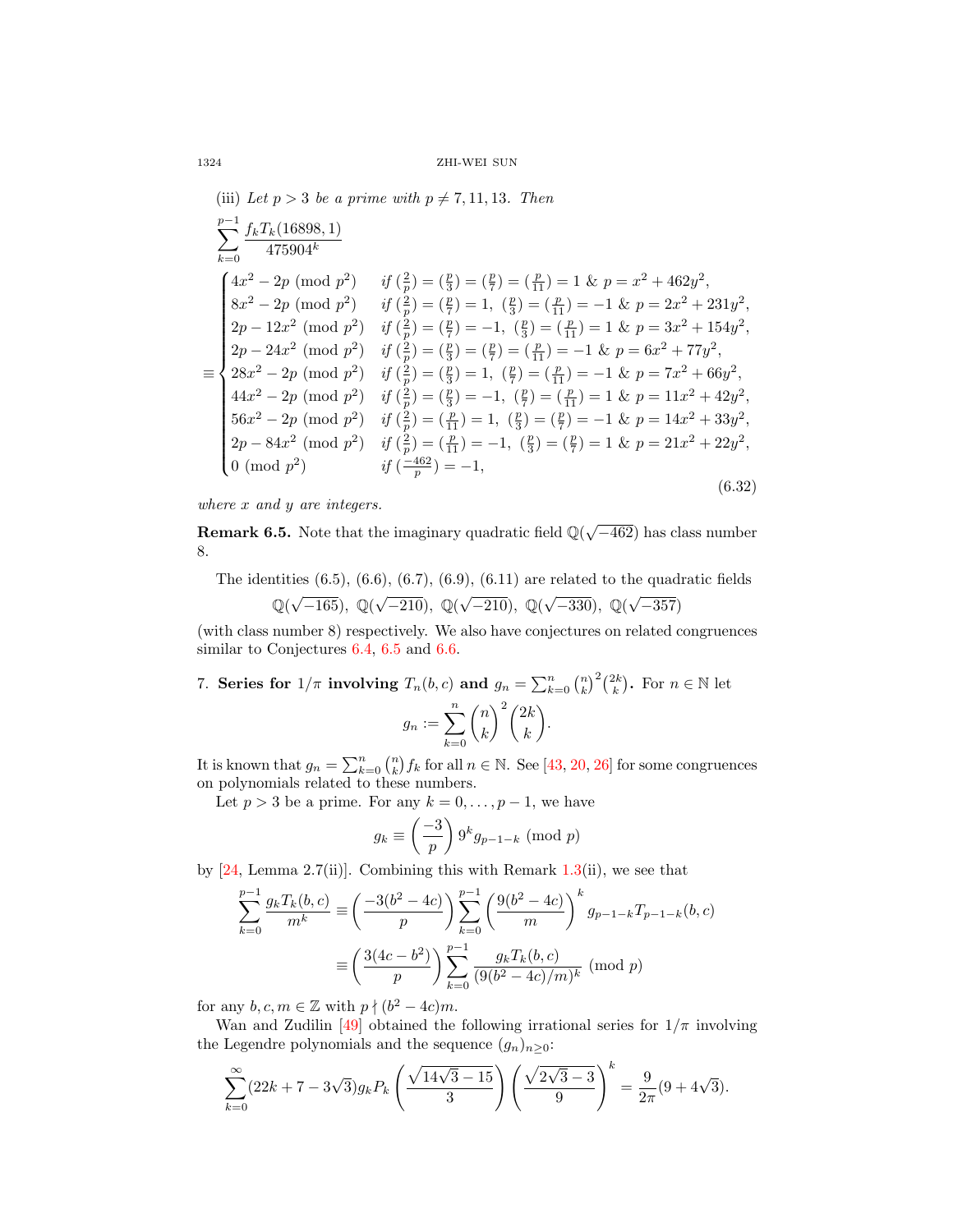Using our congruence approach (including Conjecture [1.4\)](#page-12-4), we find 12 rational series for  $1/\pi$  involving  $T_n(b, c)$  and  $g_n$ ; Theorem 1 of [\[49\]](#page-68-9) might be helpful to solve some of them.

Conjecture 7.1. We have the following identities.

$$
\sum_{k=0}^{\infty} \frac{8k+3}{(-81)^k} g_k T_k(7, -8) = \frac{9\sqrt{3}}{4\pi},
$$
\n(7.1)

$$
\sum_{k=0}^{\infty} \frac{4k+1}{(-1089)^k} g_k T_k(31, -32) = \frac{33}{16\pi},\tag{7.2}
$$

$$
\sum_{k=0}^{\infty} \frac{7k-1}{540^k} g_k T_k(52, 1) = \frac{30\sqrt{3}}{\pi},
$$
\n(7.3)

$$
\sum_{k=0}^{\infty} \frac{20k+3}{3969^k} g_k T_k(65, 64) = \frac{63\sqrt{3}}{8\pi},
$$
\n(7.4)

$$
\sum_{k=0}^{\infty} \frac{280k + 93}{(-1980)^k} g_k T_k(178, 1) = \frac{20\sqrt{33}}{\pi},
$$
\n(7.5)

$$
\sum_{k=0}^{\infty} \frac{176k + 15}{12600^k} g_k T_k(502, 1) = \frac{25\sqrt{42}}{\pi},
$$
\n(7.6)

$$
\sum_{k=0}^{\infty} \frac{560k - 23}{13068^k} g_k T_k(970, 1) = \frac{693\sqrt{3}}{\pi},
$$
\n(7.7)

$$
\sum_{k=0}^{\infty} \frac{12880k + 1353}{105840^k} g_k T_k(2158, 1) = \frac{4410\sqrt{3}}{\pi},
$$
\n(7.8)

$$
\sum_{k=0}^{\infty} \frac{299k + 59}{(-101430)^k} g_k T_k(2252, 1) = \frac{735\sqrt{115}}{64\pi},\tag{7.9}
$$

$$
\sum_{k=0}^{\infty} \frac{385k + 118}{(-53550)^k} g_k T_k(4048, 1) = \frac{2415\sqrt{17}}{64\pi},\tag{7.10}
$$

$$
\sum_{k=0}^{\infty} \frac{385k - 114}{114264^k} g_k T_k(10582, 1) = \frac{15939\sqrt{3}}{16\pi},\tag{7.11}
$$

$$
\sum_{k=0}^{\infty} \frac{16016k + 1273}{510300^k} g_k T_k(17498, 1) = \frac{14175\sqrt{3}}{2\pi}.
$$
 (7.12)

Now we present a conjecture on congruences related to (7.6).

<span id="page-52-0"></span>Conjecture 7.2. (i) For any  $n \in \mathbb{Z}^+$ , we have

$$
\frac{1}{3n} \sum_{k=0}^{n-1} (176k + 15)12600^{n-1-k} g_k T_k(502, 1) \in \mathbb{Z}^+, \tag{7.13}
$$

and this number is odd if and only if  $n \in \{2^a : a \in \mathbb{N}\}.$ (ii) Let  $p > 7$  be a prime. Then

$$
\sum_{k=0}^{p-1} \frac{176k+15}{12600^k} g_k T_k(502, 1) \equiv p \left( 26 \left( \frac{-42}{p} \right) - 11 \left( \frac{21}{p} \right) \right) \pmod{p^2}.
$$
 (7.14)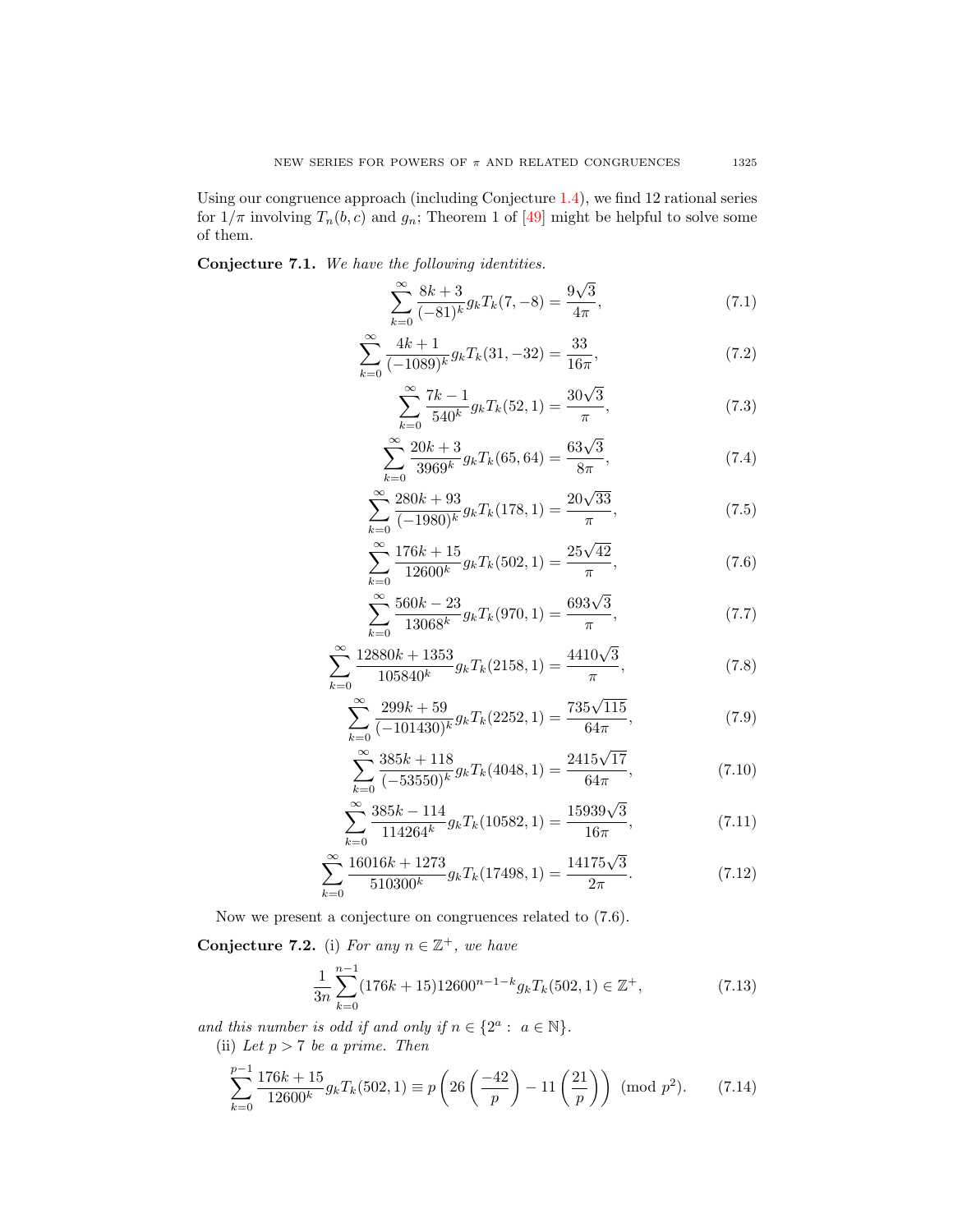If  $p \equiv 1, 3 \pmod{8}$ , then

$$
\sum_{k=0}^{pn-1} \frac{176k+15}{12600^k} g_k T_k(502, 1) - p \left(\frac{21}{p}\right) \sum_{k=0}^{n-1} \frac{176k+15}{12600^k} g_k T_k(502, 1) \tag{7.15}
$$

divided by  $(pn)^2$  is a p-adic integer for any  $n \in \mathbb{Z}^+$ . (iii) Let  $p > 7$  be a prime. Then

$$
\sum_{k=0}^{p-1} \frac{g_k T_k(502, 1)}{12600^k}
$$
\n
$$
\sum_{k=0}^{4x^2-2p} \pmod{p^2} \quad \text{if } \left(\frac{-2}{p}\right) = \left(\frac{p}{3}\right) = \left(\frac{p}{5}\right) = 1 \text{ for } p = x^2 + 210y^2,
$$
\n
$$
\sum_{k=0}^{2p-8x^2} \pmod{p^2} \quad \text{if } \left(\frac{-2}{p}\right) = \left(\frac{p}{7}\right) = 1, \quad \left(\frac{p}{3}\right) = \left(\frac{p}{5}\right) = -1 \text{ for } p = 2x^2 + 105y^2,
$$
\n
$$
\sum_{k=0}^{2p-12x^2} \pmod{p^2} \quad \text{if } \left(\frac{-2}{p}\right) = \left(\frac{p}{3}\right) = 1, \quad \left(\frac{p}{5}\right) = \left(\frac{p}{7}\right) = -1 \text{ for } p = 3x^2 + 70y^2,
$$
\n
$$
\sum_{k=0}^{2p-20x^2} \pmod{p^2} \quad \text{if } \left(\frac{-2}{p}\right) = \left(\frac{p}{3}\right) = \left(\frac{p}{5}\right) = 1, \quad \left(\frac{p}{5}\right) = \left(\frac{p}{7}\right) = -1 \text{ for } p = 5x^2 + 42y^2,
$$
\n
$$
\sum_{k=0}^{2p-20x^2} \pmod{p^2} \quad \text{if } \left(\frac{-2}{p}\right) = \left(\frac{p}{5}\right) = 1, \quad \left(\frac{p}{3}\right) = \left(\frac{p}{7}\right) = -1 \text{ for } p = 6x^2 + 35y^2,
$$
\n
$$
\sum_{k=0}^{2p-20x^2} \pmod{p^2} \quad \text{if } \left(\frac{-2}{p}\right) = \left(\frac{p}{5}\right) = -1, \quad \left(\frac{p}{3}\right) = \left(\frac{p}{7}\right) = 1 \text{ for } p = 7x^2 + 30y^2,
$$
\n
$$
\sum_{k=0}^{2p-20x^2} \pmod{p^2} \quad \text{if } \
$$

where  $x$  and  $y$  are integers.

**Remark 7.1.** Note that the imaginary quadratic field  $\mathbb{Q}(\sqrt{-210})$  has class number 8.

The following conjecture is related to the identity (7.8).

<span id="page-53-0"></span>Conjecture 7.3. (i) For any  $n \in \mathbb{Z}^+$ , we have

$$
\frac{1}{3n} \sum_{k=0}^{n-1} (12880k + 1353)105840^{n-1-k} g_k T_k(2158, 1) \in \mathbb{Z}^+, \tag{7.17}
$$

and this number is odd if and only if  $n \in \{2^a : a \in \mathbb{N}\}.$ (ii) Let  $p > 7$  be a prime. Then

$$
\sum_{k=0}^{p-1} \frac{12880k + 1353}{105840^k} g_k T_k(2158, 1)
$$
  

$$
\equiv \frac{p}{2} \left( 3419 \left( \frac{-3}{p} \right) - 713 \left( \frac{5}{p} \right) \right) \pmod{p^2}.
$$
 (7.18)

If  $(\frac{p}{3}) = (\frac{p}{5})$ , then

$$
\sum_{k=0}^{pn-1} \frac{12880k + 1353}{105840^k} g_k T_k(2158, 1) - p\left(\frac{p}{3}\right) \sum_{k=0}^{n-1} \frac{12880k + 1353}{105840^k} g_k T_k(2158, 1) \tag{7.19}
$$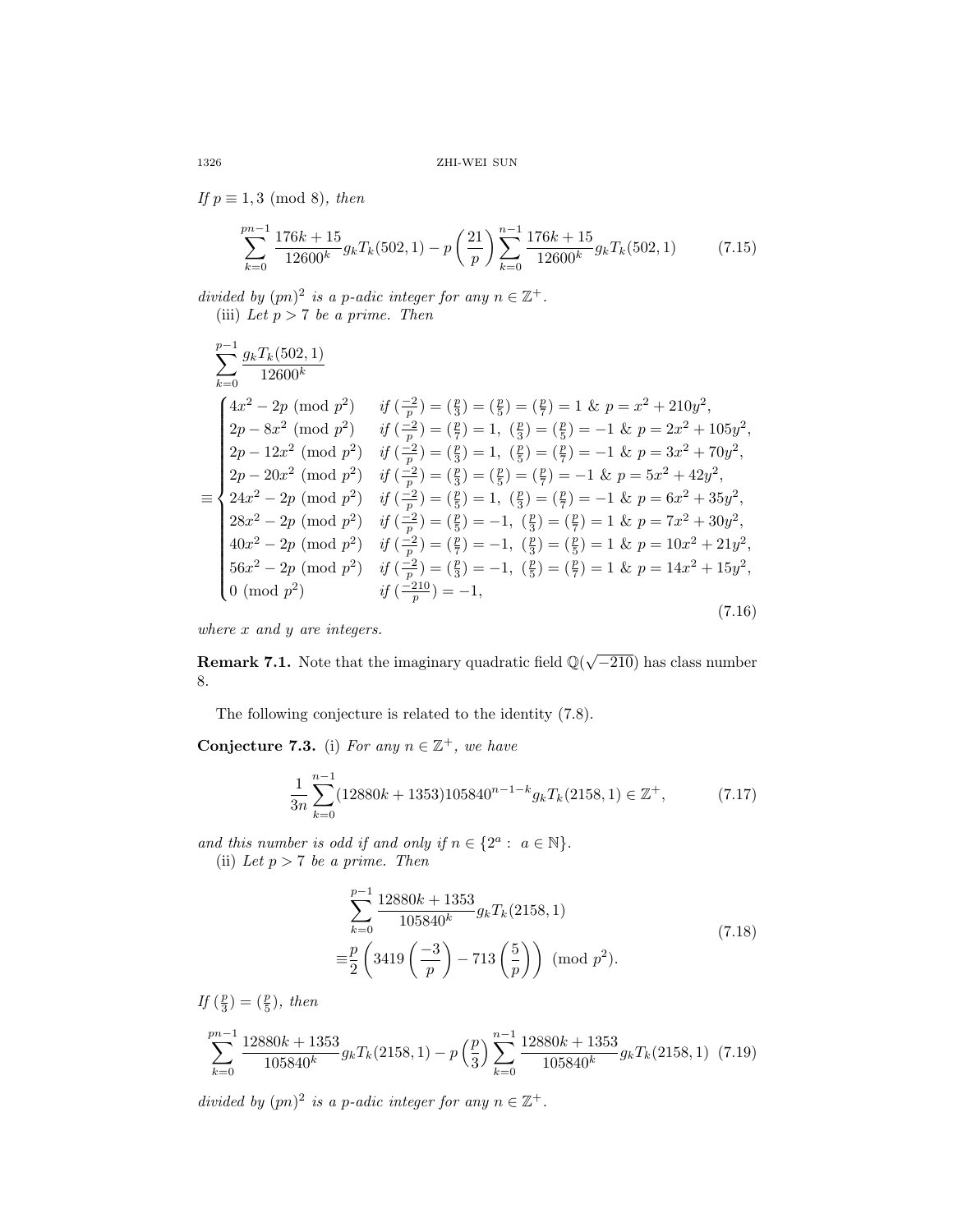(iii) Let  $p > 11$  be a prime. Then

$$
\sum_{k=0}^{p-1} \frac{g_k T_k (2158, 1)}{105840^k}
$$
\n
$$
4x^2 - 2p \pmod{p^2} \quad \text{if } \left(\frac{-1}{p}\right) = \left(\frac{p}{3}\right) = \left(\frac{p}{5}\right) = \left(\frac{p}{11}\right) = 1, \ p = x^2 + 330y^2,
$$
\n
$$
2p - 8x^2 \pmod{p^2} \quad \text{if } \left(\frac{-1}{p}\right) = \left(\frac{p}{3}\right) = \left(\frac{p}{5}\right) = \left(\frac{p}{11}\right) = -1, \ p = 2x^2 + 165y^2,
$$
\n
$$
2p - 12x^2 \pmod{p^2} \quad \text{if } \left(\frac{-1}{p}\right) = \left(\frac{p}{11}\right) = 1, \ \left(\frac{p}{3}\right) = \left(\frac{p}{5}\right) = -1, \ p = 3x^2 + 110y^2,
$$
\n
$$
2p - 20x^2 \pmod{p^2} \quad \text{if } \left(\frac{-1}{p}\right) = \left(\frac{p}{3}\right) = -1, \ \left(\frac{p}{5}\right) = \left(\frac{p}{11}\right) = 1, \ p = 5x^2 + 66y^2,
$$
\n
$$
24x^2 - 2p \pmod{p^2} \quad \text{if } \left(\frac{-1}{p}\right) = \left(\frac{p}{11}\right) = -1, \ \left(\frac{p}{3}\right) = \left(\frac{p}{5}\right) = 1, \ p = 6x^2 + 55y^2,
$$
\n
$$
40x^2 - 2p \pmod{p^2} \quad \text{if } \left(\frac{-1}{p}\right) = \left(\frac{p}{3}\right) = 1, \ \left(\frac{p}{5}\right) = \left(\frac{p}{11}\right) = -1, \ p = 10x^2 + 33y^2,
$$
\n
$$
44x^2 - 2p \pmod{p^2} \quad \text{if } \left(\frac{-1}{p}\right) = \left(\frac{p}{5}\right) = 1, \ \left(\frac{p}{3}\right) = \left(\frac{p}{11}\right) = -1, \ p = 11x^2 +
$$

where  $x$  and  $y$  are integers.

**Remark 7.2.** Note that the imaginary quadratic field  $\mathbb{Q}(\sqrt{-330})$  has class number 8.

Now we pose a conjecture related to the identity (7.10).

<span id="page-54-0"></span>Conjecture 7.4. (i) For any  $n \in \mathbb{Z}^+$ , we have

$$
\frac{1}{2n} \sum_{k=0}^{n-1} (-1)^k (385k + 118)53550^{n-1-k} g_k T_k (4048, 1) \in \mathbb{Z}^+.
$$
 (7.21)

(ii) Let  $p > 7$  be a prime with  $p \neq 17$ . Then

$$
\sum_{k=0}^{p-1} \frac{385k + 118}{(-53550)^k} g_k T_k(4048, 1)
$$
  

$$
\equiv \frac{p}{320} \left( 29279 \left( \frac{-17}{p} \right) + 8481 \left( \frac{7}{p} \right) \right) \pmod{p^2}.
$$
 (7.22)

If  $(\frac{p}{7}) = (\frac{p}{17})$ , then

$$
\frac{1}{(pn)^2} \left( \sum_{k=0}^{pn-1} \frac{385k + 118}{(-53550)^k} g_k T_k(4048, 1) - p \left( \frac{7}{p} \right) \sum_{k=0}^{n-1} \frac{385k + 118}{(-53550)^k} g_k T_k(4048, 1) \right) \tag{7.23}
$$

is a p-adic integer for any  $n \in \mathbb{Z}^+$ .

(iii) Let  $p > 7$  be a prime with  $p \neq 17$ . Then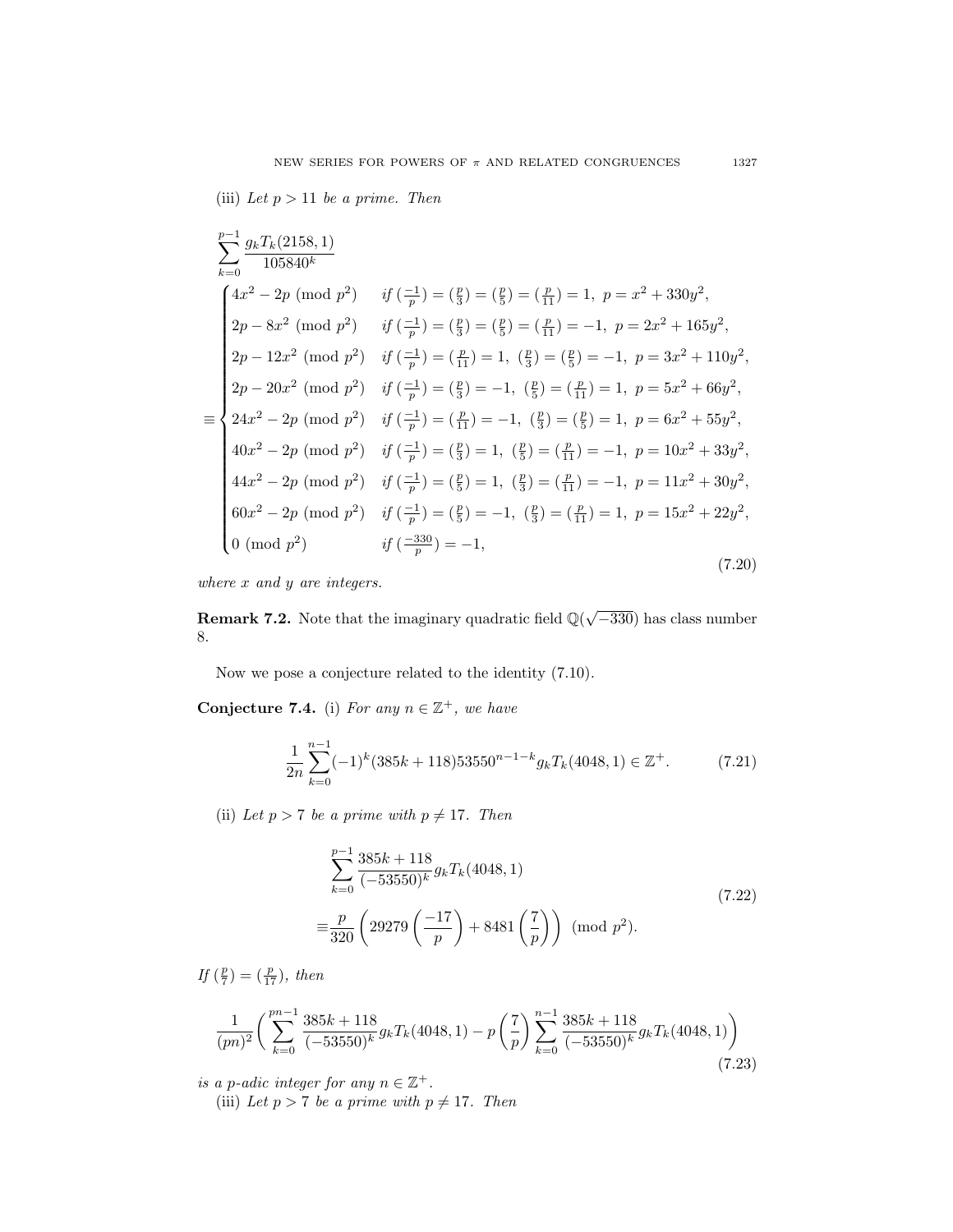$$
\sum_{k=0}^{p-1} \frac{g_k T_k (4048, 1)}{(-53550)^k}
$$
\n
$$
\begin{cases}\n4x^2 - 2p \pmod{p^2} & \text{if } \left(\frac{-1}{p}\right) = \left(\frac{p}{3}\right) = \left(\frac{p}{7}\right) = \left(\frac{p}{17}\right) = 1, \ p = x^2 + 357y^2, \\
2p - 2x^2 \pmod{p^2} & \text{if } \left(\frac{-1}{p}\right) = \left(\frac{p}{3}\right) = -1, \ \left(\frac{p}{7}\right) = \left(\frac{p}{17}\right) = 1, \ 2p = x^2 + 357y^2, \\
12x^2 - 2p \pmod{p^2} & \text{if } \left(\frac{-1}{p}\right) = \left(\frac{p}{3}\right) = \left(\frac{p}{5}\right) = \left(\frac{p}{7}\right) = -1, \ p = 3x^2 + 119y^2, \\
2p - 6x^2 \pmod{p^2} & \text{if } \left(\frac{-1}{p}\right) = \left(\frac{p}{3}\right) = 1, \ \left(\frac{p}{7}\right) = \left(\frac{p}{17}\right) = -1, \ 2p = 3x^2 + 119y^2, \\
28x^2 - 2p \pmod{p^2} & \text{if } \left(\frac{-1}{p}\right) = \left(\frac{p}{17}\right) = -1, \ \left(\frac{p}{3}\right) = \left(\frac{p}{7}\right) = 1, \ p = 7x^2 + 51y^2, \\
2p - 14x^2 \pmod{p^2} & \text{if } \left(\frac{-1}{p}\right) = \left(\frac{p}{7}\right) = 1, \ \left(\frac{p}{3}\right) = \left(\frac{p}{17}\right) = -1, \ 2p = 7x^2 + 51y^2, \\
2p - 68x^2 \pmod{p^2} & \text{if } \left(\frac{-1}{p}\right) = \left(\frac{p}{17}\right) = 1, \ \left(\frac{p}{3}\right) = \left(\frac{p}{7}\right) = -1, \ p = 17x^2 + 21y^2, \\
34x^2 - 2p \pmod{p^2} & \text{if } \left(\frac{-1}{p}\right) = \left(\frac{p
$$

where 
$$
x
$$
 and  $y$  are integers.

**Remark 7.3.** Note that the imaginary quadratic field  $\mathbb{Q}(\sqrt{-357})$  has class number 8.

Now we pose a conjecture related to the identity (7.12).

<span id="page-55-0"></span>Conjecture 7.5. (i) For any  $n \in \mathbb{Z}^+$ , we have

$$
\frac{1}{n}\sum_{k=0}^{n-1} (16016k + 1273)510300^{n-1-k} g_k T_k(17498, 1) \in \mathbb{Z}^+, \tag{7.25}
$$

and this number is odd if and only if  $n \in \{2^a : a \in \mathbb{N}\}.$ (ii) Let  $p > 7$  be a prime. Then

$$
\sum_{k=0}^{p-1} \frac{16016k + 1273}{510300^k} g_k T_k(17498, 1)
$$
\n
$$
\equiv \frac{p}{3} \left( 6527 \left( \frac{-3}{p} \right) - 2708 \left( \frac{42}{p} \right) \right) \pmod{p^2}.
$$
\n(7.26)

If  $\left(\frac{-14}{p}\right) = 1$ , then

$$
\sum_{k=0}^{pn-1} \frac{16016k + 1273}{510300^k} g_k T_k(17498, 1)
$$
  
-  $p\left(\frac{p}{3}\right) \sum_{k=0}^{n-1} \frac{16016k + 1273}{510300^k} g_k T_k(17498, 1)$  (7.27)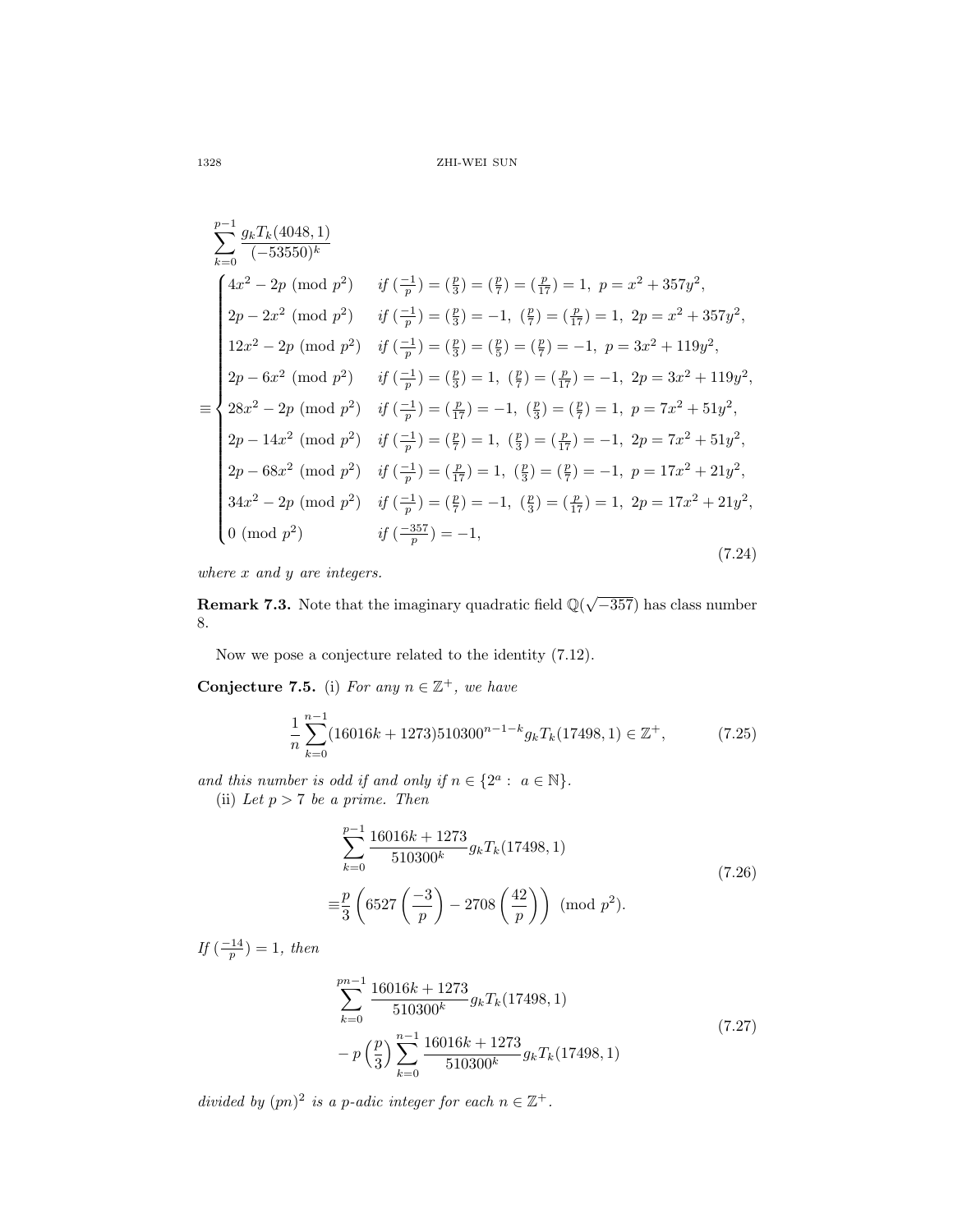(iii) Let  $p > 11$  be a prime. Then

Xp−1 k=0 gkTk(17498, 1) 510300<sup>k</sup> ≡ 4x <sup>2</sup> − 2p (mod p 2 ) if ( 2 p ) = ( <sup>p</sup> 3 ) = ( <sup>p</sup> 7 ) = ( <sup>p</sup> <sup>11</sup> ) = 1 & p = x <sup>2</sup> + 462y 2 , 2p − 8x 2 (mod p 2 ) if ( 2 p ) = ( <sup>p</sup> 7 ) = 1, ( p 3 ) = ( <sup>p</sup> <sup>11</sup> ) = −1 & p = 2x <sup>2</sup> + 231y 2 , 12x <sup>2</sup> − 2p (mod p 2 ) if ( 2 p ) = ( <sup>p</sup> 7 ) = −1, ( p 3 ) = ( <sup>p</sup> <sup>11</sup> ) = 1 & p = 3x <sup>2</sup> + 154y 2 , 2p − 24x 2 (mod p 2 ) if ( 2 p ) = ( <sup>p</sup> 3 ) = ( <sup>p</sup> 7 ) = ( <sup>p</sup> <sup>11</sup> ) = −1 & p = 6x <sup>2</sup> + 77y 2 , 28x <sup>2</sup> − 2p (mod p 2 ) if ( 2 p ) = ( <sup>p</sup> 3 ) = 1, ( p 7 ) = ( <sup>p</sup> <sup>11</sup> ) = −1 & p = 7x <sup>2</sup> + 66y 2 , 44x <sup>2</sup> − 2p (mod p 2 ) if ( 2 p ) = ( <sup>p</sup> 3 ) = −1, ( p 7 ) = ( <sup>p</sup> <sup>11</sup> ) = 1 & p = 11x <sup>2</sup> + 42y 2 , 2p − 56x 2 (mod p 2 ) if ( 2 p ) = ( <sup>p</sup> <sup>11</sup> ) = 1, ( p 3 ) = ( <sup>p</sup> 7 ) = −1 & p = 14x <sup>2</sup> + 33y 2 , 84x <sup>2</sup> − 2p (mod p 2 ) if ( 2 p ) = ( <sup>p</sup> <sup>11</sup> ) = −1, ( p 3 ) = ( <sup>p</sup> 7 ) = 1 & p = 21x <sup>2</sup> + 22y 2 , 0 (mod p 2 ) if ( −462 p ) = −1, (7.28)

where x and y are integers.

**Remark 7.4.** Note that the imaginary quadratic field  $\mathbb{Q}(\sqrt{-462})$  has class number 8. We believe that  $462$  is the largest positive squarefree number d for which the imaginary quadratic field  $\mathbb{Q}(\sqrt{-d})$  can be used to construct a Ramanujan-type series for  $1/\pi$ .

The identities  $(7.5), (7.7), (7.9), (7.11)$  are related to the imaginary quadratic fields  $\mathbb{Q}(\sqrt{-165})$ ,  $\mathbb{Q}(\sqrt{-210})$ ,  $\mathbb{Q}(\sqrt{-345})$ ,  $\mathbb{Q}(\sqrt{-330})$  (with class number 8) respectively. We also have conjectures on related congruences similar to Conjectures [7.2,](#page-52-0) [7.3,](#page-53-0) [7.4](#page-54-0) and [7.5.](#page-55-0)

To conclude this section, we confirm an open series for  $1/\pi$  conjectured by the author (cf. [\[34,](#page-68-8) (3.28)] and [\[35,](#page-68-13) Conjecture 7.9]) in 2011.

Theorem 7.1. We have

<span id="page-56-1"></span>
$$
\sum_{n=0}^{\infty} \frac{16n+5}{324^n} {2n \choose n} g_n(-20) = \frac{189}{25\pi},
$$
\n(7.29)

where

$$
g_n(x) := \sum_{k=0}^n {n \choose k}^2 {2k \choose k} x^k.
$$

*Proof.* The Franel numbers of order 4 are given by  $f_n^{(4)} = \sum_{k=0}^n {n \choose k}^4$   $(n \in \mathbb{N})$ . Note that

$$
f_n^{(4)} \le \left(\sum_{k=0}^n \binom{n}{k}^2\right)^2 = \binom{2n}{n}^2 \le ((1+1)^{2n})^2 = 16^n.
$$

By [\[11,](#page-67-18) (8.1)], for  $|x| < 1/16$  and  $a, b \in \mathbb{Z}$ , we have

<span id="page-56-0"></span>
$$
\sum_{n=0}^{\infty} {2n \choose n} \frac{(an+b)x^n}{(1+2x)^{2n}} \sum_{k=0}^{n} {n \choose k}^2 {2(n-k) \choose n-k} x^k
$$
  
=  $(1+2x) \sum_{n=0}^{\infty} \left( \frac{4a(1-x)(1+2x)n + 6ax(2-x)}{5(1-4x)} + b \right) f_n^{(4)} x^n.$  (7.30)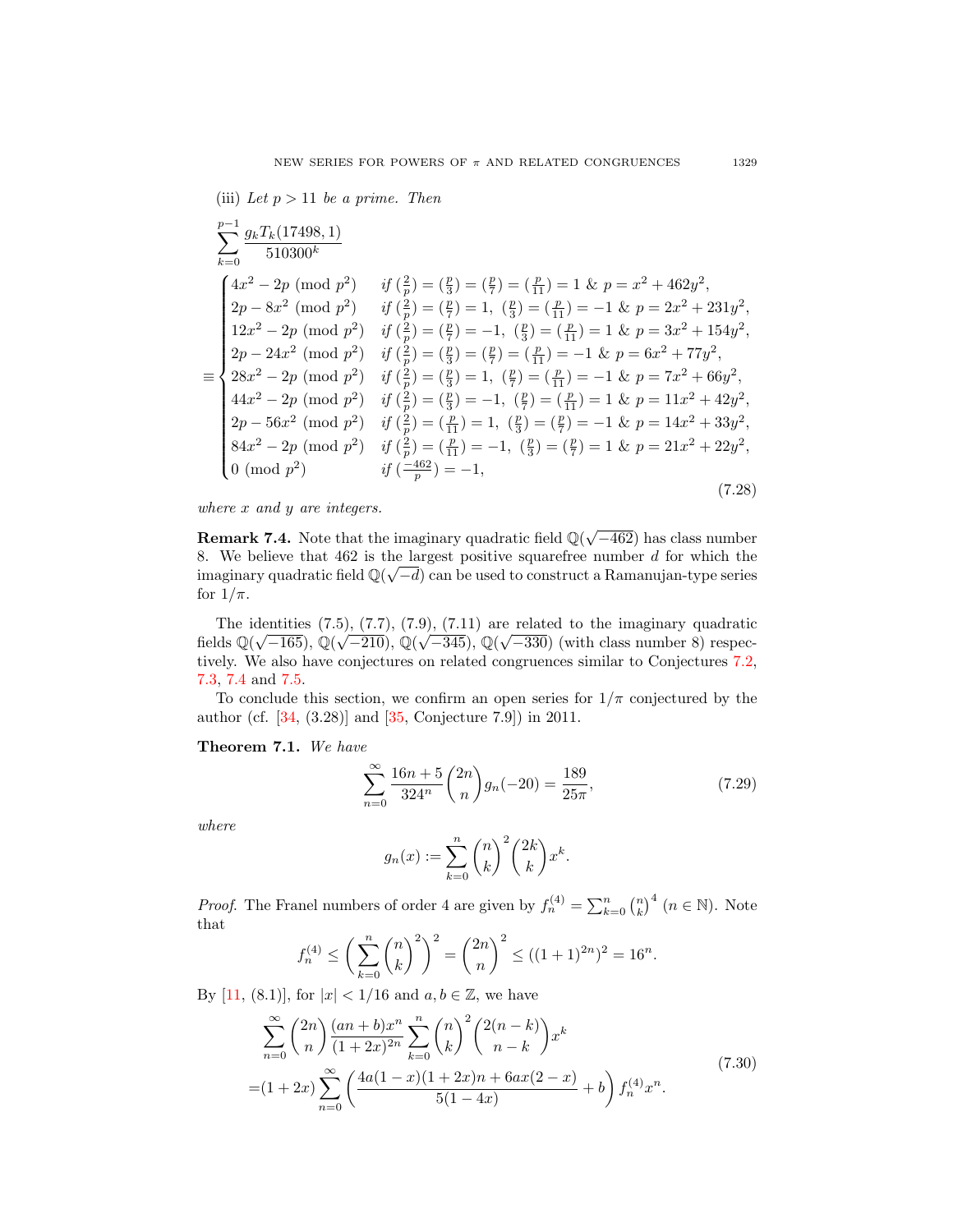Since

$$
\frac{x^n}{(1+2x)^{2n}} \sum_{k=0}^n {n \choose k}^2 {2n-2k \choose n-k} x^k
$$
  
= 
$$
\frac{x^n}{(1+2x)^{2n}} \sum_{k=0}^n {n \choose k}^2 {2k \choose k} x^{n-k} = (2+x^{-1})^{-2n} g_n(x^{-1}),
$$

putting  $a = 16$ ,  $b = 5$  and  $x = -1/20$  in [\(7.30\)](#page-56-0) we obtain

$$
\sum_{n=0}^{\infty} \frac{16n+5}{18^{2n}} \binom{2n}{n} g_n(-20) = \frac{378}{125} \sum_{n=0}^{\infty} \frac{3n+1}{(-20)^n} f_n^{(4)}.
$$

As

$$
\sum_{n=0}^{\infty} \frac{3n+1}{(-20)^n} f_n^{(4)} = \frac{5}{2\pi}
$$

by Cooper [\[9\]](#page-67-6), we finally get

$$
\sum_{n=0}^{\infty} \frac{16n+5}{18^{2n}} \binom{2n}{n} g_n(-20) = \frac{378}{125} \times \frac{5}{2\pi} = \frac{189}{25\pi}.
$$

This concludes the proof of [\(7.29\)](#page-56-1).

8. Series and congruences involving  $T_n(b,c)$  and  $\beta_n = \sum_{k=0}^n {n \choose k}^2 {n+k \choose k}$ . Recall that the numbers

$$
\beta_n := \sum_{k=0}^n {n \choose k}^2 {n+k \choose k} \quad (n = 0, 1, 2, ...)
$$

are a kind of Apéry numbers. Let p be an odd prime. For any  $k = 0, 1, \ldots, p - 1$ , we have

$$
\beta_k \equiv (-1)^k \beta_{p-1-k} \pmod{p}
$$

by  $[24, \text{Lemma } 2.7(i)]$  $[24, \text{Lemma } 2.7(i)]$ . Combining this with Remark [1.3\(](#page-12-3)ii), we see that

$$
\sum_{k=0}^{p-1} \frac{\beta_k T_k(b,c)}{m^k} \equiv \left(\frac{b^2 - 4c}{p}\right) \sum_{k=0}^{p-1} \left(\frac{-(b^2 - 4c)}{m}\right)^k \beta_{p-1-k} T_{p-1-k}(b,c)
$$

$$
\equiv \left(\frac{b^2 - 4c}{p}\right) \sum_{k=0}^{p-1} \frac{\beta_k T_k(b,c)}{((4c - b^2)/m)^k} \pmod{p}
$$

for any  $b, c, m \in \mathbb{Z}$  with  $p \nmid (b^2 - 4c)m$ .

Wan and Zudilin [\[49\]](#page-68-9) obtained the following irrational series for  $1/\pi$  involving the Legendre polynomials and the numbers  $\beta_n:$ 

$$
\sum_{k=0}^{\infty} (60k + 16 - 5\sqrt{10}) \beta_k P_k \left( \frac{5\sqrt{2} + 17\sqrt{5}}{45} \right) \left( \frac{5\sqrt{2} - 3\sqrt{5}}{5} \right)^k = \frac{135\sqrt{2} + 81\sqrt{5}}{\sqrt{2} \pi}.
$$

Using our congruence approach (including Conjecture [1.4\)](#page-12-4), we find one rational series for  $1/\pi$  involving  $T_n(b, c)$  and the Apéry numbers  $\beta_n$  (see [\(8.1\)](#page-58-0) below); Theorem 1 of [\[49\]](#page-68-9) might be helpful to solve it.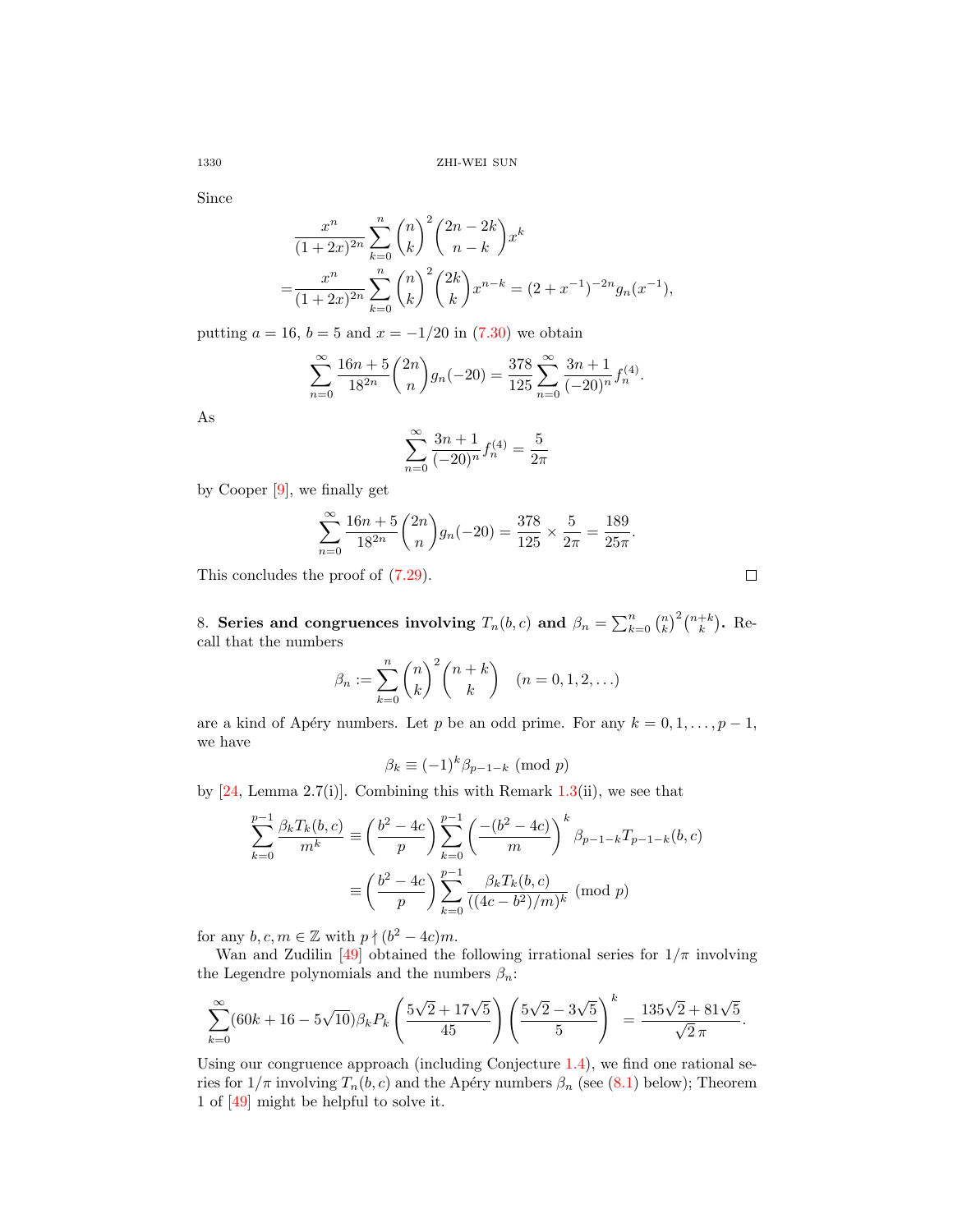Conjecture 8.1. (i) We have

<span id="page-58-0"></span>
$$
\sum_{k=0}^{\infty} \frac{145k+9}{900^k} \beta_k T_k(52, 1) = \frac{285}{\pi}.
$$
\n(8.1)

Also, for any  $n \in \mathbb{Z}^+$  we have

$$
\frac{1}{n} \sum_{k=0}^{n-1} (145k+9)900^{n-1-k} \beta_k T_k(52,1) \in \mathbb{Z}^+.
$$
 (8.2)

(ii) Let  $p > 5$  be a prime. Then

$$
\sum_{k=0}^{p-1} \frac{145k+9}{900^k} \beta_k T_k(52,1) \equiv \frac{p}{5} \left( 133 \left( \frac{-1}{p} \right) - 88 \right) \pmod{p^2}.
$$
 (8.3)

If  $p \equiv 1 \pmod{4}$ , then

$$
\frac{1}{(pn)^2} \left( \sum_{k=0}^{pn-1} \frac{145k+9}{900^k} \beta_k T_k(52,1) - p \sum_{k=0}^{n-1} \frac{145k+9}{900^k} \beta_k T_k(52,1) \right) \in \mathbb{Z}_p \tag{8.4}
$$

for all  $n \in \mathbb{Z}^+$ .

(iii) Let  $p > 5$  be a prime. Then

$$
\left(\frac{-1}{p}\right) \sum_{k=0}^{p-1} \frac{\beta_k T_k(52,1)}{900^k}
$$
  
\n
$$
\equiv \begin{cases} 4x^2 - 2p \pmod{p^2} & \text{if } p \equiv 1,4 \pmod{15} \& p = x^2 + 15y^2 \ (x, y \in \mathbb{Z}), \\ 2p - 12x^2 \pmod{p^2} & \text{if } p \equiv 2,8 \pmod{15} \& p = 3x^2 + 5y^2 \ (x, y \in \mathbb{Z}), \\ 0 \pmod{p^2} & \text{if } \left(\frac{-15}{p}\right) = -1. \end{cases}
$$
\n(8.5)

Remark 8.1. This conjecture was formulated by the author on Oct. 27, 2019.

Conjecture 8.2. (i) For any  $n \in \mathbb{Z}^+$ , we have

$$
\frac{1}{2n} \sum_{k=0}^{n-1} (-1)^k (15k+8) \beta_k T_k(4,-1) \in \mathbb{Z},\tag{8.6}
$$

and this number is odd if and only if  $n \in \{2^a : a \in \mathbb{Z}^+\}.$ 

(ii) Let p be a prime. Then

$$
\sum_{k=0}^{p-1} (-1)^k (15k+8) \beta_k T_k(4,-1) \equiv \frac{p}{4} \left( 27 \left( \frac{p}{3} \right) + 5 \left( \frac{p}{5} \right) \right) \pmod{p^2}.
$$
 (8.7)

If  $\left(\frac{-15}{p}\right) = 1$   $(i.e., p \equiv 1, 2, 4, 8 \pmod{15}$ , then

$$
\sum_{k=0}^{pn-1} (-1)^k (15k+8) \beta_k T_k(4,-1) - p\left(\frac{p}{3}\right) \sum_{k=0}^{n-1} (-1)^k (15k+8) \beta_k T_k(2,2) \tag{8.8}
$$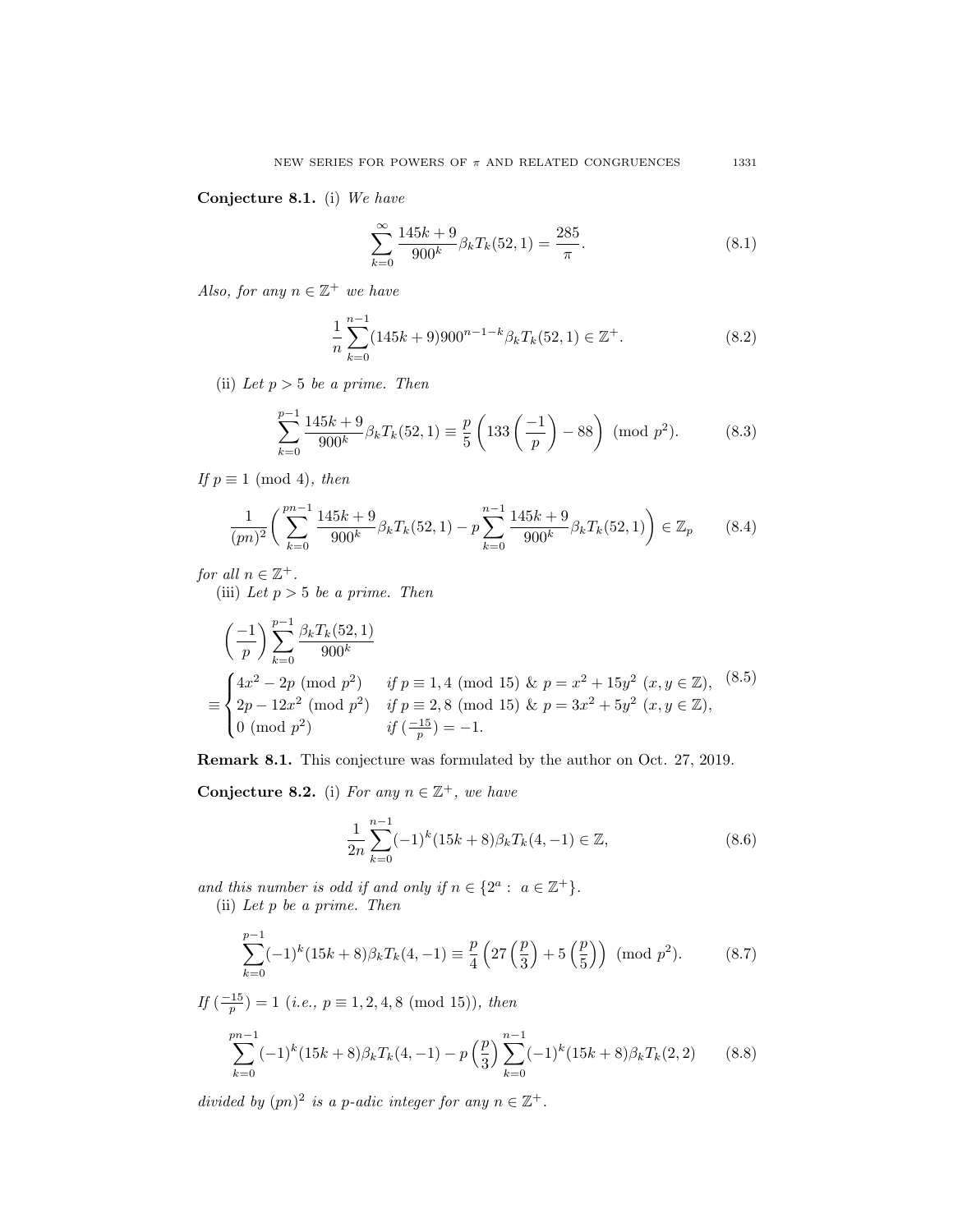(iii) For any prime  $p > 5$ , we have

$$
\sum_{k=0}^{p-1} (-1)^k \beta_k T_k(4, -1)
$$
\n
$$
\equiv \begin{cases}\n4x^2 - 2p \pmod{p^2} & \text{if } p \equiv 1, 4 \pmod{15} \& p = x^2 + 15y^2 \ (x, y \in \mathbb{Z}), \ (8.9) \\
12x^2 - 2p \pmod{p^2} & \text{if } p \equiv 2, 8 \pmod{15} \& p = 3x^2 + 5y^2 \ (x, y \in \mathbb{Z}), \\
0 \pmod{p^2} & \text{if } \left(\frac{-15}{p}\right) = -1.\n\end{cases}
$$

Remark 8.2. This conjecture was formulated by the author on Nov. 13, 2019.

Conjecture 8.3. (i) For any  $n \in \mathbb{Z}^+$ , we have

$$
\frac{3}{n2^{\lfloor n/2 \rfloor}} \sum_{k=0}^{n-1} (2k+1)(-2)^{n-1-k} \beta_k T_k(2,2) \in \mathbb{Z}^+,
$$
 (8.10)

and this number is odd if and only if n is a power of two.

(ii) Let  $p > 3$  be a prime. Then

$$
\sum_{k=0}^{p-1} \frac{2k+1}{(-2)^k} \beta_k T_k(2,2) \equiv \frac{p}{3} \left( 1 + 2 \left( \frac{-1}{p} \right) \right) \pmod{p^2}.
$$
 (8.11)

If  $p \equiv 1 \pmod{4}$ , then

$$
\frac{1}{(pn)^2} \left( \sum_{k=0}^{pn-1} \frac{2k+1}{(-2)^k} \beta_k T_k(2,2) - p \sum_{k=0}^{n-1} \frac{2k+1}{(-2)^k} \beta_k T_k(2,2) \right) \in \mathbb{Z}_p \tag{8.12}
$$

for all  $n \in \mathbb{Z}^+$ .

(iii) For any odd prime p, we have

$$
\sum_{k=0}^{p-1} \frac{\beta_k T_k(2,2)}{(-2)^k}
$$
\n
$$
\equiv \begin{cases}\n4x^2 - 2p \pmod{p^2} & \text{if } p \equiv 1 \pmod{4} \text{ & p = x^2 + 4y^2 \ (x, y \in \mathbb{Z}), \\
0 \pmod{p^2} & \text{if } p \equiv 3 \pmod{4}.\n\end{cases}
$$
\n(8.13)

Remark 8.3. This conjecture was formulated by the author on Nov. 13, 2019.

Conjecture 8.4. (i) For any  $n \in \mathbb{Z}^+$ , we have

$$
\frac{1}{n2^{\lfloor (n+1)/2 \rfloor}} \sum_{k=0}^{n-1} (3k+2)(-2)^{n-1-k} \beta_k T_k(20,2) \in \mathbb{Z}^+, \tag{8.14}
$$

and this number is odd if and only if  $n \in \{2^a : a = 0, 2, 3, 4, \ldots\}.$ 

(ii) Let p be any odd prime. Then

$$
\sum_{k=0}^{p-1} \frac{3k+2}{(-2)^k} \beta_k T_k(20,2) \equiv 2p\left(\frac{2}{p}\right) \pmod{p^2}.
$$
 (8.15)

If  $p \equiv \pm 1 \pmod{8}$ , then

$$
\frac{1}{(pn)^2} \left( \sum_{k=0}^{pn-1} \frac{3k+2}{(-2)^k} \beta_k T_k(20,2) - p \sum_{k=0}^{n-1} \frac{3k+2}{(-2)^k} \beta_k T_k(20,2) \right) \in \mathbb{Z}_p \tag{8.16}
$$

for all  $n \in \mathbb{Z}^+$ .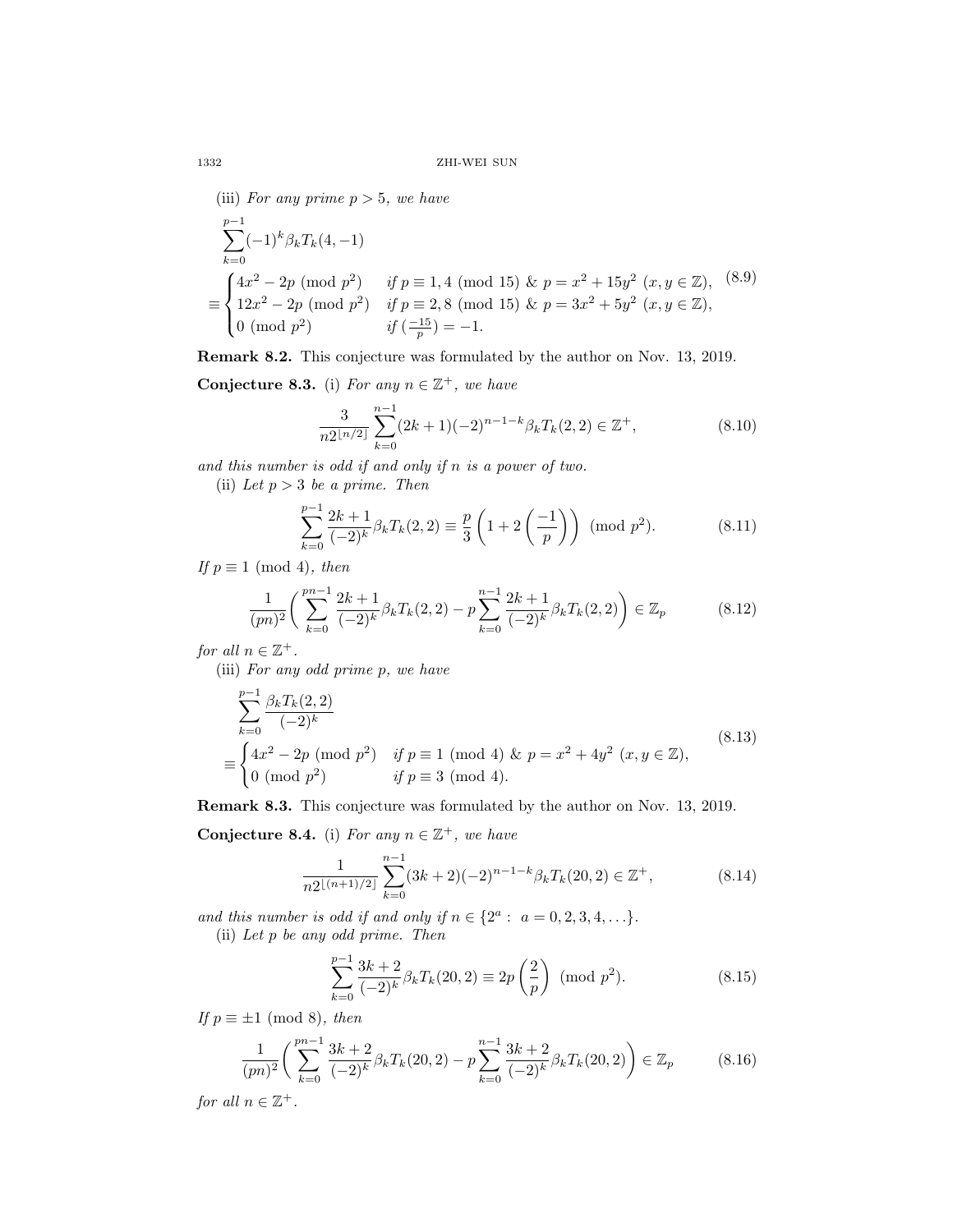(iii) For any odd prime p, we have

$$
\sum_{k=0}^{p-1} \frac{\beta_k T_k(20,2)}{(-2)^k}
$$
\n
$$
\equiv \begin{cases}\n4x^2 - 2p \pmod{p^2} & \text{if } p \equiv 1 \pmod{4} \text{ & p = x^2 + 4y^2 \ (x, y \in \mathbb{Z}), \\
0 \pmod{p^2} & \text{if } p \equiv 3 \pmod{4}.\n\end{cases}
$$
\n(8.17)

Conjecture 8.5. (i) For any  $n \in \mathbb{Z}^+$ , we have

$$
\frac{3}{n} \sum_{k=0}^{n-1} (5k+3)4^{n-1-k} \beta_k T_k(14, -1) \in \mathbb{Z}.
$$
 (8.18)

(ii) Let  $p > 3$  be a prime. Then

$$
\sum_{k=0}^{p-1} \frac{5k+3}{4^k} \beta_k T_k(14, -1) \equiv \frac{p}{3} \left( 4 \left( \frac{-2}{p} \right) + 5 \left( \frac{2}{p} \right) \right) \pmod{p^2}.
$$
 (8.19)

If  $p \equiv 1 \pmod{4}$ , then

$$
\frac{1}{(pn)^2} \left( \sum_{k=0}^{pn-1} \frac{5k+3}{4^k} \beta_k T_k(14, -1) - p \left( \frac{2}{p} \right) \sum_{k=0}^{n-1} \frac{5k+3}{4^k} \beta_k T_k(14, -1) \right) \in \mathbb{Z}_p \quad (8.20)
$$

for all  $n \in \mathbb{Z}^+$ . (iii) Let  $p \neq 2, 5$  be a prime. Then

$$
\sum_{k=0}^{p-1} \frac{\beta_k T_k(14, -1)}{4^k}
$$
\n
$$
\equiv \begin{cases}\n4x^2 - 2p \pmod{p^2} & \text{if } \left(\frac{-2}{p}\right) = \left(\frac{5}{p}\right) = 1 \text{ \& } p = x^2 + 10y^2 \ (x, y \in \mathbb{Z}), \\
8x^2 - 2p \pmod{p^2} & \text{if } \left(\frac{-2}{p}\right) = \left(\frac{5}{p}\right) = -1 \text{ \& } p = 2x^2 + 5y^2 \ (x, y \in \mathbb{Z}), \\
0 \pmod{p^2} & \text{if } \left(\frac{-10}{p}\right) = -1.\n\end{cases}
$$
\n(8.21)

Conjecture 8.6. (i) For any  $n \in \mathbb{Z}^+$ , we have

$$
\frac{1}{3n} \sum_{k=0}^{n-1} (22k+15)(-4)^{n-1-k} \beta_k T_k(46,1) \in \mathbb{Z}^+,
$$
\n(8.22)

and this number is odd if and only if n is a power of two.

(ii) Let p be an odd prime. Then

$$
\sum_{k=0}^{p-1} \frac{22k+15}{(-4)^k} \beta_k T_k(46,1) \equiv \frac{p}{4} \left( 357 - 297 \left( \frac{33}{p} \right) \right) \pmod{p^2}.
$$
 (8.23)

If  $\left(\frac{33}{p}\right) = 1$ , then

$$
\frac{1}{(pn)^2} \left( \sum_{k=0}^{pn-1} \frac{22k+15}{(-4)^k} \beta_k T_k(46,1) - p \sum_{k=0}^{n-1} \frac{22k+15}{(-4)^k} \beta_k T_k(46,1) \right) \in \mathbb{Z}_p \qquad (8.24)
$$

for all  $n \in \mathbb{Z}^+$ .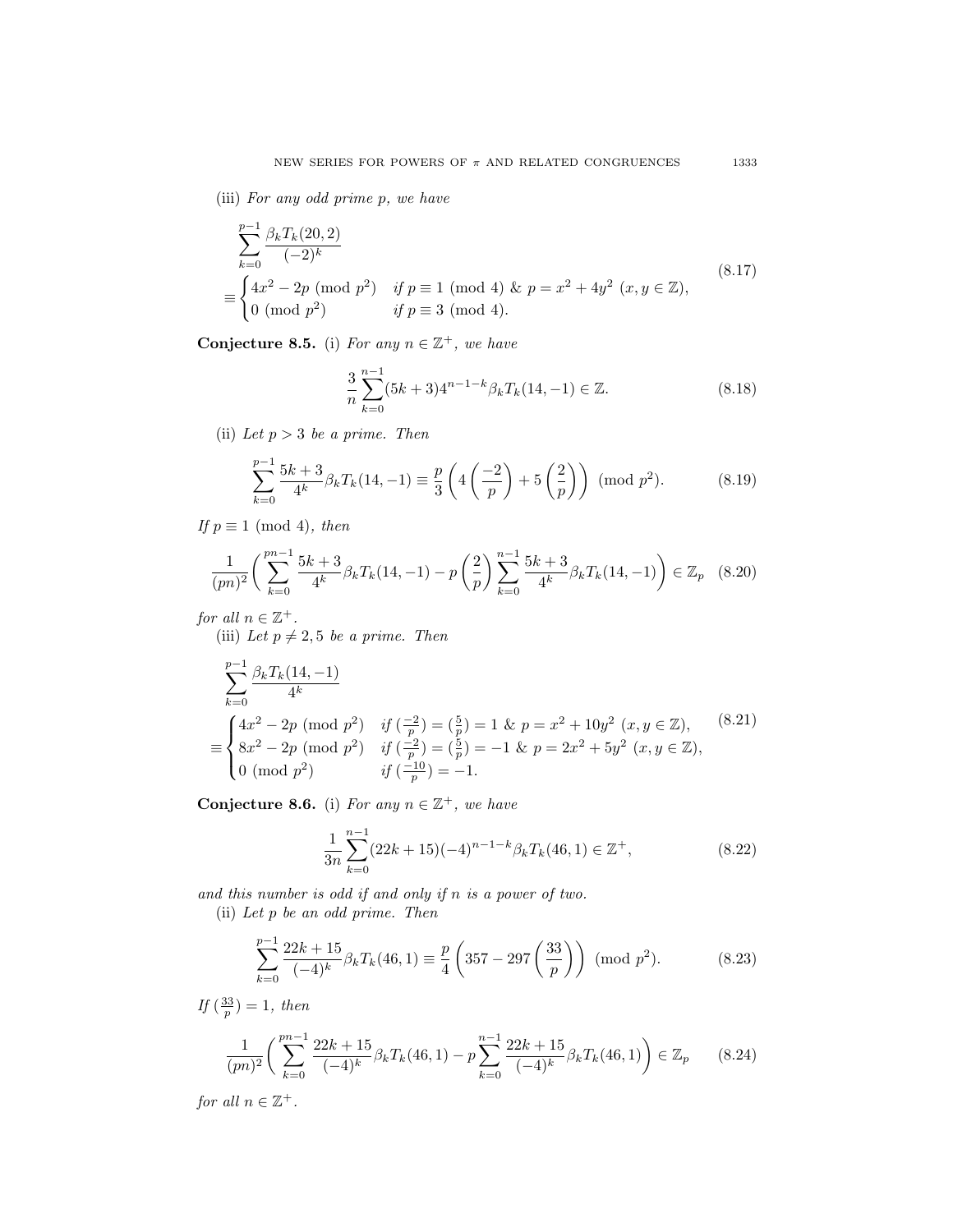(iii) Let  $p > 3$  be a prime. Then

$$
\sum_{k=0}^{p-1} \frac{\beta_k T_k(46,1)}{(-4)^k}
$$
\n
$$
\equiv \begin{cases}\nx^2 - 2p \pmod{p^2} & \text{if } \left(\frac{p}{11}\right) = 1 \text{ \& } 4p = x^2 + 11y^2 \ (x, y \in \mathbb{Z}), \\
0 \pmod{p^2} & \text{if } \left(\frac{p}{11}\right) = -1.\n\end{cases}
$$
\n(8.25)

Conjecture 8.7. (i) For any  $n \in \mathbb{Z}^+$ , we have

$$
\frac{1}{n}\sum_{k=0}^{n-1} (190k+91)(-60)^{n-1-k} \beta_k T_k(82,1) \in \mathbb{Z}^+,
$$
\n(8.26)

and this number is odd if and only if n is a power of two. (ii) Let  $p > 5$  be a prime. Then

$$
\sum_{k=0}^{p-1} \frac{190k + 91}{(-60)^k} \beta_k T_k(82, 1) \equiv \frac{p}{4} \left( 111 + 253 \left( \frac{-15}{p} \right) \right) \pmod{p^2}.
$$
 (8.27)

If  $\left(\frac{-15}{p}\right) = 1$ , then

$$
\frac{1}{(pn)^2} \left( \sum_{k=0}^{pn-1} \frac{190k + 91}{(-60)^k} \beta_k T_k(82, 1) - p \sum_{k=0}^{n-1} \frac{190k + 91}{(-60)^k} \beta_k T_k(82, 1) \right) \in \mathbb{Z}_p \tag{8.28}
$$

for all  $n \in \mathbb{Z}^+$ .

(iii) For any prime  $p > 7$ , we have

$$
\left(\frac{p}{3}\right) \sum_{k=0}^{p-1} \frac{\beta_k T_k(82,1)}{(-60)^k}
$$
\n
$$
\equiv \begin{cases}\nx^2 - 2p \pmod{p^2} & \text{if } \left(\frac{p}{5}\right) = \left(\frac{p}{7}\right) = 1 \text{ \& } 4p = x^2 + 35y^2 \ (x, y \in \mathbb{Z}),\\
2p - 5x^2 \pmod{p^2} & \text{if } \left(\frac{p}{5}\right) = \left(\frac{p}{7}\right) = -1 \text{ \& } 4p = 5x^2 + 7y^2 \ (x, y \in \mathbb{Z}),\\
0 \pmod{p^2} & \text{if } \left(\frac{-35}{p}\right) = -1.\n\end{cases}
$$
\n
$$
(8.29)
$$

9. Series and congruences involving  $w_n = \sum_{k=0}^{\lfloor n/3 \rfloor} (-1)^k 3^{n-3k} \binom{n}{3k} \binom{3k}{k} \binom{2k}{k}$  and  $T_n(b, c)$ . The numbers

$$
w_n := \sum_{k=0}^{\lfloor n/3 \rfloor} (-1)^k 3^{n-3k} {n \choose 3k} {3k \choose k} {2k \choose k} \quad (n = 0, 1, 2, ...)
$$

were first introduced by Zagier [\[51\]](#page-69-3) during his study of Apéry-like integer sequences, who noted the recurrence

$$
(n+1)^2 w_{n+1} = (9n(n+1)+3)w_n - 27n^2 w_{n-1} \quad (n=1,2,3,\ldots).
$$

<span id="page-61-0"></span>**Lemma 9.1.** Let  $p > 3$  be a prime. Then

$$
w_k \equiv \left(\frac{-3}{p}\right) 27^k w_{p-1-k} \pmod{p} \quad \text{for all } k = 0, \dots, p-1.
$$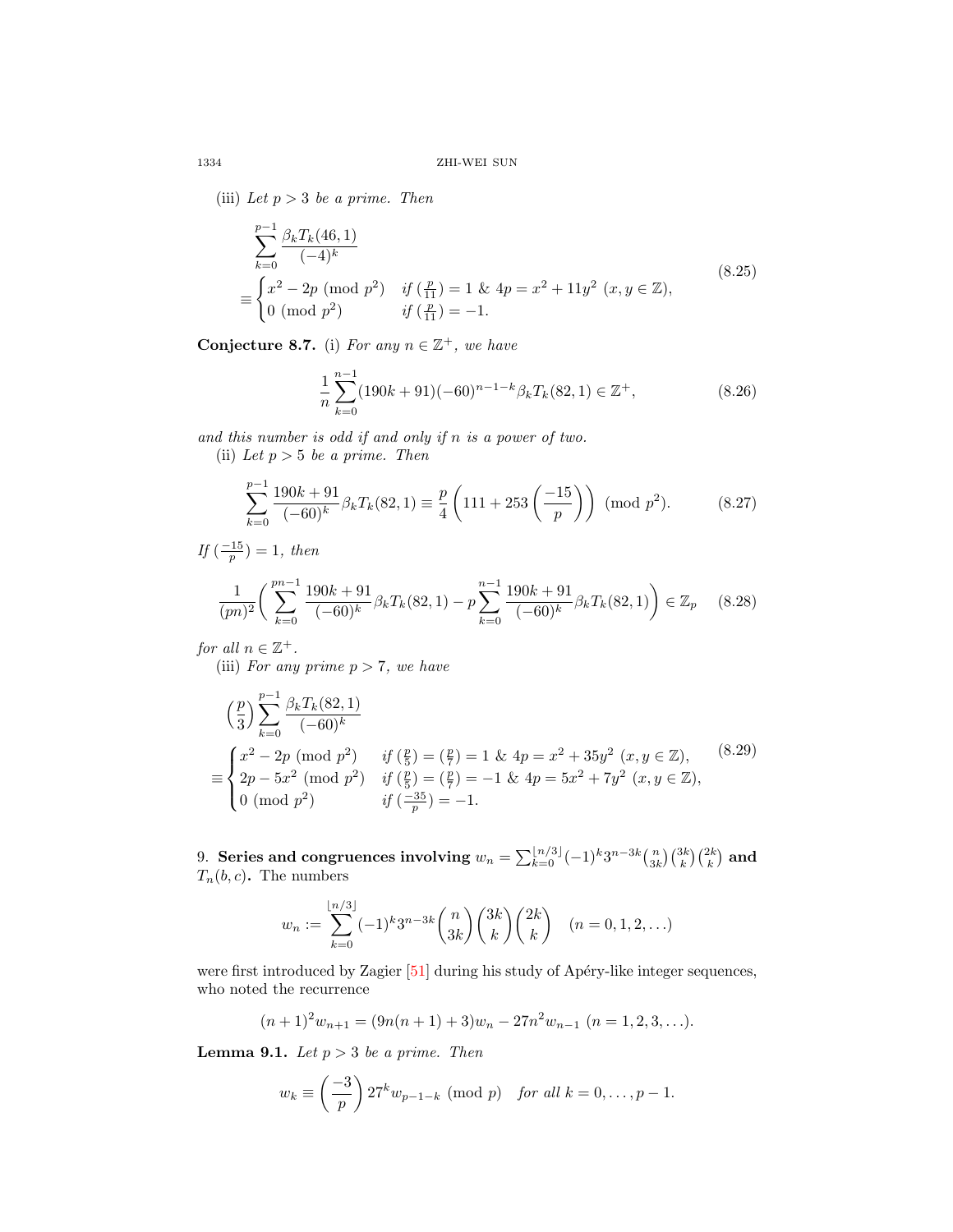Proof. Note that

$$
w_{p-1} = \sum_{k=0}^{\lfloor (p-1)/3 \rfloor} (-1)^k 3^{p-1-3k} {p-1 \choose 3k} {3k \choose k} {2k \choose k}
$$

$$
\equiv \sum_{k=0}^{p-1} \frac{{2k \choose k} {3k \choose k}}{27^k} \equiv \left(\frac{p}{3}\right) \pmod{p}
$$

with the help of the known congruence  $\sum_{k=0}^{p-1} {2k \choose k} {3k \choose k} / 27^k \equiv \binom{p}{3} \pmod{p^2}$  conjectured by F. Rodriguez-Villegas [\[28\]](#page-68-23) and proved by E. Mortenson [\[25\]](#page-68-24). Similarly,

$$
w_{p-2} = \sum_{k=0}^{\lfloor (p-2)/3 \rfloor} (-1)^k 3^{p-2-3k} {p-2 \choose 3k} {3k \choose k} {2k \choose k}
$$
  
= 
$$
\sum_{k=0}^{\lfloor (p-2)/3 \rfloor} (-1)^k 3^{p-2-3k} \frac{3k+1}{p-1} {p-1 \choose 3k+1} {3k \choose k} {2k \choose k}
$$
  
= 
$$
\frac{1}{9} \sum_{k=0}^{p-1} (9k+3) \frac{{2k \choose k} {3k \choose k}}{27^k} \equiv \frac{1}{9} {p \choose 3} + \frac{1}{9} \sum_{k=0}^{p-1} (9k+2) \frac{{2k \choose k} {3k \choose k}}{27^k} \pmod{p}.
$$

By induction,

$$
\sum_{k=0}^{n} (9k+2) \frac{\binom{2k}{k} \binom{3k}{k}}{27^k} = (3n+1)(3n+2) \frac{\binom{2n}{n} \binom{3n}{n}}{27^n}
$$

for all  $n \in \mathbb{N}$ . In particular,

$$
\sum_{k=0}^{p-1} (9k+2) \frac{\binom{2k}{k} \binom{3k}{k}}{27^k} = \frac{(3p-2)(3p-1)}{27^{p-1}} pC_{p-1} \binom{3p-3}{p-1} \equiv 0 \pmod{p}.
$$

So we have  $w_k \equiv \left(\frac{-3}{p}\right)27^k w_{p-1-k}$  (mod p) for  $k = 0, 1$ . (Note that  $w_0 = 1$  and  $w_1 = 3.$ 

Now let  $k \in \{1, \ldots, p-2\}$  and assume that

$$
w_j \equiv \left(\frac{-3}{p}\right) 27^j w_{p-1-j} \quad \text{for all } j = 0, \dots, k.
$$

Then

$$
(k+1)^2 w_{k+1} = (9k(k+1) + 3)w_k - 27k^2 w_{k-1}
$$
  
\n
$$
\equiv (9(p-k)(p-k-1) + 3)\left(\frac{-3}{p}\right) 27^k w_{p-1-k} - 27(p-k)^2 \left(\frac{-3}{p}\right) 27^{k-1} w_{p-1-(k-1)}
$$
  
\n
$$
= \left(\frac{-3}{p}\right) 27^k \times 27(p-k-1)^2 w_{p-k-2} \pmod{p}
$$

and hence

$$
w_{k+1} \equiv \left(\frac{-3}{p}\right) 27^{k+1} w_{p-1-(k+1)} \pmod{p}.
$$

In view of the above, we have proved the desired result by induction.

 $\Box$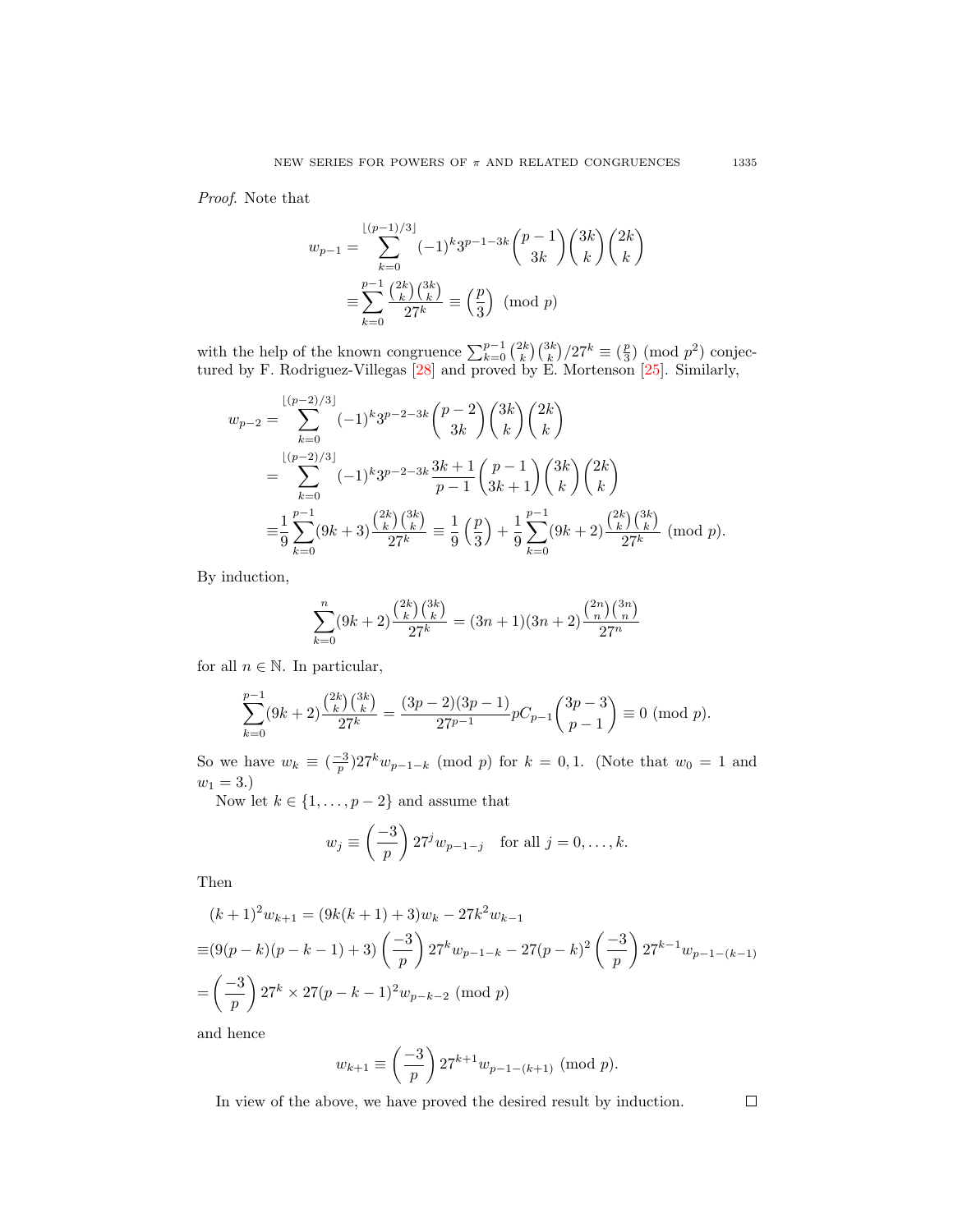For Lemma [9.1](#page-61-0) one may also consult [\[31,](#page-68-25) Corollary 3.1]. Let  $p > 3$  be a prime. In view of Lemma  $9.1$  and Remark  $1.3$ (ii), we have

$$
\sum_{k=0}^{p-1} \frac{w_k T_k(b, c)}{m^k} \equiv \left(\frac{-3(b^2 - 4c)}{p}\right) \sum_{k=0}^{p-1} \left(\frac{27(b^2 - 4c)}{m}\right)^k w_{p-1-k} T_{p-1-k}(b, c)
$$

$$
\equiv \left(\frac{-3(b^2 - 4c)}{p}\right) \sum_{k=0}^{p-1} \frac{w_k T_k(b, c)}{(27(b^2 - 4c)/m)^k} \text{ (mod } p)
$$

for any  $b, c, m \in \mathbb{Z}$  with  $p \nmid (b^2 - 4c)m$ .

Wan and Zudilin [\[49\]](#page-68-9) obtained the following irrational series for  $1/\pi$  involving the Legendre polynomials and the numbers  $w_n$ :

$$
\sum_{k=0}^{\infty} (14k + 7 - \sqrt{21}) w_k P_k \left(\frac{\sqrt{21}}{5}\right) \left(\frac{7\sqrt{21} - 27}{90}\right)^k = \frac{5\sqrt{7(7\sqrt{21} + 27)}}{4\sqrt{2}\pi}
$$

Using our congruence approach (including Conjecture [1.4\)](#page-12-4), we find five rational series for  $1/\pi$  involving  $T_n(b, c)$  and the numbers  $w_n$ ; Theorem 1 of [\[49\]](#page-68-9) might be helpful to solve them.

## Conjecture 9.1. We have

$$
\sum_{k=0}^{\infty} \frac{13k+3}{100^k} w_k T_k(14, -1) = \frac{30\sqrt{2}}{\pi},
$$
\n(9.1)

<span id="page-63-1"></span><span id="page-63-0"></span>.

$$
\sum_{k=0}^{\infty} \frac{14k+5}{108^k} w_k T_k(18,1) = \frac{27\sqrt{3}}{\pi},
$$
\n(9.2)

$$
\sum_{k=0}^{\infty} \frac{19k+2}{486^k} w_k T_k(44, -2) = \frac{81\sqrt{3}}{4\pi},
$$
\n(9.3)

$$
\sum_{k=0}^{\infty} \frac{91k + 32}{(-675)^k} w_k T_k(52, 1) = \frac{45\sqrt{3}}{2\pi},
$$
\n(9.4)

$$
\sum_{k=0}^{\infty} \frac{182k + 37}{756^k} w_k T_k(110, 1) = \frac{315\sqrt{3}}{\pi}.
$$
\n(9.5)

Below we present our conjectures on congruences related to the identities [\(9.2\)](#page-63-0) and [\(9.5\)](#page-63-1).

Conjecture 9.2. (i) For any  $n \in \mathbb{Z}^+$ , we have

$$
\frac{1}{n} \sum_{k=0}^{n-1} (14k+5) 108^{n-1-k} w_k T_k(18,1) \in \mathbb{Z}^+,
$$
\n(9.6)

and this number is odd if and only if  $n \in \{2^a : a \in \mathbb{N}\}.$ 

(ii) Let  $p > 3$  be a prime. Then

$$
\sum_{k=0}^{p-1} \frac{14k+5}{108^k} w_k T_k(18,1) \equiv \frac{p}{4} \left( 27 \left( \frac{-3}{p} \right) - 7 \left( \frac{21}{p} \right) \right) \pmod{p^2}.
$$
 (9.7)

If  $(\frac{p}{7}) = 1$  (i.e.,  $p \equiv 1, 2, 4 \pmod{7}$ ), then

$$
\frac{1}{(pn)^2} \left( \sum_{k=0}^{pn-1} \frac{14k+5}{108^k} w_k T_k(18,1) - \left(\frac{p}{3}\right) \sum_{k=0}^{n-1} \frac{14k+5}{108^k} w_k T_k(18,1) \right) \in \mathbb{Z}_p \tag{9.8}
$$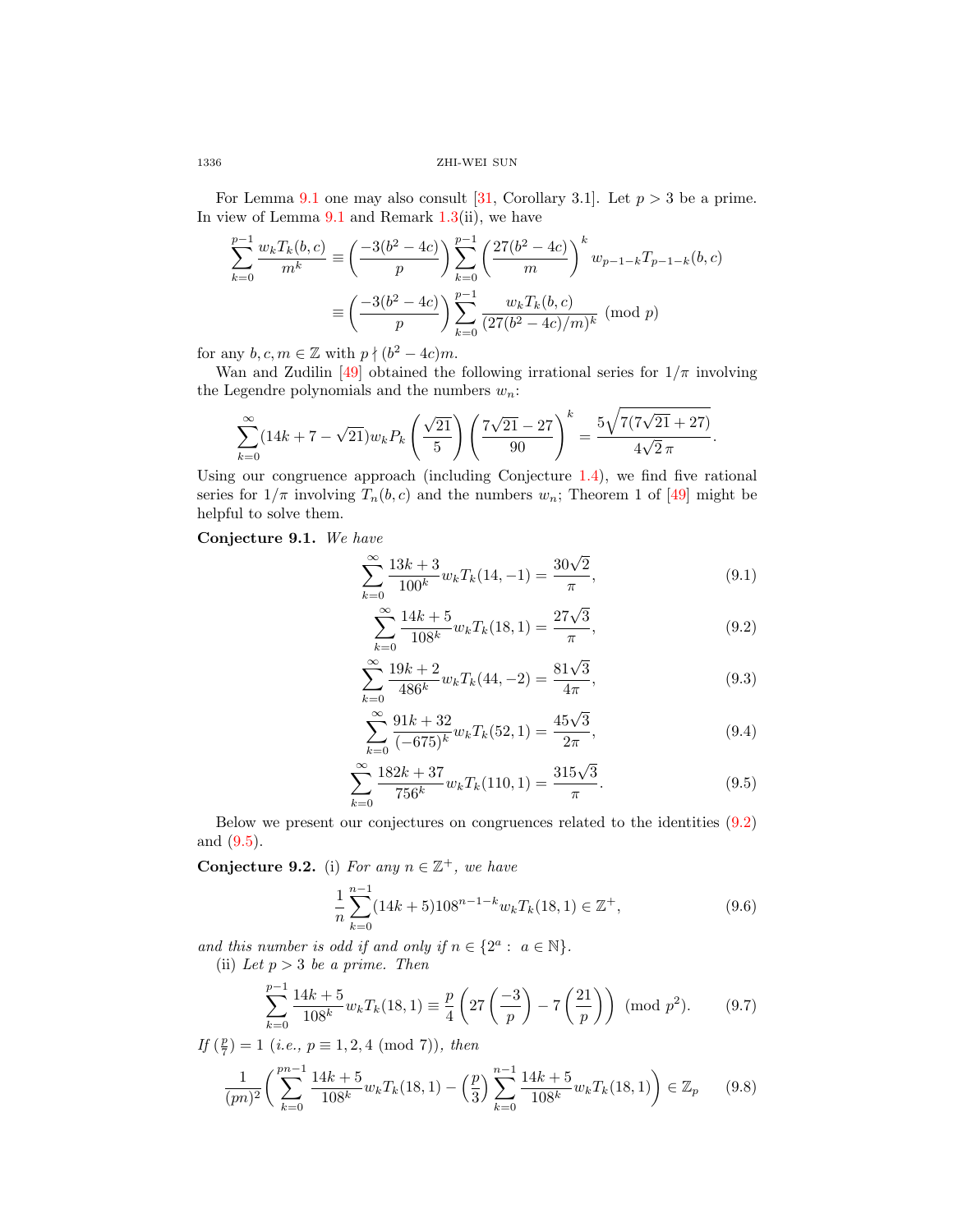for all  $n \in \mathbb{Z}^+$ .

(iii) For any prime  $p > 7$ , we have

$$
\left(\frac{p}{3}\right) \sum_{k=0}^{p-1} \frac{w_k T_k(18,1)}{108^k}
$$
\n
$$
\equiv \begin{cases}\nx^2 - 2p \pmod{p^2} & \text{if } \left(\frac{p}{5}\right) = \left(\frac{p}{7}\right) = 1 \text{ & \text{if } 4p = x^2 + 35y^2 \ (x, y \in \mathbb{Z}), \\
5x^2 - 2p \pmod{p^2} & \text{if } \left(\frac{p}{5}\right) = \left(\frac{p}{7}\right) = -1 \text{ & \text{if } 4p = 5x^2 + 7y^2 \ (x, y \in \mathbb{Z}), \\
0 \pmod{p^2} & \text{if } \left(\frac{-35}{p}\right) = -1.\n\end{cases}
$$
\n
$$
(9.9)
$$

Conjecture 9.3. (i) For any  $n \in \mathbb{Z}^+$ , we have

$$
\frac{1}{n} \sum_{k=0}^{n-1} (182k + 37)756^{n-1-k} w_k T_k(110, 1) \in \mathbb{Z}^+, \tag{9.10}
$$

and this number is odd if and only if  $n \in \{2^a : a \in \mathbb{N}\}.$ 

(ii) Let  $p > 3$  be a prime with  $p \neq 7$ . Then

$$
\sum_{k=0}^{p-1} \frac{182k + 37}{756^k} w_k T_k(110, 1) \equiv \frac{p}{4} \left( 265 \left( \frac{-3}{p} \right) - 117 \left( \frac{21}{p} \right) \right) \pmod{p^2}.
$$
 (9.11)

If  $(\frac{p}{7}) = 1$  (i.e.,  $p \equiv 1, 2, 4 \pmod{7}$ ), then

$$
\frac{1}{(pn)^2} \left( \sum_{k=0}^{pn-1} \frac{182k+37}{756^k} w_k T_k(110,1) - \left(\frac{p}{3}\right) \sum_{k=0}^{n-1} \frac{182k+37}{756^k} w_k T_k(110,1) \right) \in \mathbb{Z}_p \tag{9.12}
$$

for all  $n \in \mathbb{Z}^+$ .

(iii) For any prime  $p > 3$  with  $p \neq 7, 13$ , we have

$$
\left(\frac{p}{3}\right) \sum_{k=0}^{p-1} \frac{w_k T_k(110, 1)}{756^k}
$$
\n
$$
\equiv \begin{cases}\nx^2 - 2p \pmod{p^2} & \text{if } \left(\frac{p}{7}\right) = \left(\frac{p}{13}\right) = 1 \text{ \& } 4p = x^2 + 91y^2 \ (x, y \in \mathbb{Z}), \\
7x^2 - 2p \pmod{p^2} & \text{if } \left(\frac{p}{7}\right) = \left(\frac{p}{13}\right) = -1 \text{ \& } 4p = 7x^2 + 13y^2 \ (x, y \in \mathbb{Z}), \\
0 \pmod{p^2} & \text{if } \left(\frac{-91}{p}\right) = -1.\n\end{cases}
$$
\n(9.13)

Now we give one more conjecture in this section.

**Conjecture 9.4.** (i) For any integer  $n > 1$ , we have

$$
\frac{1}{3n2^{\lfloor (n+1)/2 \rfloor}} \sum_{k=0}^{n-1} (2k+1) 54^{n-1-k} w_k T_k(10, -2) \in \mathbb{Z}^+.
$$
 (9.14)

(ii) Let  $p > 3$  be a prime. Then

$$
\sum_{k=0}^{p-1} \frac{2k+1}{54^k} w_k T_k(10, -2) \equiv p\left(\frac{p}{3}\right) + \frac{p}{2}(2^{p-1} - 1) \left(5\left(\frac{p}{3}\right) + 3\left(\frac{3}{p}\right)\right) \pmod{p^3}.
$$
\n(9.15)

If  $p \equiv 1 \pmod{4}$ , then

<span id="page-64-0"></span>
$$
\frac{1}{(pn)^2} \left( \sum_{k=0}^{pn-1} \frac{2k+1}{54^k} w_k T_k(10, -2) - \left( \frac{p}{3} \right) \sum_{k=0}^{n-1} \frac{2k+1}{54^k} w_k T_k(10, -2) \right) \in \mathbb{Z}_p \tag{9.16}
$$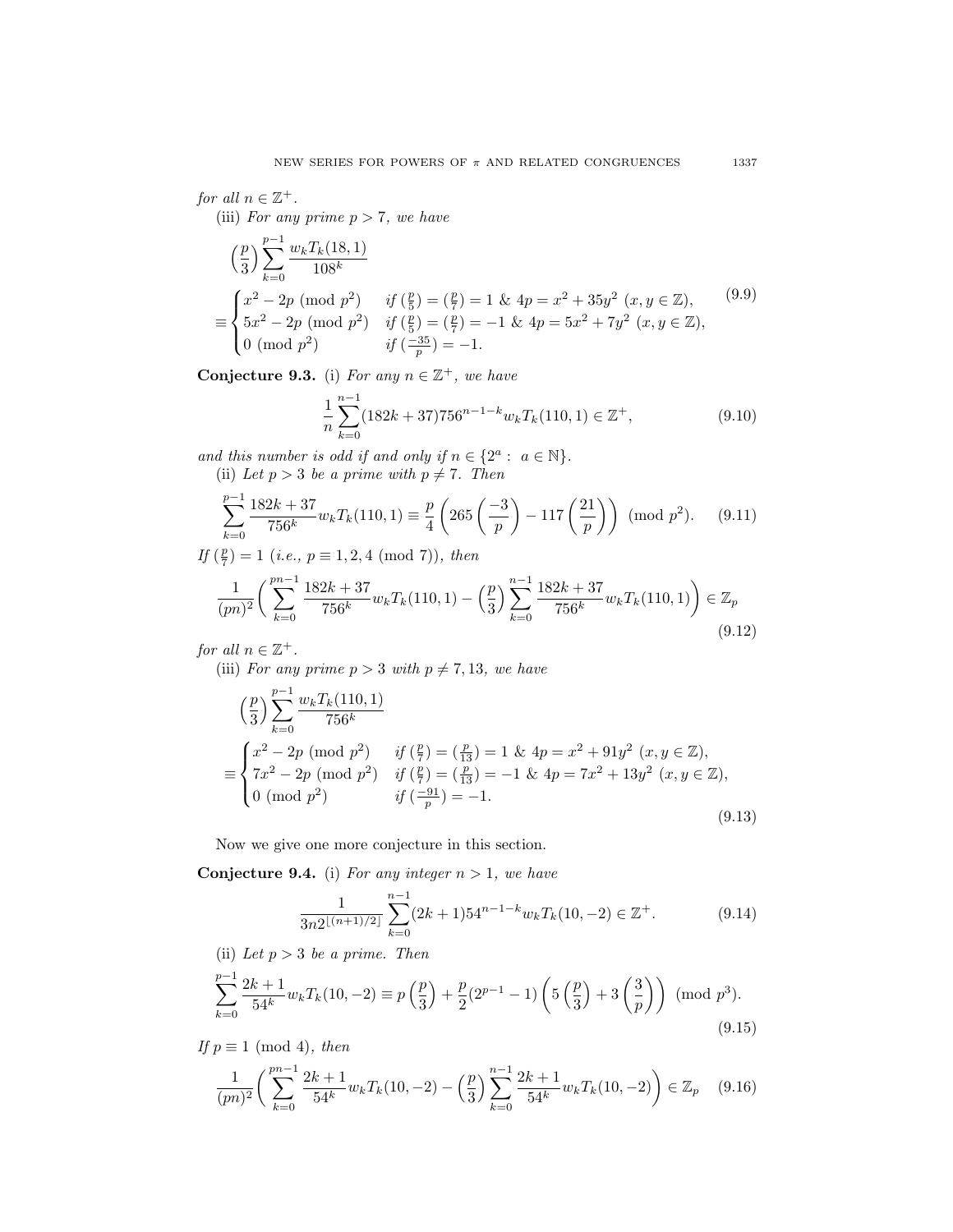for all  $n \in \mathbb{Z}^+$ . (iii) For any prime  $p > 3$ , we have

$$
\left(\frac{p}{3}\right) \sum_{k=0}^{p-1} \frac{w_k T_k(10, -2)}{54^k}
$$
\n
$$
\equiv \begin{cases}\n4x^2 - 2p \pmod{p^2} & \text{if } 4 \mid p-1 \text{ & p = x^2 + 4y^2 \ (x, y \in \mathbb{Z}), \\
0 \pmod{p^2} & \text{if } p \equiv 3 \pmod{4}.\n\end{cases}
$$
\n(9.17)

**Remark 9.1.** For primes  $p > 3$  with  $p \equiv 3 \pmod{4}$ , in general the congru-ence [\(9.16\)](#page-64-0) is not always valid for all  $n \in \mathbb{Z}^+$ . This does not violate Conjecture ence (9.10) is not always vand for an *n* ∈<br>[1.2](#page-11-3) since  $\lim_{k\to+\infty} |w_kT_k(10,-2)|^{1/k} = \sqrt{}$  $\overline{27} \times \sqrt{10^2 - 4(-2)} = 54$ . If the series  $\sum_{k=0}^{\infty} \frac{2k+1}{54^k} w_k T_k(10,-2)$  converges, its value times  $\pi/\sqrt{3}$  should be a rational number.

10. Series for  $\pi$  involving  $T_n$  and related congruences. Let p be an odd prime and let  $a, b, c, d, m \in \mathbb{Z}$  with  $m(b^2 - 4c) \not\equiv 0 \pmod{p}$ . Then

$$
\sum_{k=1}^{p-1} \frac{a+dk}{m^k} {2k \choose k}^2 T_k(b,c) \equiv \sum_{k=1}^{(p-1)/2} \frac{a+dk}{k^2 m^k} \left( k {2k \choose k} \right)^2 T_k(b,c)
$$

$$
\equiv \sum_{k=1}^{(p-1)/2} \frac{a+dk}{k^2 m^k} \left( -\frac{2p}{\binom{2(p-k)}{p-k}} \right)^2 T_k(b,c) \pmod{p}
$$

with the aid of  $[33, \text{Lemma } 2.1]$  $[33, \text{Lemma } 2.1]$ . Thus

$$
\sum_{k=1}^{p-1} \frac{a+dk}{m^k} {2k \choose k}^2 T_k(b,c)
$$
  
\n
$$
\equiv 4p^2 \sum_{k=1}^{(p-1)/2} \frac{a+dk}{k^2 m^k} \times \frac{T_k(b,c)}{{2(p-k \choose p-k}^2}
$$
  
\n
$$
\equiv 4p^2 \sum_{p/2 < k < p} \frac{a+d(p-k)}{(p-k)^2 m^{p-k}} \times \frac{T_{p-k}(b,c)}{{2k \choose k}^2}
$$
  
\n
$$
\equiv 4p^2 \sum_{k=1}^{p-1} \frac{(a-dk)m^{k-1}}{k^2 {2k \choose k}^2} \left(\frac{b^2-4c}{p}\right) (b^2-4c)^{p-k} T_{p-1-(p-k)}(b,c)
$$
  
\n
$$
\equiv \left(\frac{b^2-4c}{p}\right) 4p^2 \sum_{k=1}^{p-1} \frac{(a-dk)T_{k-1}(b,c)}{k^2 {2k \choose k}^2} \left(\frac{m}{b^2-4c}\right)^{k-1} \pmod{p}
$$

in view of Remark [1.3\(](#page-12-3)ii).

Let  $p > 3$  be a prime. By the above, the author's conjectural congruence (cf. [\[35,](#page-68-13) Conjecture 1.3])

$$
\sum_{k=0}^{p-1} (105k + 44)(-1)^k {2k \choose k}^2 T_k \equiv p \left(20 + 24 \left(\frac{p}{3}\right)(2 - 3^{p-1})\right) \pmod{p^3}
$$

implies that

$$
p^2 \sum_{k=1}^{p-1} \frac{(105k - 44)T_{k-1}}{k^2 {2k \choose k}^2 3^{k-1}} \equiv 11\left(\frac{p}{3}\right) \pmod{p}.
$$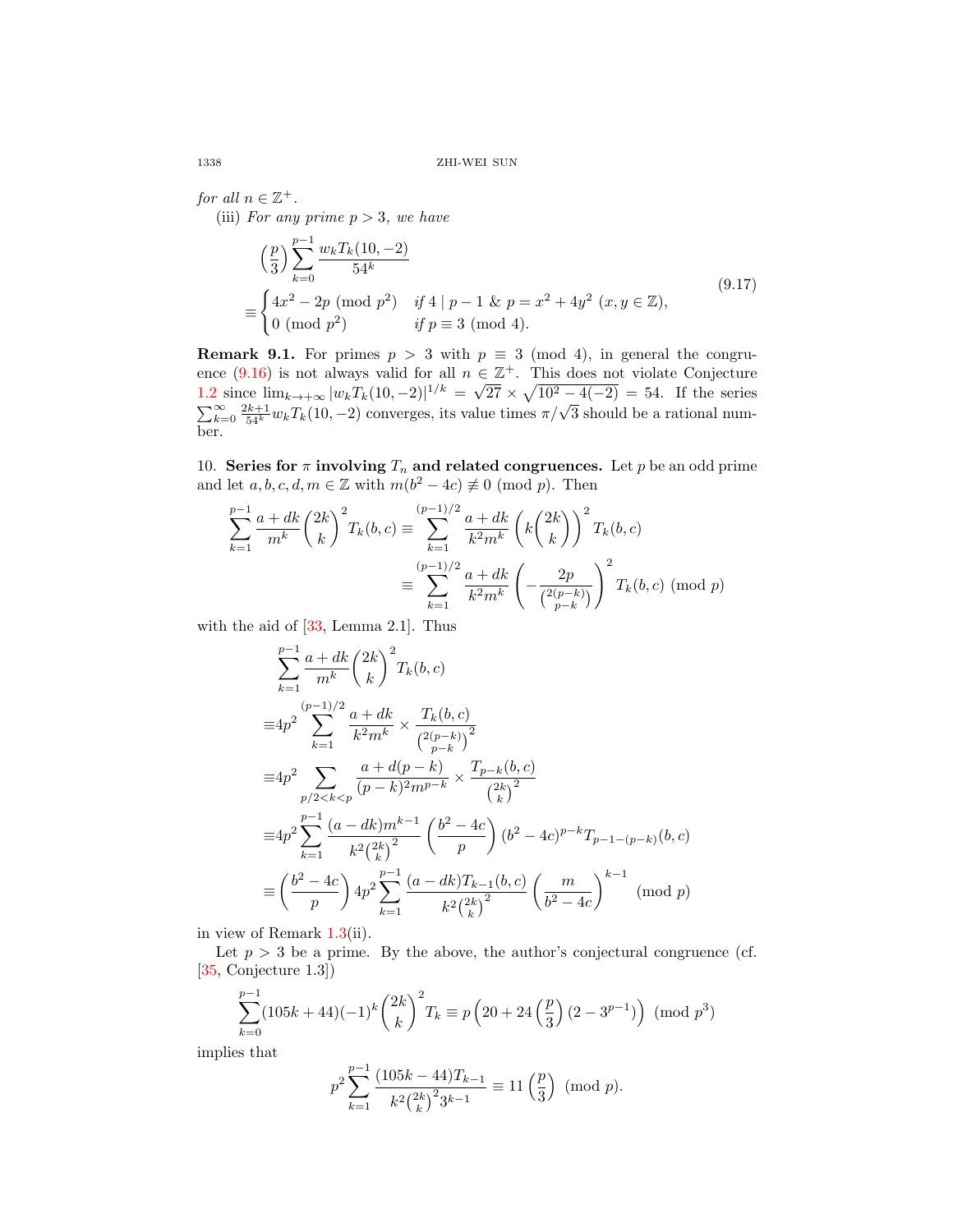Motivated by this, we pose the following curious conjecture.

Conjecture 10.1. We have the following identities:

$$
\sum_{k=1}^{\infty} \frac{(105k - 44)T_{k-1}}{k^2 \binom{2k}{k}^2 3^{k-1}} = \frac{5\pi}{\sqrt{3}} + 6\log 3,\tag{10.1}
$$

$$
\sum_{k=2}^{\infty} \frac{(5k-2)T_{k-1}}{(k-1)k^2\binom{2k}{k}^2 3^{k-1}} = \frac{21 - 2\sqrt{3}\,\pi - 9\log 3}{12}.\tag{10.2}
$$

Remark 10.1. The two identities were conjectured by the author on Dec. 7, 2019. One can easily check them numerically via Mathematica as the two series converge fast.

Now we state our related conjectures on congruences.

**Conjecture 10.2.** For any prime  $p > 3$ , we have

$$
p^2 \sum_{k=1}^{p-1} \frac{(105k - 44)T_{k-1}}{k^2 {2k \choose k}^2 3^{k-1}} \equiv 11\left(\frac{p}{3}\right) + \frac{p}{2}\left(13 - 35\left(\frac{p}{3}\right)\right) \pmod{p^2}
$$
 (10.3)

and

$$
p^2 \sum_{k=2}^{p-1} \frac{(5k-2)T_{k-1}}{(k-1)k^2 {2k \choose k}^2 3^{k-1}} \equiv -\frac{1}{2} \left(\frac{p}{3}\right) - \frac{p}{8} \left(7 + \left(\frac{p}{3}\right)\right) \pmod{p^2}.
$$
 (10.4)

Conjecture 10.3. (i) We have

$$
\frac{1}{n\binom{2n}{n}}\sum_{k=0}^{n-1}(-1)^{n-1-k}(5k+2)\binom{2k}{k}C_kT_k \in \mathbb{Z}^+
$$

for all  $n \in \mathbb{Z}^+$ , and also

$$
\sum_{k=0}^{p-1} (-1)^k (5k+2) \binom{2k}{k} C_k T_k \equiv 2p \left( 1 - \left( \frac{p}{3} \right) (3^p - 3) \right) \pmod{p^3}
$$

for each prime  $p > 3$ .

(ii) For any prime  $p \equiv 1 \pmod{3}$  and  $n \in \mathbb{Z}^+$ , we have

$$
\frac{\sum_{k=0}^{pn-1}(-1)^k(5k+2)\binom{2k}{k}C_kT_k - p\sum_{k=0}^{n-1}(-1)^k(5k+2)\binom{2k}{k}C_kT_k}{(pn)^2\binom{2n}{n}^2}
$$
\n
$$
\equiv \left(\frac{p}{3}\right)\frac{3^p-3}{2p}(-1)^nT_{n-1} \pmod{p}.
$$
\n(10.5)

Remark 10.2. See also [\[45,](#page-68-4) Conjecture 67] for a similar conjecture.

Let  $p$  be an odd prime. We conjecture that

<span id="page-66-0"></span>
$$
\sum_{k=0}^{p-1} \frac{8k+3}{(-16)^k} {2k \choose k}^2 T_k(3, -4) \equiv p \left( 1 + 2 \left( \frac{-1}{p} \right) \right) \pmod{p^2}
$$
 (10.6)

and

<span id="page-66-1"></span>
$$
\sum_{k=0}^{p-1} \frac{33k+14}{4^k} {2k \choose k}^2 T_k(8,-2) \equiv p\left(6\left(\frac{-1}{p}\right) + 8\left(\frac{2}{p}\right)\right) \pmod{p^2}.
$$
 (10.7)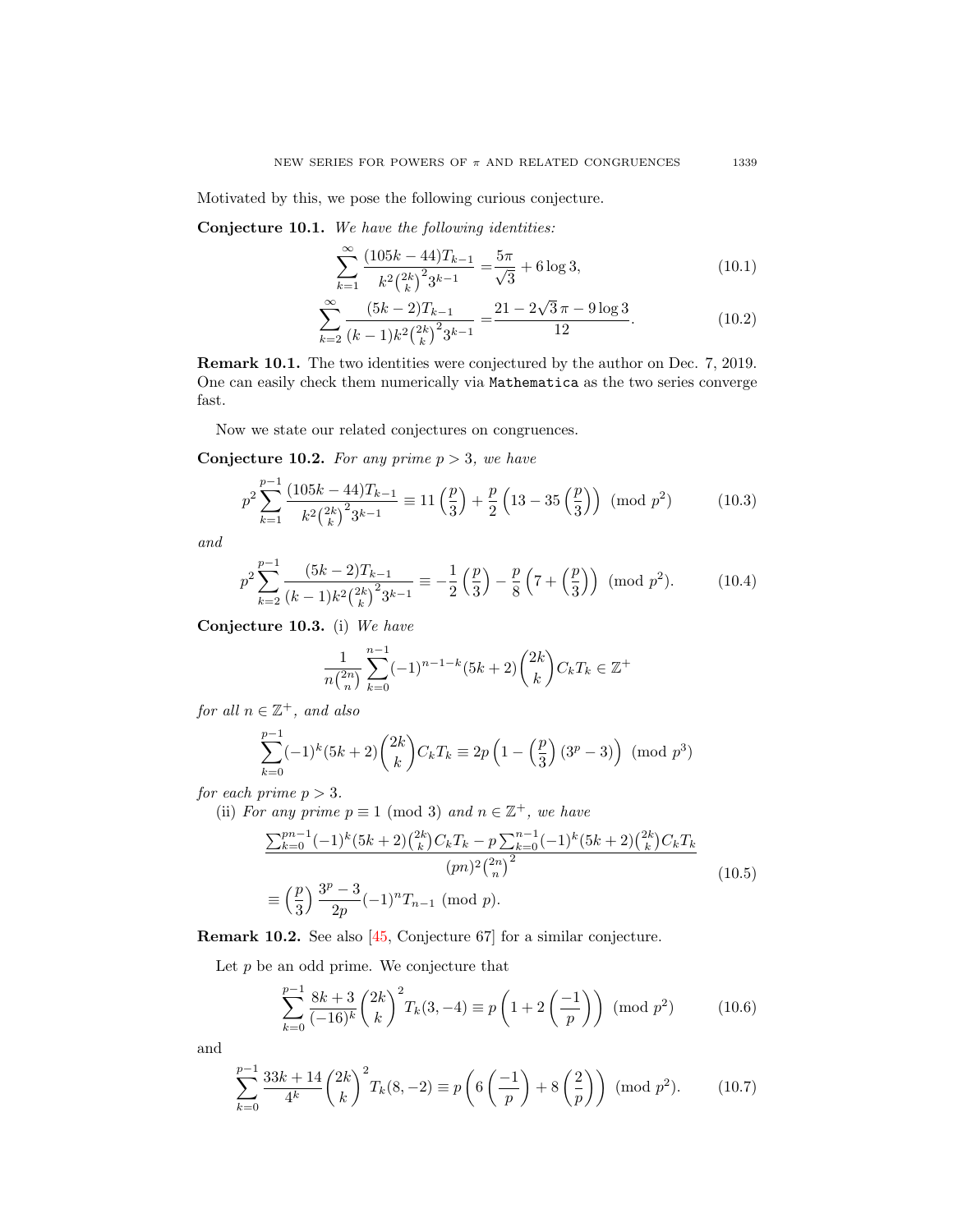Though [\(10.6\)](#page-66-0) implies the congruence

$$
p^2 \sum_{k=1}^{p-1} \frac{(8k-3)T_{k-1}(3,-4)}{k^2 {2k \choose k}^2} \left(-\frac{16}{25}\right)^{k-1} \equiv \frac{3}{4} \pmod{p},
$$

and  $(10.7)$  with  $p > 3$  implies the congruence

$$
p^2 \sum_{k=1}^{p-1} \frac{(33k - 14)T_{k-1}(8, -2)}{k^2 {2k \choose k}^2 18^{k-1}} \equiv \frac{7}{2} \left(\frac{2}{p}\right) \pmod{p},
$$

we are unable to find the exact values of the two converging series

$$
\sum_{k=1}^{\infty} \frac{(8k-3)T_{k-1}(3,-4)}{k^2 {2k \choose k}^2} \left(-\frac{16}{25}\right)^{k-1} \text{ and } \sum_{k=1}^{\infty} \frac{(33k-14)T_{k-1}(8,-2)}{k^2 {2k \choose k}^2 18^{k-1}}.
$$

Acknowledgment. The author would like to thank Prof. Qing-Hu Hou at Tianjin Univ. for his helpful comments on the proof of Lemma [2.3.](#page-18-2)

#### **REFERENCES**

- <span id="page-67-0"></span>[\[1\]](http://www.ams.org/mathscinet-getitem?mr=MR2739202&return=pdf) N. D. Baruah and B. C. Berndt, Eisenstein series and Ramanujan-type series for  $1/\pi$ , Ramanujan J., 23 (2010), 17–44.
- <span id="page-67-1"></span>[\[2\]](http://www.ams.org/mathscinet-getitem?mr=MR1261634&return=pdf) B. C. Berndt, [Ramanujan's Notebooks. Part IV](http://dx.doi.org/10.1007/978-1-4612-0879-2) , Springer-Verlag, New York, 1994.
- <span id="page-67-4"></span>[\[3\]](http://www.ams.org/mathscinet-getitem?mr=MR2073912&return=pdf) H. H. Chan, S. H. Chan and Z. Liu, [Domb's numbers and Ramanujan-Sato type series for](http://dx.doi.org/10.1016/j.aim.2003.07.012)  $1/\pi$ , Adv. Math., 186 (2004), 396-410.
- <span id="page-67-5"></span>[\[4\]](http://www.ams.org/mathscinet-getitem?mr=MR2981931&return=pdf) H. H. Chan and S. Cooper, Rational analogues of Ramanujan's series for  $1/\pi$ , Math. Proc. Cambridge Philos. Soc., 153 (2012), 361–383.
- <span id="page-67-16"></span>[\[5\]](http://www.ams.org/mathscinet-getitem?mr=MR2822224&return=pdf) H. H. Chan, Y. Tanigawa, Y. Yang and W. Zudilin, [New analogues of Clausen's identities](http://dx.doi.org/10.1016/j.aim.2011.06.011) [arising from the theory of modular forms,](http://dx.doi.org/10.1016/j.aim.2011.06.011) Adv. Math., 228 (2011), 1294–1314.
- <span id="page-67-7"></span>[\[6\]](http://www.ams.org/mathscinet-getitem?mr=MR3047067&return=pdf) H. H. Chan, J. Wan and W. Zudilin, [Legendre polynomials and Ramanujan-type series for](http://dx.doi.org/10.1007/s11856-012-0081-5)  $1/\pi$ , Israel J. Math., 194 (2013), 183-207.
- <span id="page-67-14"></span>[\[7\]](http://www.ams.org/mathscinet-getitem?mr=MR2249445&return=pdf) W. Y. C. Chen, Q.-H. Hou and Y.-P. Mu, [A telescoping method for double summations,](http://dx.doi.org/10.1016/j.cam.2005.10.010) J. Comput. Appl. Math., 196 (2006), 553–566.
- <span id="page-67-2"></span>[\[8\]](http://www.ams.org/mathscinet-getitem?mr=MR938975&return=pdf) D. V. Chudnovsky and G. V. Chudnovsky, Approximations and complex multiplication according to Ramanujan, in Ramanujan Revisited, Academic Press, Boston, MA, 1988, 375–472.
- <span id="page-67-6"></span>[\[9\]](http://www.ams.org/mathscinet-getitem?mr=MR2994096&return=pdf) S. Cooper, Sporadic sequences, modular forms and new series for  $1/\pi$ , Ramanujan J., 29 (2012), 163–183.
- <span id="page-67-3"></span>[\[10\]](http://www.ams.org/mathscinet-getitem?mr=MR3675178&return=pdf) S. Cooper, [Ramanujan's Theta Functions](http://dx.doi.org/10.1007/978-3-319-56172-1), Springer, Cham, 2017.
- <span id="page-67-18"></span>[\[11\]](http://www.ams.org/mathscinet-getitem?mr=MR3773919&return=pdf) S. Cooper, J. G. Wan and W. Zudilin, Holonomic alchemy and series for  $1/\pi$ , in Analytic Number Theory, Modular Forms and q-Hypergeometric Series, Springer Proc. Math. Stat., 221, Springer, Cham, 2017, 179–205.
- [\[12\]](http://www.ams.org/mathscinet-getitem?mr=MR1028322&return=pdf) D. A. Cox, Primes of the Form  $x^2 + ny^2$ . Fermat, Class Field Theory and Complex Multiplication, John Wiley & Sons, Inc., New York, 1989.
- <span id="page-67-10"></span>[\[13\]](http://www.ams.org/mathscinet-getitem?mr=MR1489971&return=pdf) H. R. P. Ferguson, D. H. Bailey and S. Arno, [Analysis of PSLQ, an integer relation finding](http://dx.doi.org/10.1090/S0025-5718-99-00995-3) [algorithm,](http://dx.doi.org/10.1090/S0025-5718-99-00995-3) Math. Comp., 68 (1999), 351–369.
- <span id="page-67-15"></span>[14] J. Franel, On a question of Laisant, L'Intermédiaire des Mathématiciens, 1 (1894), 45–47.
- <span id="page-67-8"></span>[15] J. W. L. Glaisher, On series for  $1/\pi$  and  $1/\pi^2$ , Quart. J. Pure Appl. Math., 37 (1905), 173–198.
- <span id="page-67-11"></span>[16] J. Guillera, Tables of Ramanujan series with rational values of z. Available from: [http:](http://personal.auna.com/jguillera/ramatables.pdf) [//personal.auna.com/jguillera/ramatables.pdf](http://personal.auna.com/jguillera/ramatables.pdf).
- <span id="page-67-12"></span>[\[17\]](http://www.ams.org/mathscinet-getitem?mr=MR2377577&return=pdf) J. Guillera, [Hypergeometric identities for 10 extended Ramanujan-type series,](http://dx.doi.org/10.1007/s11139-007-9074-0) Ramanujan J., 15 (2008), 219–234.
- <span id="page-67-13"></span>[\[18\]](http://www.ams.org/mathscinet-getitem?mr=MR3233395&return=pdf) J. Guillera and M. Rogers, [Ramanujan series upside-down,](http://dx.doi.org/10.1017/S1446788714000147) J. Aust. Math. Soc., 97 (2014), 78–106.
- <span id="page-67-9"></span>[\[19\]](http://www.ams.org/mathscinet-getitem?mr=MR4057150&return=pdf) V. J. W. Guo and J.-C. Liu, [Some congruences related to a congruence of Van Hamme,](http://dx.doi.org/10.1080/10652469.2019.1685991) Integral Transforms Spec. Funct., 31 (2020), 221–231.
- <span id="page-67-17"></span>[\[20\]](http://www.ams.org/mathscinet-getitem?mr=MR3572021&return=pdf) V. J. W. Guo, G.-S. Mao and H. Pan, [Proof of a conjecture involving Sun polynomials,](http://dx.doi.org/10.1080/10236198.2016.1188088) J. Difference Equ. Appl., 22 (2016), 1184–1197.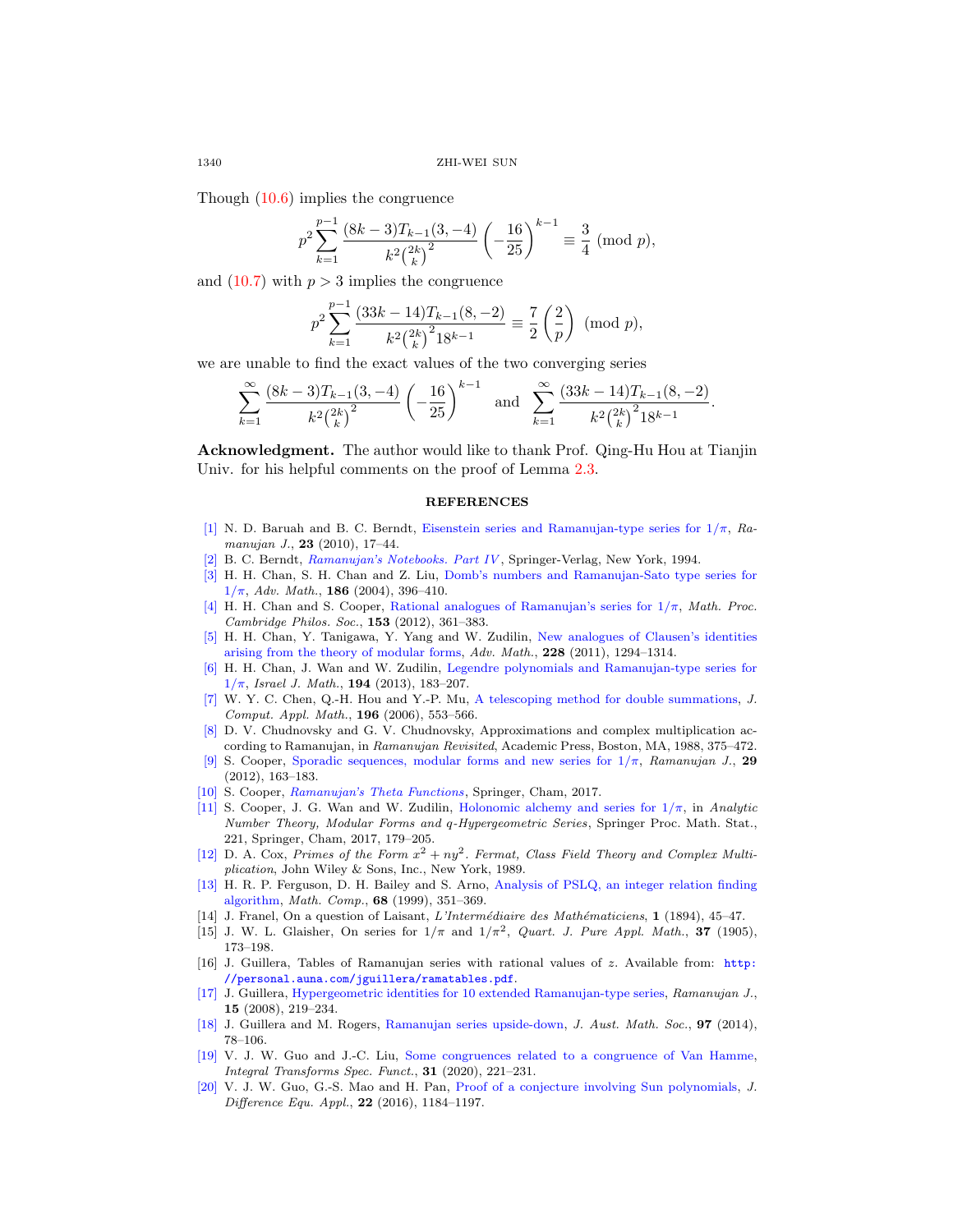- <span id="page-68-12"></span>[21] V. J. W. Guo and M. J. Schlosser, Some q-supercongruences from transfromation formulas for basic hypergeometric series, Constr. Approx., to appear.
- <span id="page-68-16"></span>[\[22\]](http://www.ams.org/mathscinet-getitem?mr=MR2900448&return=pdf) K. Hessami Pilehrood and T. Hessami Pilehrood, [Bivariate identities for values of the Hurwitz](http://dx.doi.org/10.37236/2049) [zeta function and supercongruences,](http://dx.doi.org/10.37236/2049) Electron. J. Combin., 18 (2011), Research paper 35, 30pp.
- [\[23\]](http://www.ams.org/mathscinet-getitem?mr=MR1070716&return=pdf) K. Ireland and M. Rosen, [A Classical Introduction to Modern Number Theory](http://dx.doi.org/10.1007/978-1-4757-2103-4), Graduate Texts in Mathematics, 84, Springer-Verlag, New York, 1990.
- <span id="page-68-18"></span>[\[24\]](http://www.ams.org/mathscinet-getitem?mr=MR2643702&return=pdf) F. Jarvis and H. A. Verrill, [Supercongruences for the Catalan-Larcombe-French numbers,](http://dx.doi.org/10.1007/s11139-009-9218-5) Ramanujan J., 22 (2010), 171-186.
- <span id="page-68-24"></span>[\[25\]](http://www.ams.org/mathscinet-getitem?mr=MR1938742&return=pdf) E. Mortenson, [Supercongruences between truncated](http://dx.doi.org/10.1090/S0002-9947-02-03172-0)  $_2F_1$  hypergeometric functions and their [Gaussian analogs,](http://dx.doi.org/10.1090/S0002-9947-02-03172-0) Trans. Amer. Math. Soc., 355 (2003), 987–1007.
- <span id="page-68-15"></span>[\[26\]](http://www.ams.org/mathscinet-getitem?mr=MR3726247&return=pdf) Y.-P. Mu and Z.-W. Sun, [Telescoping method and congruences for double sums,](http://dx.doi.org/10.1142/S1793042118500100) Int. J. Number Theory, 14 (2018), 143–165.
- <span id="page-68-0"></span>[\[27\]](http://www.ams.org/mathscinet-getitem?mr=MR2280849&return=pdf) S. Ramanujan, Modular equations and approximations to  $\pi$ , in Collected Papers of Srinivasa Ramanujan, AMS Chelsea Publ., Providence, RI, 2000, 23–39.
- <span id="page-68-23"></span>[\[28\]](http://www.ams.org/mathscinet-getitem?mr=MR2019156&return=pdf) F. Rodriguez-Villegas, Hypergeometric families of Calabi-Yau manifolds, in Calabi-Yau Varieties and Mirror Symmetry, Fields Inst. Commun., 38, Amer. Math. Soc., Providence, RI, 2003, 223–231.
- <span id="page-68-5"></span>[\[29\]](http://www.ams.org/mathscinet-getitem?mr=MR2495551&return=pdf) M. D. Rogers, New  $_5F_4$  [hypergeometric transformations, three-variable Mahler measures, and](http://dx.doi.org/10.1007/s11139-007-9040-x) formulas for  $1/\pi$ , Ramanujan J., **18** (2009), 327-340.
- <span id="page-68-21"></span>[\[30\]](http://www.ams.org/mathscinet-getitem?mr=MR3077715&return=pdf) M. Rogers and A. Straub, A solution of Sun's \$520 challenge concerning  $520/\pi$ , Int. J. Number Theory, 9 (2013), 1273–1288.
- <span id="page-68-25"></span>[31] Z.-H. Sun, Congruences involving binomial coefficients and Apéry-like numbers, Publ. Math. Debrecen, 96 (2020), 315–346.
- [\[32\]](http://www.ams.org/mathscinet-getitem?mr=MR2825123&return=pdf) Z.-W. Sun, [On congruences related to central binomial coefficients,](http://dx.doi.org/10.1016/j.jnt.2011.04.004) J. Number Theory, 131 (2011), 2219–2238.
- <span id="page-68-2"></span>[\[33\]](http://www.ams.org/mathscinet-getitem?mr=MR2861289&return=pdf) Z.-W. Sun, [Super congruences and Euler numbers,](http://dx.doi.org/10.1007/s11425-011-4302-x) Sci. China Math., 54 (2011), 2509–2535.
- <span id="page-68-8"></span>[34] Z.-W. Sun, List of conjectural series for powers of  $\pi$  and other constants, preprint, [arXiv:1102.5649](http://arxiv.org/pdf/1102.5649).
- <span id="page-68-13"></span>[\[35\]](http://www.ams.org/mathscinet-getitem?mr=MR3185874&return=pdf) Z.-W. Sun, Conjectures and results on  $x^2 \mod p^2$  with  $4p = x^2 + dy^2$ , in Number Theory and Related Area, Adv. Lect. Math., 27, Int. Press, Somerville, MA, 2013, 149–197.
- <span id="page-68-19"></span>[\[36\]](http://www.ams.org/mathscinet-getitem?mr=MR3097010&return=pdf) Z.-W. Sun, [Congruences for Franel numbers,](http://dx.doi.org/10.1016/j.aam.2013.06.004) Adv. in Appl. Math., 51 (2013), 524–535.
- <span id="page-68-20"></span>[\[37\]](http://www.ams.org/mathscinet-getitem?mr=MR3057055&return=pdf) Z.-W. Sun, [Connections between](http://dx.doi.org/10.1016/j.jnt.2013.02.014)  $p = x^2 + 3y^2$  and Franel numbers, *J. Number Theory*, 133 (2013), 2914–2928.
- <span id="page-68-10"></span>[\[38\]](http://www.ams.org/mathscinet-getitem?mr=MR3111563&return=pdf) Z.-W. Sun, p[-adic congruences motivated by series,](http://dx.doi.org/10.1016/j.jnt.2013.07.011) J. Number Theory, 134 (2014), 181-196.
- <span id="page-68-14"></span>[\[39\]](http://www.ams.org/mathscinet-getitem?mr=MR3213876&return=pdf) Z.-W. Sun, [Congruences involving generalized central trinomial coefficients,](http://dx.doi.org/10.1007/s11425-014-4809-z) Sci. China Math., 57 (2014), 1375–1400.
- <span id="page-68-6"></span>[\[40\]](http://www.ams.org/mathscinet-getitem?mr=MR3297084&return=pdf) Z.-W. Sun, [On sums related to central binomial and trinomial coefficients,](http://dx.doi.org/10.1007/978-1-4939-1601-6_18) in Combinatorial and Additive Number Theory: CANT 2011 and 2012 , Springer Proc. Math. Stat., 101, Springer, New York, 2014, 257–312.
- <span id="page-68-17"></span>[\[41\]](http://www.ams.org/mathscinet-getitem?mr=MR3362545&return=pdf) Z.-W. Sun, Some new series for  $1/\pi$  and related congruences, Nanjing Daxue Xuebao Shuxue Bannian Kan, 31 (2014), 150–164.
- [\[42\]](http://www.ams.org/mathscinet-getitem?mr=MR3616300&return=pdf) Z.-W. Sun, New series for some special values of L-functions, Nanjing Daxue Xuebao Shuxue Bannian Kan, 32 (2015), 189–218.
- <span id="page-68-22"></span>[\[43\]](http://www.ams.org/mathscinet-getitem?mr=MR3522080&return=pdf) Z.-W. Sun, [Congruences involving](http://dx.doi.org/10.1007/s11139-015-9727-3)  $g_n(x) = \sum_{k=0}^n {n \choose k}^2 {2k \choose k} x^k$ , Ramanujan J., 40 (2016), 511–533.
- <span id="page-68-3"></span>[44] Z.-W. Sun, Supercongruences involving Lucas sequences, preprint, [arXiv:1610.03384](http://arxiv.org/pdf/1610.03384).
- <span id="page-68-4"></span>[45] Z.-W. Sun, [Open conjectures on congruences,](http://dx.doi.org/10.3969/j.issn.0469-5097.2019.01.01) Nanjing Daxue Xuebao Shuxue Bannian Kan, 36 (2019), 1–99.
- [\[46\]](http://www.ams.org/mathscinet-getitem?mr=MR2805573&return=pdf) Z.-W. Sun and R. Tauraso, [On some new congruences for binomial coefficients,](http://dx.doi.org/10.1142/S1793042111004393) Int. J. Number Theory, 7 (2011), 645–662.
- <span id="page-68-1"></span>[\[47\]](http://www.ams.org/mathscinet-getitem?mr=MR1459212&return=pdf) L. Van Hamme, Some conjectures concerning partial sums of generalized hypergeometric series, in p-adic Functional Analysis, Lecture Notes in Pure and Appl. Math., 192, Dekker, New York, 1997, 223–236.
- <span id="page-68-7"></span>[48] S. Wagner, Asymptotics of generalised trinomial coefficients, preprint, [arXiv:1205.5402](http://arxiv.org/pdf/1205.5402).
- <span id="page-68-9"></span>[\[49\]](http://www.ams.org/mathscinet-getitem?mr=MR2885420&return=pdf) J. Wan and W. Zudilin, [Generating functions of Legendre polynomials: A tribute to Fred](http://dx.doi.org/10.1016/j.jat.2011.12.001) [Brafman,](http://dx.doi.org/10.1016/j.jat.2011.12.001) J. Approx. Theory, 164 (2012), 488–503.
- <span id="page-68-11"></span>[\[50\]](http://www.ams.org/mathscinet-getitem?mr=MR4079598&return=pdf) C. Wang, [Symbolic summation methods and hypergeometric supercongruences,](http://dx.doi.org/10.1016/j.jmaa.2020.124068) J. Math. Anal. Appl., 488 (2020), Article ID 124068, 11pp.